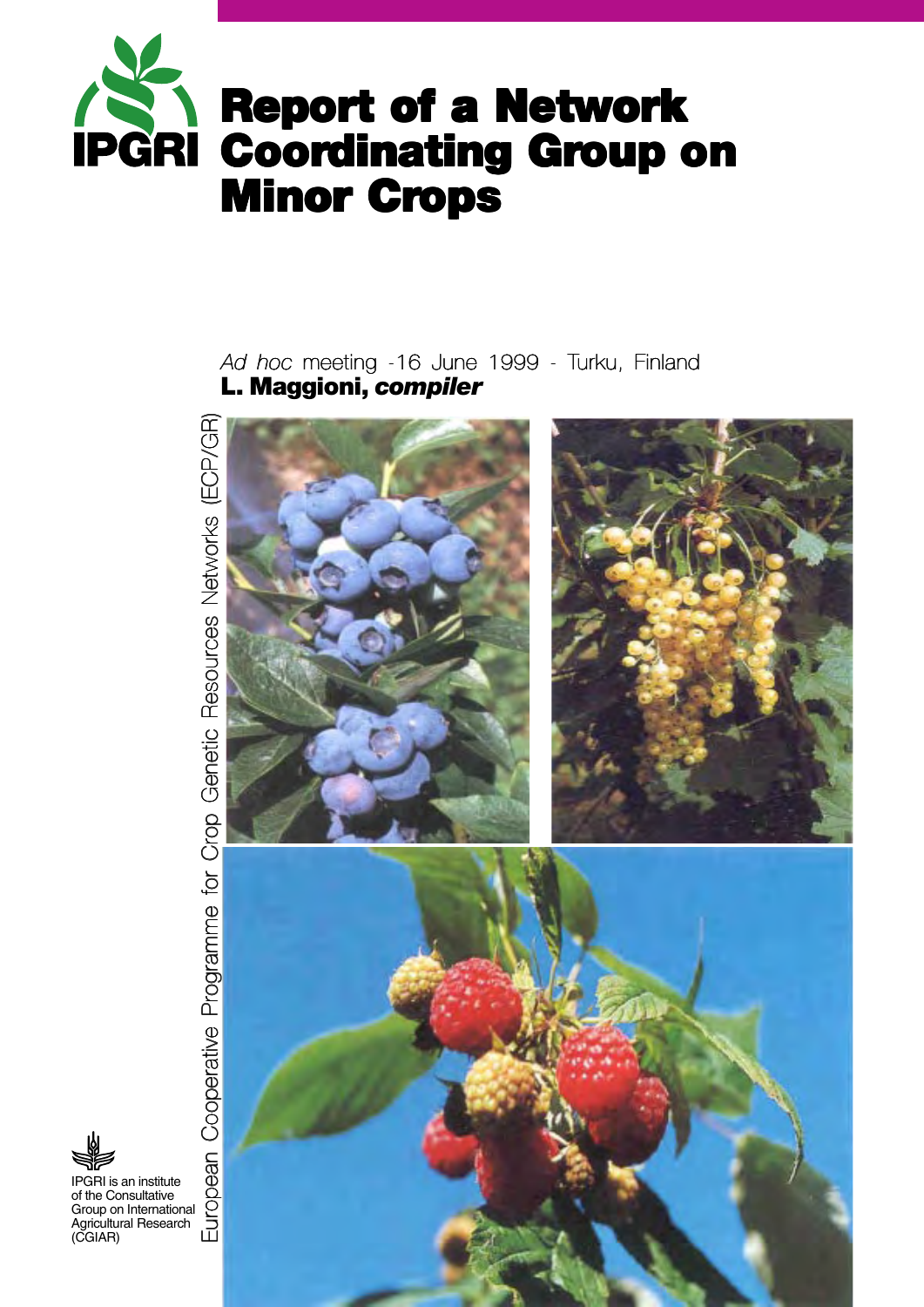# **Report of a Network Report of a Network Coordinating Group on Minor Crops**

*Ad hoc* meeting - 16 June 1999 - Turku, Finland

# **L. Maggioni, compiler**

European Cooperative Programme for Crop Genetic Resources Networks (ECP/GR) European Cooperative Programme for Crop Genetic Resources Networks (ECP/GR)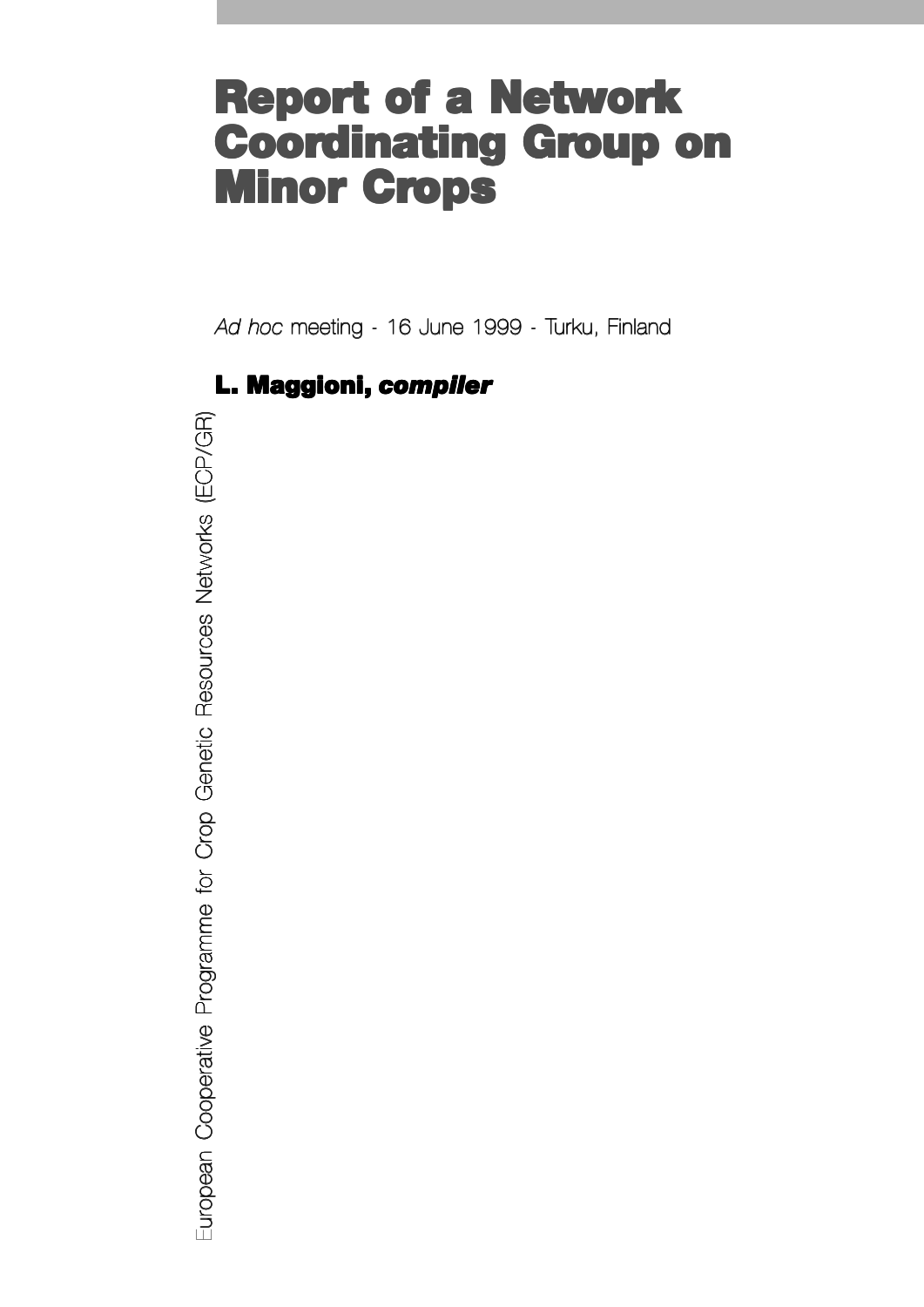The International Plant Genetic Resources Institute (IPGRI) is an autonomous international scientific organization, supported by the Consultative Group on International Agricultural Research (CGIAR). IPGRI's mandate is to advance the conservation and use of genetic diversity for the well-being of present and future generations. IPGRI's headquarters is based in Rome, Italy, with offices in another 15 countries worldwide. It operates through three programmes: (1) the Plant Genetic Resources Programme, (2) the CGIAR Genetic Resources Support Programme, and (3) the International Network for the Improvement of Banana and Plantain (INIBAP).

The international status of IPGRI is conferred under an Establishment Agreement which, by January 1999, had been signed and ratified by the Governments of Algeria, Australia, Belgium, Benin, Bolivia, Brazil, Burkina Faso, Cameroon, Chile, China, Congo, Costa Rica, Côte d'Ivoire, Cyprus, Czech Republic, Denmark, Ecuador, Egypt, Greece, Guinea, Hungary, India, Indonesia, Iran, Israel, Italy, Jordan, Kenya, Malaysia, Mauritania, Morocco, Norway, Pakistan, Panama, Peru, Poland, Portugal, Romania, Russia, Senegal, Slovakia, Sudan, Switzerland, Syria, Tunisia, Turkey, Uganda and Ukraine.

Financial support for the Research Agenda of IPGRI is provided by the Governments of Australia, Austria, Belgium, Brazil, Bulgaria, Canada, China, Croatia, Cyprus, Czech Republic, Denmark, Estonia, F.R. Yugoslavia (Serbia and Montenegro), Finland, France, Germany, Greece, Hungary, Iceland, India, Ireland, Israel, Italy, Japan, Republic of Korea, Latvia, Lithuania, Luxembourg, Macedonia (F.Y.R.), Malta, Mexico, Monaco, the Netherlands, Norway, Peru, the Philippines, Poland, Portugal, Romania, Slovakia, Slovenia, South Africa, Spain, Sweden, Switzerland, Turkey, the UK, the USA and by the Asian Development Bank, Common Fund for Commodities, Technical Centre for Agricultural and Rural Cooperation (CTA), European Union, Food and Agriculture Organization of the United Nations (FAO), International Development Research Centre (IDRC), International Fund for Agricultural Development (IFAD), International Association for the Promotion of Cooperation with Scientists from the New Independent States of the former Soviet Union (INTAS), Interamerican Development Bank, Natural Resources Institute (NRI), Centre de coopération internationale en recherche agronomique pour le développement (CIRAD), Nordic Genebank, Rockefeller Foundation, United Nations Development Programme (UNDP), United Nations Environment Programme (UNEP), Taiwan Banana Research Institute (TBRI) and the World Bank.

The European Cooperative Programme for Crop Genetic Resources (ECP/GR) is a collaborative programme among most European countries aimed at ensuring the long term conservation and facilitating the increased utilization of plant genetic resources in Europe. The Programme, which is entirely financed by the participating countries and is coordinated by IPGRI, is overseen by a Steering Committee (previously Technical Consultative Committee, TCC) composed of National Coordinators nominated by the participating countries and a number of relevant international bodies. The Programme operates through ten broadly focused networks in which activities are carried out through a number of permanent Working Groups or through *ad hoc* actions. The ECP/GR networks deal with either groups of crops (cereals, forages, vegetables, grain legumes, fruit, minor crops, industrial crops and potato) or general themes related to plant genetic resources (documentation and information, *in situ* and on-farm conservation, technical cooperation). Members of the Working Groups and other scientists from participating countries carry out an agreed workplan with their own resources as inputs in kind to the Programme.

The geographical designations employed and the presentation of material in this publication do not imply the expression of any opinion whatsoever on the part of IPGRI or the CGIAR concerning the legal status of any country, territory, city or area or its authorities, or concerning the delimitation of its frontiers or boundaries. Similarly, the views expressed are those of the authors and do not necessarily reflect the views of these participating organizations.

**Cover:** Photographs (blueberry "Bluetta"; white currant "Zitavia"; raspberry "Heritage") by Giancarlo Bounous, University of Turin, Italy; reproduced courtesy of L'Informatore Agrario.

#### **Citation:**

Maggioni, L. 2000. Report of a Network Coordinating Group on Minor Crops (second edition). First meeting. 16 June 1999, Turku, Finland. International Plant Genetic Resources Institute, Rome, Italy.

IPGRI, Via delle Sette Chiese, 142, 00145 Rome, Italy © International Plant Genetic Resources Institute, 2000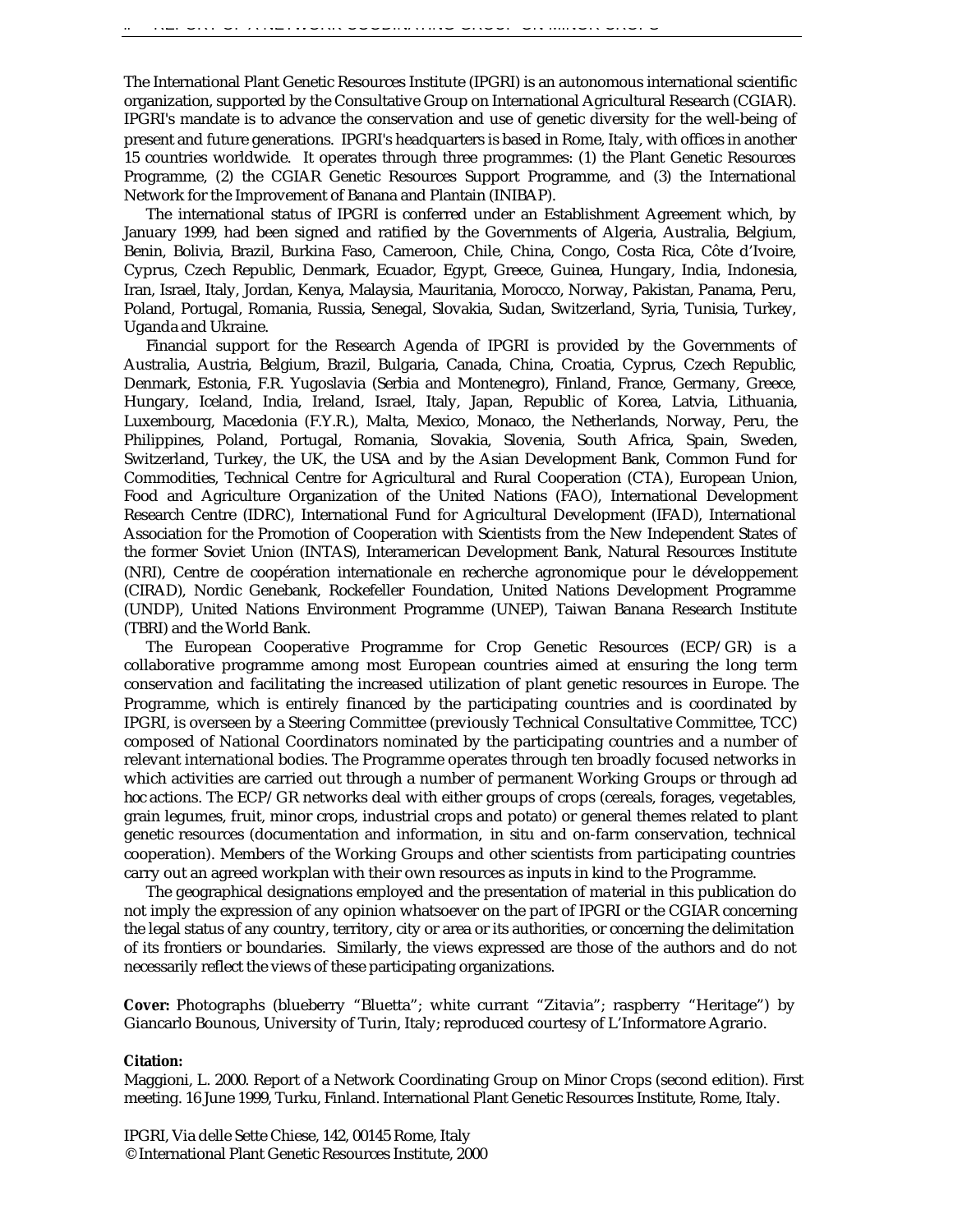# **Contents**

| Preface                                                                                                      | $\mathbf{1}$     |
|--------------------------------------------------------------------------------------------------------------|------------------|
| Joint efforts: experiences and prospects<br>Stefano Padulosi                                                 | $\boldsymbol{2}$ |
| Conservation of genetic resources of medicinal and aromatic plants in Europe<br>D. Baričevič and A. Zupancic | 16               |
| Genetic Resources of Minor Fruit and Nut Trees in Europe<br>I. Batlle                                        | 20               |
| Minor Crops in the Mediterranean Region<br>Athena Della                                                      | 28               |
| Crops of European origin<br>K. Hammer and M. Spahillari                                                      | 35               |
| Classification of economically important plants<br>Morten Hulden                                             | 44               |
| Minor cereals and pseudocereals in Europe<br>Anna Michalová                                                  | 56               |
| Appendix I. Concluding remarks of a meeting of the ECP/GR Minor Crops                                        |                  |
| <b>Network Coordinating Group</b><br>L. Maggioni                                                             | 67               |
| <b>Appendix II. List of Participants</b>                                                                     | 71               |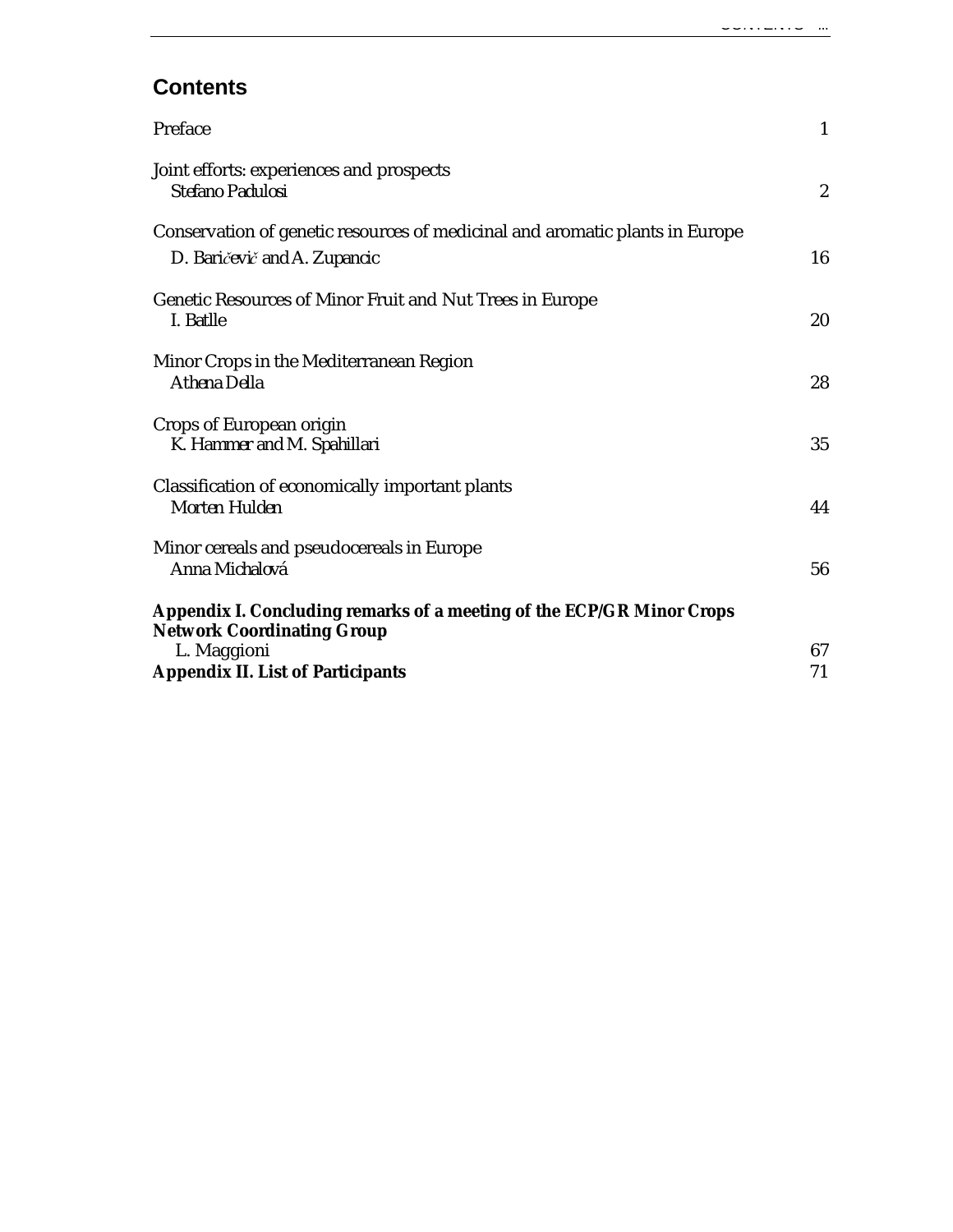# **Preface**

During its seventh meeting (Braunschweig, Germany, 1998), the ECP/GR Steering Committee decided to establish a Network Coordinating Group to start activities within a Minor Crops Network.

The European Symposium on the Implementation of the Global Plan of Action in Europe (Braunschweig, Germany, 1998) also recommended setting priorities, establishing inventories and strengthening collaboration for the conservation and use of underutilized crops.

Following suggestions from the ECP/GR National Coordinators, a Minor Crops Network Coordinating Group was identified by the ECP/GR Secretariat (the list of members is given as Appendix II). A meeting of the Group was held in Turku, Finland, on 16 June 1999, to define the scope of the Network and to create a framework for collaboration. Terms of reference for the Network, as well as a first plan of action, were also proposed (Appendix I).

The present report collects a number of papers presented during the meeting, which focus on the genetic resources of different typologies of minor crops. These papers summarize the status of collaborating activities in Europe and offer a hint of the rich basket of 'minor' genetic resources existing in Europe.

This collection of papers is a first contribution from ECP/GR towards the compilation of existing information. A list of existing networks operating for the conservation and use of minor crops in Europe (page 3) is given in the article of S. Padulosi. The article by I. Batlle offers a list of experts/institutions working on minor fruits (page 23). Other useful inventories are given by K. Hammer (list of minor crop plants from Central Europe /Crops of middle european origin, page 38 ) and by M. Hulden (List of taxa used in Europe, page 49). The need to address the conservation of medicinal plants was presented by D. Baričevič and resulted in a proposal to establish a specific working group. This proposal will be elaborated further by the Minor Crops Network Coordinating Group, in collaboration with other partners in Europe.

It is hoped that the results of this meeting and the implementation of the proposed workplan will help to increase collaborative action on minor crops genetic resources in Europe.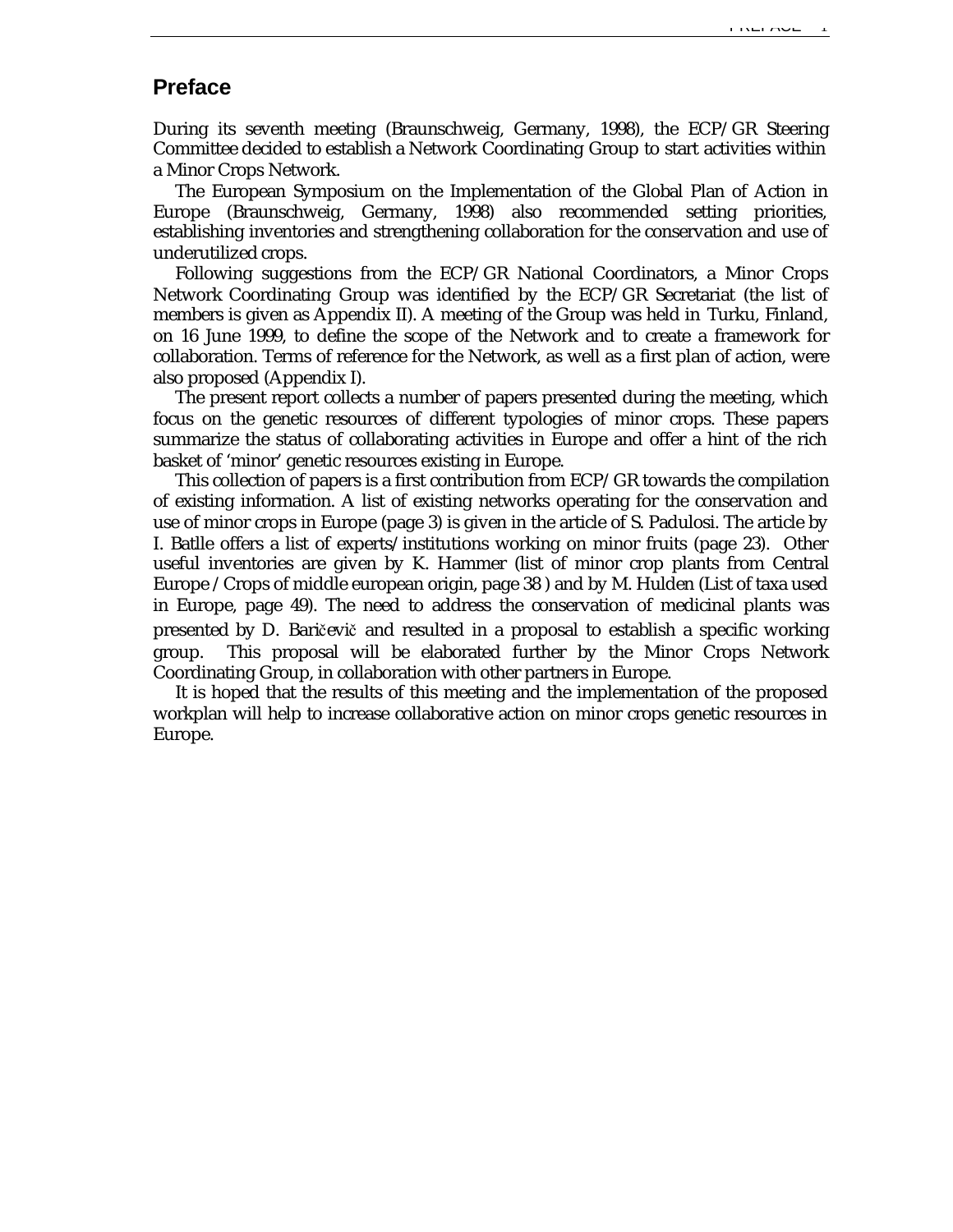# **Joint efforts: experiences and prospects**

### *Stefano Padulosi*

*IPGRI Regional Office for Central & West Asia and North Africa, c/o ICARDA, P.O. Box 5466, Aleppo, Syria*

### *Introduction*

This meeting organised by ECP/GR represents an important contribution to advancing the agenda of the conservation and use of minor crops in Europe.

In the last decade there has been increasing recognition by the scientific community, policy makers and users at large, of the role played by minor crops for the well being of people worldwide. Such a role is only now being acknowledged (in spite of the fact that these crops have been used by people ever since agriculture began) due to various factors. These factors include: a better understanding of the value of biodiversity as a whole; increasing attention being paid to conserving agrobiodiversity through the enhancement of its use; increasing attention being paid to sustainability in agricultural production; the call for "innovative food" to diversify agricultural production; greater attention paid to the quality of our food; the possibility of using minor crops for cultivating marginal lands; and the availability of new technological tools (such as biotechnology) for crop improvement and food processing (Padulosi 1999a).

Calls for a change in the pattern of conservation and use enhancement, today limited to staple crops and other major commodities, are voiced throughout the world and are not only limited to Europe (FAO 1996). This communality of interest represents a considerable advantage for the world community. Cooperation is particularly valuable when the species' promotion needs are considered. For example, the transfer of technology for overcoming specific breeding and agronomic bottlenecks faced by minor crops is one of those needs that could be met through greater scientific cooperation. The importance of cooperation in this area of research has been reiterated in many fora, including the European Symposium held in Braunschweig, Germany (Gass *et al.* 1999) and the Meeting of the Global Forum for Agricultural Research (GFAR) held in Beijing, China in 1999. Participation of stakeholders in such partnerships should be as wide as possible, particularly with regard to the involvement of Non Government Organizations (NGOs) and farmers' associations, which play an important role in conveying users' needs and ensuring a bottom-up approach in these efforts.

A comment on the terminology used in this text. The term "minor crops" is perhaps an ambiguous one and there is a need to agree on its meaning in the context of this new initiative of ECP/GR. For instance, are we referring to minor crops in terms of their production ("minor" when compared with the total production of staple crops), are we looking at the total agricultural area covered by these species, the income generated through their cultivation and commercialisation, their presence in our diet, their level of research attention, their conservation status, etc.?

In this paper "minor crops" refers to the degree of attention paid by researchers, conservationists and the commercial sector to these species. This paper will thus refer to neglected and underutilized species as components of the broader basket of minor crops. The exact meaning of the terms "underutilized" and "neglected" as they are employed by IPGRI are given below for the sake of clarity.

ß **Neglected crops** are grown primarily in their centres of origin or centres of diversity by traditional farmers. They are still important for the food security and livelihoods of local communities. While some species may be globally distributed, they tend to occupy special niches in the local ecology and production and consumption systems. These crops continue to be maintained by socio-cultural preferences and use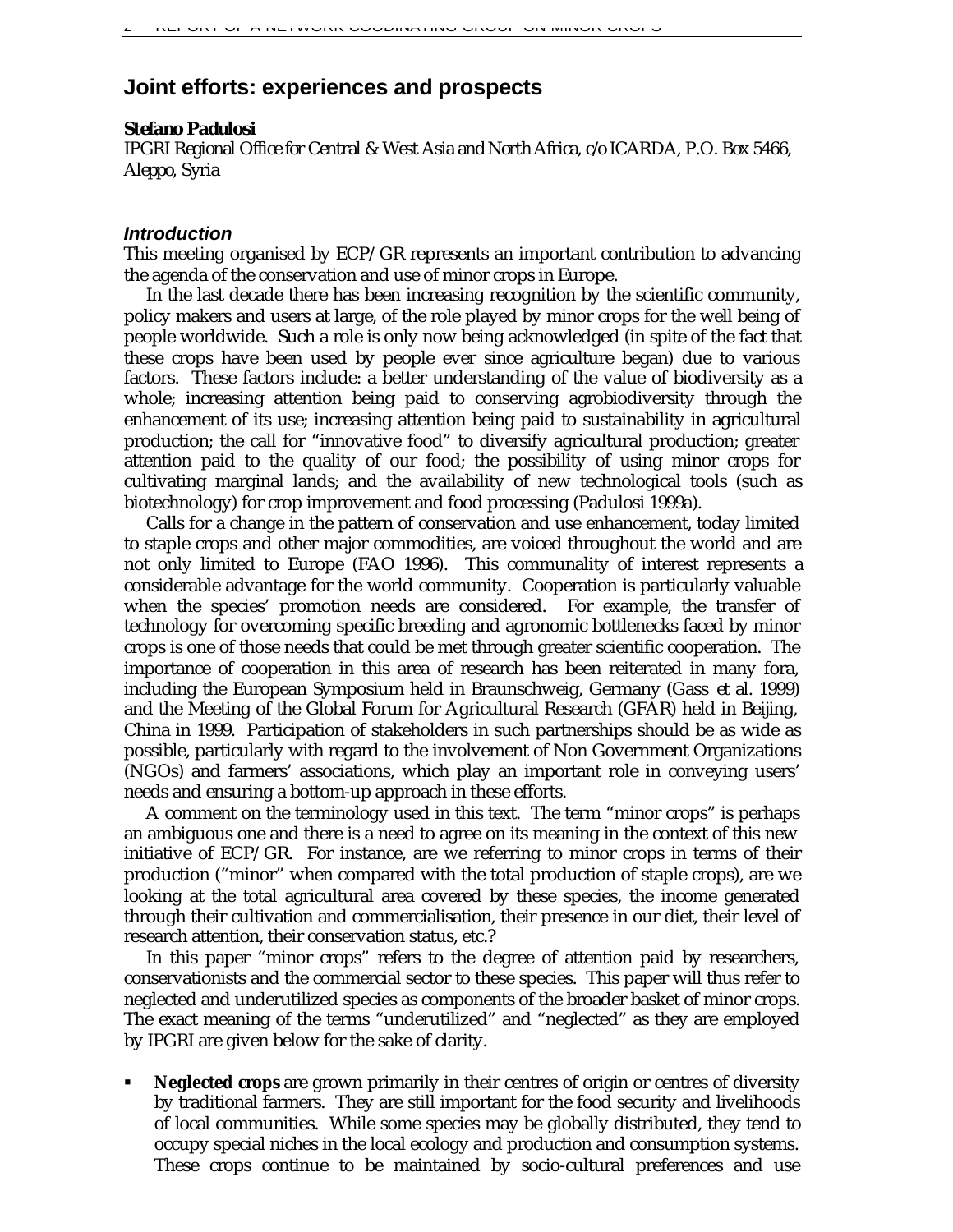practices, however, they remain inadequately characterised, conserved and neglected by research and development.

ß **Underutilized crops** are crops which were once more widely grown but are falling into disuse for a variety of agronomic, genetic, economic and cultural factors. Farmers and consumers are using these crops less because they are in some way not competitive with other crop species in the same agricultural environment. The decline of these crops may erode the genetic base, thus limiting the future development of their distinctive useful traits in crop adaptation and improvement.

# *Current initiatives on minor crops*

The following is a brief analysis of current initiatives being carried out in Europe in the area of minor crops. Some examples of activities from other regions and those pursued by international organisations are illustrated for their relevance to the purpose of this meeting. The list is not meant to be exhaustive and covers those initiatives for which collaboration with European partners already exists at various levels and whose results could particularly benefit ECP/GR's new initiative on minor crops. Because of the great challenge to retrieve information on this subject at the national level, it is hoped that a more detailed survey will be pursued through the ECP/GR Network on Minor Crops.

# **Activities within Europe**

### **International initiatives**

| <b>Lifespan</b>                   | Launched in 1993 by IPGRI, the project ended in 1998. Follow-up<br>initiatives are being pursued by IPGRI through its Regional Office for<br>Central & West Asia and North Africa (CWANA), located in Aleppo,<br>Syria.                                                                                                                                                                                                                                                         |
|-----------------------------------|---------------------------------------------------------------------------------------------------------------------------------------------------------------------------------------------------------------------------------------------------------------------------------------------------------------------------------------------------------------------------------------------------------------------------------------------------------------------------------|
| <b>Organisation</b>               | Coordination of the project carried out by IPGRI from 1993 to 1996<br>through its Regional Office for Europe in Rome and from 1997 to 1998<br>through its CWANA office in Aleppo, Syria.                                                                                                                                                                                                                                                                                        |
| <b>Support</b>                    | Italian Government, Department of Cooperation for Development,<br>Ministry of Foreign Affairs.                                                                                                                                                                                                                                                                                                                                                                                  |
| <b>Objectives</b><br><b>Focus</b> | Enhancing conservation & use of underutilized Mediterranean<br>species:<br>Enhancement of the status of conservation of selected species;<br>Assessment of crop variability;<br>٠<br>Establishment and promotion of collaborative networks;<br>Rescue of local knowledge along with germplasm;<br>Promotion of on-farm conservation activities; and<br>٠<br>Development of databases on the selected species.<br>Pistacia (wild and cultivated species), Hulled Wheat (Triticum |
|                                   | monococcum, T. dicoccum and T. spelta), Rocket (Eruca sativa, Diplotaxis<br>spp.), Oregano (Origanum spp.).                                                                                                                                                                                                                                                                                                                                                                     |
| <b>Participation</b>              | Informal participation among European, North African and other<br>countries (such as Canada, Iran, India and USA).                                                                                                                                                                                                                                                                                                                                                              |
| <b>Work carried</b><br>out        | Public<br>awareness, ex situ/in situ conservation, germplasm<br>characterisation and evaluation, descriptor lists, dissemination of<br>databases on experts/conservation, prioritisation<br>information,<br>methodology for underutilized species, exchange of germplasm<br>material and associated information.                                                                                                                                                                |

### **Underutilized Mediterranean Species Project (UMS)**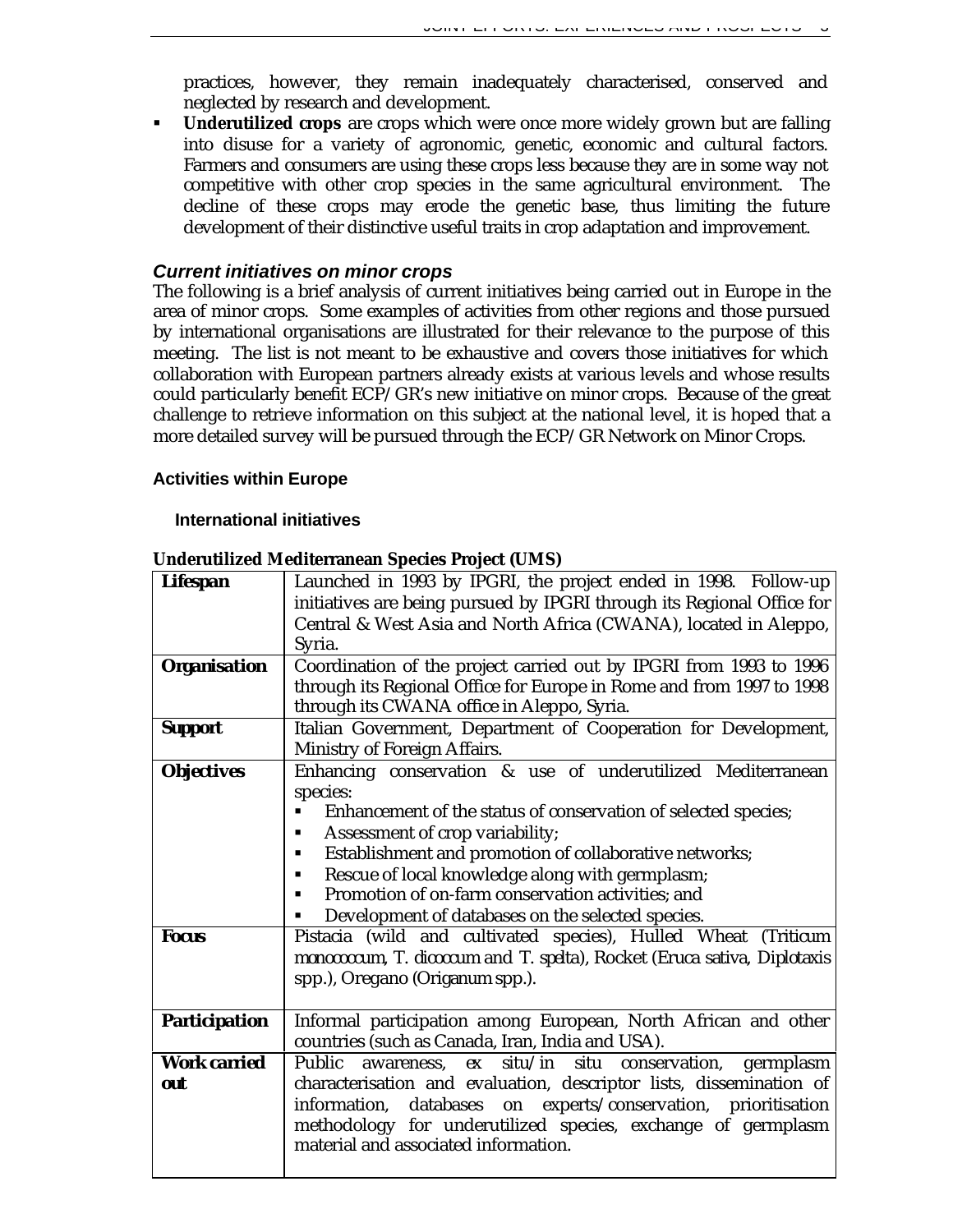| <b>Experiences</b> | Promotion of cooperation across the Mediterranean and other regions; |
|--------------------|----------------------------------------------------------------------|
|                    | Strengthening the role of local stakeholders;                        |
|                    | Sustainability of activities on underutilized crops;                 |
|                    | Assessment of training needs;                                        |
|                    | Address issues of plant genetic resource (PGR) access and promote    |
|                    | sharing of material and scientific information;                      |
|                    | Raising public awareness at international and national level on      |
|                    | underutilized species.                                               |
| <b>Further</b>     | http://www.cgiar.org/ipgri/                                          |
| <i>information</i> |                                                                      |

# **Identification, Conservation and Use of Wild Plants in the Mediterranean Region (MEDUSA Network)**

| <b>Lifespan</b>      | Began in 1996.                                                        |
|----------------------|-----------------------------------------------------------------------|
| <b>Organisation</b>  | Coordinated by Mediterranean Agronomic Institute of Chania            |
|                      | (MAICh), Chania, Greece.                                              |
| <b>Support</b>       | Directorate General I (EU), Centre International de Hautes Etudes     |
|                      | Agronomique Méditerrannéennes (CIHEAM) / MAICh.                       |
| <b>Objectives</b>    | Contribute to social and economic development of rural areas of the   |
|                      | Mediterranean region through ecologically based management            |
|                      | systems, sustainable use and conservation of local plant genetic      |
|                      | resources.                                                            |
| <b>Focus</b>         | Wild food and non-food species:                                       |
|                      | Identification of valuable plant genetic resources;                   |
|                      | Regional information system to cover broad info on the species        |
|                      | including marketing, indigenous knowledge, etc.;                      |
|                      | Assess conservation status and evaluate potential as alternative<br>٠ |
|                      | crops.                                                                |
| <b>Participation</b> | European, North African and West Asian countries.                     |
| <b>Work carried</b>  | Comprehensive documentation of plant genetic resources                |
| out                  | Networking;                                                           |
|                      | Establishment of a Mediterranean database for underutilized species;  |
|                      | Training activities.                                                  |
| <b>Experiences</b>   | Cooperation across the region;                                        |
|                      | Public awareness at policy making level;                              |
|                      | Synergism with Food and Agriculture Organization;                     |
|                      | Stimulate greater involvement of National Agricultural Research       |
|                      | Stations around the Mediterranean.                                    |
| <b>Further</b>       | http://www.maich/medusa                                               |
| <i>information</i>   |                                                                       |

# **Conservation, evaluation, exploitation and collection of minor fruit tree species (EU-GENRES 29 Project)**

| <b>Lifespan</b>     | 1994-1998.                                                                                                                                                                          |
|---------------------|-------------------------------------------------------------------------------------------------------------------------------------------------------------------------------------|
| <b>Organisation</b> | Coordinated by the University of Florence, Italy.                                                                                                                                   |
| <b>Support</b>      | EU through its Regulation 1467/94.                                                                                                                                                  |
| <b>Objectives</b>   | Enhance the conservation and use of minor fruit trees in Europe.                                                                                                                    |
| <b>Focus</b>        | Fig, loquat, persimmon, pomegranate, prickly pear, quince, European<br>chestnut, pistachio, carob, azerole, medlar, nespilus, arbutus,<br>cornelian cherry, jujube, sorb, mulberry. |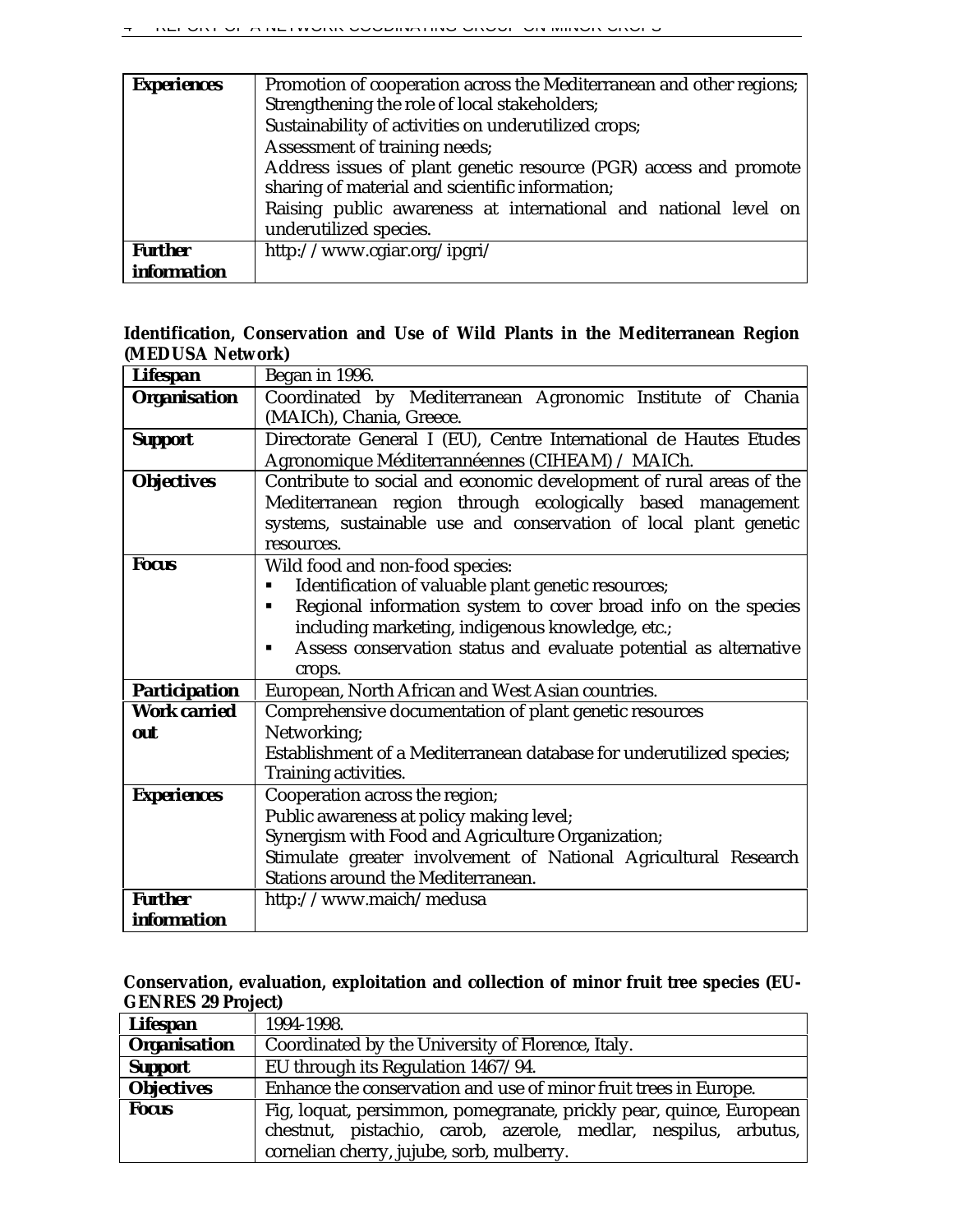| <b>Participation</b> | 11 European countries.                                          |
|----------------------|-----------------------------------------------------------------|
| <b>Work</b> carried  | Germplasm collection;<br>$\bullet$                              |
| out                  | Conservation;                                                   |
|                      | Evaluation;                                                     |
|                      | Descriptor lists;                                               |
|                      | Inventory;                                                      |
|                      | Database.                                                       |
| <b>Experiences</b>   | Enhance cooperation across the region on the promotion of       |
|                      | underutilized fruit trees;                                      |
|                      | Participation of various groups of stakeholders.                |
| <b>Further</b>       | Prof. E. Bellini                                                |
| <i>information</i>   | Dept. of Ortoflorofrutticoltura                                 |
|                      | University of Florence, Via Donizetti 6, 50144 Florence, Italy. |
|                      | http://www.maich/medusa                                         |

# **Working Group on Underutilized Fruit Crops**

| <b>Lifespan</b>      | Began in 1994                                                       |
|----------------------|---------------------------------------------------------------------|
| <b>Support</b>       | <b>CIHEAM</b>                                                       |
| <b>Organisation</b>  | Coordinated by the Instituto Valenciano de Investigaciones Agrarias |
|                      | (IVIA), Moncada (Valencia), Spain.                                  |
| <b>Objectives</b>    | Understand present status and develop future prospects for five     |
|                      | underutilized fruit species;                                        |
|                      | Try to identify major problems in their cultivation<br>and          |
|                      | commercialisation and address them through joint initiatives.       |
| <b>Focus</b>         | Fig, loquat, Japanese persimmon, pomegranate and barbary fig.       |
| <b>Participation</b> | 12 Mediterranean countries.                                         |
| <b>Work carried</b>  | Gathering information and sharing experiences across<br>the         |
| out                  | Mediterranean on the selected species through a number of           |
|                      | workshops.                                                          |
|                      |                                                                     |
| <b>Experiences</b>   | Enhance cooperation across the region on the promotion of           |
|                      | underutilized fruit crops.                                          |
|                      |                                                                     |
| <b>Further</b>       | http://www.iamz.ciheam.org/                                         |
| <i>information</i>   |                                                                     |

# **Mediterranean Selected Fruits Inter-Country Network (MESFIN)**

| <b>Lifespan</b>      | Began in 1993.                                                                              |
|----------------------|---------------------------------------------------------------------------------------------|
| <b>Support</b>       | Food and Agriculture Organization of the United Nations and                                 |
|                      | voluntary contributions from participating countries.                                       |
| <b>Organisation</b>  | Coordinated by the University of Cukurova, Adana, Turkey.                                   |
| <b>Objectives</b>    | Broad coverage of issues from germplasm collection to use, transfer of                      |
|                      | technology and public awareness.                                                            |
| <b>Focus</b>         | A long list of fruits from the Mediterranean and sub-tropical region,                       |
|                      | including various minor fruit tree species.                                                 |
| <b>Participation</b> | Mediterranean countries.                                                                    |
|                      | <b>Work</b> carried   Overview of country/regional situations and establishment of a global |
| out                  | network (REMUFRUT) under whose broader framework MESFIN                                     |
|                      | would fall, setting up of initial germplasm database.                                       |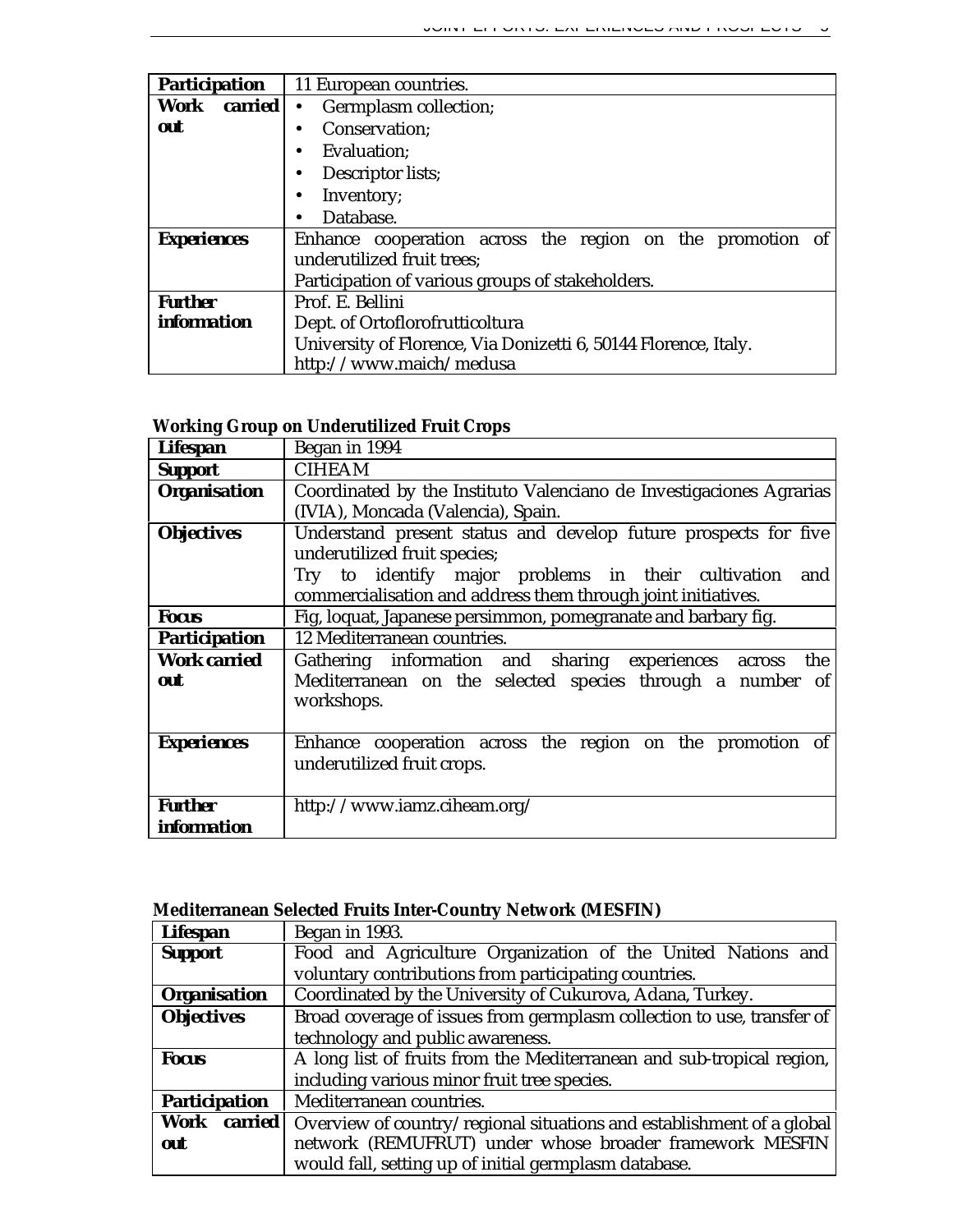| <b>Experiences</b> | Cooperation across the region enhanced;<br>Campaigning for greater support by policy makers. |
|--------------------|----------------------------------------------------------------------------------------------|
| <b>Further</b>     | Prof. Önder Tuzcu                                                                            |
| <i>information</i> | University of Cukurova, Adana, Turkey                                                        |
|                    | Email: otuzcu@mail.cu.edu.tr                                                                 |

# **EUCARPIA's Working Group on underutilized crops**

| <b>Lifespan</b>      | Initiative launched in 1998.                                         |
|----------------------|----------------------------------------------------------------------|
| <b>Support</b>       | European Association for Research in Plant Breeding (EUCARPIA).      |
| <b>Organisation</b>  | Group on underutilized crops established within the section on plant |
|                      | genetic resources coordinated by Institute für Pfanzengenetik und    |
|                      | Kulturpflanzenforschung (IPK) of Gatersleben, Germany (Prof. Karl    |
|                      | Hammer) and the Germplasm Institute, Italy (Prof. P. Perrino) during |
|                      | the EUCARPIA Conference on Genetics and Breeding, held in Viterbo,   |
|                      | Italy in September 1998.                                             |
| <b>Objectives</b>    | Promotion of underutilized species in Europe;                        |
|                      | Raise awareness among breeders on minor crops;                       |
|                      | Strengthen cooperation between breeders and conservation workers.    |
| <b>Focus</b>         | Yet to be decided.                                                   |
| <b>Participation</b> | All members of EUCARPIA.                                             |
| Work carried         | None as yet.                                                         |
| out                  | The implementation of activities to be discussed at the National     |
|                      | Symposium of the Germplasm Institute of Bari (Italy) planned for     |
|                      | May 2000.                                                            |
| <b>Further</b>       | Dr Pietro Perrino                                                    |
| <i>information</i>   | Istituto del Germoplasma, National Research Council                  |
|                      | Via Amendola 165A, 70126, Bari, Italy                                |
|                      | Email: germpp04@areaba.cnr.it                                        |

# **European Fruit Research Institute Network (EUFRIN)**

| <b>Lifespan</b>     | Began in 1993.                                                         |
|---------------------|------------------------------------------------------------------------|
| <b>Support</b>      | All costs associated with attending EUFRIN meetings or conducting      |
|                     | its activities are paid for by its participating members.              |
| <b>Organisation</b> | Organisation of Research Institutes and University Departments that    |
|                     | specialise in research, development and extension on temperate fruit   |
|                     | crops and which are based within the countries of the European         |
|                     | Union and Switzerland.                                                 |
| <b>Objectives</b>   | Enhance and facilitate coordinated research, development and           |
|                     | technology transfer, focused on aiding sustainable production of       |
|                     | quality fruit;                                                         |
|                     | Establish and improve cooperation between those involved in            |
|                     | fruit research and development within Europe;                          |
|                     | Create a philosophy of fruit production through research.              |
|                     | EUFRIN embraces research and development on all temperate tree         |
|                     | and small (soft) fruit species. This includes apples, pears, quinces,  |
|                     | cherries, plums (prunes), apricots, peaches, nectarines, strawberries, |
|                     | raspberries, blackcurrants, red currants, gooseberries and other       |
|                     | similar crops grown in the regions of Europe experiencing temperate    |
|                     | climatic conditions.                                                   |
| <b>Focus</b>        | Fruit (annual or perennial) species, including minor fruit crops.      |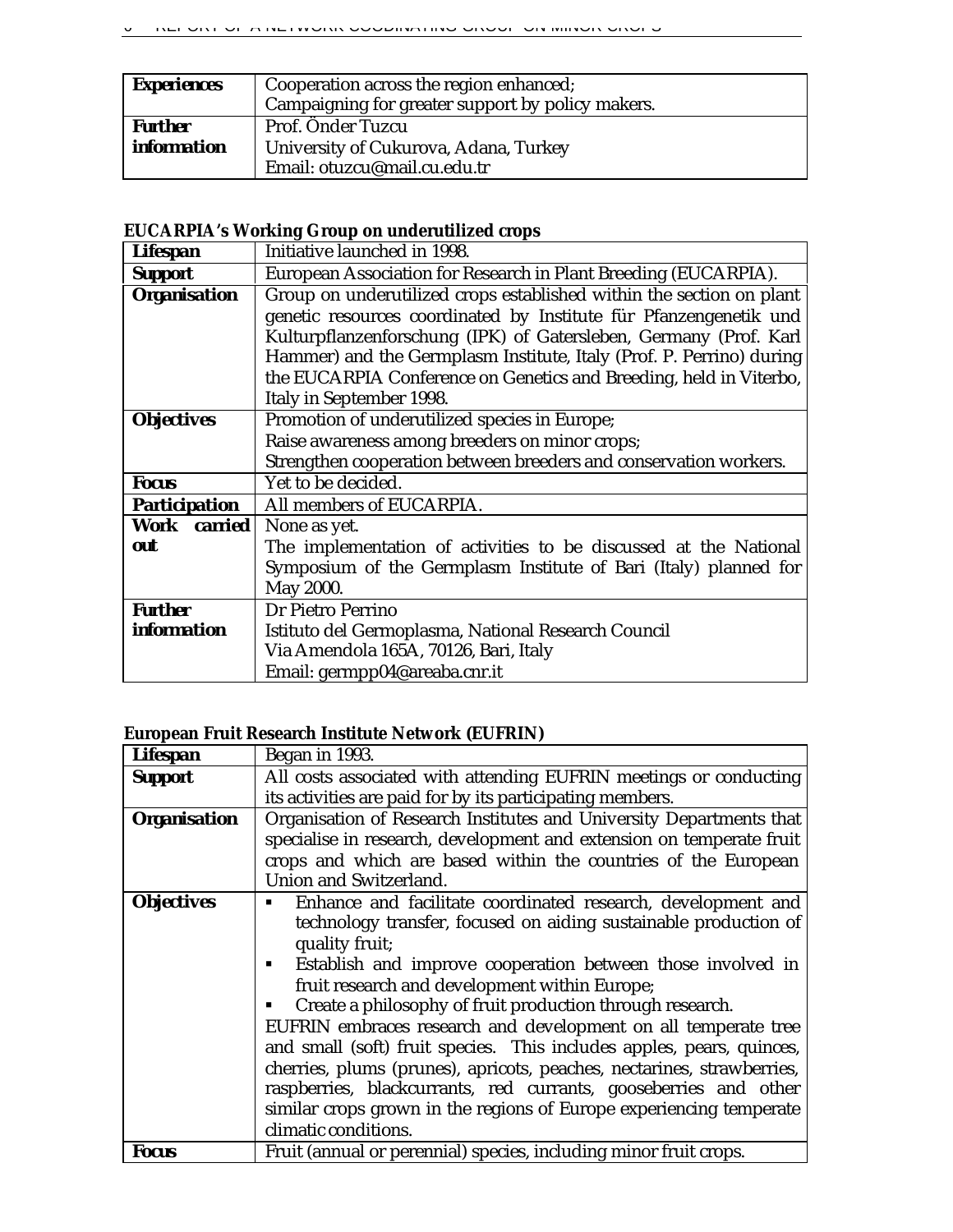| <b>Participation</b> | 14 European countries; working groups.                                       |
|----------------------|------------------------------------------------------------------------------|
| Work                 | <b>carried</b> Development of project proposals to submit to donor agencies. |
| out                  |                                                                              |
| <b>Experiences</b>   | Bringing together various research organisations across the region.          |
| <b>Further</b>       | http://www.eufrin.org                                                        |
| <i>information</i>   |                                                                              |

# **Patrimonie Genétique, biodiversité et savoir populaires de la Région Provence Alpes Côte d'Azur (PAGE PROVENCE)**

| <b>Lifespan</b>      | Began in 1983.                                                      |
|----------------------|---------------------------------------------------------------------|
| <b>Support</b>       | Partly self supporting, partly supported by the Regional Committee  |
|                      | and departmental committees of the Region Provence Alpes Côte       |
|                      | d'Azur (French territorial collectivities).                         |
| <b>Organisation</b>  | <b>Coordination in France.</b>                                      |
| <b>Objectives</b>    | Promotion of information exchange of indigenous knowledge and       |
|                      | germplasm;                                                          |
|                      | Promotion of greater attention to local crop varieties. A number of |
|                      | "agrobiodiversity markets" for the Mediterranean region have been   |
|                      | organised to highlight local varieties, including minor crops.      |
| <b>Focus</b>         | Plants and animals.                                                 |
| <b>Participation</b> | Open to any interested member (individual or organisation).         |
| Work carried         | 3 Mediterranean meetings, local fruit fairs, public awareness.      |
| out                  |                                                                     |
| <b>Experiences</b>   | Bringing together farmers and researchers to share experiences and  |
|                      | more closely for the sustainable<br>work<br>maintenance<br>of       |
|                      | agrobiodiversity.                                                   |
| <b>Further info.</b> | M. Barriere, 39, rue du Refuge, 13200, Arles, France.               |

# **Henry Doubleday Research Association**

| <b>Lifespan</b>      | Established in 1954.                                            |
|----------------------|-----------------------------------------------------------------|
| <b>Support</b>       | Through donations.                                              |
| <b>Organisation</b>  | Charity organisation based in the UK.                           |
| <b>Objectives</b>    | Conservation of local varieties, organic farming and gardening. |
| <b>Focus</b>         | Organic farming and display gardens also using minor crops.     |
| <b>Participation</b> | Open membership.                                                |
| Work carried         | Training, public awareness.                                     |
| out                  |                                                                 |
| <b>Experiences</b>   | Working with the informal sector and the public at large.       |
| <b>Further</b>       | Henry Doubleday Research Association, Ryton Organic Gardens,    |
| <i>information</i>   | Coventry, CV8 3LG, UK.                                          |
|                      | http://www.hdra.org.uk                                          |

# **Alternative Crops Technology Interaction Network (ACTIN)**

| Lifespan            | Launched in 1997.                                             |
|---------------------|---------------------------------------------------------------|
| <b>Support</b>      | Through participating members.                                |
| <b>Organisation</b> | Network of private groups/companies.                          |
| <b>Objectives</b>   | Enhance use of alternative crops/technologies through greater |
|                     | interaction among industries and researchers.                 |
| <b>Focus</b>        | General, alternative food or non food crops, technologies.    |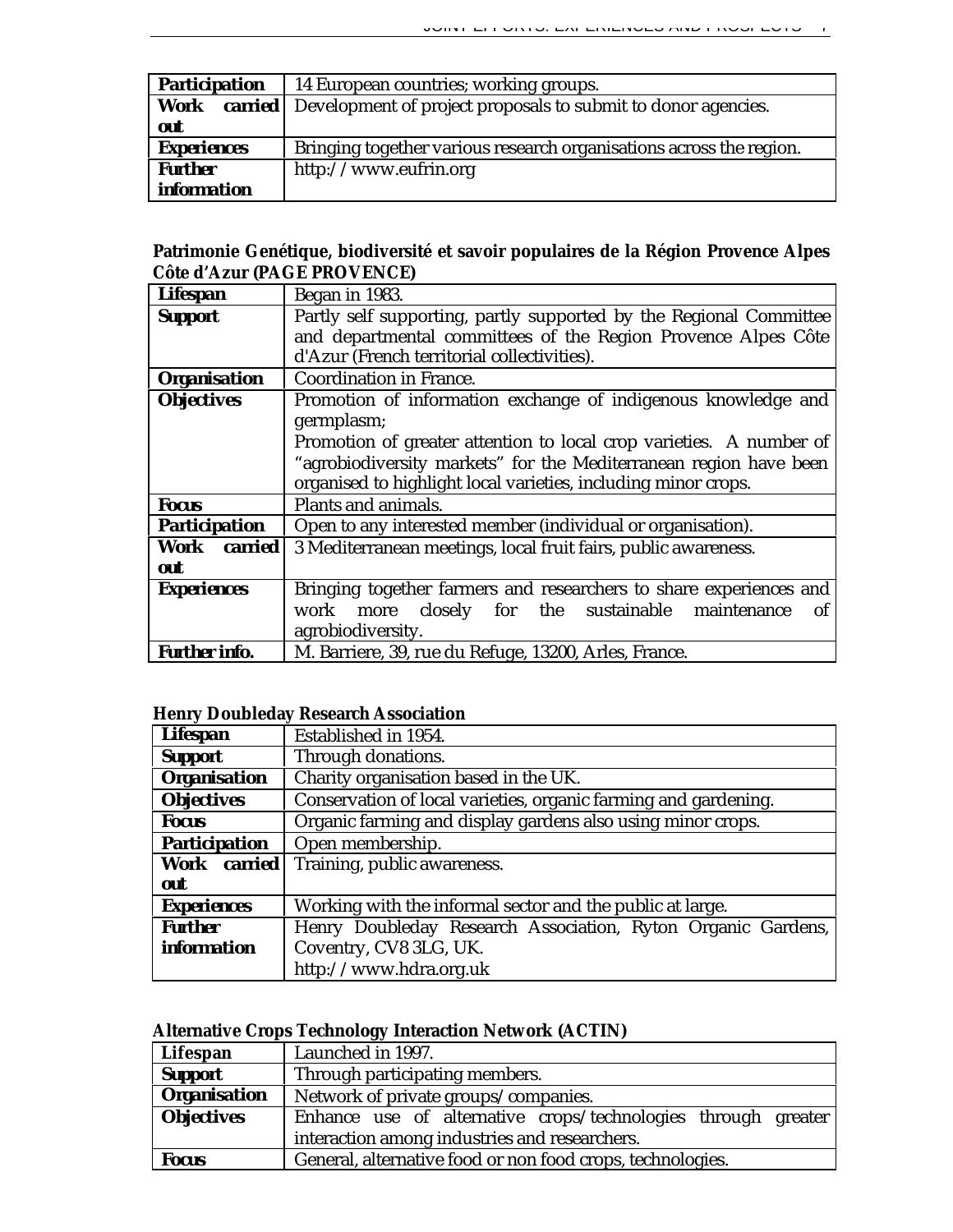| <b>Participation</b> | Through membership fees.                                                                |
|----------------------|-----------------------------------------------------------------------------------------|
|                      | <b>Work</b> carried Setting up a database on genetic resources for enhancing their uses |
| out                  | through shared technological efforts.                                                   |
| <b>Experiences</b>   | Working with wide representation of research in this domain.                            |
| <b>Further</b>       | http://www.actin.co.uk                                                                  |
| <i>information</i>   |                                                                                         |

### **National initiatives**

Activities on minor crops are recorded in many national programmes across Europe. However, due to the low level of financial support provided to scientists for working on these species, these activities are generally carried out with *ad hoc* funds provided through special national/regional projects whose lifespan is generally limited to 3 to 5 years. An example is EU Regulation 1467/94, which has supported a number of projects on minor crops (such as *Beta* spp., *Brassica* spp., etc.), involving research institutes across the region. The personal enthusiasm of many scientists of national programmes in Europe, has led to interesting results, albeit scarcely publicised, on minor crops. These results have been achieved thanks to the personal dedication of investigators who have been working on these species while working on those major crops falling under their official responsibility. The recent growing attention being paid to minor crops is having a very good impact on this "grey" research and is also providing greater recognition for the many "silent" efforts over the years. An example to highlight is the two volumes entitled "Seeds from the past" produced in 1992 and 1999, resulting from the successful collaboration between the German Academy of Science and the National Research Council (CNR) of Italy. These volumes list all local crop germplasm in Italy, with emphasis on minor crops, providing their status of use and genetic erosion. This work was made possible thanks to the work of plant explorers and collectors of the Germplasm Institute of Bari and the Institute für Pfanzengenetik und Kulturpflanzenforschung (IPK) of Gatersleben, who patiently and passionately gathered unique data on minor crops for more than 20 years.

Many more useful documents in local languages on less known agrobiodiversity work have been published in Europe. The following is a list of some selected Italian books on the local use of wild, underutilized and neglected plant species in Italy published since 1872.

| Arietti, N.  | 1941 | La nostra flora nella economia domestica, Società Editrice La<br>Scuola, Brescia.<br>(Our flora in the domestic economy).                                                                                                                                           |
|--------------|------|---------------------------------------------------------------------------------------------------------------------------------------------------------------------------------------------------------------------------------------------------------------------|
| Betto, G.    | 1983 | Erbe mangerecce. A caccia di insalate, in: Giardino Fiorito,<br>vol. $49/50$ .                                                                                                                                                                                      |
|              |      | (Edible herbs. Hunting for salads).                                                                                                                                                                                                                                 |
| Bianco, V.V. | 1989 | Specie Erbacee della flora infestante pugliese utilizzabili<br>come ortaggi e piante da condimento, in: Atti e relazioni<br>dell'Accademia pugliese delle Scienze, 46 tomo II, Fasano,<br>Grafischena.<br>(Weeds of the Apulia Flora that can be used as vegetables |
|              |      | and for condiment).                                                                                                                                                                                                                                                 |
| Bianco, V.V. | 1990 | Piante spontanee della flora italiana utilizzate come ortaggi,<br>in: Orticoltura, a cura di V.V. Bianco e F. Pimpini, Bologna,<br>Patron.<br>(Spontaneous plants of the Italian Flora used as vegetables in<br>horticulture).                                      |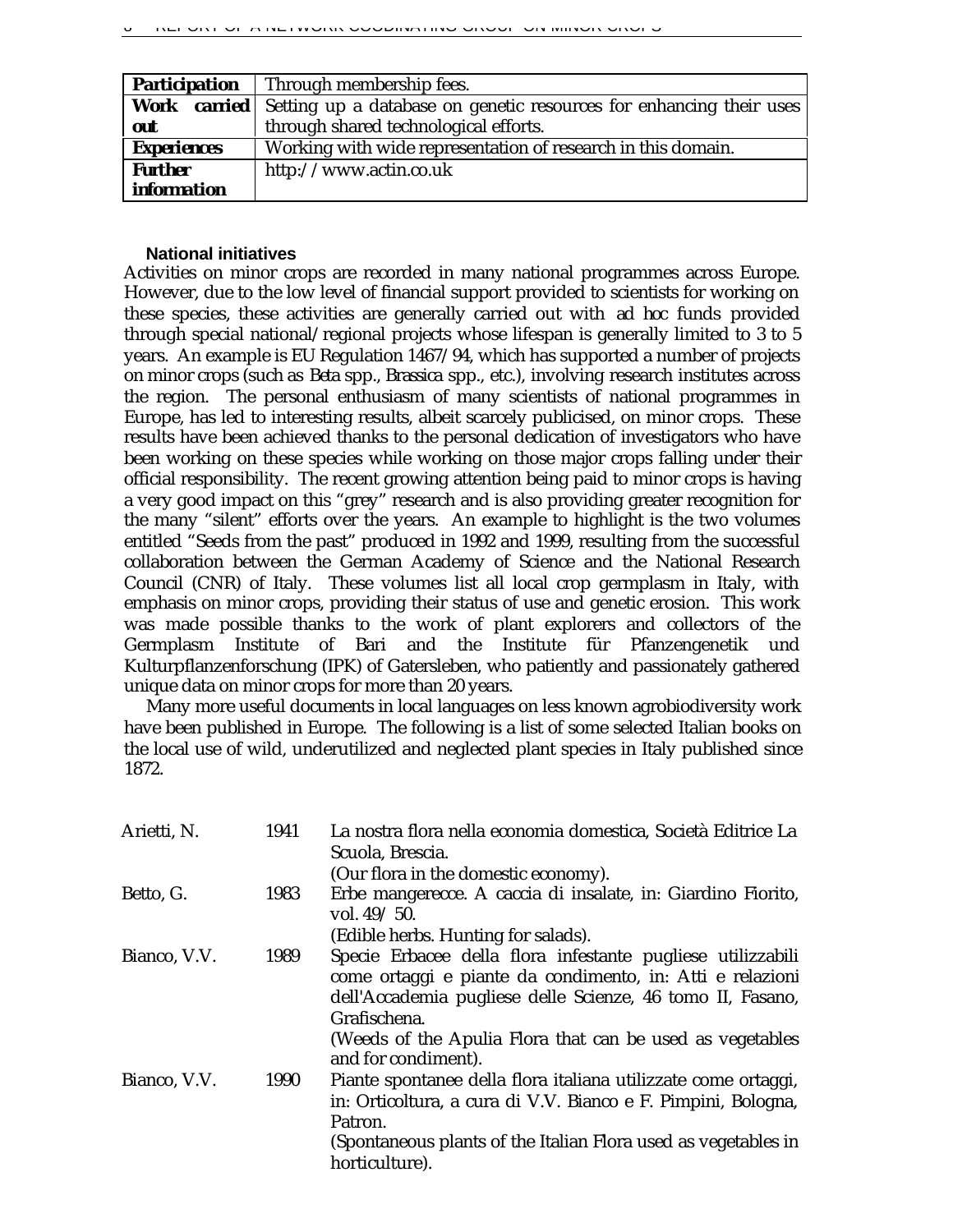| Castelvetro, G.                | 1974 | Breve racconto di tutte le radici, di tutte l'erbe e di tutti i<br>frutti, che crudi o cotti in Italia si mangiano, in: Gastronomia<br>del Rinascimento, a cura di L. Firpo, Torino, UTET.<br>(A short account of all the roots, herbs and fruits, raw or<br>cooked, used in Italian gastronomy during the Renaissance                                                                              |
|--------------------------------|------|-----------------------------------------------------------------------------------------------------------------------------------------------------------------------------------------------------------------------------------------------------------------------------------------------------------------------------------------------------------------------------------------------------|
| Ciampi, C.                     | 1961 | period).<br>Piante officinali di uso domestico, Firenze.<br>(Condiment, aromatic and medicinal plants of domestic use                                                                                                                                                                                                                                                                               |
| Corsi, G. and<br>A.M. Pagni    | 1979 | in Italy).<br>Piante selvatiche di uso alimentare in Toscana, Pacini Editore,<br>Pisa.<br>(The wild plants of Tuscany and their gastronomic use).                                                                                                                                                                                                                                                   |
| Corsi, G. and<br>A.M. Pagni    | 1979 | Le piante spontanee nell'alimentazione popolare, in: Atti<br>della Società Toscana di Scienze Naturali Mem. Serie B, 86.<br>(Spontaneous plants used in popular cooking).                                                                                                                                                                                                                           |
| Di Tonno, N.<br>and Lamusta S. | 1997 | Sapori e aromi da piante e frutti spontanei della Puglia<br>peninsulare, Edizioni Amici della "A. De Leo", Brindisi.<br>(Tastes and flavours of spontaneous herbs and fruits of the<br>peninsular Apulia region).                                                                                                                                                                                   |
| Frattola, I.                   | 1940 | Piante medicinali italiane e loro uso popolare, A Signorelli,<br>Roma.<br>(Medicinal plants and their popular use).                                                                                                                                                                                                                                                                                 |
| Frazer, J.                     | 1981 | Frutti selvatici. Dove e quando raccoglierli, come utilizzarli,<br>Fabbri, Milano.<br>(Wild fruits. Where and when to harvest and use them).                                                                                                                                                                                                                                                        |
| Lanzani Abbà,<br>A.            | 1988 | Il bosco in cucina, Mondadori, Milano.<br>(Food of the forests).                                                                                                                                                                                                                                                                                                                                    |
| La Sorsa, S.                   | 1941 | Alberi, piante e erbe medicinali nella tradizione popolare<br>italiana, Ist. Graf. Tiberino, Roma.<br>(Trees, herbs and medicinal plants in Italian popular<br>tradition).                                                                                                                                                                                                                          |
| Lieutaghi, P.                  | 1977 | Il libro delle erbe. Le loro proprietà medicinali, il loro uso<br>culinario, dove trovarle, come coltivarle e raccoglierle,<br>Rizzoli, Milano.<br>(The book of herbs, their medicinal properties, their culinary<br>use, where to find and how to harvest them).                                                                                                                                   |
| Lodi, G.                       | 1957 | Piante officinali italiane, Edagricole, Bologna.<br>(Condiment, aromatic and medicinal plants of Italy).                                                                                                                                                                                                                                                                                            |
| Longo, A.                      | 1931 | Primo contributo alla conoscenza scientifica dei termini<br>dialettali, usati nel leccese per indicare le piante indigene<br>spontanee e coltivate ed i prodotti più usati derivati da piante<br>esotiche, Tip. Cuppini, Bologna.<br>(First contribution to the scientific knowledge of dialectal<br>terms used in the Leccese dialect to refer to local spontaneous<br>and cultivated species []). |
| Malfatti, A.                   | 1991 | La cucina del prato, Muzzio, Padova, Spinardi (eds.).<br>(Meadow cookery).                                                                                                                                                                                                                                                                                                                          |
| Riccardo, S.                   | 1921 | Le piante spontanee èduli della nostra flora, Battiato, Catania.<br>(Spontaneus edible plants of our Flora).                                                                                                                                                                                                                                                                                        |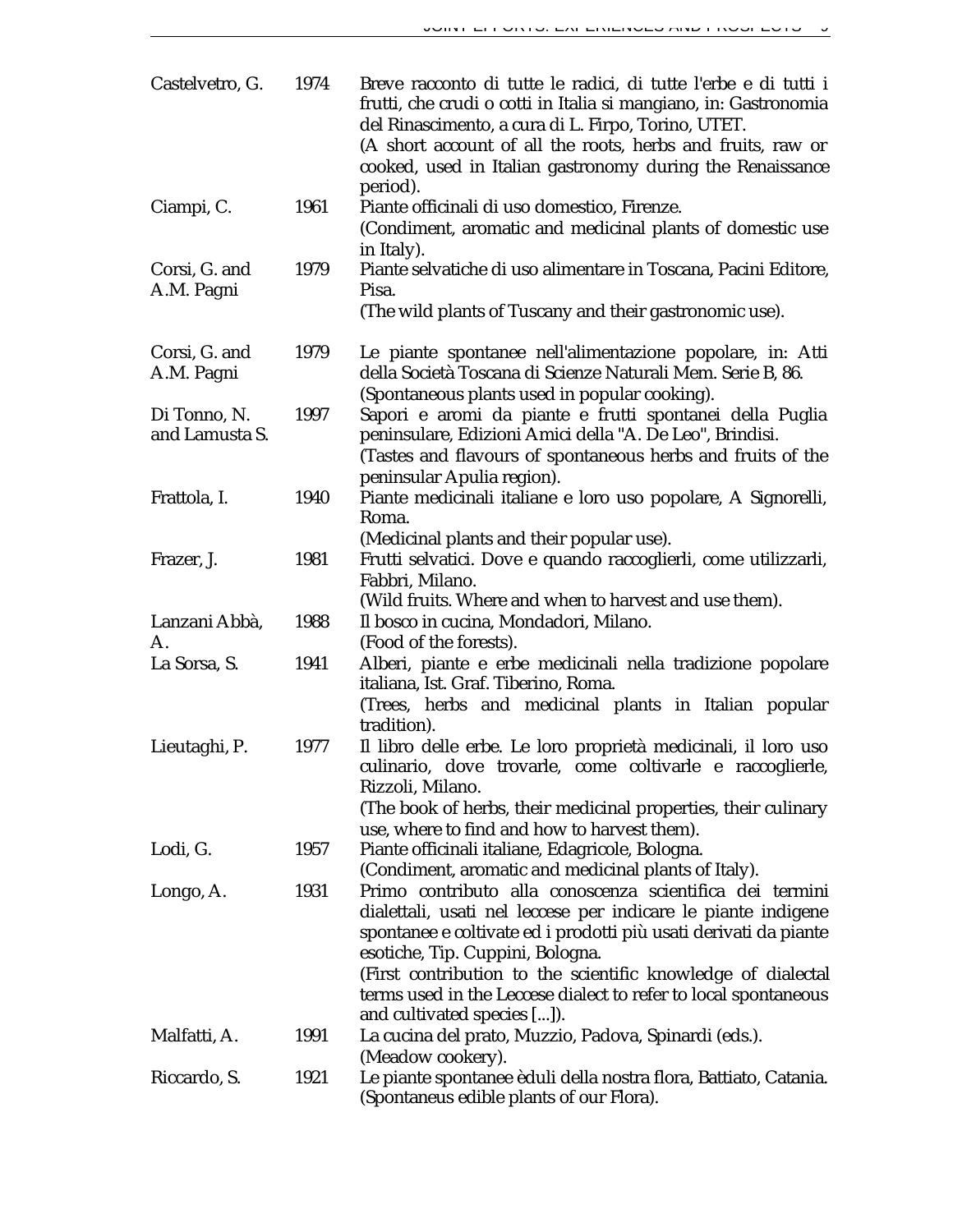| Righi Parenti, G. 1893 |      | Tesori e profumi dell'orto. Quarantasei piante da riscoprire  |
|------------------------|------|---------------------------------------------------------------|
|                        |      | per gustare i sapori di un tempo, per esser sani e belli in   |
|                        |      | modo naturale, Sugar Co, Milano.                              |
|                        |      | (Treasures and smells of the orchard. 46 plants to rediscover |
|                        |      | forgotten flavours []).                                       |
| Tenore, V. and         | 1872 | Atlante di Botanica popolare, ossia illustrazione di piante   |
| G.A. Pasquale          |      | notevoli di ogni famiglia, R. Petraroja R., Napoli.           |
|                        |      | (Atlas of popular Botany).                                    |

Not all of these publications adopt a scientific approach. However, they contribute to defining the level of use of and interest in these species among the local people, who ultimately are the major players in their sustainable conservation.

The 1994 UMS project to survey expertise on underutilized species across the Mediterranean region also represented a valuable source of information for locating expertise and interest on minor crops across national programmes in southern Europe.

With regard to the role of local European NGOs most active in safeguarding minor crops and promoting their use, the following groups should be mentioned: The Irish Seed Savers Association (Ireland), Page Provence (France), Archeologia Arborea (a small association which has been gathering and conserving forgotten local varieties of fruit trees in central Italy), Pomona (very active in raising public awareness in Italy on forgotten varieties of minor fruits), Pro Specie Rara (Switzerland) and Vidaverde, Spain (an NGO from Andalucia dedicated specifically to the collection and promotion of underutilized food crops). An analysis of European NGOs and their contribution to conserving agrobiodiversity is available in Proceedings of Braunschweig (Mulvany 1999). A detailed survey of European NGOs holding germplasm collections was prepared in 1998 by the Henry Doubleday Research Association, through support provided by IPGRI's Regional Office for Europe.

### **Global activities**

### **IPGRI**

IPGRI's activities on neglected and underutilized species (NUS) involve more than 15 projects implemented in partnership with national programmes from countries all over the world. As a whole, more than 50 species are being addressed in these efforts, covering a wide range of crops, from fruit trees to root and tuber crops, to multipurpose tree species. Activities are carried out in close cooperation with international organisations such as the Consultative Group on International Agricultural Research (CGIAR) sister centers, the Food and Agriculture Organization of the United Nations (FAO) and the International Center for Underutilized Crops (ICUC). Closer collaboration with the Global Forum for Agricultural Research (GFAR) is being sought to strengthen international support in this strategic area of research.

IPGRI's activities on NUS can be grouped into five main domains:

ß **Participatory research**

Neglected and underutilized species constitute a category defined by their social value and status. For this reason people and farmers play an important role in reversing their decline in use and arresting their genetic erosion. Activities at IPGRI cover anthropological and ethnobotanic research aspects aimed at enhancing the human capacity for the successful promotion of these species. Special attention is paid to the community knowledge based on use, nutrition programmes and strengthening links among primary stakeholders.

### ß **Complementary conservation approaches**

Given the close relationship between use and the maintenance of genetic diversity of neglected and underutilized species, special attention is needed to maintain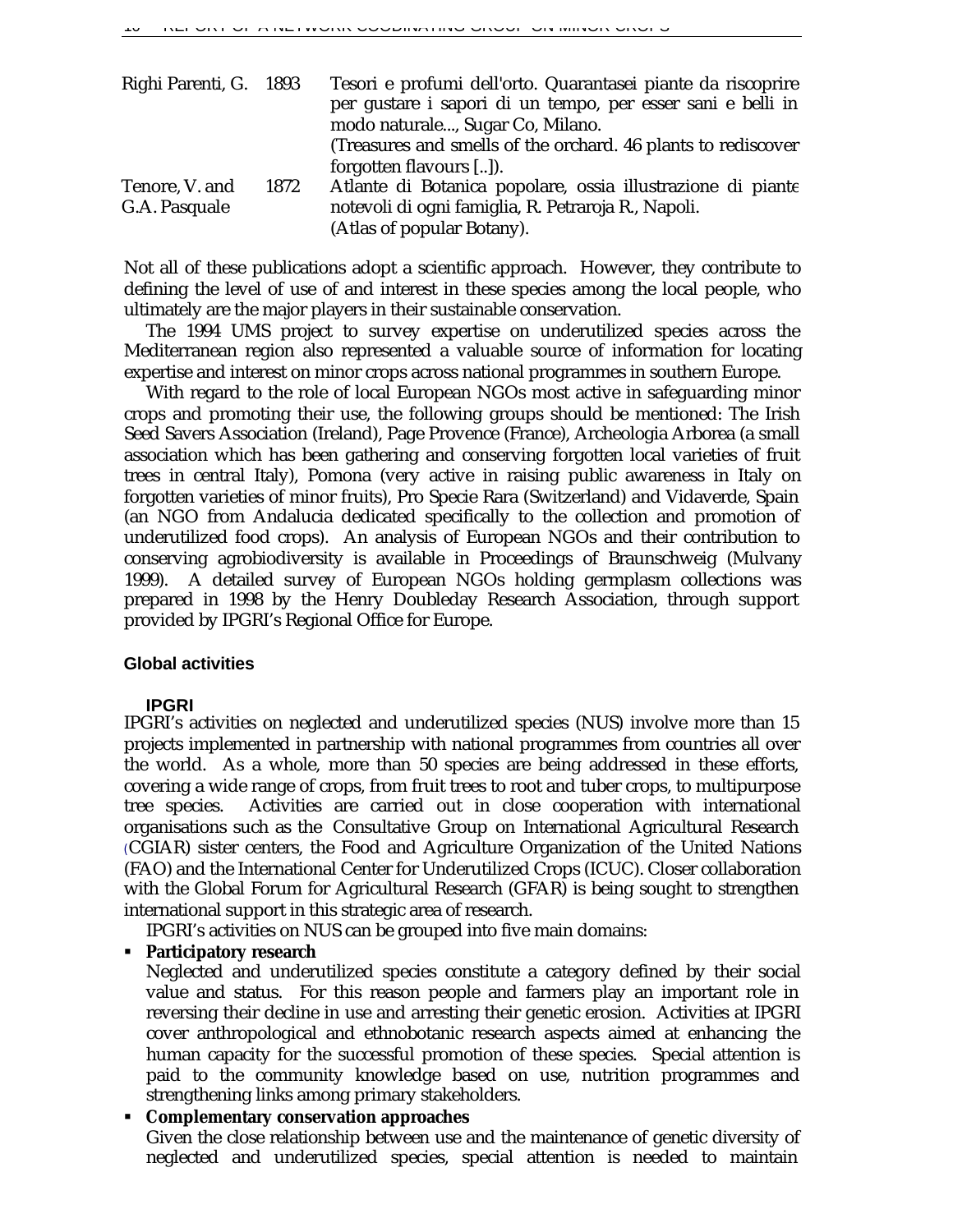complementarity between *ex situ* and *in situ* conservation efforts. Activities in this domain range from the development of community-based systems, such as home gardens, to the establishment of core collections for facilitating maintenance and effective use of those accessions maintained in *ex situ* genebanks.

### ß **Documentation, information dissemination and enhancement of capacities**

Documentation and information play a crucial role in the enhancement of the use of neglected and underutilized species. Since its establishment in 1974, IPGRI has produced more than 80 publications dealing specifically with these species. Particularly significant are those crop monographs (24 so far), developed through a special project financed by Germany, which cover both scientific issues (such as taxonomy, biology, crop improvement and conservation needs), as well as knowledge on use and marketing of a number of representative species. Lists of scientists working on neglected and underutilized species are also produced through the monograph series. All IPGRI publications dealing with this subject can be downloaded from the Internet (http://www.cgiar.org/ipgri/publicat).

### ß **Fostering synergism at national, regional and international level**

IPGRI commonly employs networking as a way to deliver its main objectives. This *modus operandi* has proved successful with major crops programmes and also with neglected and underutilized species. A project focusing on underutilized Mediterranean species was successfully carried out from 1994 to 1998 thanks to the support of the Italian Government. This work and other similar networking initiatives coordinated by IPGRI have contributed to raising the attention of scientists on neglected and underutilized species and promoting greater synergism in research domains largely left uncovered by national programmes.

### ß **Legal and policy frameworks and public awareness**

Legal and policy frameworks are often a major constraint to the enhancement of uses of underutilized and neglected species. IPGRI is very active in global fora to raise awareness on neglected and underutilized species and the development of systems for the fair share of benefits arising from their use. IPGRI's contribution to promoting these species at the international level includes inputs in the development of the FAO's Global Plan of Action for PGRFA, proposals for an underutilized species alternative list to be included in the FAO's International Undertaking on PGR and support to an international workshop addressing the role of underutilized species in food security.

# **Consultative Group on International Agricultural Research (CGIAR)**

Several of the CGIAR centers are engaged in research on minor crops. However, as in most cases, these species do not fall within the official mandate of the centers. Therefore, the research is supported by a very limited budget and relies mainly on *ad hoc* donor support. Examples include: the work of the International Institute of Tropical Agriculture (IITA) in Ibadan, Nigeria, on bambara groundnut; the work of the International Potato Centre (CIP) in Lima, Peru, on Andean tuber crops; and the work of the International Center for Agricultural Research in the Dry Areas (ICARDA) in Aleppo, Syria, on the establishment of an Arboretum for underutilized fruit and forest species in the CWANA region (work began in late 1999 in collaboration with IPGRI's Regional Office for CWANA). A further stimulus for greater CGIAR participation in activities dealing with underutilized and neglected crops resulted from the Workshop organised by the CGIAR and the M. S. Swaminathan Research Foundation at Chennai, India, in February 1999. The Chennai meeting acknowledged the ongoing work of several CGIAR Centers. It recognised, however, that despite the evident demand, research and development activities on neglected species have been sporadic and lacking in a coherent framework and strategy. Thus the meeting called for greater attention to be focused on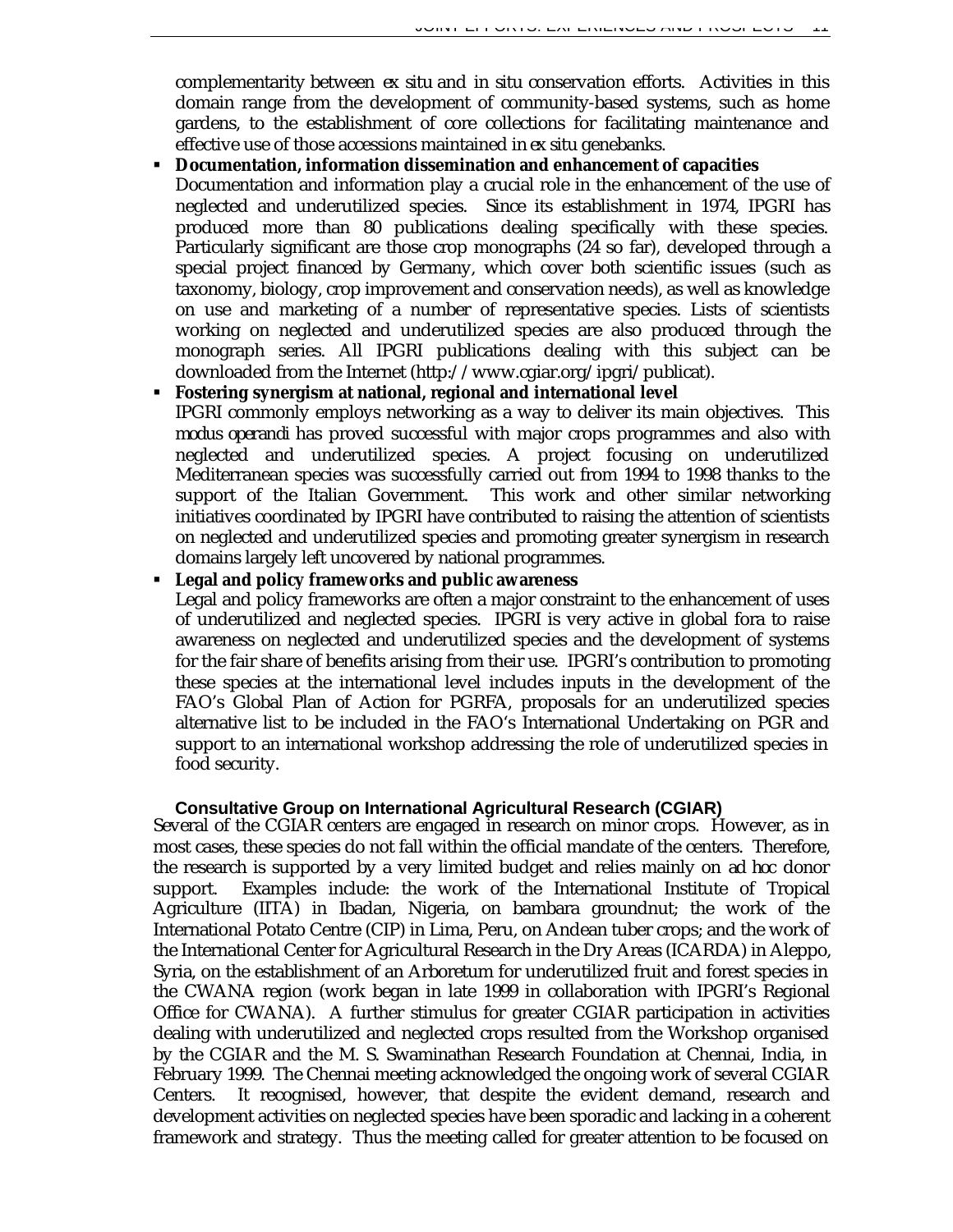this area of research and recommended the establishment of a global platform to address such work at the international level.

### **Global Forum on Agricultural Research (GFAR)**

IPGRI received a request from the GFAR Secretariat for the development of a Concept Note on underutilized species to serve as a background for discussion at the General GFAR Meeting planned to take place in Dresden, Germany, in May 2000. The document, already developed and circulated among stakeholders for comments, analyses the needs in this area at the global level and addresses the role played by all the actors (from the growers up to the ultimate users) and whose strengthening would ultimately boost the promotion of these crops. The European Component of the GFAR has indicated a keen interest in supporting activities on underutilized species for contributing to food security and income generation, and thus the possibility of linking this initiative to the ECP/GR Working Group on Minor Crops should be explored.

### **International Center for Underutilized Crops (ICUC)**

ICUC is an autonomous, non-profit, scientific research and training center. It was established in 1988 and is currently based at the University of Southampton, UK. The Center was established to address ways of increasing the use of underutilized crops both for food, medicinal and industrial products and also for environmental improvement. The following text taken from the ICUC's web page (http://www.icuc.org*)* describes the activities of ICUC pursued by this organization:

### ß **Research and development:**

Underutilized crops have a major role to play in the development of alternative cropping systems, crop diversification, development of value-added products and provision of products for industrial and medicinal use. They also have a role to play in the sustainable use of the environment and the restoration of degraded lands. ICUC establishes priorities among species and encourages research on those of highest priority. Accordingly, several research projects on identified high priority species have been undertaken by the staff of ICUC in partnership with National Agricultural Research Systems and other international centers (e.g. tropical fruits in Asia and Africa, indigenous vegetables in Africa and industrial crops in Asia). Improvement of farm economies through the use of underutilized crops management programmes (e.g. crop diversification, agroforestry, homestead farms, peri-urban and urban land use development).

### ß **Networking**

Establishment of regional and global networks. ICUC is essentially a networking operation that undertakes a coordinating and catalytic role. To meet the objectives ICUC has established a regional network on underutilized fruits in Asia (UTFANET) with the cooperation of the Commonwealth Science Council, the Asia-Pacific Association of Agricultural Research Institutions and FAO. A regional network on underutilized crops in southern and eastern Africa (SEANUC) has also been established.

### ß **Information systems**

ICUC is building up its database on underutilized crops. This database contains information collected from many sources, much of it generated from ICUC's activities on commodity crops: fruits and nuts; pulses, vegetables, roots and tubers; oilseed and industrial crops; and forage, fodder and energy species. The information includes botanical, agricultural and product data on many underutilized plant species that is not easily accessible elsewhere.

### ß **Training courses**

ICUC runs courses in Southampton and abroad in partnership with universities and organisations. These courses include assessment of diversity, propagation and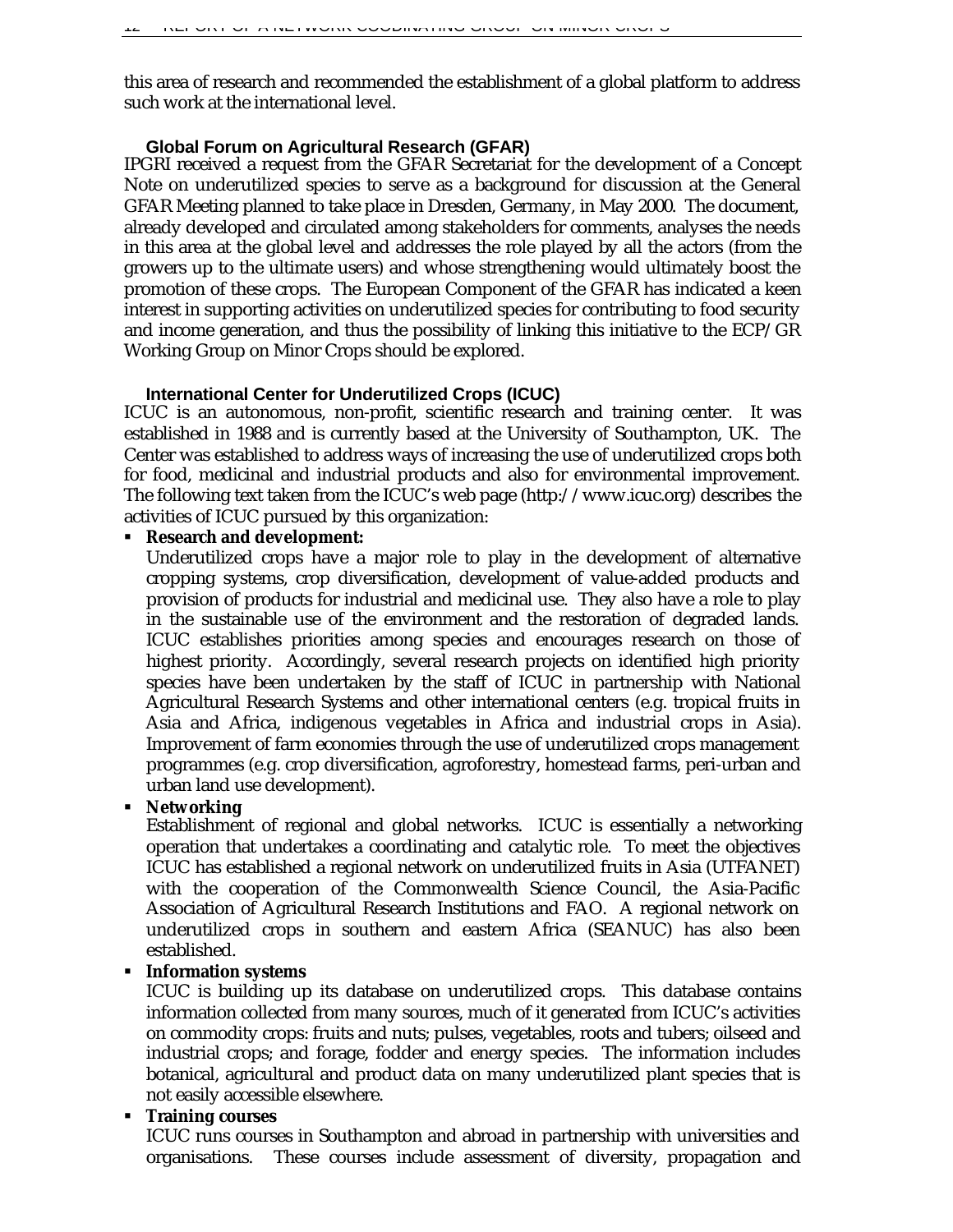production methods of tropical fruits, use of germplasm and *in vitro* and molecular techniques for improvement of underutilized crops. The syllabus of these courses has been designed in full recognition of the need to provide training in the rapid improvement of underutilized plant species.

### ß **Publications**

ICUC publishes series of monographs of underutilized crops and also the proceedings of meetings held at different regions to promote underutilized crops for food, nutrition, industry and sustainable development. ICUC also produces a regular Newsletter.

In 1999 IPGRI and ICUC initiated a joint research study aimed at assessing the status of conservation and use of underutilized species around the world. The survey is expected to be completed in mid 2000.

### **International Atomic Energy Agency (FAO/IAEA)**

A specific project addressing the promotion of underutilized species for low income deficit countries (LIDC) around the world, was launched by FAO/IAEA in 1998. The project, which focuses on a number of key priority crops (yams, bambara groundnut, okra, amaranth, etc.), covers aspects related to the use enhancement of underutilized crops, including the application of irradiation techniques in facilitating their crop improvement. IPGRI is a partner in this initiative and provides technical backstopping to national programmes in the project. Among other things, this support includes the provision of advice on methodologies to better conserve and enhance use of available collections, characterize and document genetic diversity of selected crops, assist in the development of descriptor lists, etc.

### **Center for New Crops and Plant Products, Purdue, USA**

This Center is gaining popularity in the area of the promotion of "new" crops. The term "new" (referred in most cases to new introductions to the USA) often includes many species that are underutilized and neglected at various levels. The Center is the driving force of periodical conferences, held every 3 years, dedicated specifically to new crops. These conferences, so far held in the USA (the last was held in Phoenix, AR in 1998), represent one of the largest gatherings of experts around the world on themes related to the introduction, cultivation and marketing of new crops. Although the initial focus was on the USA, the conferences have become very popular outside the country and are considered important fora for exchanging research findings, new ideas and updates on the state of use of minor crops from all over the world. The text of the proceedings of conferences that have been produced so far is available free of charge on the Center's Internet site (http://www.hort.pudue.edu/newcrop). The Purdue web site is also a valuable source of information for experts on minor crops from around the world.

### *Prospects*

Among the priority areas that have been recommended for moving the European minor crop agenda forward are those developed at the Braunschweig Meeting and those agreed upon at the 1998 EUCARPIA Meeting in Viterbo, Italy. According to the author, the following are the most urgent issues to be brought to the attention of ECP/GR:

### **Braunschweig (June 1998)**

- identification of the minor crops basket;
- **identification of threats of genetic erosion;**
- priority setting;
- assessment of expertise in the region;
- ß inventory of existing activities;
- **Example 1** establishment of links with existing activities/networks.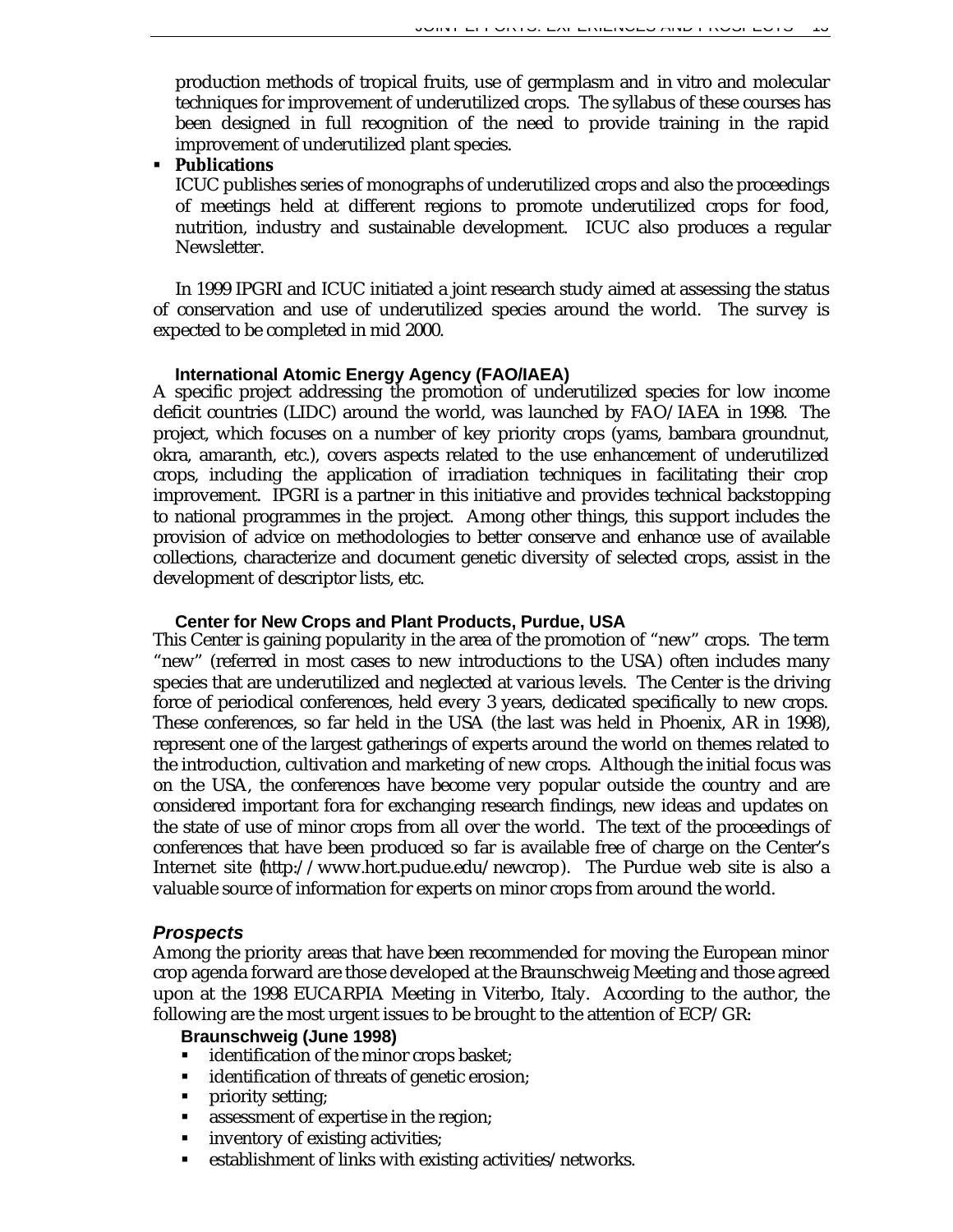#### **EUCARPIA (September 1998)**

- **s** assessment of degree of use of minor crops;
- identification of potentials and promotion related constraints;
- ß database on experts among EUCARPIA.

Taking these points into account, what should be ECP/GR's role in their implementation?

ECP/GR's major assets are its ability to catalyse research on plant genetic resources across Europe and canvass support for the implementation of research that countries have agreed upon. The successful model of ECP/GR, deployed over almost 20 years, has achieved a more secure conservation and sustainable use of major commodities in the region. This model can also be applied to minor crops in the hope that a similar success will follow.

Among the areas of work where ECP/GR can promote synergism through the newly established Minor Crops Network are the items in the table below that can be brought to the attention of the ECP/GR Steering Committee for its endorsement:

| Organization  | <b>Crops</b>                                                                                                                                                           | <b>Themes</b>                                                                                 |
|---------------|------------------------------------------------------------------------------------------------------------------------------------------------------------------------|-----------------------------------------------------------------------------------------------|
| <b>IPGRI</b>  | Rocket, oregano and hulled wheat to be<br>continued:<br>Fruit trees in Central Asia, collaboration<br>with Central Asia and Caucasus Plant<br>Genetic Resources.       | Networking;<br>Training;<br>Technology transfer.                                              |
| <b>CIHEAM</b> | MEDUSA Database (MAICh);<br>Underutilized Fruit Trees (CIHEAM).                                                                                                        | Training;<br>Documentation of plant<br>genetic resources and<br>other research topics.        |
| GFAR-CGIAR    | Link the work with the Agricultural<br>Research Institutes of the European Union<br>Contact group initiative on promotion of<br>non-mandates Consultative Group crops. | Various topics including<br>biotechnology and<br>documentation of plant<br>genetic resources. |
| <b>ICUC</b>   | Various species, some of which are of<br>potential interest also for Europe.                                                                                           | Commercialisation and<br>marketing.                                                           |
| <b>FAO</b>    | Various species.                                                                                                                                                       | Training component in the<br>context of the IAEA project<br>and MESFIN Network.               |
| Purdue        | Various species.                                                                                                                                                       | Compilation of a database<br>of experts on minor crops<br>for Europe                          |

### *Final remarks*

Launching a new initiative on minor crops inevitably poses a number of challenges particularly in the area of priority setting. Which species will be picked from the large basket of minor crops? From the long list of identified needs, which ones should be tackled and how will we ensure that our actions are the most useful and cost effective?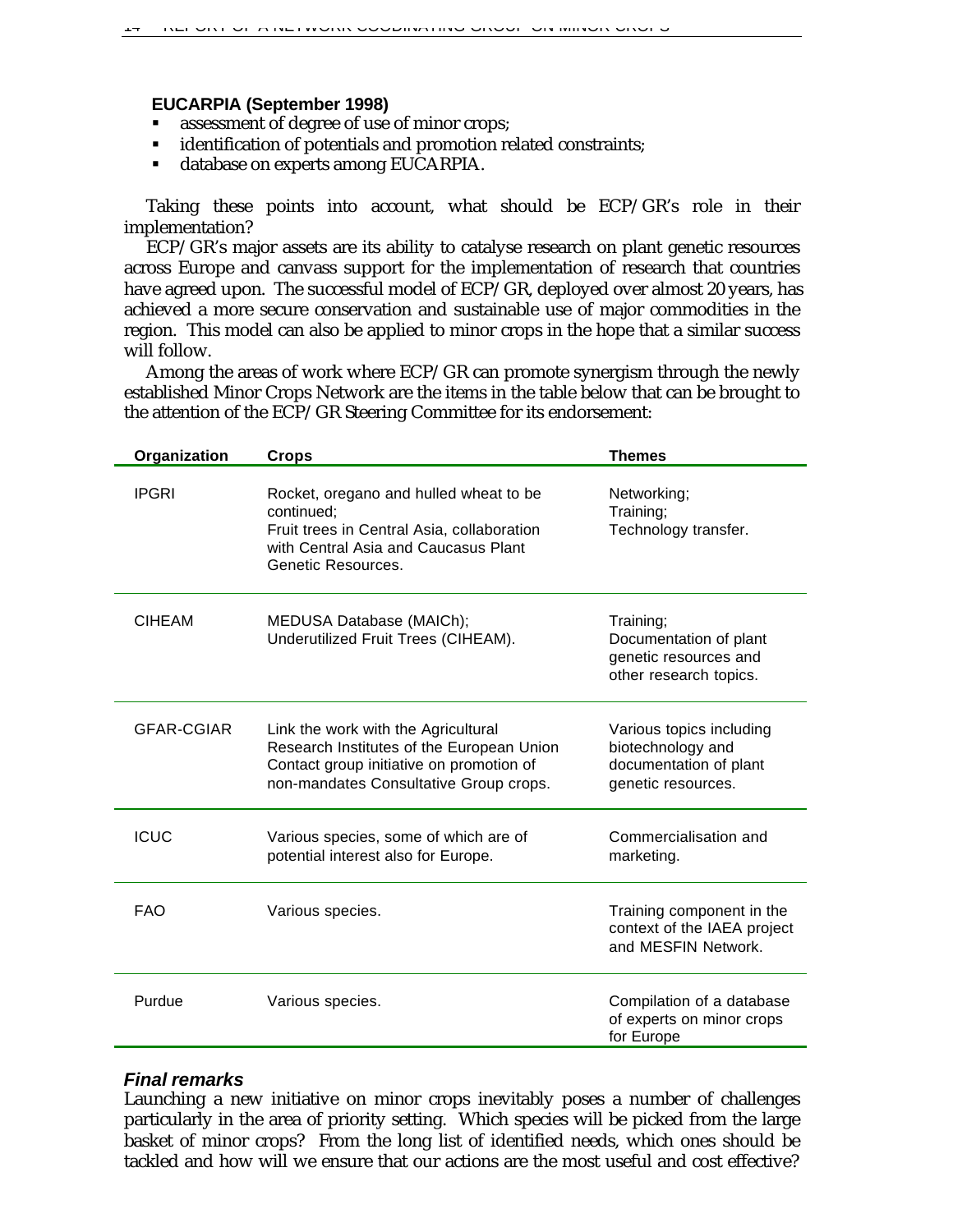For a more thorough coverage of this topic, readers should refer to the book Priority Setting Methodology, developed by IPGRI through a fully participatory Conference held in Aleppo, Syria in 1998 (Padulosi 1999b). To the suggestions that the reader will find in this book, the author would like to stress:

- ß the need to establish effective links with relevant existing activities on minor crops;
- the need to identify areas of comparative advantages across stakeholders before deciding on assignment of tasks for implementing an agreed agenda;
- $\blacksquare$  the need to properly assess areas of weaknesses for minor crops where contributions are most needed (e.g. the commercialisation, marketing etc.);
- the need to use focus (selection of few species to use as models) in order to do not dilute limited resources;
- the need to disseminate outputs to the beneficiary groups (which include farmers and users at large);
- the need to continue lobbying for more consistent support for minor crops.

### **References**

- FAO. 1996. Global Plan of Action for the Conservation and Sustainable Utilisation of Plant Genetic Resources for Food and Agriculture and Leipzig declaration, adopted by the International Technical Conference on Plant Genetic Resources, Leipzig, Germany, 17-23 June 1996. Food and Agriculture Organization of the United Nations, Rome, Italy.
- Gass T., L. Frese, F. Begemann and E. Lipman, compilers. 1999. Implementation of the Global Plan of Action in Europe – Conservation and Sustainable Utilization of Plant Genetic Resources for Food and Agriculture. Proceedings of the European Symposium, 30 June-3 July 1998, Braunschweig, Germany. International Plant Genetic Resources Institute, Rome, Italy.
- Mulvany P. 1999. Developing diversity: PGRFA activities of European NGOs. Pp. 8-15 *in* Implementation of the Global Plan of Action in Europe – Conservation and Sustainable Utilization of Plant Genetic Resources for Food and Agriculture. Proceedings of the European Symposium, 30 June-3 July 1998, Braunschweig, Germany (T. Gass, L. Frese, F. Begemann and E. Lipman, compilers). 1999. International Plant Genetic Resources Institute, Rome, Italy.
- Padulosi S. 1999a. Criteria for priority setting in initiatives dealing with underutilized crops in Europe. Pp. 236-247 *in* Implementation of the Global Plan of Action in Europe – Conservation and Sustainable Utilization of Plant Genetic Resources for Food and Agriculture. Proceedings of the European Symposium, 30 June-3 July 1998, Braunschweig, Germany (T. Gass, L. Frese, F. Begemann and E. Lipman, compilers). 1999. International Plant Genetic Resources Institute, Rome, Italy.
- Padulosi S. (ed.). 1999b. Priority Setting for underutilized and neglected plant species of the Mediterranean region. Report of the IPGRI Conference, 9-11 February 1998, ICARDA, Aleppo. Syria. International Plant Genetic Resources Institute, Rome, Italy.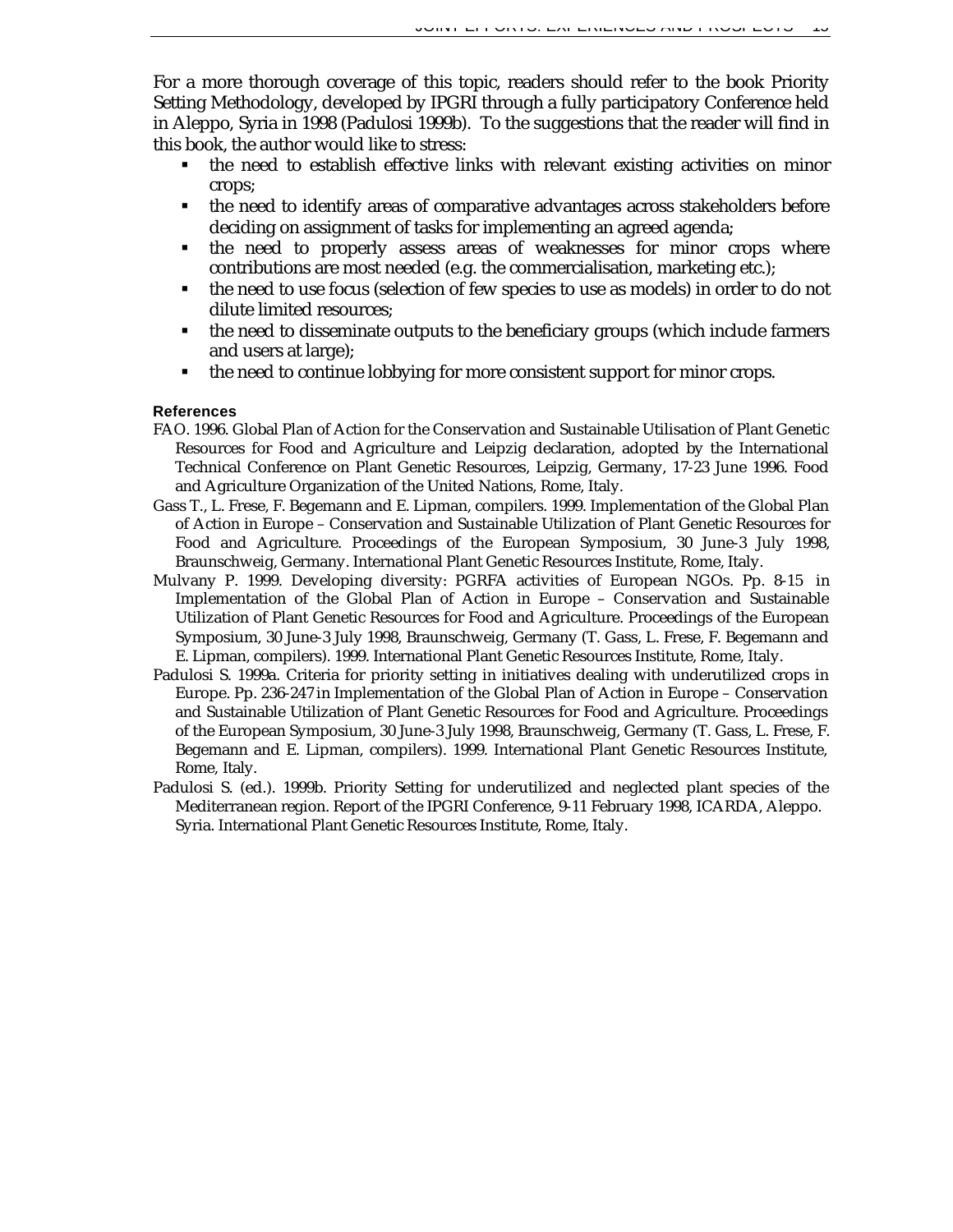# **Conservation of genetic resources of medicinal and aromatic plants in Europe**

### *D. Bari¹evi¹ and A. Zupancic*

*University of Ljubljana, Biotechnical Faculty, Agronomy Department, Jamnikarjeva 101, 1000 Ljubljana, Slovenia*

### *Introduction*

Herbal medicines represent an important economic factor in the European Union (EU). Sales figures in Europe are estimated at US\$7 billion per year (Benzi and Ceci 1997; Lange 1998). This is a result of the use of about 2 000 herbal medicines. Germany holds the biggest share (US\$2.5 billion), followed by France (US\$1.6 billion) and Italy (US\$0.6 billion). An average annual expenditure on herbal remedies per EU citizen is estimated at US\$17.4 (Benzi and Ceci 1997).

Herbal medicines are used all over the world in preventive medicine and represent a way of lowering healthcare costs in many developed countries.

The use of herbal preparations over millennia in the history of mankind, growing awareness of the role of medicinal plants in drug development and the modern "back to nature" trend, have increased global attention on medicinal and aromatic plants (MAP) research. Consequently, the vast and expanding market of medicinal plants has been putting pressure on natural resources as most species used in herbal preparations are still collected in the wild. According to Traffic International (1998), 90% of European MAP which are used commercially are collected in the wild. Analysis of trade data shows that Europe imports about a quarter of the annual global market imports (440 000 t with an estimated value of US\$1.3 billion in 1996). Germany, France, Italy, Spain and the UK are the leading importers, whereas Germany, Bulgaria and Poland lead in export. Bulgaria, Croatia, Czech Republic, Hungary, Poland, Romania and Turkey are the countries that export more MAP than they import.

There are numerous players with an interest in MAP conservation:

- ß The pharmaceutical industry initiated the idea of chemical prospecting of new active compounds with potential use in phytotherapy, cosmetics and the food industry. Quality assurance became an essential component of competition in drug markets. Regulations on medicinal plant products have been ratified by the European Community (OJ-EC/2444/18.7.1989). These regulations stress that consistent quality for products of vegetable origin can only be assured if the basic materials are defined in a strict and detailed manner.
- **•** Agricultural institutions have shown that the genetic diversity of wild populations can be used to select useful traits and to obtain standardised bred material.
- **•** "Conventional" or allopathic medicine has shown an interest in the evaluation and scientific recognition of traditional medicines. The World Health Organization suggests that alternative and traditional systems should be scientifically evaluated. Technical guidelines and international standards should be developed. Legal aspects of herbal medicine usage in different countries depend largely on the ethnological, medical and historical background of each respective country.
- ß Market demand for over-the-counter herbal remedies is increasing. An annual global growth of 12-15% is estimated. The TRAFFIC Network is planning a series of medicinal plant projects to assess the impact of trade on both wild plant populations and local healthcare systems.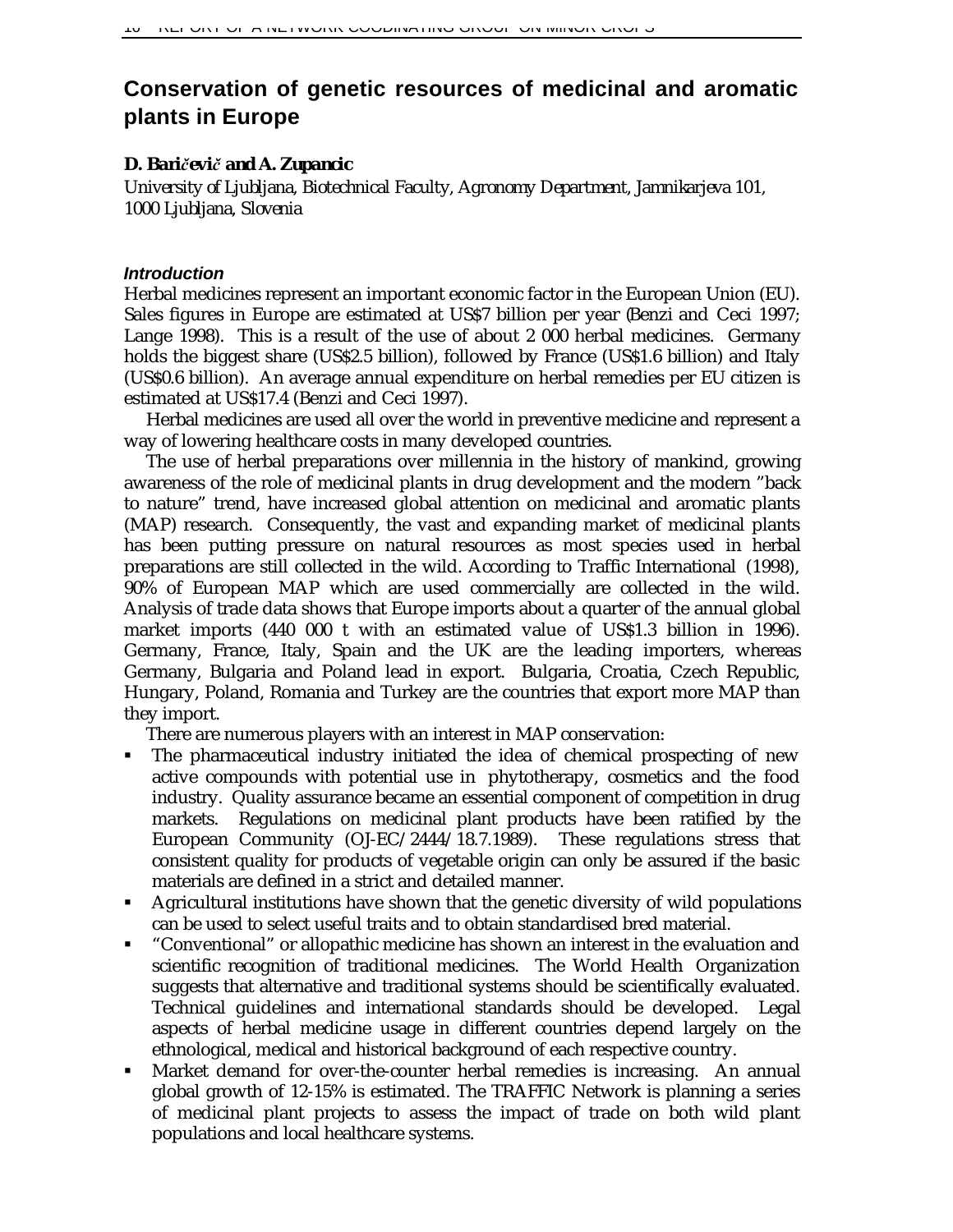Leading health organizations, agricultural institutions and pharmaceutical industries have been introducing national programmes for the inventory of medicinal plants and for the evaluation of natural resources (through the collection of wild accessions, *in situ* and *ex situ* cultivation in botanical gardens and in commercial plantations/agrosystems). Standardisation of raw material has become an important issue with respect to medicinal products in the European Union.

### **In situ** *conservation*

Excessive utilisation of wild MAP from natural habitats and environmental degradation due to human activities are the main reasons why MAP are often considered endangered in many European regions. Many countries have launched systematic programmes of *in situ* conservation of MAP. In Lithuania, for example, a programme investigating about 100 spontaneous MAP species, divided into groups according to the level of endangeredness, began in 1981 (Radusiene *et al.* 1996). *In situ* conservation is often one of the strategies used by genebanks, such as the Nordic Gene Bank or in Italy, where MAP are maintained *in situ* through national parks, biosphere reserves or on farms (Perrino and Begemann 1994).

Slovenian botanists have maintained an inventory of Slovenian flora (not exclusively MAP) throughout the last decade. The inventory is aimed at securing a basis for conservation of the remaining natural resources of rare and/or endangered species. The result of this intensive research is "The Red Data List of Threatened Vascular Plants in Slovenia" (Wraber and Skoberne 1989) which is endorsed by the Institute for the Conservation of Natural and Cultural Heritage of Slovenia. This document is based on The World Conservation Union (IUCN) categories and is a result of the classification of endangered plants according to the degree of danger. Amongst approximately 3 000 plant species known to be autochthonous or well adapted to the Slovenian climate, some 10% are estimated to be endangered (34 are endangered, 77 vulnerable, 192 are rare). Slovenia has been committed to the preservation of natural resources such as medicinal plants (there are over 100 autochthonous species with possible medicinal properties).

In Slovenia, directives for the national programme of production, processing and quality control of MAP have been set. The strategy for preservation of natural resources is perceived to be of utmost importance. The programme has been supported by the Slovenian Ministry for Agriculture, Forestry and Food and by the Ministry for Health (Baričevič 1996). The first stage of the programme on production, processing and quality control consists of the monitoring of natural populations, their characterisation and *in situ* conservation of evaluated autochthonous plant material. To obtain data on wild accessions of MAP in Slovenia, information from the Ljubljana Herbarium and floristic/vegetation inventories and documents are used. The method proposed is based on phytogeographic regions.

Conservation of the natural heritage for future generations, followed by the importance of an attractive landscape, are among the principles calling for a strategy for the conservation of MAP. The main elements of this strategy are the following:

- ß Establishment of inventories of natural resources and estimates of the level of endangeredness in nature;
- ß Active conservation (conservation *in situ* and *ex situ*);
- ß Sustainable use of natural resources (limitation of massive exploitation of natural resources can be achieved through the cultivation of known genotypes in suitable environments).

In Slovenia, *in situ* inventories or monitoring and estimation of population density, as well as quality control with the objective of defining particular or optimal market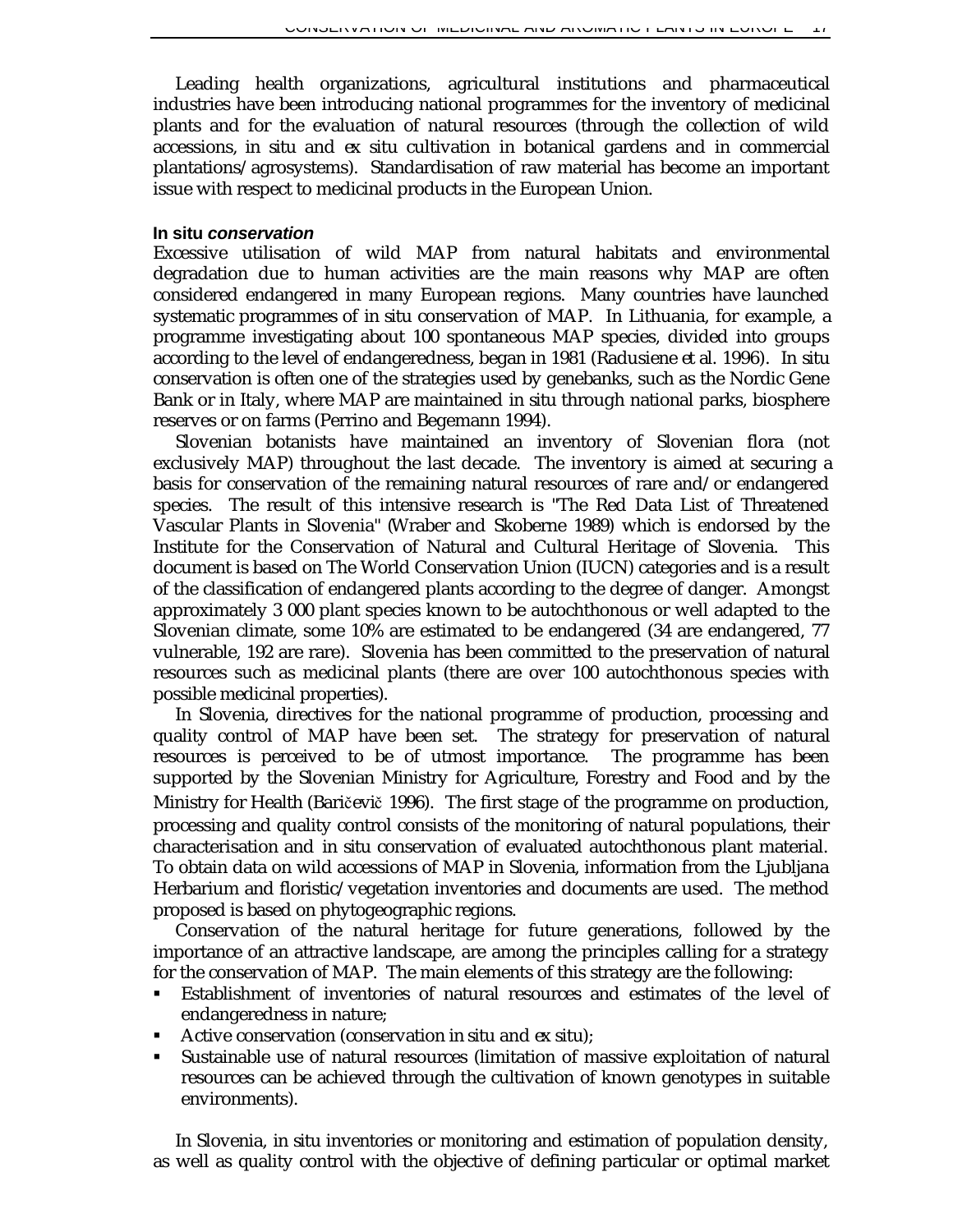use of raw materials, are planned to be carried out with the use of the multiuser relational database MEDPLANT. Wild populations are going to be included in the National Collection of Medicinal and Aromatic Plants. Further activities related to MAP cultivation (such as propagation of plant materials and seed production) are planned.

### **Ex situ** *conservation*

Development of appropriate genebank technologies is needed to ensure optimal maintenance of germplasm and its homogeneity (seed maturity, storage conditions, propagation methods). For example, Hungarian researchers focused attention on the influence of seed maturity and storage periods on seed germination of *Foeniculum vulgare, Carum carvi, Datura stramonium, Cnicus benedictus and Borago officinalis* (Toth *et al.* 1996). Special efforts were made at the IPK Genebank in Gatersleben, Germany, where propagation methods, pollination patterns and characters of accessions have been studied on many of the MAP maintained there (*Coriandrum, Ocimum, Mentha, Datura, Petroselinum, Hyoscyamus, Anethum, Plantago, Carthamus, Chrysanthemum, Melissa, Digitalis, Calendula, Foeniculum, Rheum, Carum, Nigella, Origanum, Ruta, Salvia, Satureja, Artemisia*) (Diederichsen and Pank 1996; Gladis *et al.* 1996).

In 1996 the Slovenian Fund for Nature Conservation ratified the Resolution on Conservation of Biological Diversity and Permanent Landscape Development, which also includes MAP. In order to safeguard genepools for future investigations, a National Genebank Collection of Medicinal and Aromatic Plants containing 650 autochthonous or foreign/introduced MAP accessions was set up in 1994. It was formally recognised in 1995 and has been supported annually by the Slovenian government. This *ex situ* genebank has the following objectives:

- ß Maintenance of germplasm (seed, *in vitro* and *in vivo* collections), seed propagation (for cultivation purposes) and micropropagation of *Cynara scolymus, Salvia officinalis, Gentiana lutea, Origanum vulgare, Mentha piperita, Melissa officinalis, Hyssopus officinalis, Thymus vulgaris, Satureja montana*. Screening of optimal *in vitro* conditions (in terms of rapid propagation, morphological uniformity and low cost) is of special importance. The genebank accessions are used for micropropagation experiments where sterilisation of plant material, optimal choice of culture media and rooting capacity are tested. After four years of experience, the micropropagation of MAP has been accepted as an essential tool in order to obtain homogenous descendants in cross-pollinated species, in species with low rates of germination and with dormant seeds, as well as in virus infected plant material.
- ß Evaluation of morphological and chemotaxonomic characteristics of MAP (*Origanum vulgare, Origanum hirtum*).
- ß Evaluation of MAP ecotypes for quantitative and qualitative differences in secondary metabolites influencing growth and development.
- ß Evaluation of susceptibility of germplasm descendants to environmental stress (drought, low temperature, depleted soils, etc.) in pot trials in controlled environments (*Atropa belladonna, Origanum hirtum, Satureja montana, Thymus vulgaris,Trigonella foenum-graecum*).

### *Evaluation and Documentation*

A unidimensional database is not adequate for the efficient analysis of parameters on different levels. In order to manage the extensive data and information flow that derives from the above studies, our Working Group recently developed a relational database which we called MEDPLANT (Baričevič *et al.* 1994: Baričevič *et al.* 1996). MEDPLANT was set up in order to collect and organise floristic, faunistic, taxonomic and analytic data on MAP of Central European and Mediterranean regions.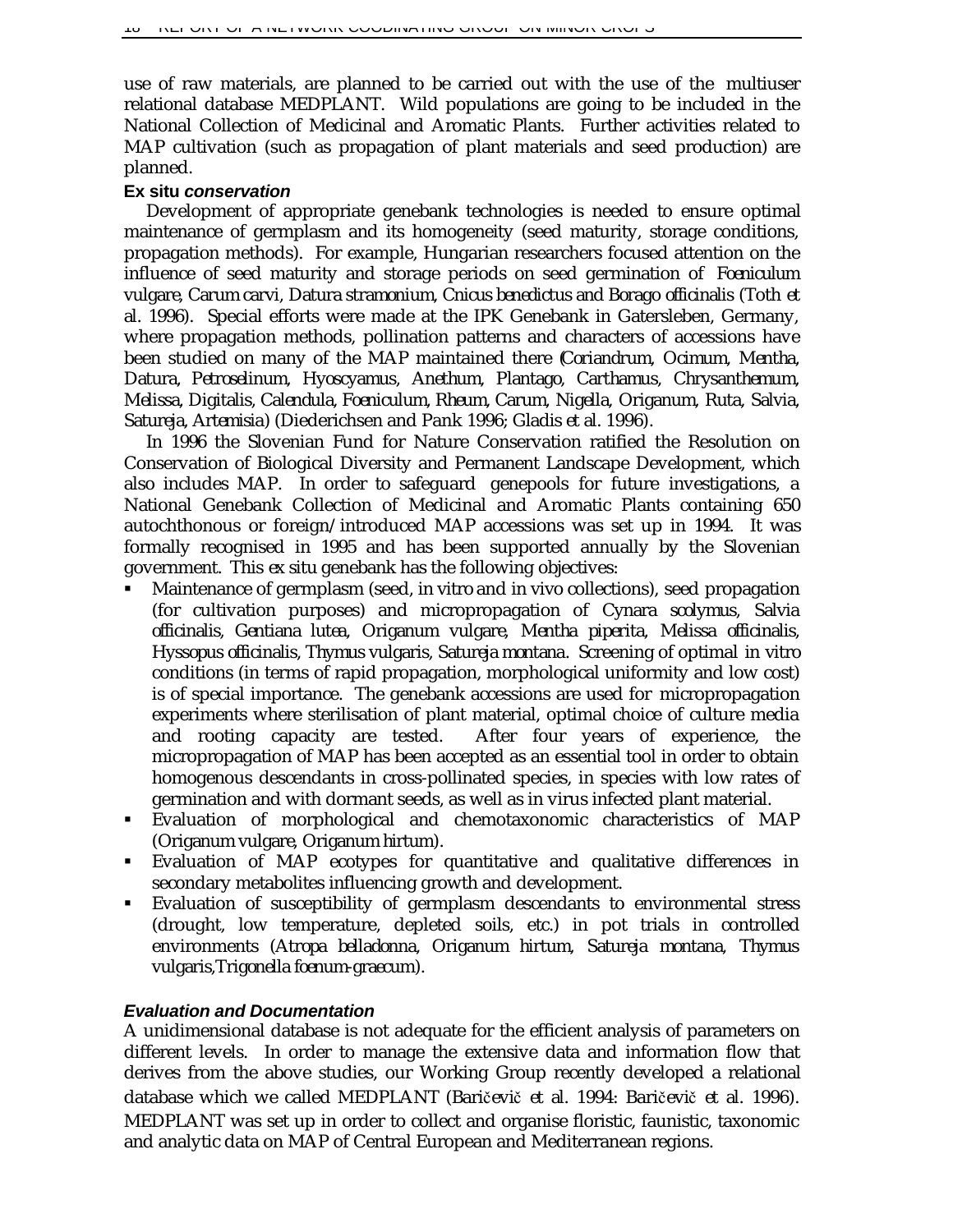### *Future Plan of Action - Cultivation*

In Europe, MAP are cultivated on some 70 000 ha, mainly in France, Hungary and Spain. Italy has also successfully increased cultivation of MAP (*Lavandula officinalis, Lavandula hybrida, Iris germanica, Salvia officinalis, Gentiana lutea*) (Laghetti *et al.* 1993). Sustainable use of MAP in Europe can be achieved by promoting the cultivation of "wild" plants. One of the essential tasks in the near future is the preparation of an official list of MAP descriptors. This will represent a basic document for the selection of useful traits and prebreeding of wild material. Breeding for uniformity of chemical characteristics is not only requested by the food and pharmaceutical industries, but is also the basis for the development of sustainable agrosystems including the cultivation of MAP.

#### **References**

- Baričevič, D. 1996. Biodiversity preservation on the field of medicinal and aromatic plants the role in development of new herbal remedies. Pp. 113-119 *in* Proceedings of International Symposium Agriculture that preserves biodiversity, Slovenian Fund for Nature, Ljubljana.
- Baričevič?D. and J. Rode. 1996. National Program for cultivation, processing and quality control of drug plants and herbal remedies. Proposal. University of Ljubljana, Biotechnical Faculty and IHP Zalec, 12p.
- Baričevič, D., M. Cernila, T. Bartol, A. Zupancic and J. Rode. 1996. Managing information data on Medicinal and Aromatic plants by MEDPLANT relational database.- Proceedings of EUCARPIA International Meeting, Hungary, 17-20 October 1996, 5p.
- Baričevič, D., M. Cernila, S. Gomboc and H. Habeler. 1994. MEDPLANT monitoring, characterisation and evaluation software for medicinal and aromatic plants. SAA, Patent Nr. R 186/94, Ljubljana, Slovenia, 12p.
- Benzi, G. and A. Ceci. 1997. Herbal Medicines in European Regulation.- Pharmacological Research, 35(5):355-362.
- Diederichsen, A. and F. Pank. 1996. Results of a characterisation of a germplasm collection of coriander (*Coriandrum sativum* L.) in the Gatersleben genebank. Pp. 1 and 45-48 *in* Proceedings. International Symposium. Breeding research on medicinal and aromatic plants, Quedlinburg, Germany, 30 June-4 July 1996.
- Gladis, T., O. Diagne, M. Spahillari, K. Hammer and F. Pank. 1996. Reproduction of medicinal and aromatic plants in the Gatersleben genebank. Pp. 1 and 25-28 *in* Proceedings. International symposium. Breeding research on medicinal and aromatic plants, Quedlinburg, Germany, 30 June-4 July 1996.
- Global Medium-Term Programme (Traditional Medicine) covering a specific period 1990-1995. World Health Organisation, Geneva, 1987 (TRM/MTP/87.1).
- Laghetti, G., P. Basso, D. Pignone and P. Perrino. 1993. Germplasm of medicinal and aromatic plants from Italy. Acta-Horticulturae 344 :323-333.
- Lange, D. 1998. Europe's medicinal and aromatic plants, their use, trade and conservation. TRAFFIC International, Cambridge, UK, 77p.
- Perrino, P. and F. Begemann. 1994. Plant genetic resources activities in Italy. Pp. 34-45 *in* Integration of conservation strategies of plant genetic resources in Europe (K. Hammer, editor). Proceedings of an International Symposium on Plant Genetic Resources in Europe, Gatersleben, Germany, 6-8 December 1993.
- Radusiene, J., J. Vaiciuniene and F. Pank. 1996. Investigations on spontaneous medicinal plant populations and their protection in Lithuania. Pp. 1, 53-55 *in* Proceedings. International Symposium. Breeding research on medicinal and aromatic plants, Quedlinburg, Germany, 30 June-4 July 1996.
- Toth, E., and E. Nemeth. 1996. Recent results in the development of genebank technologies specialized for medicinal plants. Pp. 1, 72-75 *in* Proceedings. International Symposium. Breeding research on medicinal and aromatic plants, Quedlinburg, Germany, 30 June-4 July 1996.
- Traffic International. 1998. A TRAFFIC Species in Danger Report, June 1988, 4p.
- Wraber, T. and P. Skoberne. 1989. The red data list of threatened vascular plants in Slovenia. Nature Conservation, 14-15, Institute for the Conservation of Natural and Cultural Heritage of Slovenia, Ljubljana.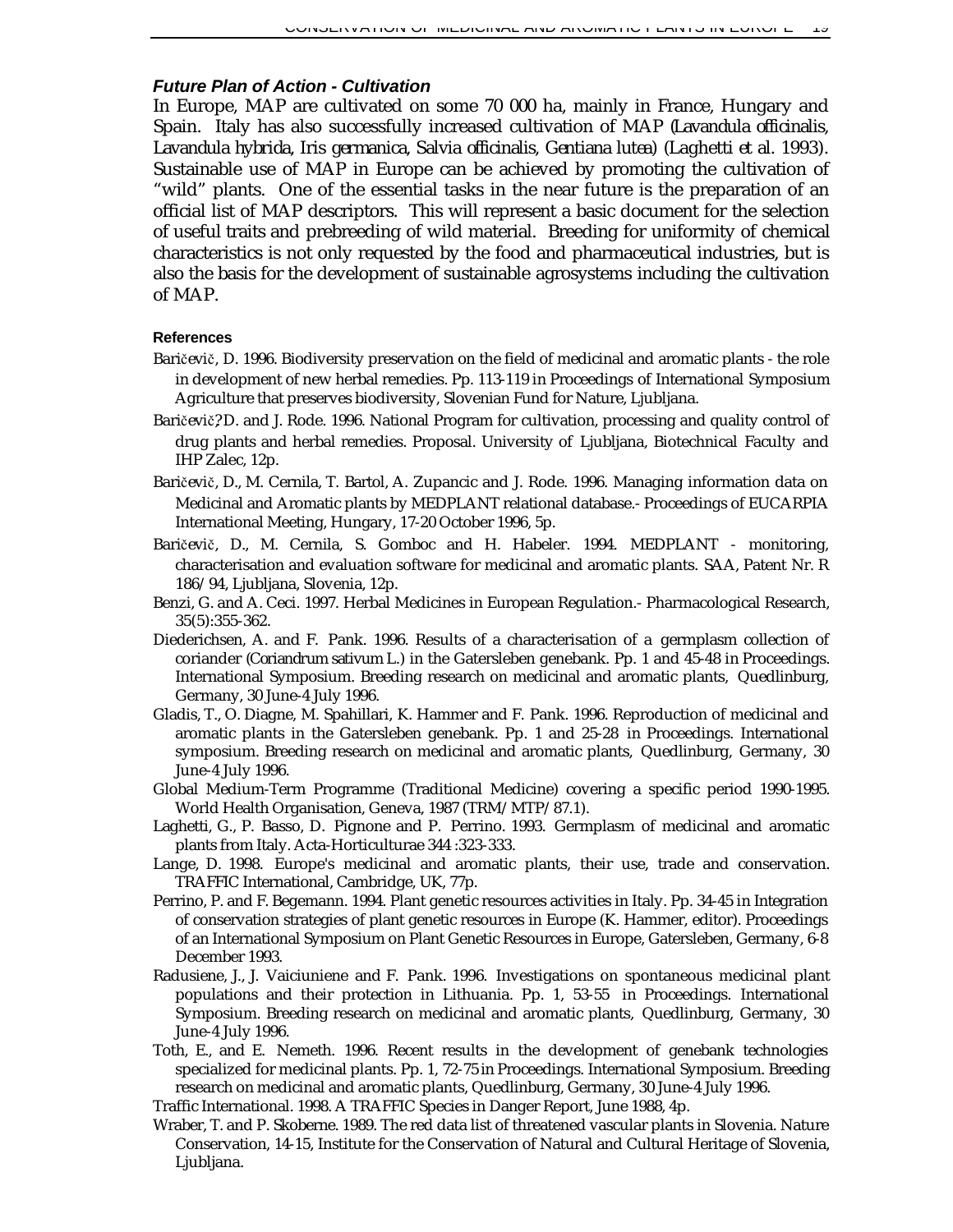# **Genetic Resources of Minor Fruit and Nut Trees in Europe**

### *I. Batlle*

*Institut de Recerca i Tecnologia Agroalimentàries (IRTA), Centre de Mas Bové, Departament d'Arboricultura Mediterrània, Apartat 415, 43280 Reus, Spain*

### *Introduction*

Europe has long been a site of temperate and, to some extent in the Mediterranean belt, subtropical fruit and nut tree production. A wide range of native and foreign tree species have been cultivated here since early times and many others have been introduced more recently. Apart from major fruit crops such as apples, peaches, grapes, olives, citrus and almonds, minor fruits like figs, pomegranates, persimmons, loquats, pistachios, stone pines, carob pods and cactus pear, have received little attention regarding both conservation and use. According to Heywood and Zohary (1995), and based on *Flora Europaea*, the inventory of wild relatives of cultivated plants native to Europe is very rich regarding fruit and nut crops such as apple (*Malus*), pear (*Pyrus*), plums and cherries (*Prunus*), grape vine (*Vitis*), olive (*Olea*), fig (*Ficus*), raspberries and blackberries (*Rubus*) and stone pine (*Pinus*).

European countries are also a rich source of germplasm of several underutilized tree crops. The Mediterranean area is particularly rich in genetic resources of minor crops and should be considered as a priority area for conservation and collection. The European continent has both active commerce and consumption of some of them. Only a few years ago, now forgotten minor fruits were used locally for a variety of purposes. However, currently, some of them are neglected and facing genetic erosion. The genetic diversity of crops, represented by traditional local cultivars and wild relatives has been disappearing rapidly in recent decades. Initial concern was raised in the 1930s and by the 1960s, modern intensive orchards, plant breeding, propagation methods, commercial policies and land use changes accelerated its loss. Thus the setting of a priority list for the conservation of minor tree fruit and nut species is much needed in Europe.

In recent years, due to increasing public awareness of the importance of conserving plant genetic resources, combined with the traditional healthy Mediterranean diet, a number of major and minor fruit and nut tree species have been the focus of renewed interest not only in Europe but also worldwide. Olive oil and carob bean gum are only two examples, one major and the other minor, of the economic importance of two Mediterranean crops which are currently largely used by the food industry (Tous and Ferguson 1996; Batlle and Tous 1997). In Spain, there is an interesting local case with the blackthorn industry development in the Navarra region. Some 150 ha of *Prunus spinosa* were recently planted to produce homogeneous and quality fruits for the liquor industry of "Pacharán" (Benito and Subia 1998). In the USA the effective "five-a-day" campaign to encourage people to eat at least five vegetables or fruits every day is only a modern imitation of the traditional and well balanced Mediterranean diet. In addition, apart from economical considerations, there are other related issues to the NUS (neglected and underutilized species) like agriculture diversification, sustainability, use of marginal lands, land desertification, agroforestry, climatic changes and food security which are very important.

The objective of this short paper is to focus on the scarcity of information available about genetic resources of minor fruits in Europe. I propose that an open list of minor fruit and nut species grown in Europe be considered. I also suggest that some activities on genetic resources of these crops be raised, discussed, agreed and eventually supported. In addition, the need to cooperate with other related networks, groups and projects in order to coordinate efforts and avoid duplication of tasks, must be stressed.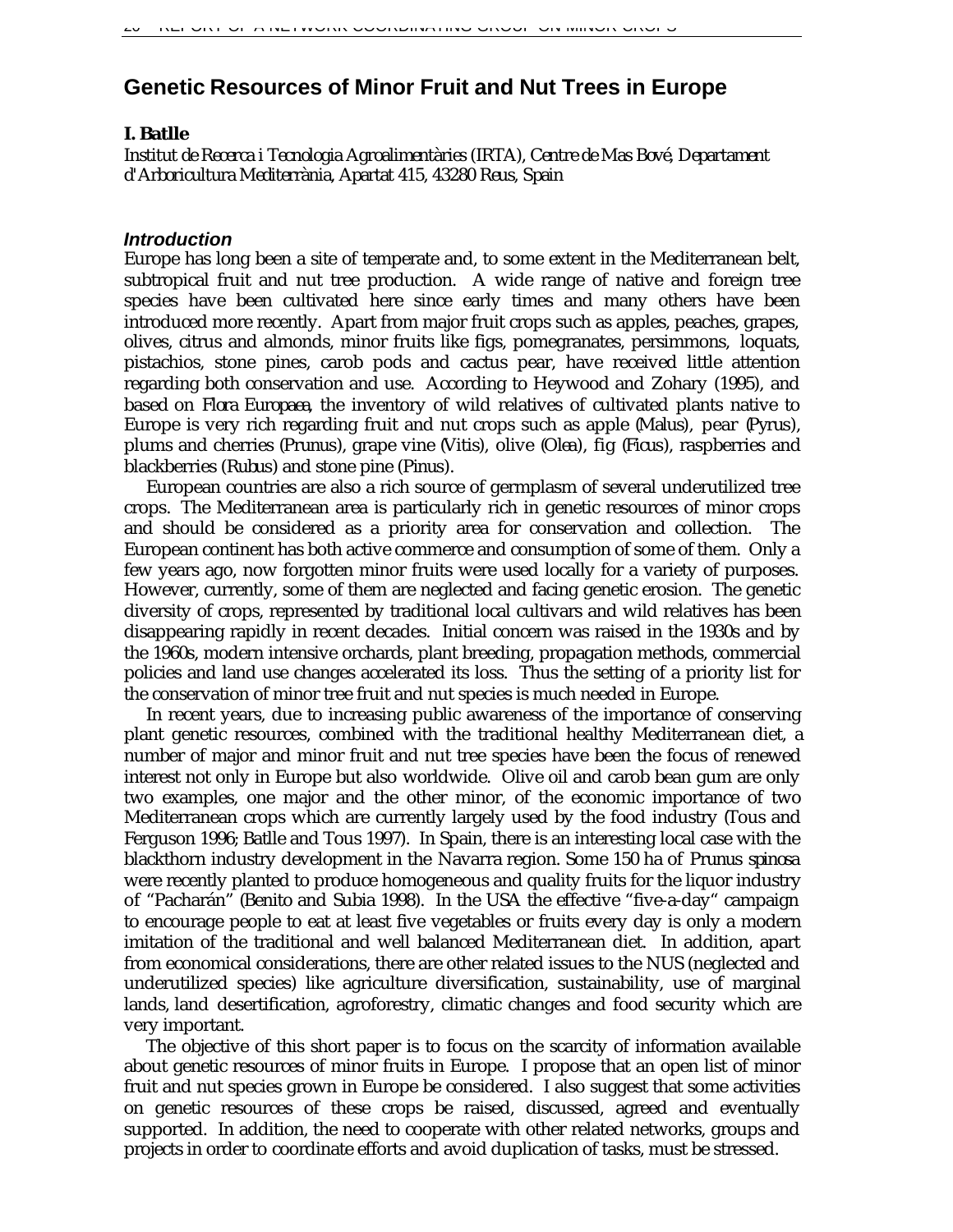### *List of Species*

A non-exhaustive list of fruit and nut species growing in Europe which could be regarded as minor is provided (Table 1). The list contains 27 species considered more or less neglected by researchers or which have been underused economically. There is variability in the main uses for which they are suitable, their economic importance, market availability and conservation status. This preliminary list of minor fruit species should be revised in the light of some criteria already developed for other initiatives. A questionnaire on minor fruit and nut trees could be distributed to some experts. A few species from this list are already the focus of other active Research Networks, such as cactus pear, fig, loquat, persimmon, pistachio, pomegranate and stone pine. The newly established ECP/GR Network on Minor Crops could start focussing on only two tree species, such as one of wide distribution in Europe like arbutus (*Arbutus unedo* L.), and the other of southern distribution like carob (*Ceratonia siliqua* L.).

| Common                | <b>Species</b>               | Family        | <b>Main use</b> | <b>Cultivars</b> | <b>Genebank</b> |
|-----------------------|------------------------------|---------------|-----------------|------------------|-----------------|
| name                  |                              |               |                 | or               |                 |
|                       |                              |               |                 | ecotypes         |                 |
| Annona                | Annona cherimola Mill.       | Annonaceae    | Fruit           |                  | V               |
| Arbutus               | Arbutus unedo L.             | Ericaceae     | Fruit           |                  |                 |
| Azarole               | Crataegus azarolus L.        | Rosaceae      | Fruit           |                  |                 |
| Bay                   | Laurus nobilis L.            | Lauraceae     | Condiment       |                  |                 |
| <b>Bilberry</b>       | Vaccinium myrtillus L.       | Ericaceae     | Fruit           |                  |                 |
| Blackthorn            | Prunus spinosa L.            | Rosaceae      | Fruit           | V                |                 |
| <b>Buckthorn</b>      | Hippophae rhamnoides L.      | Elaeagnaceae  | Orna, & fruit   |                  |                 |
| <b>Black mulberry</b> | Morus nigra L.               | Moraceae      | Orna. & fruit   | V                |                 |
| Cactus pear           | Opuntia maxima (L). Miller   | Cactaceae     | Fruit           |                  | V               |
| Carob                 | Ceratonia siligua L.         | Leguminosae   | Fruit & seed    | V                | V               |
| Cornelian             | Cornus mas L.                | Cornaceae     | Fruit           |                  |                 |
| cherry                |                              |               |                 |                  |                 |
| Date palm             | Phoenix dactylifera L.       | Palmae        | Fruit           |                  | $\sqrt{}$       |
| Feijoa                | Feijoa sellowiana Berg.      | Mirtaceae     | Fruit           |                  |                 |
| Fig                   | Ficus carica L.              | Moraceae      | Fruit           |                  | $\sqrt{}$       |
| Jujube                | Ziziphus lotus (L). Lam.     | Ramnaceae     | Fruit           |                  |                 |
| Juniper               | Juniperus communis L.        | Cupressaceae  | Fruit           |                  |                 |
| Loquat                | Eriobotrya japonica (Thunb.) | Rosaceae      | Fruit           | V                | V               |
| Medlar                | Mespilus germanica L.        | Rosaceae      | Fruit           |                  |                 |
| Mountain ash          | Sorbus acuparia L.           | Rosaceae      | Ornamental      |                  |                 |
| Persimmon             | Diospyrus kakiL.             | Ebenaceae     | Fruit           | V                |                 |
| Pistachio             | Pistacia vera L.             | Anacardiaceae | Fruit           |                  |                 |
| Pomegranate           | Punica granatum L.           | Punicaceae    | Fruit           | V                |                 |
| Quince                | Cydonia oblonga Miller       | Rosaceae      | Fruit           |                  |                 |
| Rowan                 | Sorbus domestica L.          | Rosaceae      | Orna, & fruit   |                  |                 |
| Sumach                | Rhus coriaria L.             | Anacardiaceae | Fruit           |                  |                 |
| Stone pine            | Pinus pinea L.               | Pinaceae      | Forest & nut    | V                | V               |
| White                 | Morus alba L.                | Moraceae      | Orna, & leaf    | V                |                 |
| mulberry              |                              |               |                 |                  |                 |

**Table 1.-** Open list of minor fruit and nut tree species growing in Europe

 $\sqrt{\cdot}$  existing

- : inexistant or unknown

### *Activities*

The limited information available on many aspects of minor crops hinders their development and sustainable conservation. Information available on most of the species' germplasm is scattered and not readily accessible. Also, existing knowledge on the potential value of germplasm accessions of underutilized crops is limited. Both *ex situ* and particularly *in situ* conservation should be considered for neglected species. In recent years, several countries of southern Europe have begun surveys of native material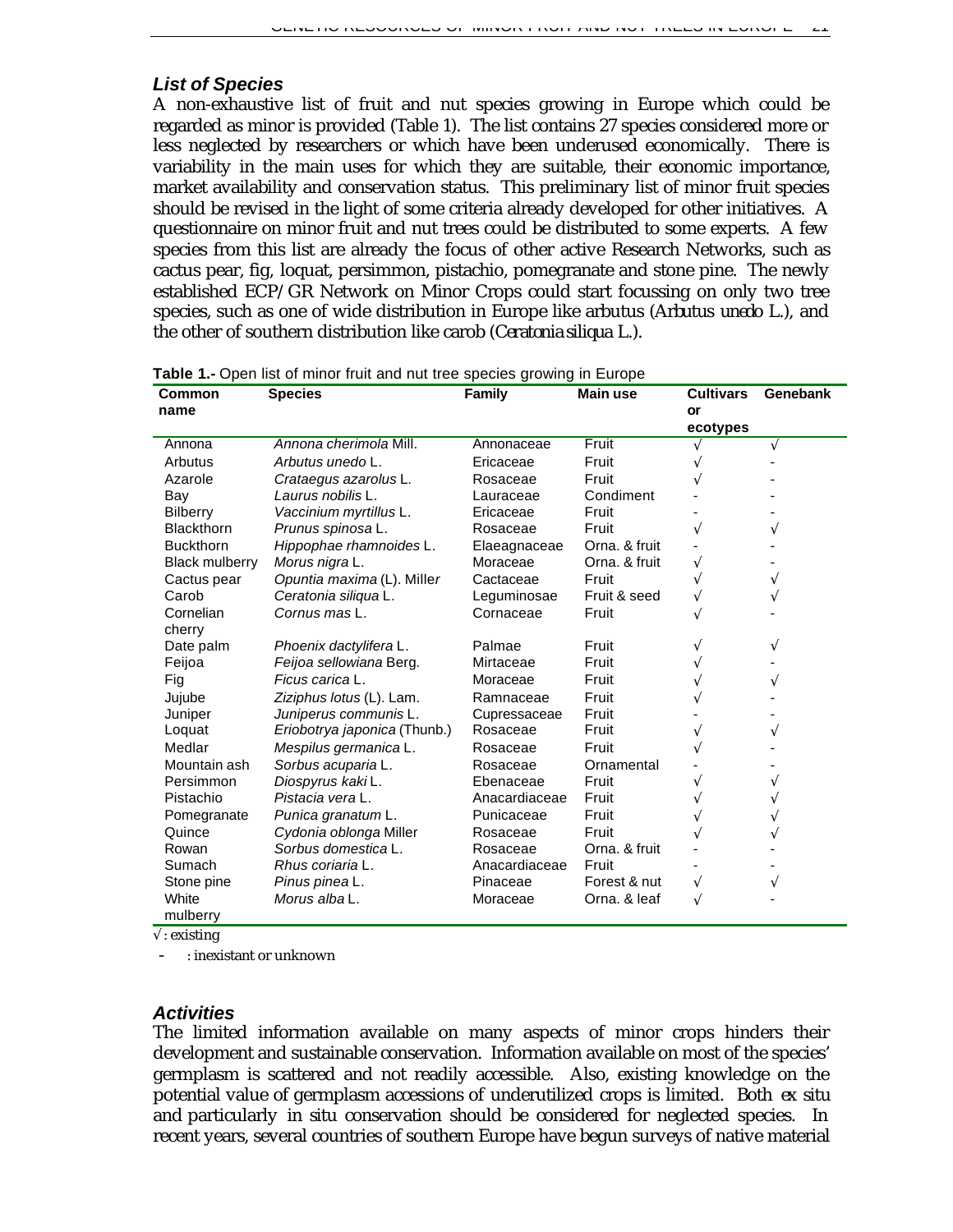in collections and of the genepools of five of these crops: barbary fig or cactus pear, fig, Japanese persimmons, loquat and pomegranate (Llácer *et al*. 1995).

Activities such as collecting information in each country on research centres, institutions, experts, field of research, genebanks, germplasm documentation and publications related to the species selected, should be undertaken in order to make them available in inventories or catalogues (printed and on CD rom). Also, descriptors of some species could be developed. In a few cases, collecting missions should also be supported.

### *Coordination*

The establishment of the ECP/GR Minor Crops Network supported by IPGRI, according to the recommendations made at the Nitra Conference held in 1995, should be a positive step towards the conservation of the genetic resources of this wide group of crops.

Priority setting and coordination of the activities with other already established and related research networks, groups or projects would be essential for the effectiveness of the task ahead. This would also avoid wasteful duplication of efforts. Such groups or projects could include: the IPGRI Project on Underutilized Mediterranean Species (UMS); the Cooperative Working Group on Underutilized Fruit Crops in the Mediterranean Region of the Centre International de Hautes Etudes Agronomiques Méditerranéennes (CIHEAM-MAIZ); the Mediterranean Selected Fruit Intercountry Network (MESFIN) under the aegis of FAO; the CIHEAM-MAICh MEDUSA Network of the Mediterranean Region funded also by the EU; the FAO-CIHEAM Interregional Cooperative Research Network on Nuts; and the FAO supported International Cooperation Network on Cactus pear (CACTUSNET).

The UMS project focused on a number of selected species indigenous to the Mediterranean region. The Cooperative Working Group on Underutilized Fruit Crops in the Mediterranean Region comprises five species – fig, loquat, persimmon, pomegranate and barbary fig. The MESFIN Network, for which a list of contact persons is given below, includes 17 families or species – Annonaceae, avocado, date palm, fig, guava, loquat, mango, persimmon, pomegranate, longam, carambola, litchi, papaya, pineapple, passion fruit and feijoa. The FAO-CIHEAM Inter-regional Cooperative Research Network on Nuts focusses on seven species – almond, hazelnut, walnut, pistachio, pecan, chestnut and stone pine. Also worth considering are the results of the three year project entitled "Genetic resources of neglected crops with good development potential: their conservation, use and breeding status" undertaken jointly by IPGRI and the Institute for Plant Genetics and Crop Plant Research (IPK), Germany. An interesting series of 25 monographs entitled "Promoting the conservation and use of underutilized species" on worldwide species including three minor fruit tree species (carob, tamarind and *Passiflora* sp.) have been produced by IPGRI.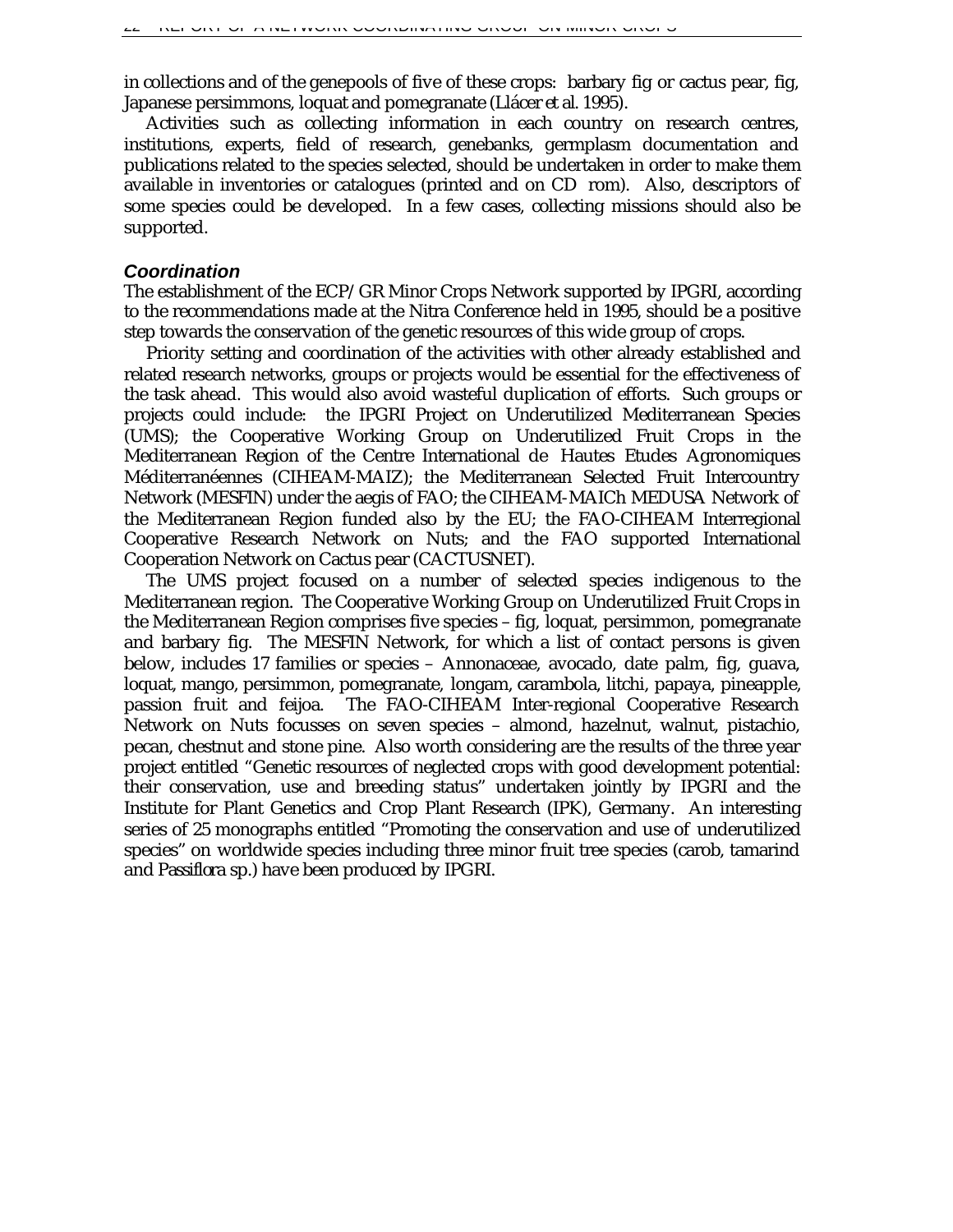### *LIST OF EXPERTS/INSTITUTIONS WORKING ON MINOR FRUITS*

Costas Gregoriou Agricultural Research Institute Horticultural Section P.O. Box 2016 Nicosia **Cyprus** Tel: (357-2) 305101 / 305101 Fax: (357-2) 316770 / 316770

Kamla M. Mansour Agricultural Research Centre Horticultural Research Institute 9 Giamna Street - Giza **Egypt** Tel: (20-2) 701798

Spyros Lionakis Institute of Subtropical Plants and Olive Trees Agokipio 73100 - Chania (Crete) **Greece** Tel: (30-821) 97142/ 95214 Fax: (30-821) 939 63

George Stavroulakis CIHEAM Mediterranean Agronomic Institute of Chania Dept. of Horticultural Sciences and Technology P.O. Box 85 73100 - Chania (Crete)

**Greece** Tel: (30-821) 81153 / 89511 Fax: (30-821) 81154

Amos Blumenfeld Agricultural Research Organization (ARO) The Volcani Center Institute of Horticulture P.O. Box 6 50250 Bet - Dagan **Israel** Tel: (972-3) 9683405 Fax: (972-3) 9669583

Zuhair Shukair Ministry of Agriculture Horticulture Division Department of Plant Production Amman **Jordan** Tel: (962-6) 848496 Fax: (962-6) 681502

Walali Loudyi Dou el Macane Institut Agronomique et Vétérinaire Hassan II Dept. d'Horticulture P.O. Box 6202 Rabat - Instituts **Morocco** Tel: (212-7) 771758 / 775859 Fax: (212-7)775838 / 778110

Rui M. Maia de Sousa Estaçao de Fruticultura Vieira Natividade Apartado 158 2460 Alcobaça **Portugal** Tel: (351-62) 597188 / 98 Fax: (351-62) 596221

Ignasi Batlle Centre de Mas Bové - Institut de Recerca i Tecnologia Agroalimentàries (IRTA) Apartado 415 43280 - Reus **Spain** Tel: (34-977) 343252 Fax: (34-977) 344055 Email: ignasi.batlle@irta.es

Gerardo Llácer Instituto Valenciano de Investigciones Agrarias (IVIA) P.O. Box - Apartado Oficial 46113 - Moncada - Valencia **Spain** Tel: (34-6) 1391000 Fax: (34-6) 1390240 Email: gerardo.llacer@master.ivia.es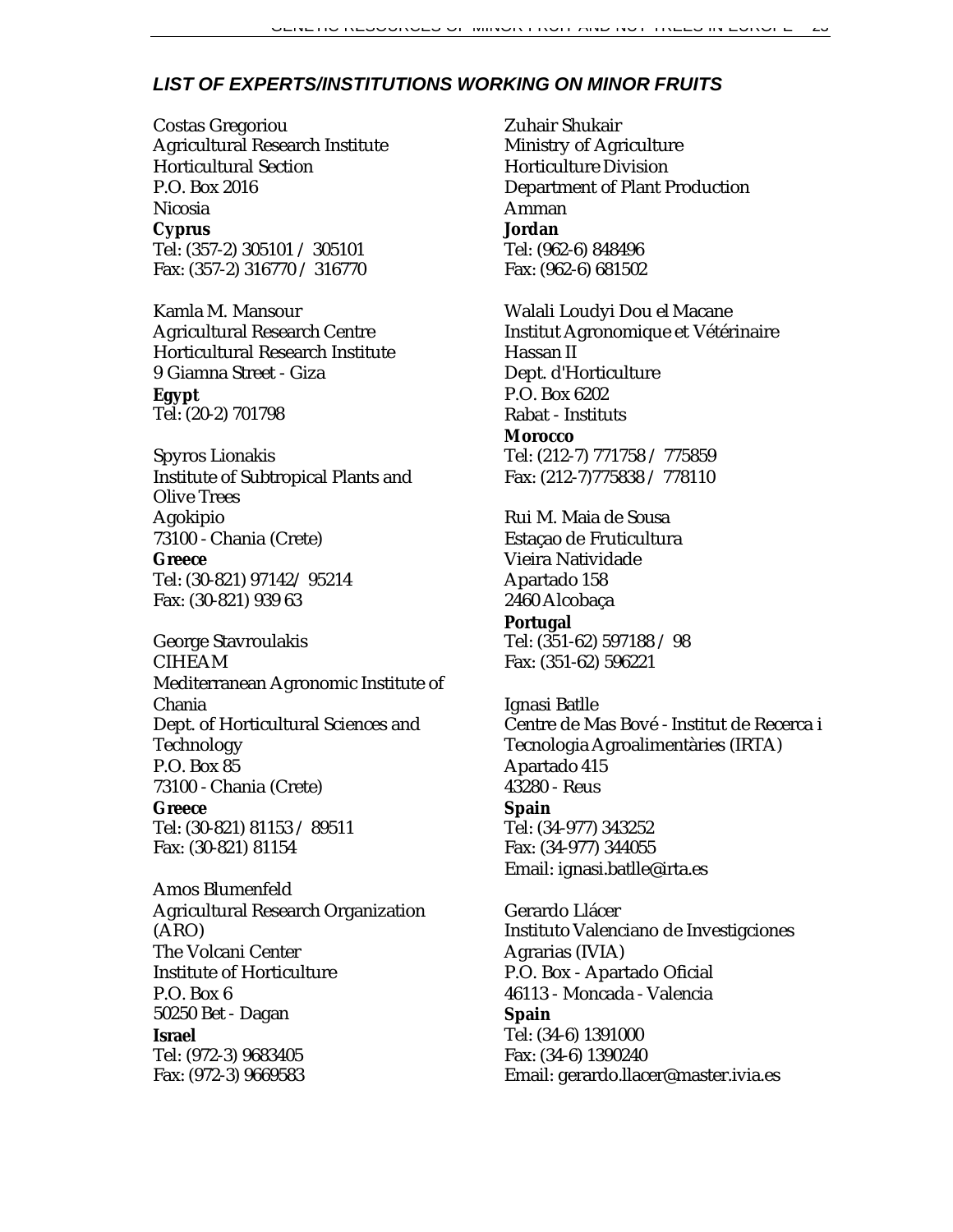Margarita López Servicio de Investigación Agraria SIA - DGA Departamento de Fruticultura Apartado 727 50080 Zaragoza

**Spain**

Tel: (34-76) 576436 Fax: (34-76) 442312

Juan Negueroles Grupo A.L.M. Departamento de Investigación Avda. Cesar Augusto, 3, 7º B 50004 Zaragoza **Spain** Tel: (34-976) 442599 Fax: (34-976) 442312

Rafic El-Rayes The Arab Centre Studies Arid Zones and Dry Lands Fruit Trees Section and Gene Bank Damascus **Syria** Tel: (963-11) 5323039 Fax: (963-11) 5323063

Abdel Wabeb Ghorbel Institut Nat. Recherche Scientifique et Technique Unité de Biotechnologie Végétale et Resssources Génétiques P.O. Box 95 2050 Hamman - Lif **Tunisia** Tel: (216-1) 430044 / 511 Fax: (216-1) 430917 / 934

Mars Messaoud Institut des Regions Arides Route du Djorf, km 22 4119 - El Fje (Medenine) **Tunisia** Tel: (216-5) 640687 / 640661

Fax: (216-5) 640435 / 640435

Uygun Aksoy University of Ege Faculty of Agriculture Dept. of Horticulture 35100 Bornova - Izmir

**Turkey** Tel: (90-232) 3880110/Ext. 2742/2621 Fax: (90-232) 3881864

### *LIST OF MESFIN COUNTRY REPRESENTATIVES*

Androula Georgiou Agricultural Research Institute P.O. Box 2016 1516 Nicosia **Cyprus** Tel: (357-2) 305101 Fax: (357-2) 316770

Kamla M. Mansour Institute of Horticultural Research Agriculture Research Center 9 Gamaa Street, Giza, Orman **Egypt** Tel: (20-2) 701798 Fax: (20-2) 3371798 / 3352937

Thierry Goguey CIRAD - FLHOR B.P. 5035, 34032 Montpellier Cedex 1 **France** Tel: (33-4) 67616532 Fax: (33-4) 67615871 Email: gougey@cirad.fr

Spiros Lionakis National Agricultural Research Foundation Subtropical Plants and Olive Trees Institute of Chania P.O. Box 85, Agrokipio 73100 Chania **Greece** Tel: (30-821) 97142 Fax: (30-821) 93963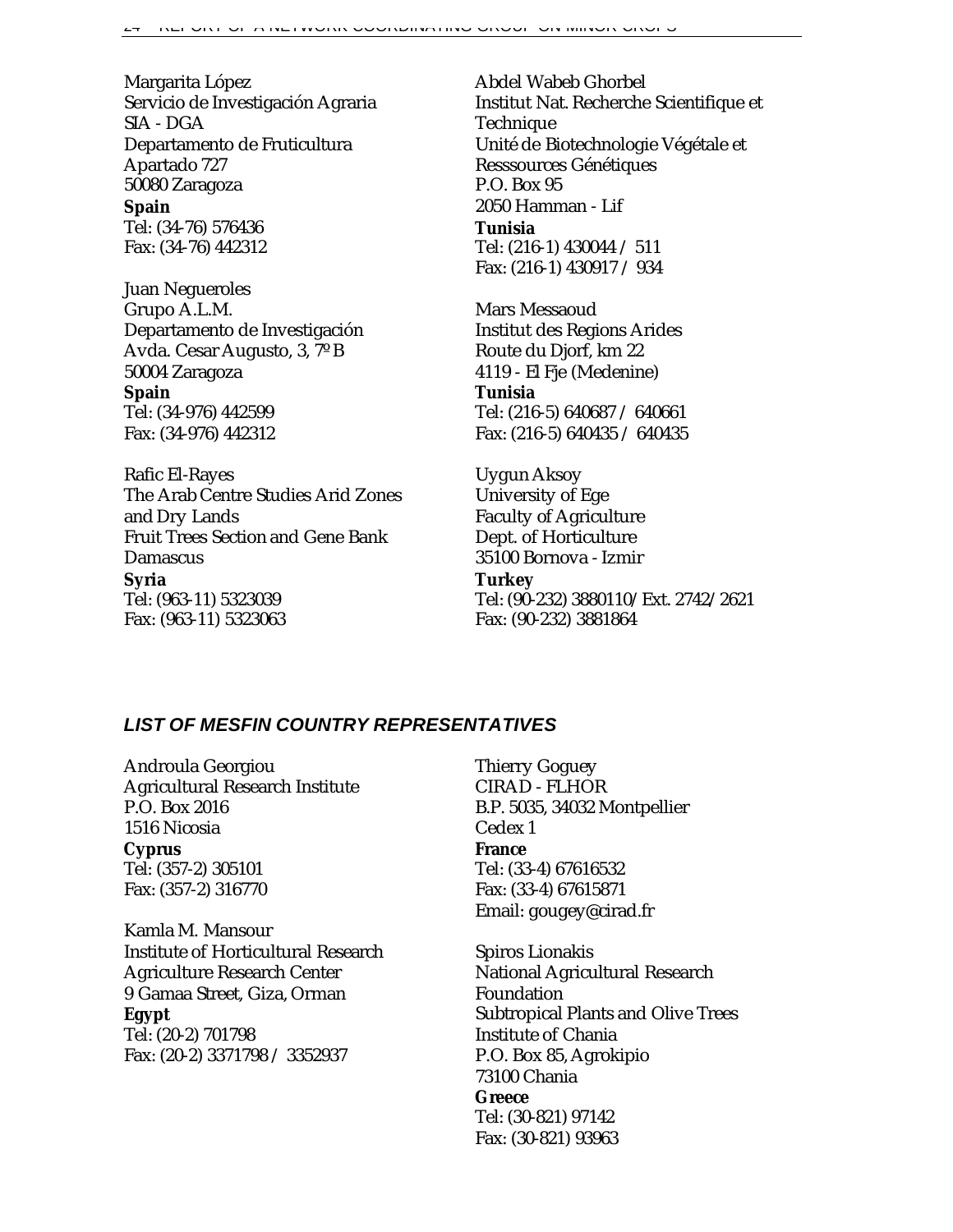Amos Blumenfeld Agricultural Research Organization (ARO) The Volcani Center Institute of Horticulture P.O. Box 6 50250 Bet - Dagan **Israel**

Tel: (972-3) 9683405 Fax: (972-3) 9669583

# **FAO**

U.G. Menini Food and Agriculture Organization of the United Nations Seed and Plant Genetic Resources Viale delle Terme di Caracalla 00100 Rome, **Italy** Tel: (39-06) 57054027 Fax: (39-06) 57056347

A. Hodder Seed and Plant Genetic Resources Viale delle Terme di Caracalla 00100 Rome, **Italy** Tel: (39-06) 57054027 Fax: (39-06) 57056347

### E. Arias

Plant Production Division Viale delle Terme di Caracalla 00100 Rome, **Italy** Tel: (39-06) 57054027 Fax: (39-06) 57056347

Giuseppe Barbera Universitá degli Studi di Palermo Istituto di Coltivazioni Arboree Viale delle Scienze (Parco d'Orléans) 90128 Palermo **Italy** Fax: (39-091) 6521098 Email: arbor@mbox.unipa.it / arbor@unipa.it

Rida Khawaldeh Faculty of Agriculture Jordan University of Science & Technology Irbid **Jordan** Tel: (962-348) 3845791

Eliseu M. Bettencourt do Reis Estaçao Agronomica Nacional Quinta do **Marques** 2780 Oeiras **Portugal** Tel: (351-1) 4430442 Fax: (351-1) 4416011

Victor Galán Instituto Canario de Investigaciones Agrarias (ICIA) Departamento de Fruticultura Tropical Apartado 60, 38200 La Laguna Tenerife, Canary Islands **Spain** Tel: (34-22) 476321 Fax: (34-22) 476303

Email: vgalan@icia.rcanaria.es

Rafic El-Rayes The Arab Centre Studies Arid Zones and Dry Lands Fruit Trees Section and Gene Bank Damascus **Syria** Tel: (963-11) 5323039 Fax: (963-11) 5323063

Abdel Wabeb Ghorbel Institut Nat. Recherche Scientifique et Technique Unité de Biotechnologie Végétale et Ressources Génétiques P.O. Box 95 2050 Hamman - Lif **Tunisia** Tel: (216-1) 430044 / 511

Fax: (216-1) 430917 / 934

Önder Tuzcu Department of Horticulture Faculty of Agriculture University of Çukurova Adana – 01330 **Turkey** Tel: (90-322) 3386388 Fax: (90-322) 3386388 Email: Otuzcu@pamuk.cu.edu.tr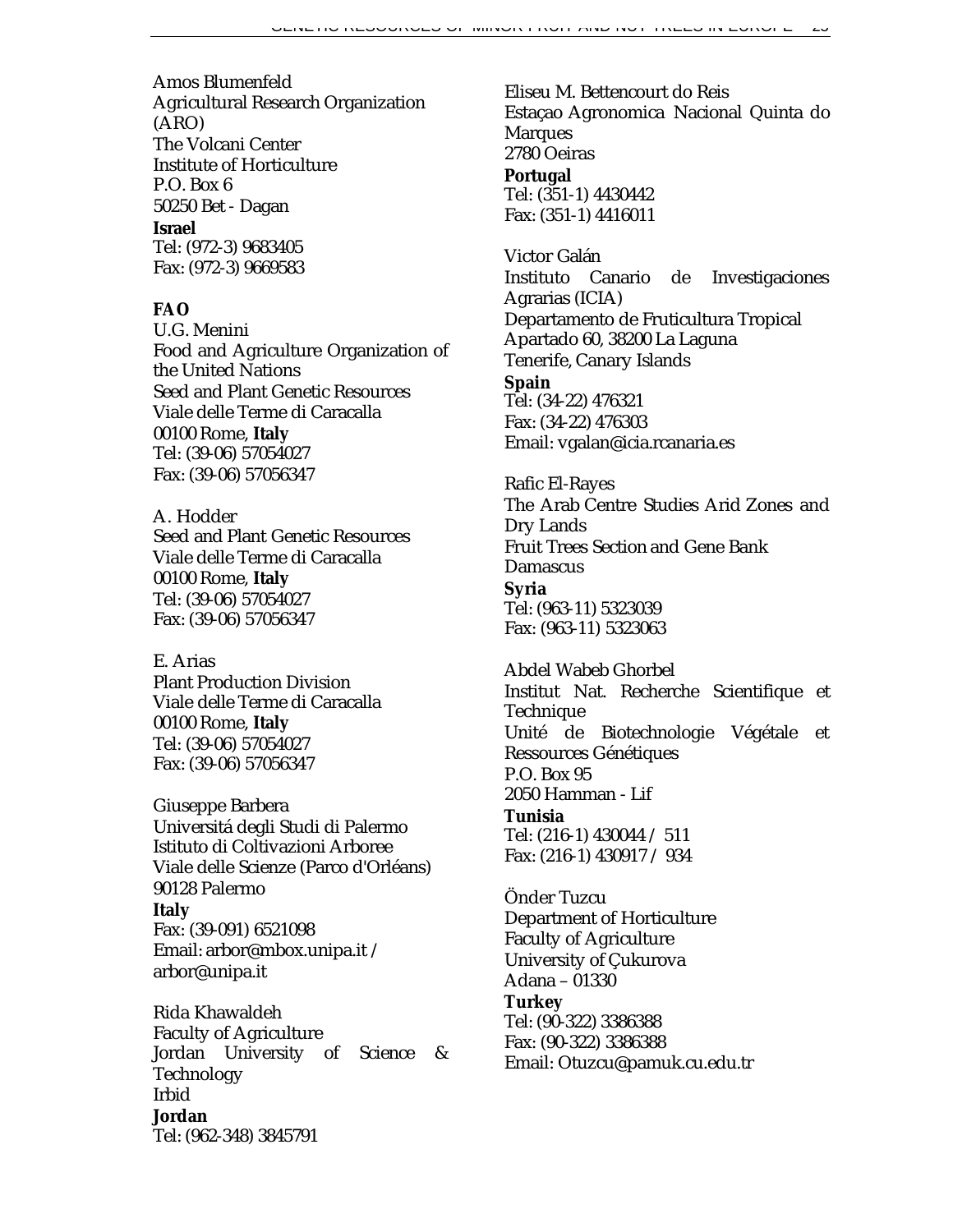# *LIST OF MESFIN CROP RESOURCE PERSONS (FOCAL POINTS)*

### **Annonaceae**

José Mª Farré Massip Estación Experimental "La Mayora" Consejo Superior de Investigaciones Científicas 29750 Algarrobo - Costa Málaga **Spain** Tel: (34-52) 552656

Fax: (34-52) 552677

### **Avocado**

Luisa Gallo Instituto Canario de Investigaciones Agrarias (ICIA) Departamento de Fruticultura Tropical Apartado 60, 38200 La Laguna Tenerife, Canary Islands **Spain** Tel: (34-22) 476321 Fax: (34-22) 476303

### **Date palm**

M. Ferry Estación Phoenix Hort del Gat 03203 Elche **Spain** Tel: (34-65) 457496

Fax: (34-65) 423706

### **Fig**

A.B. Küden University of Çukurova Faculty of Agriculture Department of Horticulture 01330 Adana **Turkey** Tel: (90-322) 3386636 / 3386748

Fax: (90-322) 3386364 / 3386447 Email: abkuden@pamuk.cu.edu.tr

### **Guava**

Arafa A.H. Al Sherif Horticultural Research Institute Agriculture Research Center 9 Gamaa Street Gisa Orman **Egypt** Tel: (20-2) 720617 Fax: (20-2) 5721628

#### **Loquat**

Gerardo Llacer Instituto Valenciano de Investigciones Agrarias (IVIA) P.O. Box - Apartado Oficial 46113 - Moncada – Valencia **Spain** Tel: (34-6) 1391000 Fax: (34-6) 1390240

### **Mango**

Michael Botros Horticultural Research Institute Agriculture Research Center 9 Gamaa Street Gisa Orman **Egypt** Tel: (20-2) 720617 Fax: (20-2) 5721628

### **Persimmon**

Önder Tuzcu Department of Horticulture Faculty of Agriculture University of Çukurova Adana - 01330 **Turkey** Tel: (90-322) 3386388 Fax: (90-322) 3386388 Email: otuzcu@pamuk.cu.edu.tr

### **Pomegranate**

Messaoud Mars Institut des Régions Arides Route du Djorf, km 22 4119 El Fjé, Médenine **Tunisia** Tel: (216-1) 640435 / 661 Fax: (216-1) 430917 / 934

**Other crops** (Longan, Carambola, Litchi, Papaya, Pineapple, Passion Fruit and Feijoa). Thierry Goguey CIRAD-FLHOR BP 5035 34032 Montpellier Cedex **France** Tel: (33-467) 616532 Fax: (33-467) 615871 Email: gougey@cirad.fr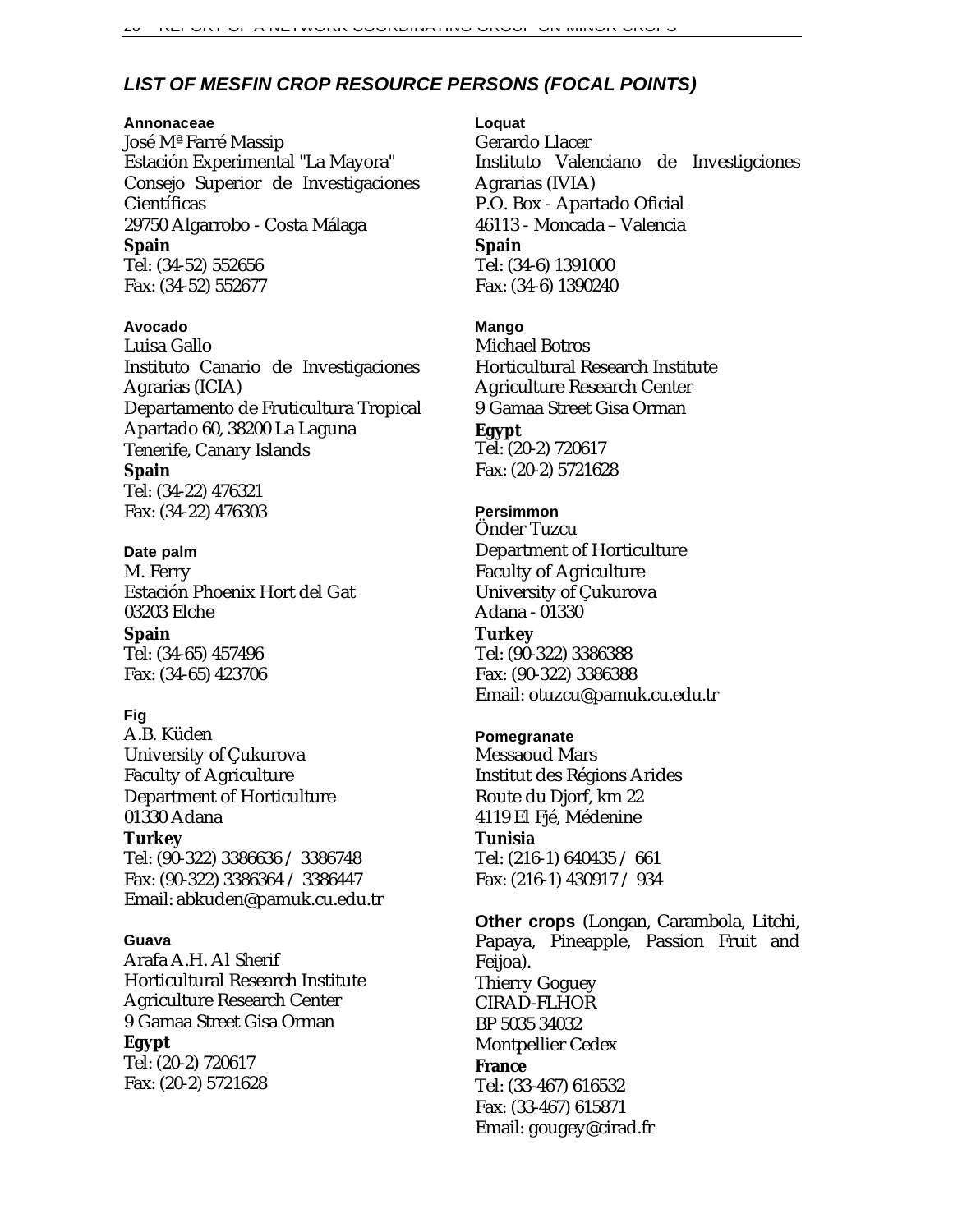#### **References**

Batlle, I. and J. Tous. 1997. Carob tree. *Ceratonia siliqua* L. Promoting the conservation and use of underutilized and neglected crops. 17. Institute of Plant Genetics and Crop Plant Research, Gatersleben, Germany / International Plant Genetic Resources Institute, Rome, Italy.

Benito, A. and A. Subia. 1998. Resultados de la experimentación en arañón. Navarra Agraria 109:19-26.

- Heywood, V.H. and D. Zohary. 1995. A catalogue of the wild relatives of cultivated plants native to Europe. Flora Mediterranea 5:375-415.
- Llácer, G., U. Aksoy and M. Mars (eds.). 1995. Underutilized fruit crops in the Mediterranean Region. Cahiers Options Méditerranéennes Vol.13, 110p.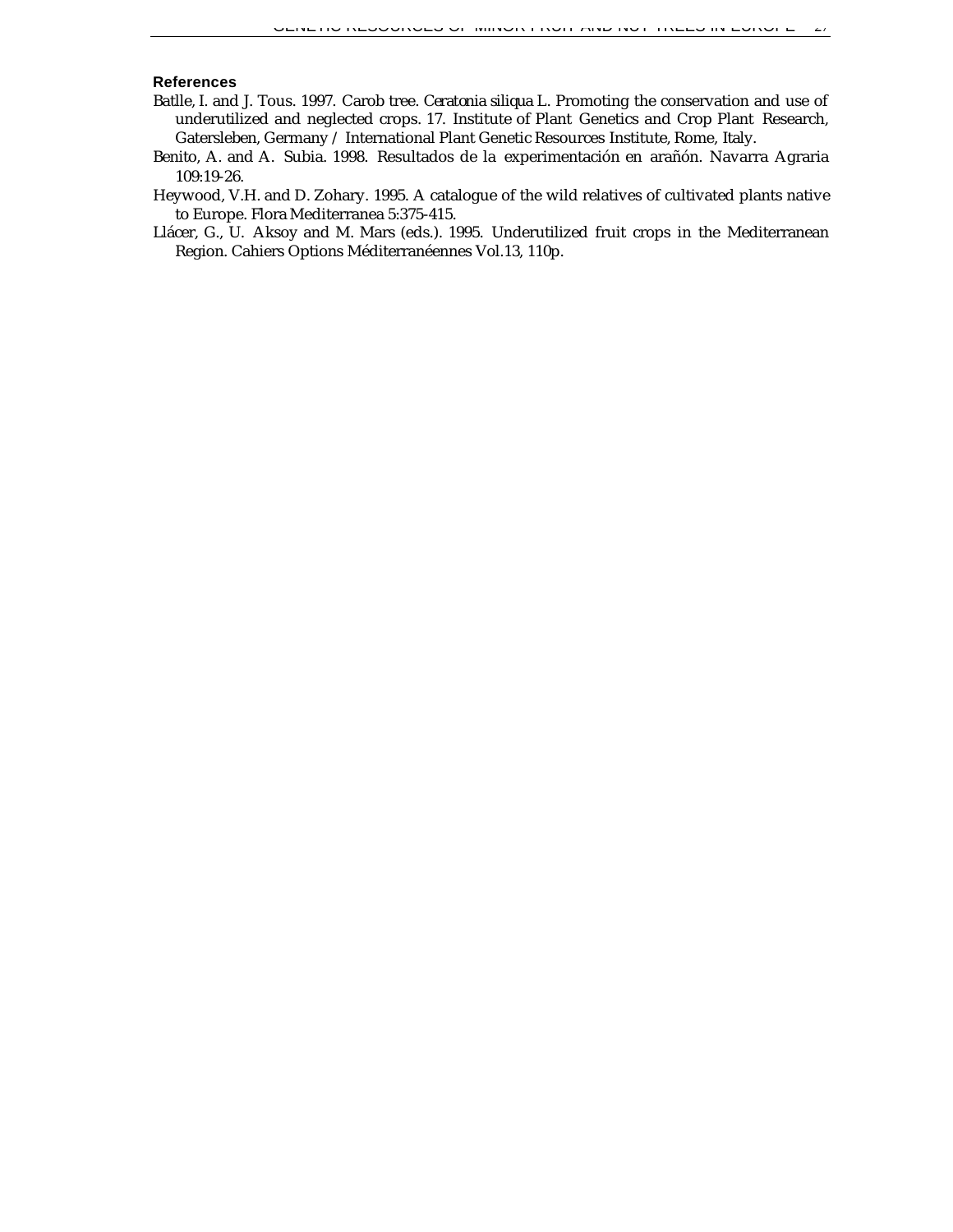# **Minor Crops in the Mediterranean Region**

### *Athena Della*

*Agricultural Research Institute, Nicosia, Cyprus*

### *Introduction*

Cyprus is the third largest island in the Mediterranean region, with an area of 9 251  $km^2$ . The climate is an intense Mediterranean one, with wet, changeable winter weather from November to March and hot, dry summers, from May to September, separated by short spring and autumn seasons of rapidly changing weather. Out of a total government controlled area of 575 000 ha, only 140 000 ha are considered to be suitable for agricultural use. The rest, which accounts for 76% of the total area, consists of arid, uncultivated and forest land and developed areas. In general, the predominant crops in rainfed lands are cereals, fodder crops, grapevines and olive trees. Of the irrigated crops, the most important are citrus, vegetables and fruit trees (Della 1996). The most significant export commodities are potatoes and citrus. The major export market for agricultural products is the European Union.

### *Indigenous plant genetic resources*

The vegetation of Cyprus is formed by typical Mediterranean types; the coniferous forest, the maquis, the garigue and the batha vegetation, (Meikle 1977; 1985; Della 1987; 1995a) while more localized communities occur around salt marshes, sand dunes, stone walls and mountain streams.

A total of 1 906 taxa (sp. + ssp. + var. + f. + hybrids) were recorded in Cyprus as native or naturalized and 376 taxa as cultivated. Of the native taxa 142 were recorded as endemics (Della 1999).

Amongst Cyprus's natural vegetation, a number of aromatic, medicinal and other useful plants are being exploited in their wild form i.e. *Origanum* spp. (*Origanum dubium* Boiss.) the "Rigani" or "Riganis" of the Cypriots has long been valued as the source of a valuable aromatic oil. It is harvested, dried, packed and sold as an aromatic substance for food. Likewise sage, *Salvia fruticosa* Mill., the "Spatzia" of the Cypriots, is collected from the wild and is used as a medicinal plant in the preparation of herbal teas against sore throats and colds. *Thymus capitatus* (L.) Hoffsgg. et Link "Throumbi", or "Thymari" is collected and is used as an aromatic herb in cooking. The tender shoots, the buds and the fruit of the wild caper, ("Cappari") *Capparis spinosa* L. var. *canescens* Cosson, as well as the tender leaves of *Eryngium maritimum* L. ("Mangallos") are consumed, preserved in vinegar as appetizers. The tender leaves or shoots of *Silene* spp. ("Strouthouthkia"), *Asparagus* spp. ("Agrelia"), *Malva* spp. ("Molocha") and of other species are gathered from the wild and are used for making omelettes or eaten boiled with olive oil and lemon juice.

*Rosa damascena* Mill., the Damask Rose (triantafilia myrodhati), a very ancient garden rose, is cultivated in villages at high elevations as an aromatic plant. Flowers are used to prepare rosewater and also to make sweets in heavy syrup.

Aromatic and medicinal plants are grown at the Athalassa (near Nicosia) Government Nursery (Department of Agriculture) for evaluation and utilization. A number of the above species are already grown on a commercial scale. Research work at the Agricultural Research Institute includes studies of plant population density, cutting height, selection of different genotypes of oregano (Droushiotis and Hadjichristodoulou 1998), experiments with pre and post emergence herbicides in a number of aromatic plant species (Vouzounis 1998) and irrigation experiments to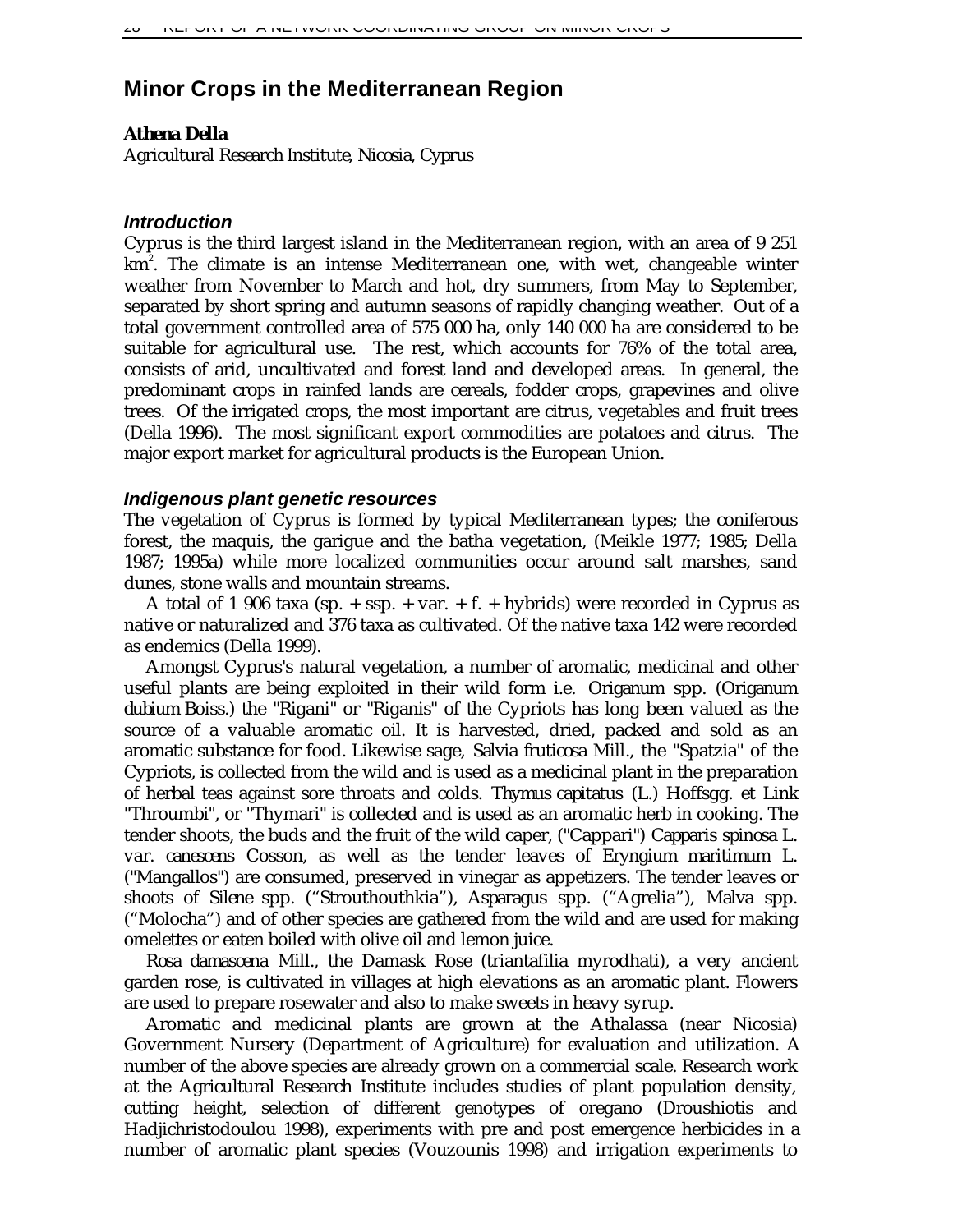study the effect of irrigation on the yield and quality of oregano, sage and lavender (Metochis 1998).

Among the wild shrubs which are partly used for their aromatic fruits are: Lentisk, *Pistacia lentiscus* L. ("Schinia", "Schinnos") and *Pistacia terebinthus* L. (Terebinth, "Trimithkia"). The aromatic fruit of *Pistacia atlantica* Desf. ("Tremithos") the mastic producing tree, which is used for making pies, was used in the past for oil production. *Laurus nobilis* L. (laurel) is gathered or grown for its aromatic leaves and fruit. The leaves are used as aromatics and the oil from its fruit in cosmetology.

An interesting plant of economic importance is *Rhus coriaria* L. (Sumach, "Roudhi" "Soumatji") an erect or spreading shrub to about 2 m in height, which grows on stony mountainsides and in vineyards from 600-1800 m. The leaves of *Rhus coriaria,* which is an industrial plant rich in tannin, are collected every year and exported.

*Crataegus azarolus* L. (azarole, "Mosphilia"), a small round headed tree, is grown on rocky mountainsides, by road sides or by field margins, where it is often planted. It is found from sea level to 1200 m altitude. Its fruit is gathered and is eaten fresh or used to make homemade jams. It is used also in industry.

The carob tree, *Ceratonia siliqua* L., the "Charoupia" or "Teratsia" of the Cypriots, which is grown in the wild, is also cultivated for its ripe fruit. It grows on dry hillsides in garigue and in coastal and sub-maritime maquis from sea level to 700 m. It is widely cultivated in lowland areas.

The carob tree is an inseparable element of the natural and cultural heritage of Cyprus. It is a dryland crop, friendly to the environment. Carobs had long been harvested as a major crop called the "black gold" of Cyprus. During the 19603 the low prices of the International market and the increase in labour costs gradually resulted in abandoning the crop. From the data of 1977 and 1994 inventories it seems that the total number of trees decreased to 77%. According to the 1994 inventory, the total number of trees is estimated to be 265,764 (Kenonis 1997). As a result, the total crop production was gradually decreasing and in 1997 was 5,100 tons with a percentage value over the total plant production of only 0.37 %. (Anonymous 1997).

Wild progenitors of ornamental species such as *Tulipa* spp., *Narcissus* spp., *Anemone* spp., *Cyclamen* spp., *Orchis* spp. , *Ophrys* spp. , *Fritillaria* spp. etc. exist among the wild vegetation of Cyprus. Unfortunately, their numbers are rapidly decreasing due to continuous developmental activities, herbicides and inconsiderate exploitation.

The seed of a number of Cyprus trees and shrubs, such as *Nerium oleander* L. (Oleander, "Arodhaphni"), *Myrtus communis* L. (Myrtle, "Mersinia"), *Laurus nobilis* L. (Bay laurel, "Daphni") is gathered by the Forestry Department and plants are provided free of charge to be grown in Municipal, Governmental, private and school gardens as ornamentals. Plants of the Cyprus flora, promoted by the Ministry of Agriculture, Natural Resources and the Environment to be utilized as ornamentals, were presented by Della in 1996 in Naples, Italy, in the Consultation Meeting of Neglected Plant Genetic Resources with a Landscape and Cultural Importance for the Mediterranean Region (Della 1997a).

### *Landraces and old cultivars*

Local varieties of artichoke (*Cynara scolymus* L.), bottle gourd, the "Nerokoloko", "Krasokoloko", Calabach gourd the "Kreatokoloko" (*Lagenaria siceraria* (Mol.) Standley), loofach (*Luffa cylindrica* (L.) M. J. Roem.), sweet pepper (*Capsicum annuum* L.) are still grown in Cyprus. The Ministry of Agriculture, Natural Resources and the Environment, encourages their use by seed multiplication and selling at cost price (Della 1996).

Introduced, high yielding uniform cereal varieties were released during recent years, replacing local germplasm almost completely. Relicts of the old durum wheat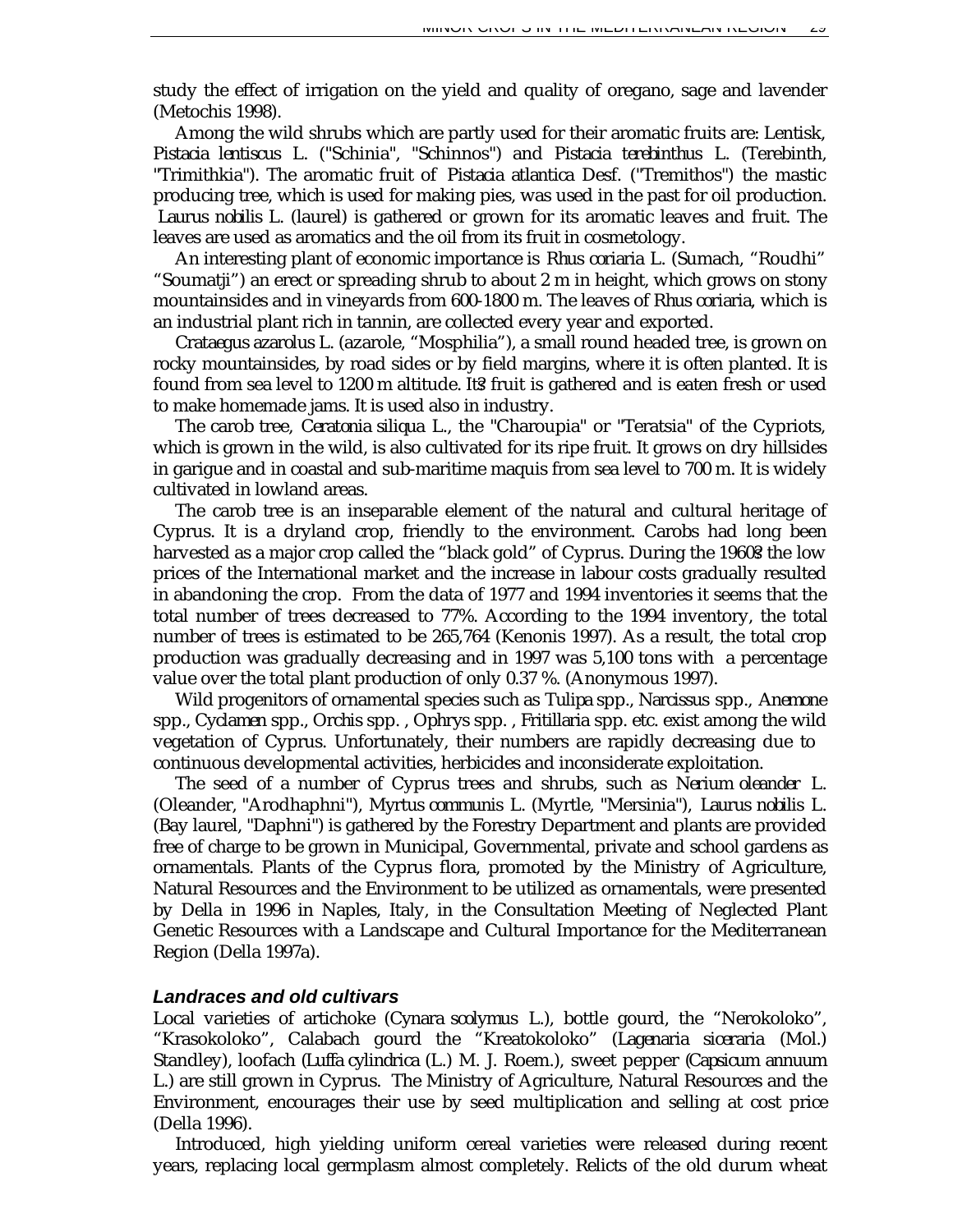varieties might only be found in semi-mountain vine areas of Paphos, where the improved varieties are not competitive and mechanization cannot be practised. Local varieties of Barley have disappeared from farmers' fields (Della 1997b).

Local varieties of pulses are still the main varieties grown. However, improved chickpea, cowpea and common bean varieties, as well as selected local faba beans, were recommended for cultivation by the Agricultural Research Institute and were released. The area under cultivation is decreasing rapidly, exposing local germplasm to the danger of genetic erosion or even extinction. Cultivation of lentil, chickpea and ochrus vetch is minimal. The main reasons for this are the shortage and high cost of labour and the lower prices of imported pulses.

As regards forage legumes, the cultivation of bitter vetch (*Vicia ervilia* (L.) Willd.) and of chickling vetch (*Lathyrus sativus* L.) is also minimal and local germplasm has almost disappeared. *Vicia sativa* L. is still grown on a large scale. However, detrimental to the local germplasm was the drought during 1991, which destroyed the crop and resulted in the import of seed of a foreign variety, for sowing in the 1991/92 growing season (Della 1997b).

Local varieties of loquats, citrus, hazelnuts, figs, pomegranate, walnuts, apricots and plums are still grown in Cyprus. There is a tremendous variation in local almond germplasm. Research work is being carried out on loquat, citrus, hazelnuts and figs. Selected germplasm of fruit trees is multiplied and supplied to the farmers.

Plant breeding in Cyprus is conducted at the Agricultural Research Institute. The aim of this work is to produce varieties, suitable for the dry and hot climate of Cyprus. Crosses are made between local varieties and improved varieties of cereals and faba beans. For other field crops of small economic importance, varieties developed in other countries or International Centers are introduced and evaluated in Cyprus.

### *National Conservation Activities*

### *In Situ* **Conservation Measures**

The State Forests are managed and protected by the Forestry Department in accordance with the existing Forest Law. Important ecosystems, which were declared as National Forest Parks or Nature Reserves, as well as very old trees are protected by law. Plants within the State Forests are also reasonably protected. However, no direct measures have been taken as yet for the conservation of wild relatives of crops in their natural habitat. There are no measures for on farm conservation of local varieties of crops either.

Cyprus has ratified the Washington Convention on the International Trade in Endangered Species of Wild Fauna and Flora, the Bern Convention on the Conservation of the European Wildlife and Natural Habitats as well as the Convention concerning the Protection of the World Cultural and Natural Heritage.

Nineteen taxa, eighteen of which are endemics, proposed in the Convention of Bern in 1979 (reviewed in Strasburg during 1992) are also protected by law.

Cyprus signed the Rio Convention on Biological Diversity in 1992 and ratified the Convention in 1996.

Legislation for the protection of Nature was recently prepared by the Cyprus Government in accordance with European Union relevant regulations and directives. It includes *inter alia* legislation for the protection of the National Genebank (CYPARI) and of the National Herbarium.

### *Ex Situ* **Collections - National Genebank**

The National Genebank which contains local material, was established in 1985. The active collection consists of approximately 12,000 samples mainly cereals, food and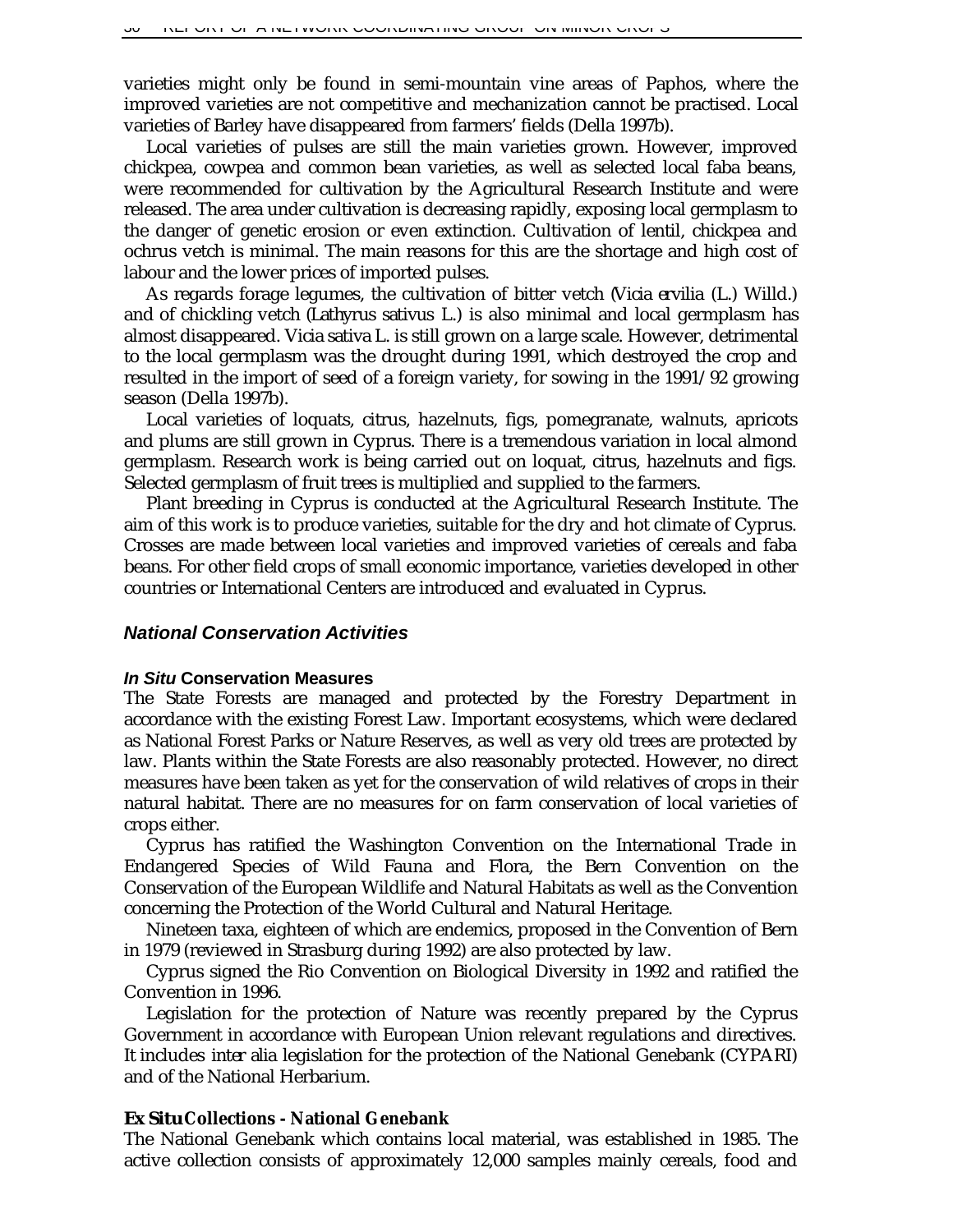forage legumes (Della 1995b; Della 1997b). Material is kept in heat-sealable foil pouches at 0-4 °C.

The awareness of the genetic resources programme to give priority to the conservation of the remaining genetic variability of cereals, grain and forage legumes is highly justified. Most of the crop germplasm that has been collected and stored in the genebank has disappeared from farmers? fields (Della 1997 b).

The conservation and use of old varieties of artichoke, water bottle, loufach, sweet pepper is encouraged by the Ministry of Agriculture, Natural Resources and Environment by multiplying the seed and selling to the farmers at cost prices (Della 1996).

Since 1997 the Government of Cyprus has supported the conservation and harvesting of carob trees by subsidizing the product which is delivered to the cooperatives (Anonymous 1997).

There are field genebanks of olives, citrus, loquats, figs, pomegranates, hazelnuts, walnuts. The collections are at stations belonging to the Ministry of Agriculture, Natural Resources and Environment, either at the ARI or the Department of Agriculture. Almonds were collected in 1996 (Della and Gregoriou 1997). Preliminary studies were also conducted in 1997 in an effort to suggest the need for on farm conservation of the local variety Kaisha (*Prunus armeniaca* L.).

There is no Botanical garden in Cyprus as yet. However, there are some botanical collections at the Forestry Department and the Department of Agriculture.

A number of indigenous trees and shrubs, as well as other species of the Cyprus flora, are produced every year at the Nursery of the Forestry Department and provided free of charge for planting in schools, Government and Municipal Gardens, in Archaeological places, -along highways, by walk ways etc. A number of them are sold at very low prices to the public (Della 1997a).

In an effort to increase public awareness and interest for the protection, conservation and sustainable utilization of the indigenous flora, promotion is carried out through all mass media including radio and television. Promotional lectures, with the view to boosting the enthusiasm among students of all ages, are given by the Ministry of Agriculture, Natural Resources and Environment in cooperation with the Ministry of Education and Civilization. During field days, with the active participation of students, teachers and the public, numerous plants are planted in school gardens and other public areas.

Table 1 presents the neglected and underutilized species of Cyprus. Table 2 presents the area, production, value of production and its contribution to the total value of plant production, for a number of minor crops whilst Table 3 presents the data for vegetable crops and melons.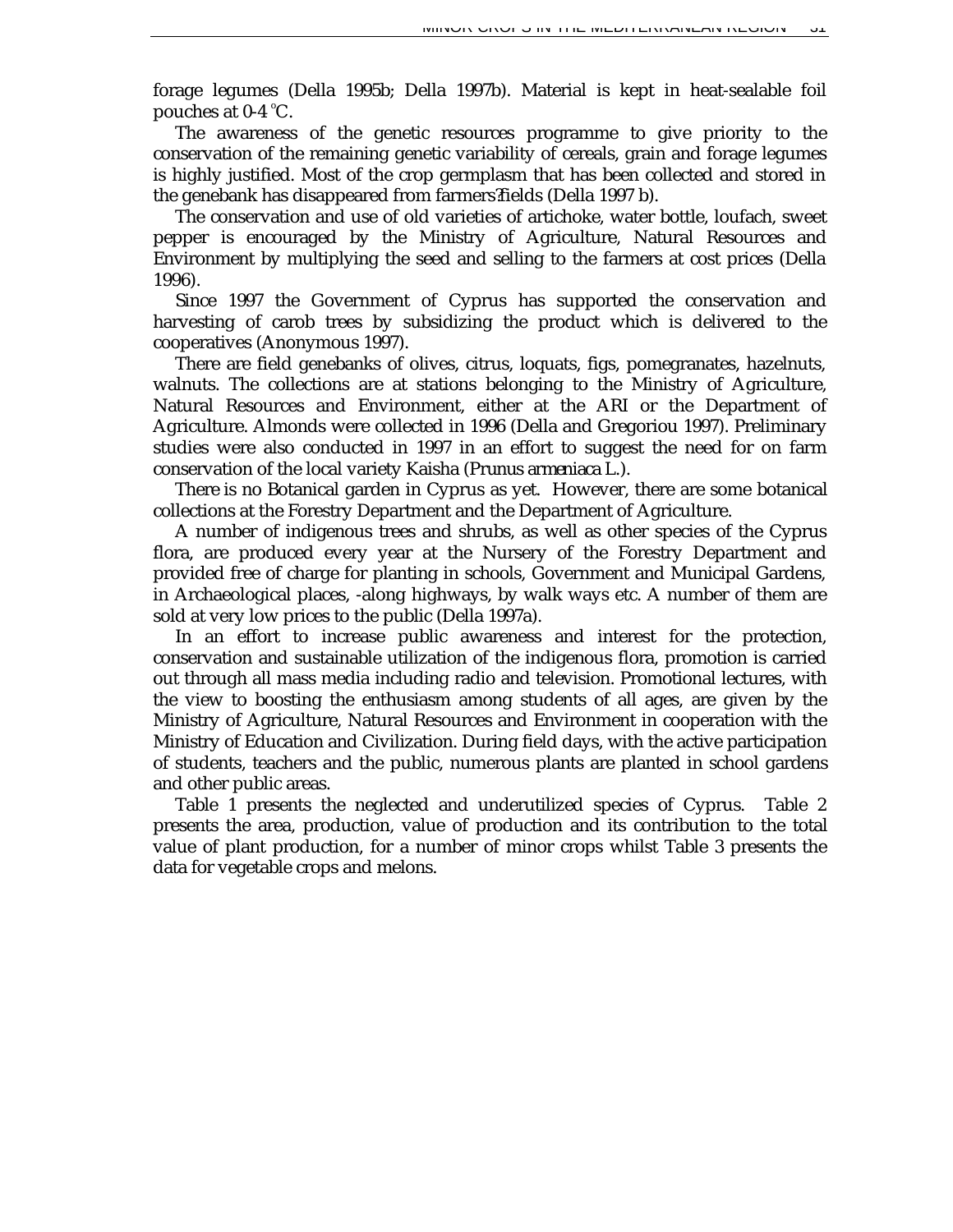| Scientific name                        | Common name      | Local name             | Fruit             | Vegetabl     | Forage  | Aromatic | Medicinal | Industrial |
|----------------------------------------|------------------|------------------------|-------------------|--------------|---------|----------|-----------|------------|
|                                        |                  |                        | species<br>, nuts | Species<br>Φ | Species | Species  | species   | Crops      |
| Ceratonia siliqua L.                   | carob tree       | Charoupia or Teratsia  |                   |              |         |          |           |            |
| Rhus coriaria L.                       | sumach           | Roudhi, Soumatzi       |                   |              |         |          |           |            |
| Pistacia atlantica Desf.               | mastic tree      | Tremithos              |                   |              |         |          |           |            |
| Pistacia lentiscus L.                  | lentisk          | Schinia or Schinnos    |                   |              |         |          |           |            |
| Pistacia terebinthus L.                | terebinth        | Trimithkia             |                   |              |         |          |           |            |
| Crataegus azarolus L.                  | azarole          | Mosphilia              |                   |              |         |          |           |            |
| Cytonia oblonga Mill.                  | quince           | Kydonia                |                   |              |         |          |           |            |
| Origanum dubium Boiss.                 | origan           | Rigani                 |                   |              |         |          |           |            |
| Salvia fruticosa Mill                  | sage             | Spatzia                |                   |              |         |          |           |            |
| Thymus capitatus (L.) Hoffsgg. et Link | thyme            | Throumbi or Thymari    |                   |              |         |          |           |            |
| Rosa damascena Mill.                   | rose             | Triantafilia myrodhati |                   |              |         |          |           |            |
| Capparis spinosa L. var. canescens     | caper            | Cappari                |                   |              |         |          |           |            |
| Cosson                                 |                  |                        |                   |              |         |          |           |            |
| Prunus armeniaca L.                    | apricot & kaisha | Kaisha                 |                   |              |         |          |           |            |
| Ficus carica L.                        | fig tree         | Sykia                  |                   |              |         |          |           |            |
| Laurus nobilis L.                      | bay laurel       | Daphni                 |                   |              |         |          |           |            |
| Cynara scolymus L.                     | artichoke        | Agginara, Tzinara      |                   |              |         |          |           |            |
| Asparagus officinalis L                | asparagus        | Sparaggia, Agrelia     |                   |              |         |          |           |            |
| Colocasia esculenta (L.) Schott        | taro             | Colocasi               |                   | (tuber)      |         |          |           |            |
| Phoenix dactylifera L                  | date-palm        | Phinikia               |                   |              |         |          |           |            |
| Lagenaria siceraria (Mol.) Standley    | e gourd<br>bottl | Nerokoloko,            |                   |              |         |          |           |            |
|                                        |                  | krasokoloko            |                   |              |         |          |           |            |
|                                        | calabach gourd   | kreatokoloko           |                   |              |         |          |           |            |
| Luffa cylindrica (L.) M.J. Roem.       | loofach          | Eliphi                 |                   |              |         |          |           |            |
| Amygdalus communis L.                  | almond tree      | Amygdalia, athashia    |                   |              |         |          |           |            |
| Punica granatum L                      | pomegranate      | Rothkia, Rovkia        |                   |              |         |          |           |            |
| Juglans regia L.                       | walnut tree      | Karythkia              |                   |              |         |          |           |            |
| Corylus avellana L                     | hazel-nut tree   | Fintoukia              |                   |              |         |          |           |            |
| Prunus domestica L.                    | plums            | Damascena              |                   |              |         |          |           |            |
|                                        |                  | Pournelia              |                   |              |         |          |           |            |
|                                        |                  | Marapelia              |                   |              |         |          |           |            |
| Eriobotrya japonica Thunb. Lindley     | loquat           | Mespilia               |                   |              |         |          |           |            |

Table 1. Neglected and Underutilized species of Cyprus **Table 1.** Neglected and Underutilized species of Cyprus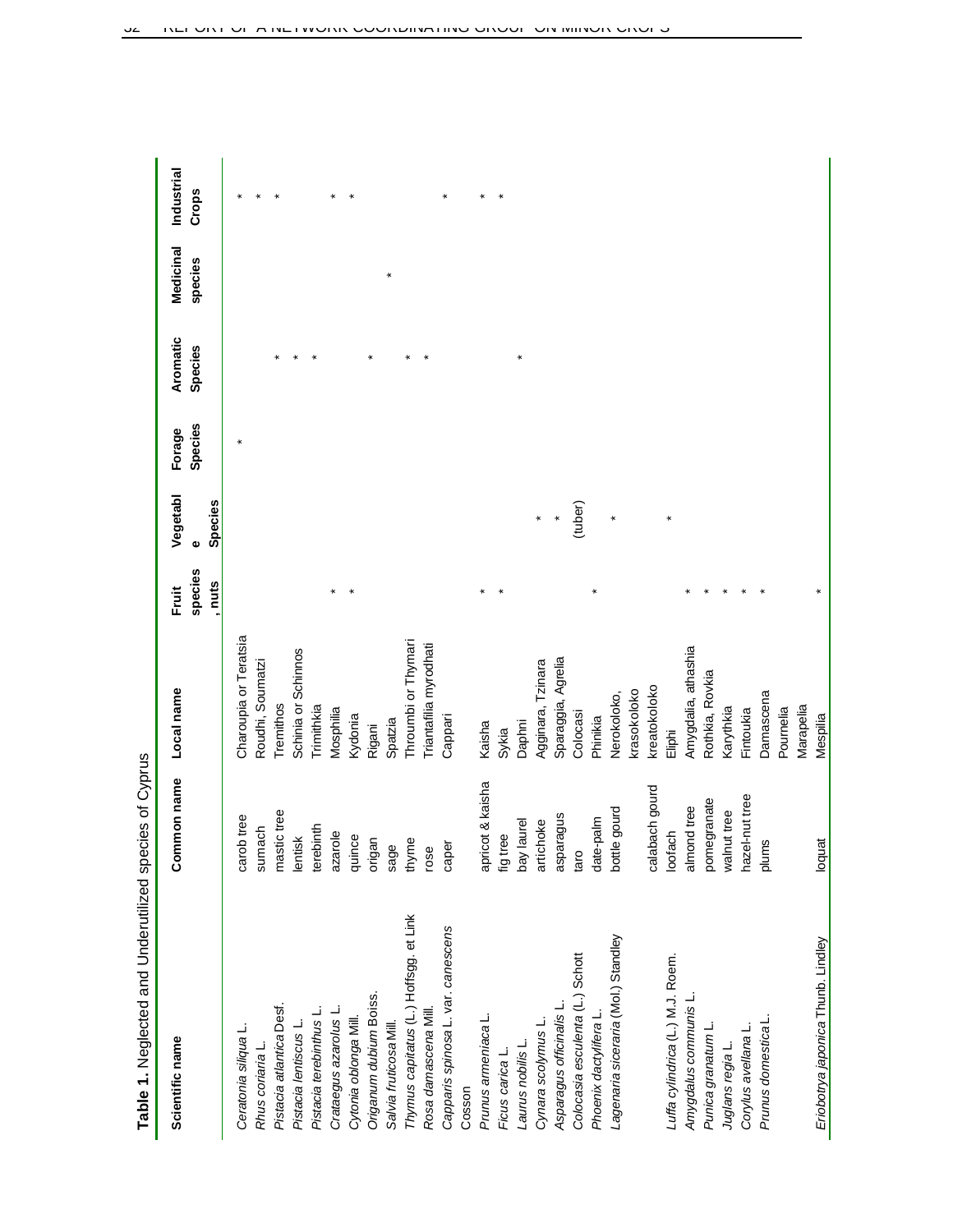| Crop                                   | Area | <b>Production</b> | Value of          | <b>Value of Plant</b> |
|----------------------------------------|------|-------------------|-------------------|-----------------------|
|                                        | (ha) | (tons)            | <b>Production</b> | <b>Production</b>     |
|                                        |      |                   | £1000's           | (% of the total)      |
| Carob                                  | 2500 | 5100              | 566,1             | 0.37                  |
| Pistachio                              | 220  | 32                | 88,0              | 0.06                  |
| Quinces                                | 13   | 80                | 30,6              | 0.02                  |
| Apricot + Kaisha                       | 250  | 1700              | 1072,7            | 0.70                  |
| Figs                                   | 330  | 3800              | 1987,4            | 1.30                  |
| Artichokes                             | 160  | 2500              | 910,0             | 0.60                  |
| Almonds                                | 3100 | 1360              | 911,2             | 0.60                  |
| Colocasi                               | 95   | 2200              | 1654,4            | 1.09                  |
| Oats                                   | 270  | 280               | 70,0              | 0.05                  |
| Broadbeans fresh + dry                 | 435  | 1350              | 678,1             | 0.44                  |
| Cowpeas fresh + dry                    | 320  | 2110              | 1,286,5           | 0.84                  |
| Chickpeas                              | 90   | 160               | 84,8              | 0.05                  |
| Lentils                                | 5    | 3                 |                   |                       |
| Louvana                                | 40   | 50                | 24,0              | 0.02                  |
| Forage crops (vicos, vetches, favetta) | 78   | 73                | 29,4              | 0.02                  |
| Pomegranates                           | 170  | 700               | 260,4             | 0.17                  |
| Walnuts                                | 400  | 210               | 735,0             | 0.48                  |
| Hazelnuts                              | 100  | 50                | 37,5              | 0.02                  |
| Tobacco                                | 70   | 322               | 428,3             | 0.28                  |
| Sesame                                 | 3    | 1                 | 1,2               |                       |
| Groundnuts                             | 320  | 1350              | 1417,5            | 0.93                  |
| Plums                                  | 175  | 1100              | 907,5             | 0.59                  |
| Loquats                                | 60   | 300               | 220,2             | 0.14                  |

**Table 2.** Area, production and value of a number of minor crops (including improved varieties)

**Source:** Department of Statistics and Research (1997)

**Table 3.** Area, production and value of number of vegetable crops and melons (including improved varieties).

| Crop | Area<br>(ha) | <b>Production</b><br>(tons) | Value of<br><b>Production</b><br>£/1000§ | Value of plant<br><b>Production</b><br>(% of the total) |
|------|--------------|-----------------------------|------------------------------------------|---------------------------------------------------------|
|      |              |                             |                                          |                                                         |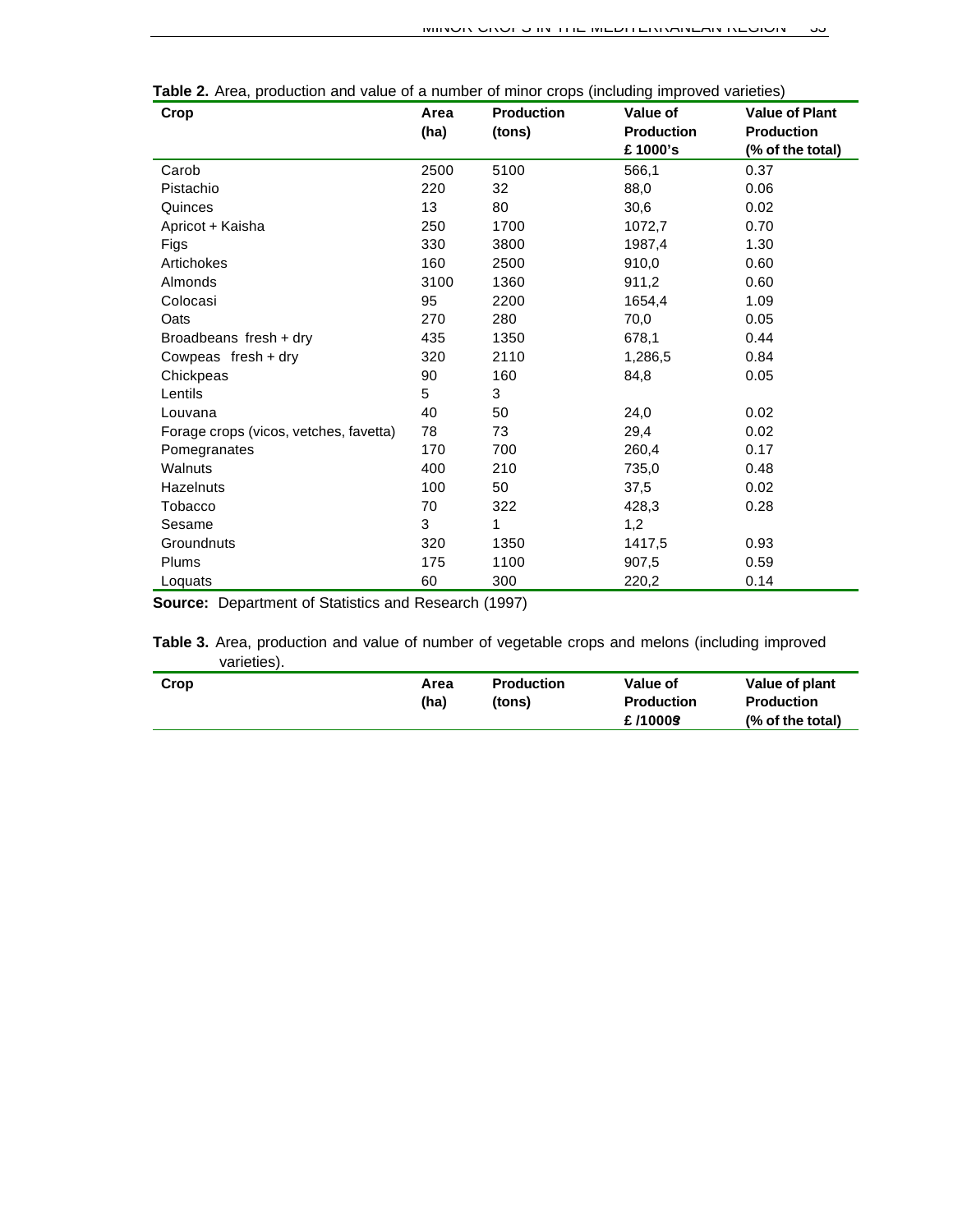| Vegetables                  |       |                          |          |       |
|-----------------------------|-------|--------------------------|----------|-------|
| Potatoes                    | 7.000 | 81.500                   | 16.633,3 | 10.94 |
| Food potatoes               | 6.925 | 80.030                   | 16.326,1 | 10.73 |
| Seed potatoes               | 75    | 1.470                    | 307,2    | 0.20  |
| Carrots                     | 55    | 2.000                    | 520,0    | 0.34  |
| Tomatoes                    | 345   | 34.000                   | 8.806,0  | 5.79  |
| Colocase                    | 95    | 2.200                    | 1.654,4  | 1.09  |
| Cucumber                    | 180   | 13.500                   | 3.969,0  | 2.61  |
| Haricot beans fresh         | 485   | 2.400                    | 1.509,6  | 0.99  |
| Haricot beans dry           |       | 400                      | 520,0    | 0.34  |
| Cabbages                    | 150   | 4.900                    | 1.004,5  | 0.66  |
| Onions                      | 190   | 6.800                    | 1.190,0  | 0.78  |
| Onion sets                  | 8     | 80                       | 80,0     | 0.05  |
| Onions Fresh (1000 bundles) | 60    | 2.000                    | 218,0    | 0.14  |
| Artichokes                  | 160   | 2.500                    | 910,0    | 0.60  |
| Cauliflower                 | 90    | 2.200                    | 649,0    | 0.43  |
| <b>Marrows</b>              | 158   | 3.900                    | 1.310,4  | 0.86  |
| Egg-plants                  | 63    | 3.200                    | 972,8    | 0.64  |
| <b>Beetroots</b>            | 75    | 2.650                    | 516,7    | 0.34  |
| Celery (1000 bundles)       | 50    | 2.500                    | 480,0    | 0.32  |
| Okhra                       | 73    | 1.300                    | 744,9    | 0.49  |
| Pepper                      | 63    | 1.600                    | 779,2    | 0.51  |
| Peas fresh                  | 82    | 1.200                    | 507,6    | 0.33  |
| <b>Mushrooms</b>            |       | 2.170                    | 2.923,0  | 1.92  |
| Other (leafy veg.etc)       | 605   | $\overline{\phantom{a}}$ | 3.170,0  | 2.08  |
| Melons                      | 925   |                          | 6.421,5  | 4.22  |
| Water melons                | 700   | 34.500                   | 4.450,5  | 2.93  |
| Sweetcorn                   | 225   | 9.000                    | 1.971,0  | 1.30  |

**Source:** Department of Statistics and Research (1997)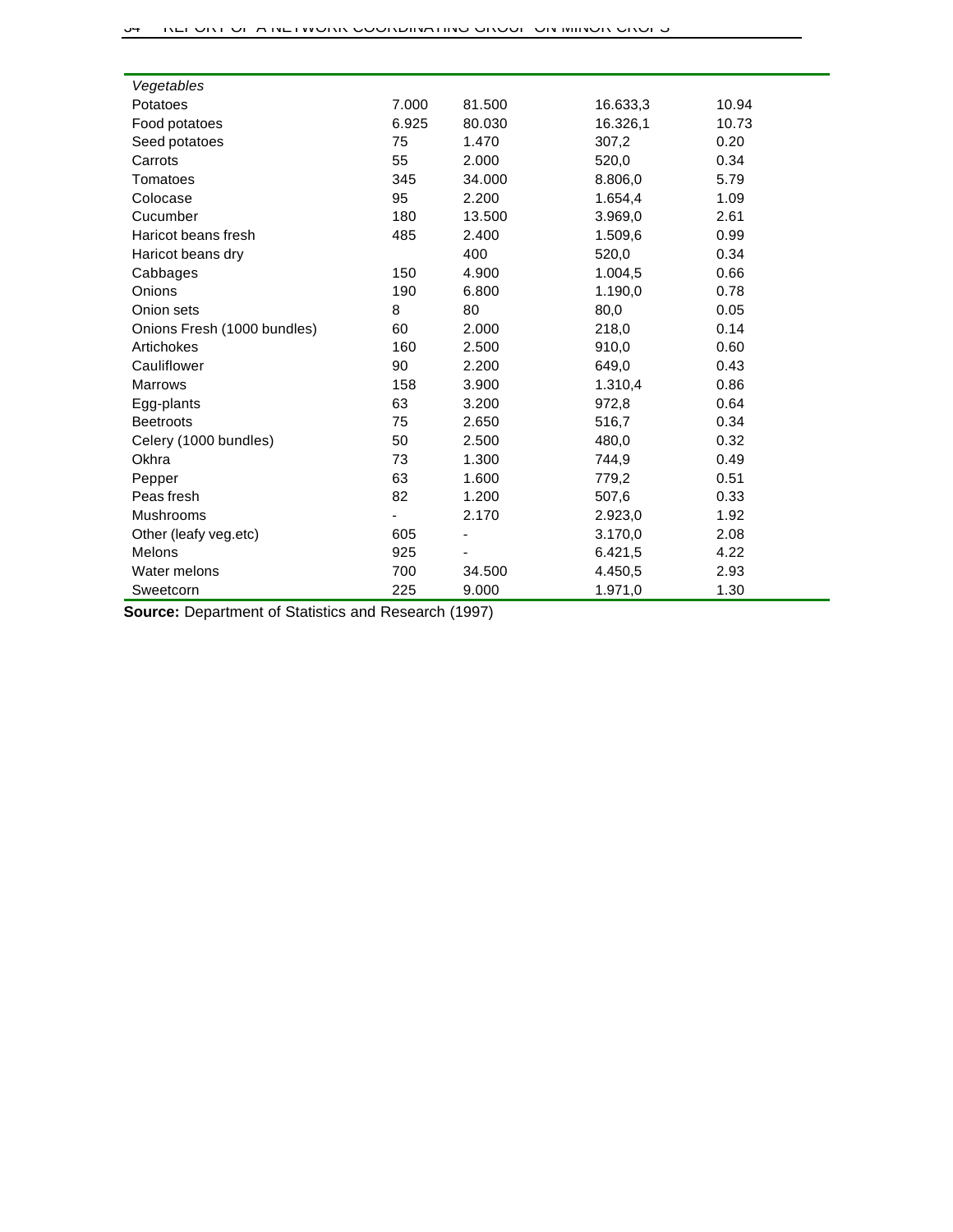#### **References**

- Anonymous. 1997. Pp. 43-45 *in* Agricultural Statistics, 1997. Printing Office of the Republic of Cyprus.
- Anonymous. 1997. Suggestions of the Technical Consultative Committee for the Agricultural Policy for the implementation of measures to support the cultivation of Carob tree. Ministry of Agriculture, Natural Resources and Environment. Nicosia, Cyprus. 6p.
- Della, A. 1987. The plant world of Cyprus. Cyprus To-day 25(3):2-13.
- Della, A. 1995a. Cyprus flora. Pp. 259-270 *in* the Almanac of Cyprus 1994-1995. Press and Information Office Nicosia, Cyprus.
- Della, A. 1995b. History and geography combine to make Cyprus a floristic wonder. Pp. 92-94 *in* Diversity. A News Journal for the International Genetic Resources Community. Vol. 11. Nos. 1 & 2, 1995.
- Della, A. 1996. Cyprus Country Report, ICPPGR, for the State of the World?'s Plant Genetic Resources for Food and Agriculture. FAO International Technical Conference on Plant Genetic Resources, June 17-23, 1996. Leipzig, Germany. 42p.
- Della, A. 1997a. Cyprus flora in mythology, history and beauty. Pp. 53-57 and 140-150 *in* Proceedings of a Consultation Meeting, 7-9 November 1996, Naples, Italy.
- Della, A. 1997b. Collecting, conserving and utilizing plant genetic resources in Cyprus. Miscellaneous Reports 65. Agricultural Research Institute, Ministry of Agriculture, Natural Resources and Environment. 12p.
- Della, A. 1999. The Cyprus flora in checklist format; native or naturalized, cultivated, endemics, rarities, additions (A. Della (ed.). International Plant Genetic Resources Institute, Rome, Italy / Agricultural Research Institute, Nicosia, Cyprus. 308 p.
- Della, A. and C. Gregoriou. 1997. Collecting local almond germplasm (*Amygdalus communis* L.) in Cyprus. Report of the collection.
- Droushiotis D. and A. Hadjichristodoulou. 1998. Pp. 10-11 *in* Aromatic plants. Review for 1997. Agricultural Research Institute, Nicosia Cyprus.
- Ketonis, D. 1997. Report for the implementation of measures to support carob tree. Ministry of Agriculture, Natural Resources and Environment, Nicosia, Cyprus. 4p.
- Meikle, R.D. 1977. Flora of Cyprus. Bentham-Moxon Trust, Royal Botanic Gardens, Kew. Vol. I. 832p.
- Meikle, R.D. 1985. Flora of Cyprus. Bentham-Moxon Trust, Royal Botanic Gardens, Kew. Vol. II. 863p.
- Metochis, C. 1998. p.65 *in* Irrigation of aromatic plants, Zygi. Review for 1996. Agricultural Research Institute, Nicosia, Cyprus.
- Vouzounis N.A. 1997. p.41 *in* Aromatic plants. Review for 1986. Agricultural Research Institute, Nicosia, Cyprus.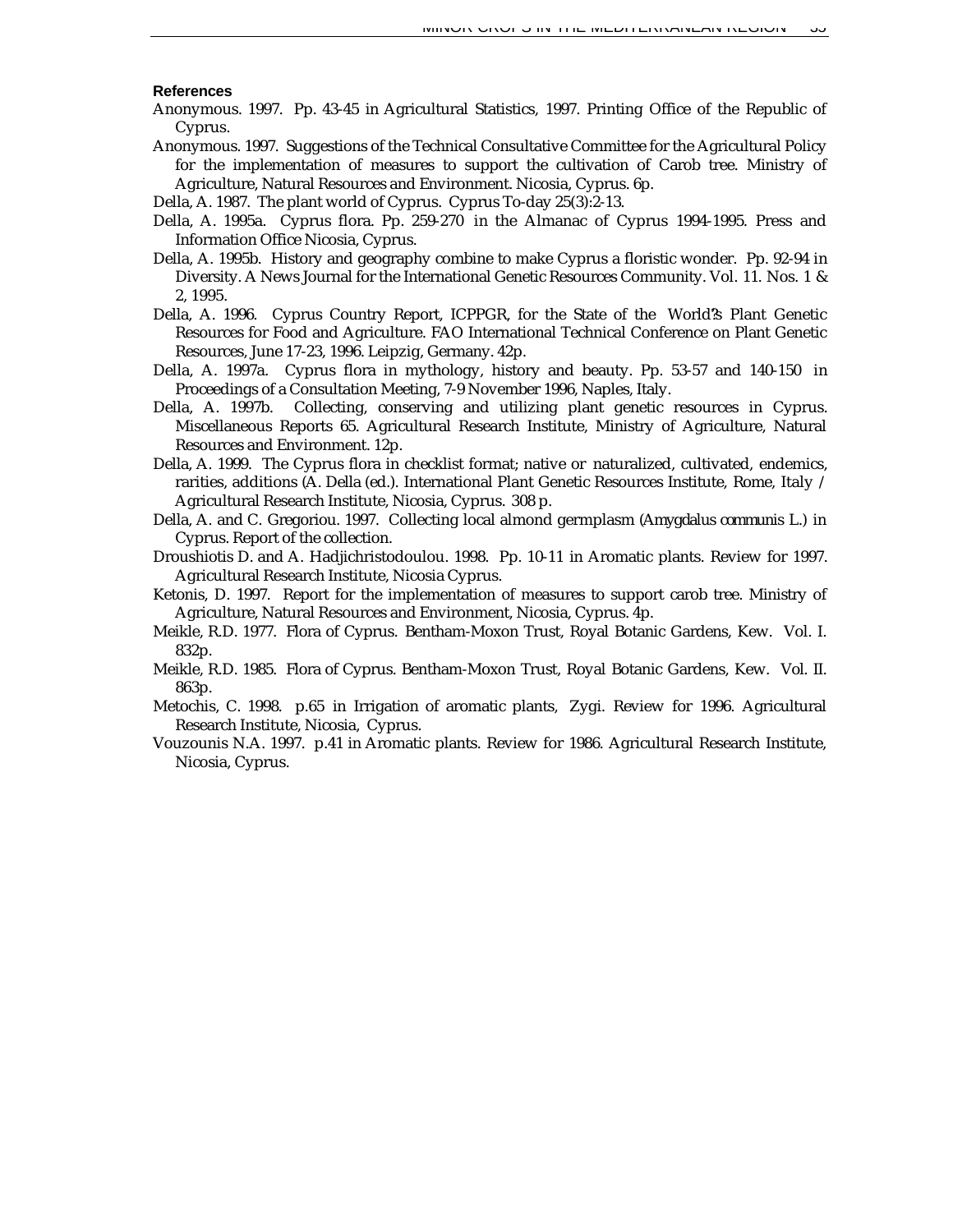# **Crops of European origin**

## $\boldsymbol{K}$ *. Hammer* $^{\prime}$  *and M. Spahillari* $^{\prime\prime}$

*<sup>1</sup>University of Kassel, Steinstrasse 11, 37213 Witzenhausen, Germany*

<sup>2</sup>Former Address: *Enti Shteteror i Farave, Banka Gjenetike, Tirana, Albania*

*<sup>2</sup>Present* address: *06466 Gatersleben, Liebigweg 5, Germany*

## *Introduction*

Europe is not usually considered a cradle of agriculture and horticulture, but it has a wealth of plant genetic resources (Hammer & Schlosser 1995). Whereas the major crops have been introduced from the Southeast, minor crops have been developed and domesticated in the area. There are only a few estimates available on the number of crop plants in Europe. Hammer (1999) estimated 500 crop plants on the basis of 7000 crop plants worldwide and other data. However, there is no inventory enumerating the relevant species.

## *Materials and methods*

Schlosser *et al.* (1991) compiled the useful plants list from the list of wild plants of middle Europe (Ehrendorfer 1973). Using Schlosser *et al.* (1991) as a reference, information about the cultivated species was obtained. Nine groups of use have been considered as indicated in Table 1. The species have been classified according to their main use. Ornamental plants, ornamental and lawn grasses (O); woody plants for wind breaks, soil erosion control or ornament (W); and forest trees (F) have not been considered in the groups of main use.

The cultivation for one of the nine groups of use, regardless of time and location of cultivation, was taken as the principal criterion for the inclusion of a species in the list of European crops. Many species were cultivated in the past and some European plants became crops in other parts of the world. Additional information was obtained from the "Mansfeld Dictionary" (Schultze - Motel 1986), a compiled list of worldwide cultivated plants. Introduced species have not been included in the present inventory.

#### *Results*

Most of the species selected belong to the minor crops. None belongs to the list of 30 main world crops. In all, 350 crop species have been found together with their primary use (see Annex to this paper).

Medicinal and spice plants resulted as the richest use groups with 138 species (Table 1), followed by fodder plants (86 species) and vegetables (54 species). Grain legumes, starch and sugar crops and technical crops include only a few species each.

| Group                                                              | <b>Number of species</b> |
|--------------------------------------------------------------------|--------------------------|
| Medicinal and spice plants (MS)                                    | 138                      |
| Fodder plants (Fo)                                                 | 86                       |
| Vegetables and related $(V)$                                       | 54                       |
| Fruit trees, including nuts and grafting stocks (Fr)               | 32                       |
| Oil crops (Oi)                                                     | 16                       |
| Technical crops, special uses (T)                                  | 9                        |
| Starch and sugar crops (St)                                        | 8                        |
| Plants for recultivation, soil stabilization and improvement $(R)$ | 4                        |
| Grain legumes (GL)                                                 | 3                        |
|                                                                    |                          |

**350**

**Table 1.** Number of species of crop plants from middle Europe in various use groups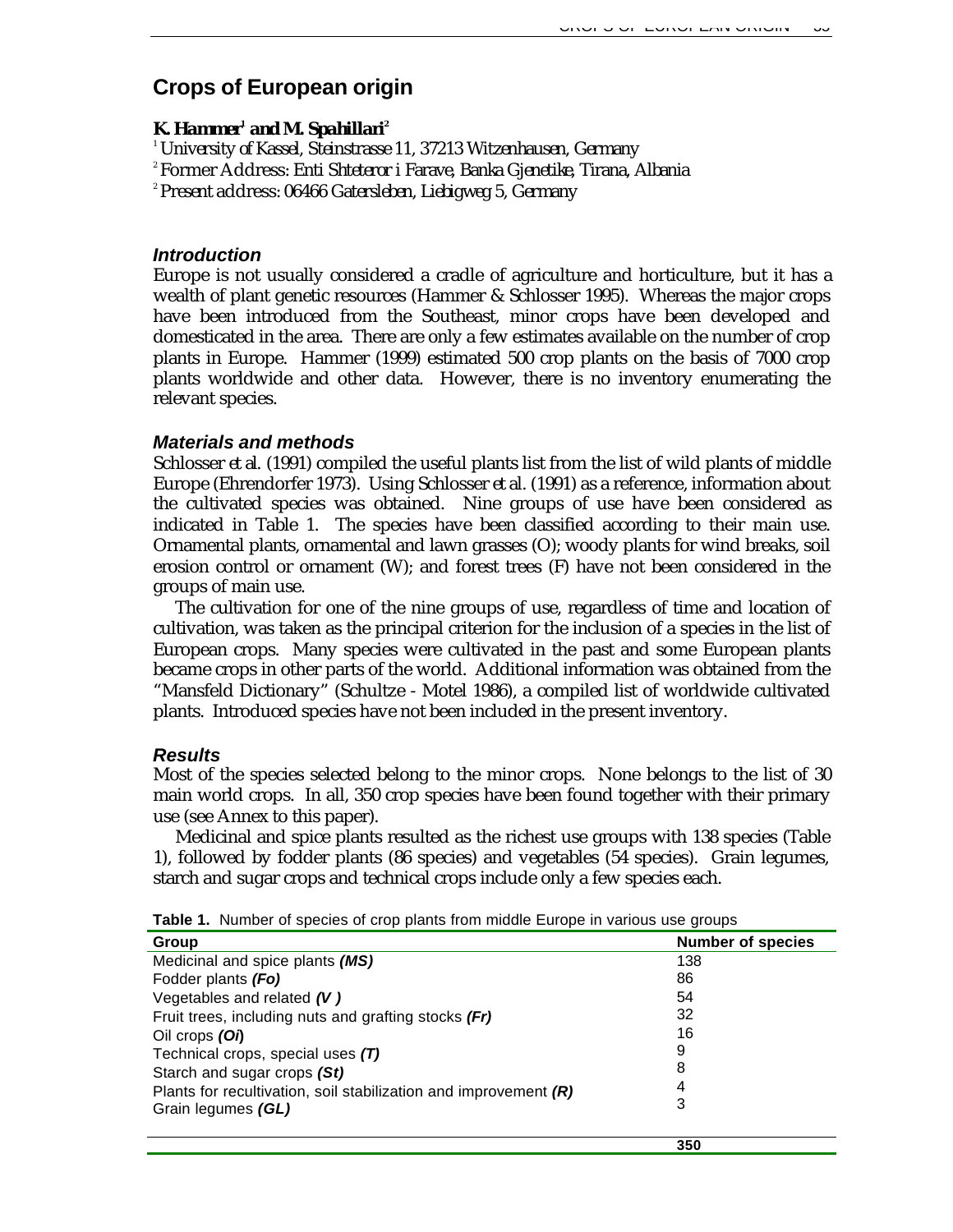The crop plants from middle Europe come from 61 plant families (Table 2). The families with the highest number of species are: Gramineae (52 species); Leguminosae (46 species); and Rosaceae (35 species). Only one species is cultivated in each of 29 the families.

| Family                                                                | <b>Number of species</b> |
|-----------------------------------------------------------------------|--------------------------|
| Gramineae                                                             | 52                       |
| Leguminosae                                                           | 46                       |
| Rosaceae                                                              | 35                       |
| Compositae                                                            | 28                       |
| Labiatae                                                              | 27                       |
| Cruciferae                                                            | 21                       |
| Umbelliferae                                                          | 18                       |
| Chenopodiaceae                                                        | 10                       |
| Liliaceae                                                             | 9                        |
| Polygonaceae                                                          | 8                        |
| Caryophyllaceae                                                       | 7                        |
| Ranunculaceae, Scrophulariaceae                                       | 5                        |
| Boraginaceae, Crassulaceae, Salicaceae, Solanaceae                    | 4                        |
| Papaveraceae, Juncaceae, Scrophulariaceae, Grossulariaceae            | 3                        |
| Ericaceae, Gentianaceae, Geraniaceae, Malvaceae, Valerianaceae,       | 2                        |
| Caprifoliaceae, Corylaceae, Euphorbiaceae, Rubiaceae, Plantaginaceae, |                          |
| Primulaceae                                                           |                          |
| Alismataceae, Amaranthaceae, Hypericaceae, Linaceae, Urticaceae, 1    |                          |
| Berberidaceae, Cucurbitaceae, Campanulaceae,<br>Anacardiaceae,        |                          |
| Cornaceae, Dipsacaceae, Elaeagnaceae, Cannabaceae, Iridaceae,         |                          |
| Juglandaceae, Onagraceae, Violaceae, Lauraceae,<br>Vitaceae.          |                          |
| Menyanthaceae, Oxalidaceae, Verbenaceae,<br>Paeoniaceae,              |                          |
| Polemoniaceae, Portulacaceae, Resedaceae, Rutaceae                    |                          |

**Table 2.** Number of species in the plant families of minor crop plants in middle Europe

## *Discussion*

#### **List of crop species**

A list of minor crop plants from the central part of Europe is now available (see the Annex to this paper). Other parts of Europe should participate in efforts to compile a list of the remaining European minor crop plants. An example can be drawn from Italy. Since 1980 exploration work in the field, supported by data from literature, has been carried out to compile a list of all cultivated plants (excluding ornamentals and forest trees). Southern Italy and Sicily have been included in the first catalogue (Hammer *et al.* 1992) comprising 524 species. In central and northern Italy 551 crop species have been found (Hammer *et al.* 1999). Together with the data from middle Europe, these results could form a nucleus for further work in Europe. The coordination of the necessary forthcoming activities could be carried out by the authors of this paper.

The check-list method has been proposed for the field studies (Hammer 1991). So far, there is no indication that our efforts have been followed on a country basis in other parts of Europe. Studies in Albania were recently initiated (see Hammer and Spahillari 1998).

#### **Coverage in European collections**

With a few exceptions (e.g. the Gatersleben genebank in Germany, for medicinal and aromatic plants with nearly 3 000 accessions, Hammer 1993), there are no larger collections of minor European crop plants in the genebanks of Europe. Landraces and local selections are usually not available and obviously have already disappeared in many cases. But for many of the European crops, the wild relatives still occur and can be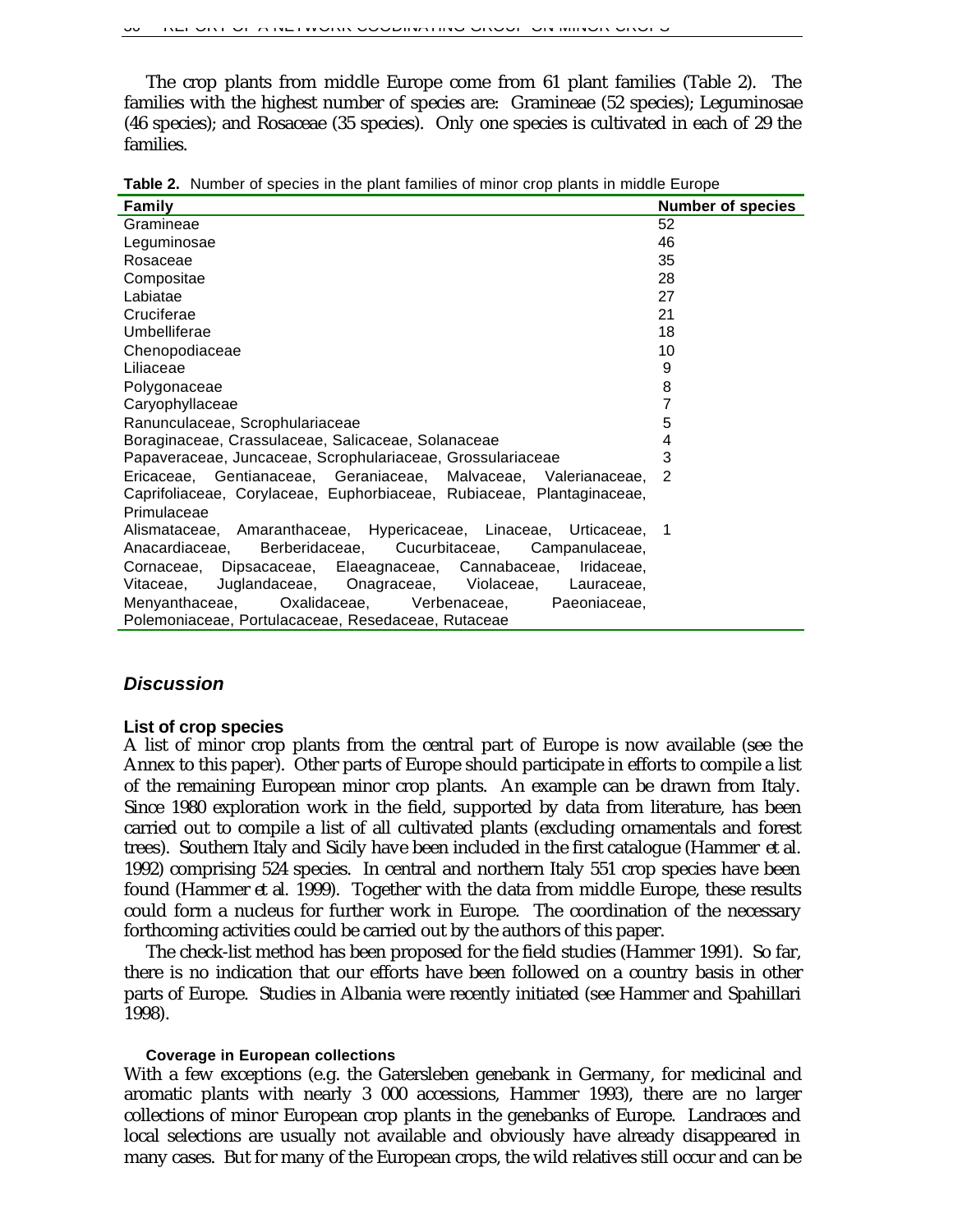protected in nature reserves and other areas (Schlosser, 1984) thus providing new stimulus for *in situ* conservation.

#### **Priority needs for future collecting**

The first priority is the collection of the remaining previously mentioned landraces and local selections. Information about them is difficult to obtain. Inventories should be compiled for minor crops in countries or geographic areas. On this basis, red books for endangered crop plants can be developed (Hammer 1998), while currently they are only available for wild plants.

The Mediterranean area is especially rich in minor crop species (Padulosi 1997). Consequently, this area should be primarily included in future collecting missions. In the more northern areas, genetic erosion is usually high, so that a kind of rescue mission has to be proposed.

With regard to wild relatives, an effective cooperative approach with nature protection has to be developed.

#### **References**

Ehendorfer, F. 1973. Liste der Gefäßpflanzen Mitteleuropas ( $2<sup>nd</sup>$ edn.). Stuttgart.

- Hammer, K. 1991. Checklists and germplasm collecting. FAO/IBPGR Plant Genetic Resources Newsletter 85:15-17.
- Hammer, K. 1993. Heil- und Gewürzpflanzen in der Genbank Gatersleben. Drogen Report 6 (10):16-18.
- Hammer, K. 1998. Agrarbiodiversität und Pflanzengenetische Ressourcen Herausforderung und Lösungsansatz, Schriften zu Genetischen Ressourcen 10, 98p.
- Hammer, K. 1999. Species diversity of wild relatives to crop plants. Botanica Lithuanica, Suppl. 2:31-35.
- Hammer, K., H. Knüpffer, G. Laghetti and P. Perrino. 1992. Seeds from the past. A catalogue of crop germplasm in south Italy and Sicily. Bari. 173p.
- Hammer, K., H. Knüpffer, G. Laghetti and P. Perrino. 1999. Seeds from the past. A catalogue of crop germplasm in central and north Italy. Bari. 253p.
- Hammer, K. and S. Schlosser. 1995. The relationship between agriculture and horticulture crops in Germany and their wild relatives. Pp. 74-82 *in In situ* conservation and sustainable use of plant genetic resources for food and agriculture in developing countries (J.M.M. Engels, ed.). IPGRI, DSE.

Hammer, K. and M. Spahillari. 1998. Burimet gjenetike te bimeve dhe agrobiodiversiteti. Buletini i Shkencave Bujqesore 3:29-36.

- Padulosi, S. 1997. The neglected wild and cultivated plant richness of the Mediterranean. Pp. 11- 19*in* Neglected plant genetic resources with a landscape and cultural importance for the Mediterranean region (L. Monti, ed.). *In* Proceedings of a Meeting held 7-9 November 1996, Naples, Italy. Consiglio Nazionale delle Ricerche.
- Schlosser, S. 1984. The use of nature reserves for *in situ* conservation. FAO/IBPGR Plant Genetic Resources Newsletter 61:23-25.
- Schlosser, S., L. Reichhoff and P. Hanelt (eds.). 1991. Wildpflanzen Mitteleuropas Nutzung und Schutz. Deutscher Landwirtschaftsverlag Berlin GmbH. 552p.
- Schultze Motel, J. (Hrsg.). 1986. Rudolf Mansfelds Verzeichnis landwirtschaftlicher und gärtnerischer Kulturpflanzen. 4 Vols, Berlin.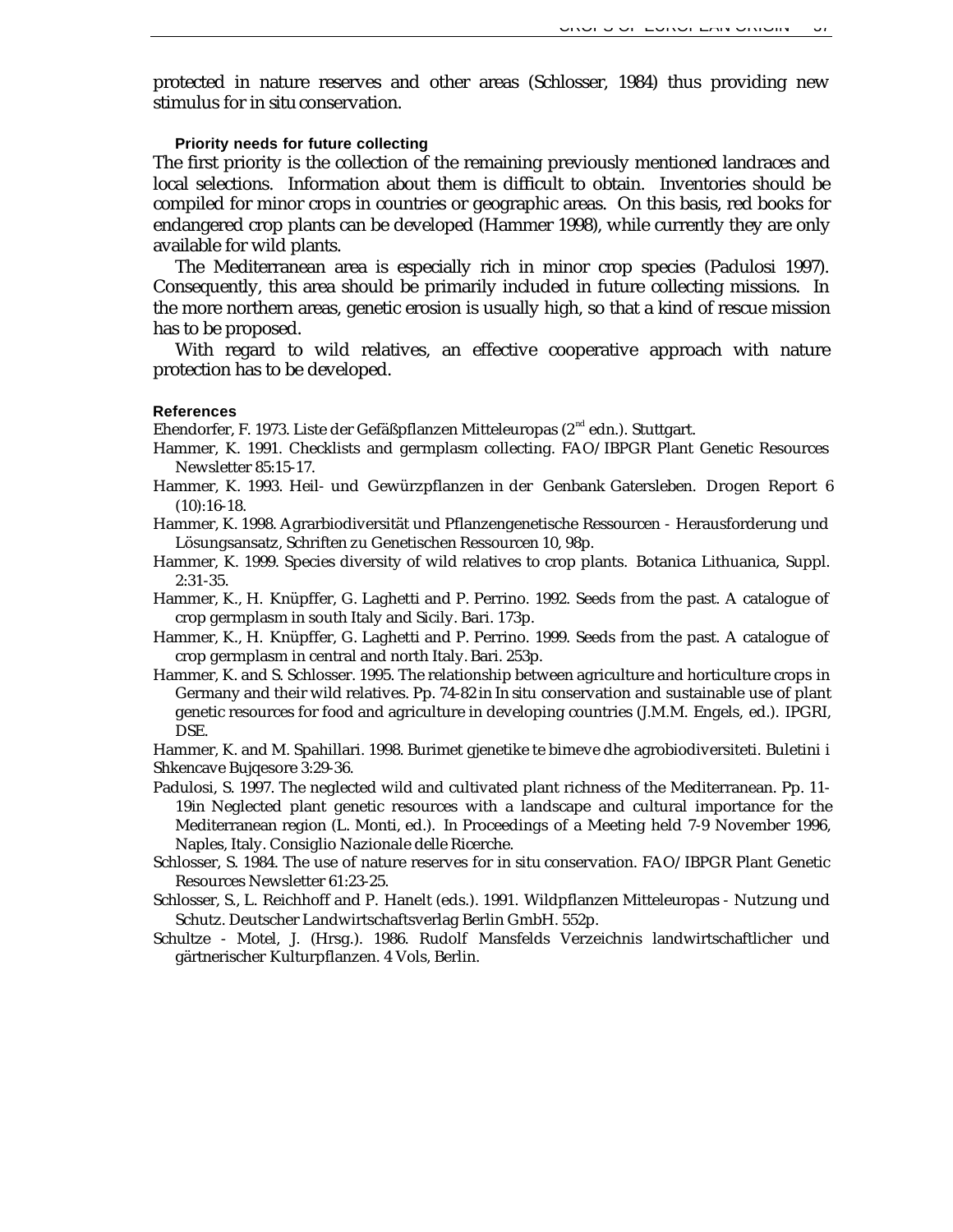# *Annex to the paper by K. Hammer and M. Spahillari*

## **Crops of middle european origin (for abbreviations see Table 1)**

| Achillea collina                             | (Compositae)               | <b>MS</b>              |
|----------------------------------------------|----------------------------|------------------------|
| Achillea millefolium                         | (Compositae)               | MS O Fo                |
| Achillea ptarmica                            | (Compositae)               | O MS                   |
| Achillea tomentosa                           | (Compositae)               | MS O                   |
| Aconitum napellus                            | (Ranunculaceae)            | MS O                   |
| Adonis aestivalis                            | (Ranunculaceae)            | O MS                   |
| Adonis vernalis                              | (Ranunculaceae)            | MS O                   |
| Aegopodium podagraria                        | (Umbelliferae)             | V MS                   |
| Agrimonia eupatoria                          | (Rosaceae)                 | <b>MS</b>              |
| Agropyron caninum                            | (Gramineae)                | Fo                     |
| Agropyron intermedium                        | (Gramineae)                | Fo St R                |
| Agropyron junceum                            | (Graminaea)                | R St                   |
| Agropyron repens                             | (Gramineae)                | MS St Fo R             |
| Agrostemma githago                           | (Caryophyllaceae)          | O St                   |
| Agrostis canina                              | (Gramineae)                | O Fo                   |
| Agrostis capillaris                          | (Gramineae)                | O Fo                   |
| Agrostis castellana                          | (Gramineae)                | O Fo                   |
| Agrostis gigantea                            | (Gramineae)                | Fo <sub>R</sub>        |
| Agrostis stolonifera                         | (Gramineae)                | ORF <sub>o</sub>       |
| Ajuga reptans                                | (Labiatae)                 | O MS                   |
| Allium schoenoprasum                         | (Liliaceae)                | V MS                   |
| Allium scorodoprasum                         | (Liliaceae)                | V MS                   |
| Allium ursinum                               | (Liliaceae)                | MS <sub>V</sub>        |
| Allium victorialis                           | (Liliaceae)                | V                      |
| Allium senescens subsp. Motanum              | (Liliaceae)                | $\vee$                 |
| Alopecurus arundinaceus                      | (Gramineae)                | Fo                     |
| Alopecurus pratensis                         | (Gramineae)                | Fo O                   |
| Althaea officinalis                          | (Malvaceae)                | <b>MS</b>              |
| Amaranthus lividus                           | (Amaranthaceae)            | V                      |
| Amelanchier ovalis                           | (Rosaceae)                 | Fr W                   |
| Ammophila arenaria                           | (Gramineae)                | R                      |
| Amygdalus nana                               | (Rosaceae)                 | W Fr                   |
| Anchusa azurea                               | (Boraginaceae)             | O MS                   |
| Anchusa officinalis                          | (Boraginaceae)             | MS <sub>V</sub>        |
| Angelica archangelica                        | (Umbelliferae)             | MS <sub>V</sub>        |
| Anthemis tinctoria                           | (Compositae)               | O MS T                 |
| Anthericum ramosum                           | (Liliaceae)                | O MS<br>Fo O           |
| Anthoxanthum odoratum                        | (Gramineae)                |                        |
| Anthyllis vulneraria                         | (Leguminosae)              | R MS Fo                |
| Apium graveolens                             | (Umbelliferae)             | V MS                   |
| Aquilegia vulgaris                           | (Ranunculaceae)            | O MS                   |
| Arctium lappa                                | (Compositae)               | MS <sub>V</sub>        |
| Arctostaphylos uva-ursi                      | (Ericaceae)                | MS Fr W                |
| Armeniaca brigantiaca<br>Armoracia rusticana | (Rosaceae)<br>(Cruciferae) | <b>MS</b><br><b>MS</b> |
| Arnica montana                               | (Compositae)               | <b>MS</b>              |
| Arrhenatherum elatius                        | (Gramineae)                | Fo O                   |
| Artemisia absinthium                         | (Compositae)               | MS O                   |
| Artemisia pontica                            | (Compositae)               | <b>MS</b>              |
| Artemisia vulgaris                           | (Compositae)               | MS V R                 |
| Asparagus officinalis                        | (Liliaceae)                | V MS                   |
| Astragalus cicer                             | (Leguminosae)              | Fo R                   |
| Astragalus glycyphyllos                      | (Leguminosae)              | Fo MS                  |
| Atriplex nitens                              | (Chenopodiaceae)           | V Fo                   |
| Atriplex rosea                               | (Chenopodiaceae)           | Fo                     |
| Atropa bella-donna                           | (Solanaceae)               | <b>MS</b>              |
| Barbarea vulgaris                            | (Cruciferae)               | O V MS Fo O            |
| Beckmannia erucaeformis                      | (Gramineae)                | Fo                     |
| <b>Bellis perennis</b>                       | (Compositae)               | MS O                   |
| Berberis vulgaris                            | (Berberidaceae)            | St V Fo MS             |
| Beta vulgaris                                | (Chenopodiaceae)           | St V Fo MS             |
| Betonica officinalis                         | (Labiatae)                 | <b>MS</b>              |
| Brachypodium pinnatum                        | (Gramineae)                | R <sub>O</sub>         |
| Brassica nigra                               | (Cruciferae)               | Oi MS Fo V             |
|                                              |                            |                        |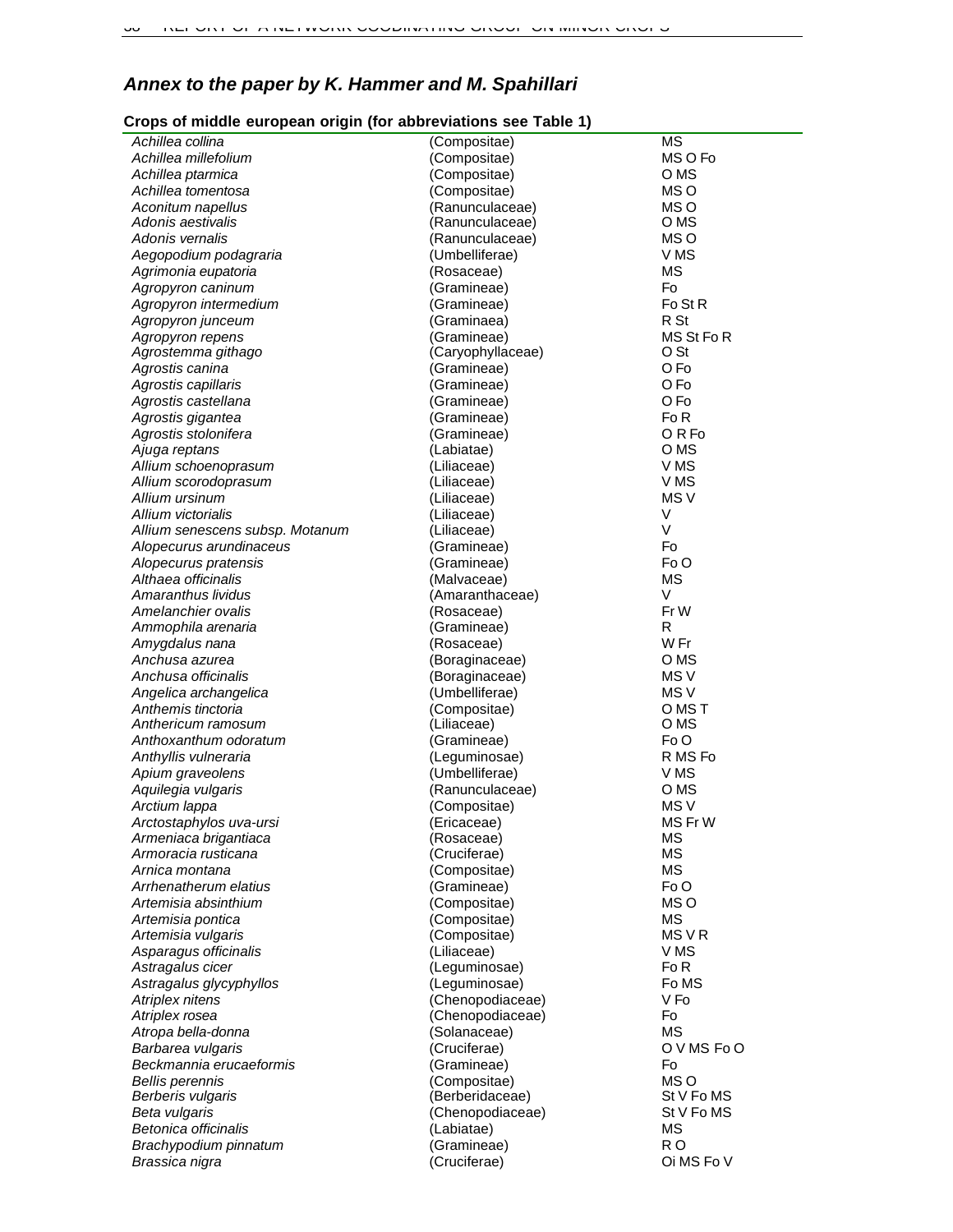**Bromus erectus** (Gramineae) **Bromus inermis** (Gramineae) **Bupleurum rotundifolium** *Campanula rapunculus* (Campanulaceae) V **Cerasus fruticosa** (Rosaceae) *Cerasus mahaleb* (Rosaceae)<br>Chaerophyllum bulbosum (Umbelliferae) **Chenopodium bonus-henricus**  $C$ olchicum autumnale **Convallaria majalis MS** (Liliaceae) Corylus maxima *Diplotaxis tenuifolia* (Cruciferae) *Echinochloa crus-galli* et al. (Gramineae) *Euphorbia lathyris* (Euphorbiaceae) *Festuca nigrescens* (Gramineae) O Fo

*Brassica oleracea* (Cruciferae) Oi V Fo O *Brassica rapa* (Cruciferae) O V Fo *Briza media* (Gramineae) O Fo *Bromus arvensis* (Gramineae) Fo *Bromus hordeaceus* (Gramineae) Fo *Bromus secalinus* Formulation (Gramineae) **Formulation** Formulation Formulation Formulation Formulation Formulation Formulation Formulation Formulation Formulation Formulation Formulation Formulation Formulation Formula *Bromus tectorum* R *R R* (Gramineae) **R** *Bryonia dioica* (Cucurbitaceae) MS O *Bunium bulbocastanum* (Umbelliferae) V MS Fo *Calamagrostis epigejos* (Gramineae) R O *Camelina alyssum* (Cruciferae) Oi *Camelina sativa* (Cruciferae) Oi *Capsella bursa-pastoris* (Cruciferae) V MS *Carum carvi* (Umbelliferae) MS *Centaurium erythraea* (Gentianaceae) MS *Cerasus avium* (Rosaceae) Fr W Fo *Cerasus* x *intermedia* (Rosaceae) MS *Chaerophyllum bulbosum* (Umbelliferae) V *Chelidonium majus* (Papaveraceae) MS Chenopodium album interesting and the chenopodiaceae) v St Form of the V St Form of the Chenopodiaceae) v N St F<br>Chenopodium bonus-henricus v Chenopodiaceae) v MS *Chenopodium foliosum* (Chenopodiaceae) V *Chenopodium hybridum* (Chenopodiaceae) V *Chenopodium murale* (Chenopodiaceae) V *Chenopodium vulvaria* (Chenopodiaceae) MS *Cichorium intybus* (Compositae) V MS T *Cirsium oleraceum* (Compositae) V *Cochlearia officinalis* (Cruciferae) Oi V MS O *Conium maculatum* (Umbelliferae) MS *Conringia orientalis* (Cruciferae) Oi V *Cornus mas* (Cornaceae) Fr W MS R T *Coronilla varia* (Leguminosae) R Fo MS O *Coronopus squamatus* (Cruciferae) V MS *Corylus avellana* (Corylaceae) O Fr W T *Crambe maritima* (Cruciferae) V Fo *Crambe tatarica* (Cruciferae) V Fo *Crataegus laevigata* (Rosaceae) Fr MS W T *Crataegus monogyna* (Rosaceae) Fr MS W T *Cynodon dactylon* (Gramineae) Fo MS R O *Dactylis glomerata* (Gramineae) Fo O *Dactylis polygama* (Gramineae) Fo *Datura stramonium* (Solanaceae) MS *Daucus carota* (Umbelliferae) V MS Fo *Delphinium elatum* (Ranunculaceae) O MS *Descurainia sophia* (Cruciferae) MS *Digitalis grandiflora* (Scrophulariaceae) MS O *Digitalis lanata* (Scrophulariaceae) MS *Digitalis purpurea* (Scrophulariaceae) MS O *Digitaria sanguinalis* (Gramineae) St Fo *Dipsacus fullonum* (Dipsacaceae) T *Echinops sphaerocephalus* (Compositae) O MS *Epilobium angustifolium* (Onagraceae) MS V Fo T *Eryngium maritimum* (Umbellifereae) O V MS *Eupatorium cannabinum* (Compositae) MS *Festuca arundinacea* (Gramineae) Fo O R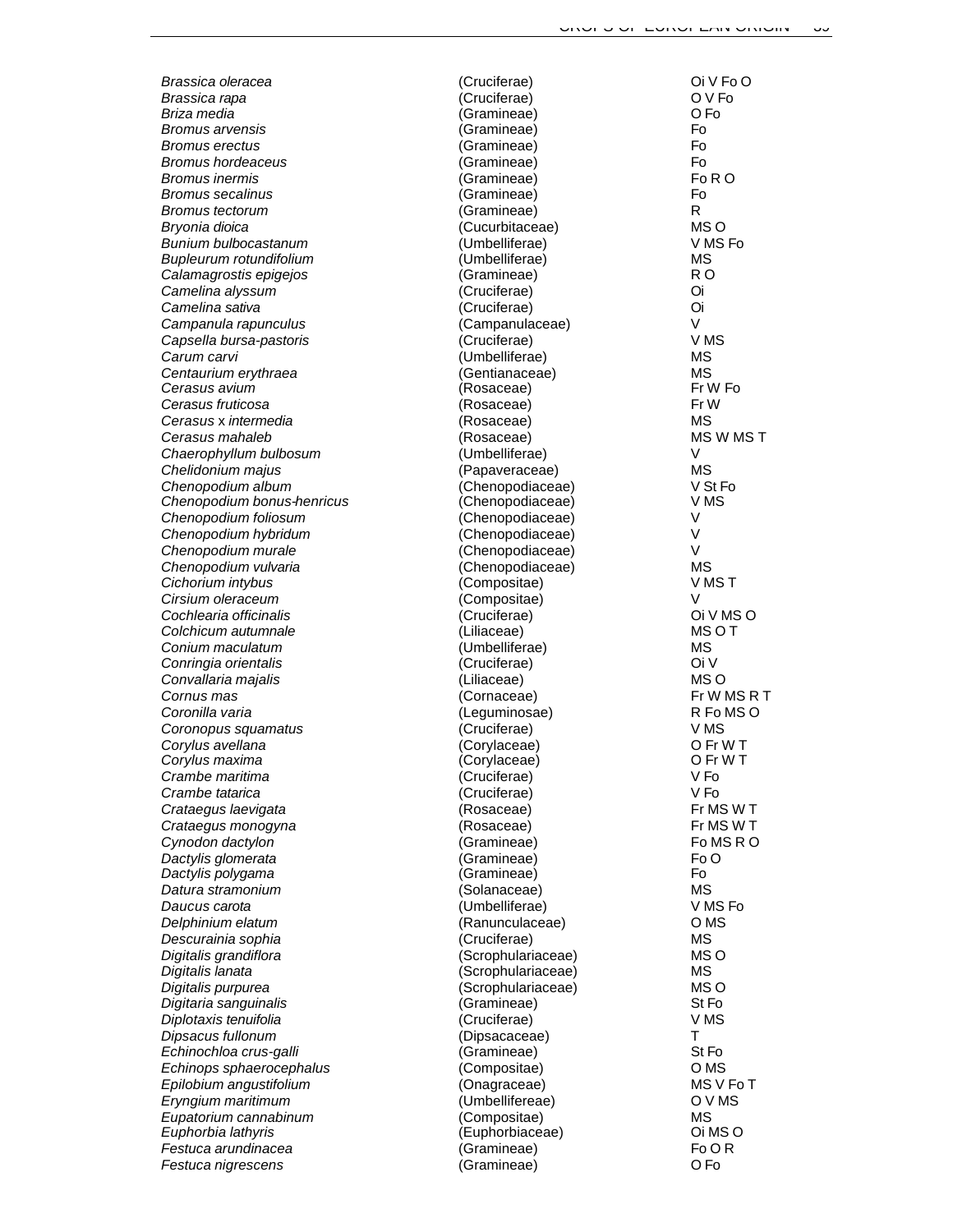| Festuca ovina                       | (Gramineae)                 | R Fo O          |
|-------------------------------------|-----------------------------|-----------------|
| Festuca pratensis                   | (Gramineae)                 | Fo O            |
| Festuca rubra                       | (Gramineae)                 | Fo O R          |
| Filipendula vulgaris                | (Rosaceae)                  | MS St Fo O      |
| Fragaria moschata                   | (Rosaceae)                  | Fr              |
| Fragaria vesca                      | (Rosaceae)                  | Fr MS           |
| Fragaria viridis                    | (Rosaceae)                  | Fr              |
| Galega officinalis                  | (Leguminosae)               | MS Fo O         |
| Galeopsis segetum                   | (Labiatae)                  | <b>MS</b>       |
| Galium odoratum                     | (Rubiaceae)                 | <b>MS</b>       |
| Gentiana lutea                      | (Gentianaceae)              | <b>MS</b>       |
| Geranium macrorrhizum               | (Geraniaceae)               | MS O<br>O MS T  |
| Geranium sanguineum<br>Geum urbanum | (Geraniaceae)<br>(Rosaceae) | MS V T          |
| Glaucium flavum                     | (Papaveraceae)              | <b>MS</b>       |
| Glechoma hederacea                  | (Labiatae)                  | MS <sub>R</sub> |
| Glyceria fluitans                   | (Gramineae)                 | St Fo           |
| Gypsophila paniculata               | (Caryophyllaceae)           | OТ              |
| Helichrysum arenarium               | (Compositae)                | <b>MS</b>       |
| Herniaria glabra                    | (Caryophyllaceae)           | <b>MS</b>       |
| Herniaria hirsuta                   | (Caryophyllaceae)           | <b>MS</b>       |
| Hippophaë rhamnoides                | (Elaeagnaceae)              | Fr R W MS       |
| Holcus Ianatus                      | (Gramineae)                 | Fo              |
| Humulus lupulus                     | (Cannabaceae)               | MS V O          |
| Hyoscyamus niger                    | (Solanaceae)                | <b>MS</b>       |
| Hypericum perforatum                | (Hypericaceae)              | <b>MS</b>       |
| Hyssopus officinalis                | (Labiatae)                  | MS O            |
| Iris pallida                        | (Iridaceae)                 | O MS            |
| Isatis tinctoria                    | (Cruciferae)                | TO Fo           |
| Juglans regia                       | (Juglandaceae)              | Oi Fr MS T Fo   |
| Juncus effusus                      | (Juncaceae)                 | TRO             |
| Juncus gerardii                     | (Juncaceae)                 | Fo              |
| Juncus maritimus                    | (Juncaceae)                 | MS W T          |
| Lactuca quercina                    | (Compositae)                | <b>MS</b>       |
| Lactuca serriola                    | (Compositae)                | V               |
| Lactuca virosa                      | (Compositae)                | <b>MS</b>       |
| Laser trilobum                      | (Umbelliferae)              | <b>MS</b>       |
| Lathyrus hirsutus                   | (Leguminosae)               | Fo <sub>R</sub> |
| Lathyrus pratensis                  | (Leguminosae)               | Fo              |
| Lathyrus sylvestris                 | (Leguminosae)               | R FoO           |
| Laurus nobilis                      | (Lauraceae)                 | MS WO           |
| Lavandula angustifolia              | (Labiatae)                  | <b>MSOT</b>     |
| Lens nigricans                      | (Leguminosae)               | GL              |
| Leonurus cardiaca                   | (Labiatae)                  | MS T            |
| Lepidium latifolium                 | (Cruciferae)                | V MS            |
| Leymus arenarius                    | (Gramineae)                 | R St O          |
| Linum bienne                        | (Linaceae)                  | ОT<br>Fo        |
| Lolium multiflorum                  | (Gramineae)                 | Fo O            |
| Lolium perenne<br>Lolium rigidum    | (Gramineae)<br>(Gramineae)  | Fo              |
| Lotus corniculatus                  | (Leguminosae)               | F <sub>o</sub>  |
| Lotus tenuis                        | (Leguminosae)               | F <sub>o</sub>  |
| Lotus uliginosus                    | (Leguminosae)               | Fo              |
| Lupinus angustifolius               | (Leguminosae)               | GL Fo           |
| Malus dasyphylla                    | (Rosaceae)                  | Fr              |
| Malus sylvestris                    | (Rosaceae)                  | Fr L            |
| Malva sylvestris                    | (Malvaceae)                 | <b>MS</b>       |
| Marrubium vulgare                   | (Labiatae)                  | <b>MS</b>       |
| Matricaria chamomilla               | (Compositae)                | <b>MS</b>       |
| Medicago falcata                    | (Leguminosae)               | R Fo            |
| Medicago lupulina                   | (Leguminosae)               | Fo <sub>R</sub> |
| Medicago minima                     | (Leguminosae)               | Fo              |
| Medicago sativa                     | (Leguminosae)               | R Fo            |
| Melilotus alba                      | (Leguminosae)               | R Fo            |
| Melilotus officinalis               | (Leguminosae)               | MS Fo T         |
| Mentha aquatica                     | (Labiatae)                  | MS              |
| Mentha arvensis                     | (Labiatae)                  | <b>MS</b>       |
| Mentha x dalmatica                  | (Labiatae)                  | <b>MS</b>       |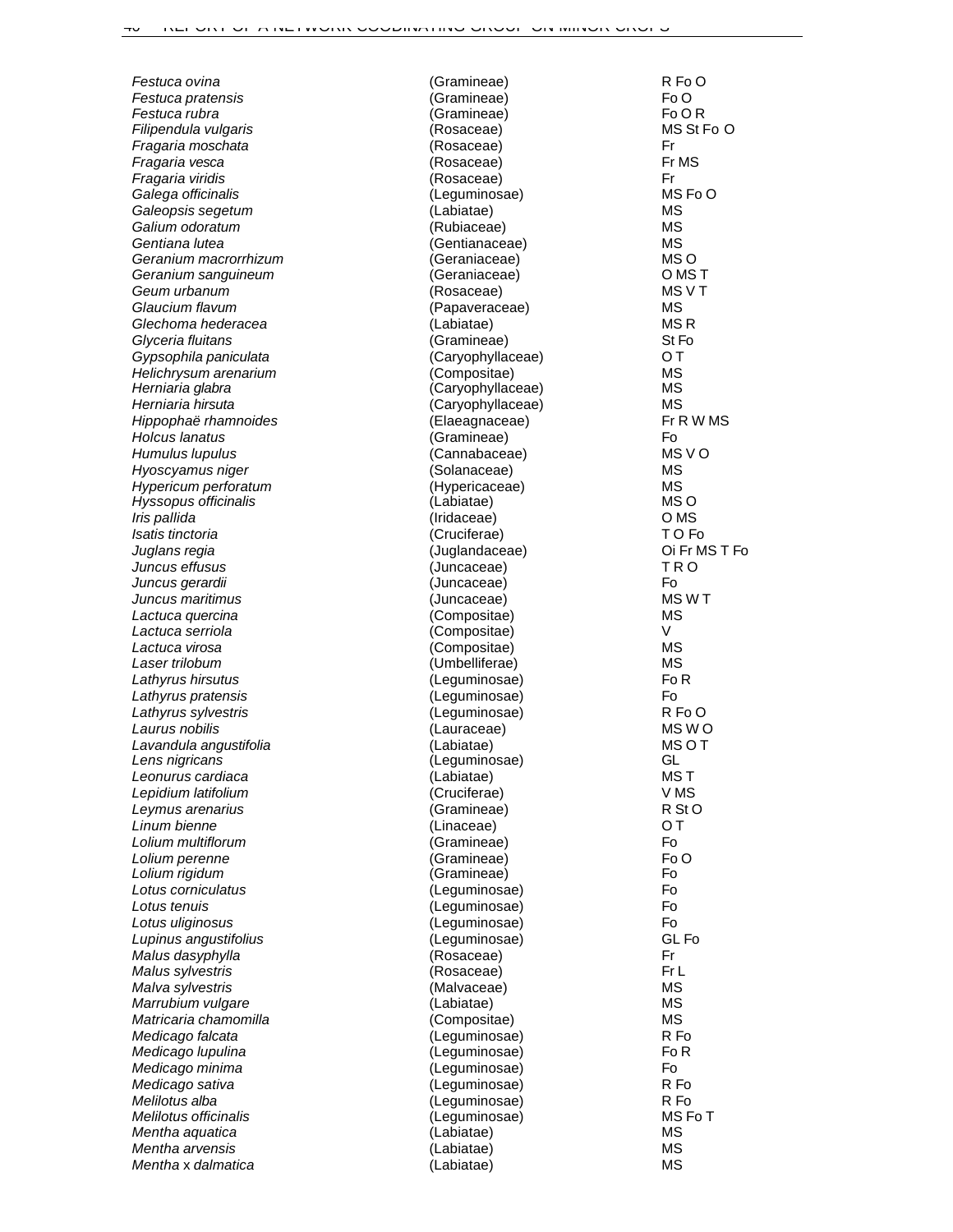*Mentha*  x *gentilis Mentha longifolia Mentha*  x *maximilianea Mentha* x *muellerana Mentha*  x *piperita Mentha pulegium Mentha spicata Mentha suaveolens Mentha x verticillata Mercurialis annua Mespilus germanica Meum athamanticum Myrrhis odorata Myrtus communis Nasturtium officinale Nymphoides peltata Onobrychis viciifolia Ononis campestris Origanum vulgare Oxalis acetosella Padus avium Paeonia officinalis Papaver rhoeas Pastinaca sativa Petasites hybridus Peucedanum ostruthium Phalaris arundinacea Phleum alpinum Phleum phleoides Phleum pratense Pimpinella saxifraga Plantago lanceolata Plantago major Poa angustifolia Poa bulbosa Poa compressa Poa nemoralis Poa palustris Poa pratensis Poa trivialis Polemonium caeruleum Polygonum aviculare Polygonum hydropiper Portulaca oleracea Primula veris Primula vulgaris Prunus spinosa Pulmonaria officinalis Pyrus nivalis Pyrus pyraster Pyrus spinosa Raphanus raphanistrum Reseda luteola Rhus coriaria Ribes nigrum Ribes rubrum Ribes uva-crispa Rosa gallica Rosa majalis Rosa pendulina Rosmarinus officinalis Rubia tinctorum Rubus caesius Rubus chamaemorus Rubus fruticosus Rubus idaeus Rubus saxatilis Rumex rugosus*

| (Labiatae)        | ΜS               |
|-------------------|------------------|
| (Labiatae)        | ΜS               |
| (Labiatae)        | ΜS               |
| (Labiatae)        | ΜS               |
| (Labiatae)        | ΜS               |
| (Labiatae)        | MS T             |
| (Labiatae)        | ΜS               |
| (Labiatae)        | ΜS               |
| (Labiatae)        | MS               |
| (Euphorbiaceae)   | V MS             |
| (Rosaceae)        | Fr W             |
| (Umbelliferae)    | MS V O           |
| (Umbelliferae)    | ΜS               |
| (Myrtaceae)       | MS O             |
| (Cruciferae)      | V MS             |
| (Menyanthaceae)   | O V              |
| (Leguminosae)     | Fo               |
| (Leguminosae)     | ΜS               |
| (Labiatae)        | MS <sub>O</sub>  |
| (Oxalidaceae)     | VMST             |
| (Rosaceae)        | Fr W MS T        |
| (Paeoniaceae)     | MS O             |
| (Papaveraceae)    | O MS             |
| (Umbelliferae)    | V MS Fo          |
| (Compositae)      | ΜS               |
| (Umbelliferae)    | <b>MS</b>        |
| (Gramineae)       | Fo R O           |
| (Gramineae)       | Fo               |
| (Gramineae)       | Fo O             |
| (Gramineae)       | Fo O             |
| (Umbelliferae)    | ΜS               |
| (Plantaginaceae)  | MS Fo            |
| (Plantaginaceae)  | ΜS               |
| (Gramineae)       | ORF <sub>o</sub> |
| (Gramineae)       | Fo               |
| (Gramineae)       | R Fo             |
| (Gramineae)       | O Fo             |
| (Gramineae)       | Fo               |
| (Gramineae)       | Fo OR            |
| (Gramineae)       | O <sub>F</sub>   |
| (Polemoniaceae)   | O <sub>M</sub> S |
| (Polygonaceae)    | MS <sub>V</sub>  |
| (Polygonaceae)    | ΜS               |
| (Portulacaceae)   | V MS             |
| (Primulaceae)     | MS O             |
| (Primulaceae)     | O V              |
| (Rosaceae)        | Fr R W MS        |
| (Boraginaceae)    | MS V             |
| (Rosaceae)        | Fr               |
| (Rosaceae)        | Fr L Fo          |
| (Rosaceae)        | Fr               |
| (Cruciferae)      | Oi V Fo          |
| (Resedaceae)      | T Oi             |
| (Anacardiaceae)   | Т                |
| (Grossulariaceae) | Fr MS            |
| (Grossulariaceae) | Fr MS L          |
| (Grossulariaceae) | Fr L             |
| (Rosaceae)        | Fr MS L          |
| (Rosaceae)        | Fr MS L          |
| (Rosaceae)        | Fr MSL           |
| (Labiatae)        | MS O             |
| (Rubiaceae)       | T MS             |
| (Rosaceae)        | MS Fr            |
| (Rosaceae)        | Fr               |
| (Rosaceae)        | MS FrO           |
| (Rosaceae)        | MS Fr            |
| (Rosaceae)        | Fr               |
| (Polygonaceae)    | V                |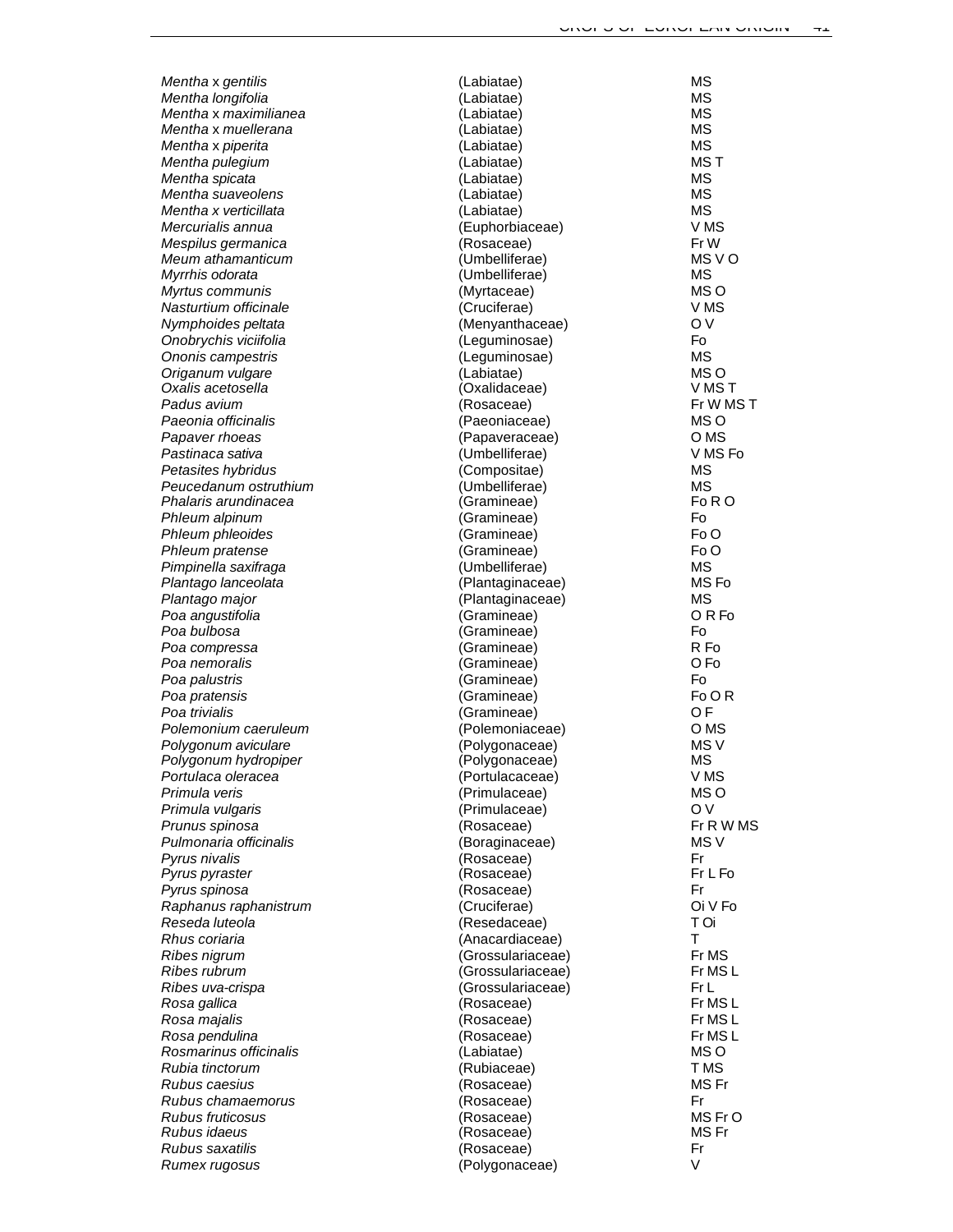**Sagittaria sagittifolia** (Alismataceae) **Salix viminalis** *Scorzonera hispanica*<br>Sedum album **Sorbus aucuparia** France (Rosaceae) **Thymus pulegioides** (Labiatae)<br> **Trifolium alpestre** (Leguminosae) **Trifolium campestre** (Leguminosae)<br> **Trifolium fragiferum**(Leguminosae) **Trifolium repens For Allen Construction** (Leguminosae) **Urtica dioica** (Urticaceae) *Verbascum phlomoides* (Scrophulariaceae)<br>
Verbascum thapsus (Scrophulariaceae)

*Rumex alpinus* (Polygonaceae) V MS Fo *Rumex hydrolapathum* (Polygonaceae) V MS *Rumex patientia* (Polygonaceae) V MS *(Polygonaceae) Rumex thyrsiflorus* (Polygonaceae) Fo<br> *Ruta graveolens* MS O *Ruta graveolens* (Rutaceae) MS O *Salicornia stricta* (Chenopodiaceae) R V *Salix alba* (Salicaceae) MS R W Fo T **Salix purpurea MS R W T** (Salicaceae) MS R W T **Salix triandra** MS T W (Salicaceae) MS T W (Salicaceae) MS T W S T W S R T W S R T W S R T W S R T W S R T W S R T *Salvia officinalis* (Labiatae) MS **Sambucus ebulus MS R T** (Caprifoliaceae) MS R T *Sambucus nigra* (Caprifoliaceae) Fr MS V *Sanguisorba minor* (Rosaceae) V MS R Fo *Sanguisorba officinalis* (Rosaceae) MS *Saponaria officinalis* (Caryophyllaceae) MS O T *Satureja montana* (Labiatae) MS O *Sedum album* (Crassulaceae) O V MS *Sedum maximum* (Crassulaceae) O V MS *Sedum reflexum* (Crassulaceae) O V MS *(Crassulaceae)*<br>*(Compositae) Serratula tinctoria* (Compositae) T *Silaum silaus* (Umbelliferae) MS *(Cruciferae) Sinapis arvensis* (Cruciferae) Oi MS *Smyrnium olusatrum* (Umbelliferae) V MS Fo *Solanum nigrum* (Solanaceae) V MS *Sonchus oleraceus* (Compositae) V MS Fo **Sorbus domestica Friday Friday CONS** (Rosaceae) **FRIDA FRIDAS FRIDAS FRIDAS FRIDAS FRIDAS FRIDAS** *Spergula arvensis* (Caryophyllaceae) Fo  $(Caryophyllaceae)$ Symphytum officinale **Example 3** (Boraginaceae) Fo V MS *Tanacetum cinerariifolium* (Compositae) T *Taraxacum officinale* (Compositae) V MS Fo *Teucrium chamaedrys* (Labiatae) MS O *Teucrium scorodium* (Labiatae) MS *Trifolium alpestre* (Leguminosae) Fo *Trifolium fragiferum* (Leguminosae) Fo *Trifolium hybridum* (Leguminosae) Fo *Trifolium incarnatum* (Leguminosae) Fo *Trifolium medium* (Leguminosae) Fo *Trifolium pannonicum* (Leguminosae) Fo *Trifolium pratense* (Leguminosae) Fo MS *Trifolium subterraneum* (Leguminosae) Fo R *Trigonella caerulea* (Leguminosae) MS *Trisetum flavescens* (Gramineae) Fo *Tussilago farfara* (Compositae) MS *Vaccinium vitis-idaea* (Ericaceae) MS Fr *Valeriana officinalis* (Valerianaceae) MS *Valerianella locusta* (Vallerianaceae) V *Verbascum densiflorum* (Scrophulariaceae) MS O *Verbascum thapsus* (Scrophulariaceae) Fo *Vicia cracca* (Leguminosae) Fo *Vicia dumetorum* (Leguminosae) Fo *Vicia hirsuta* (Leguminosae) Fo *Vicia lutea* (Leguminosae) Fo *Vicia narbonensis* (Leguminosae) GL Fo *Vicia pannonica* (Leguminosae) Fo *Vicia sativa* (Leguminosae) Fo GL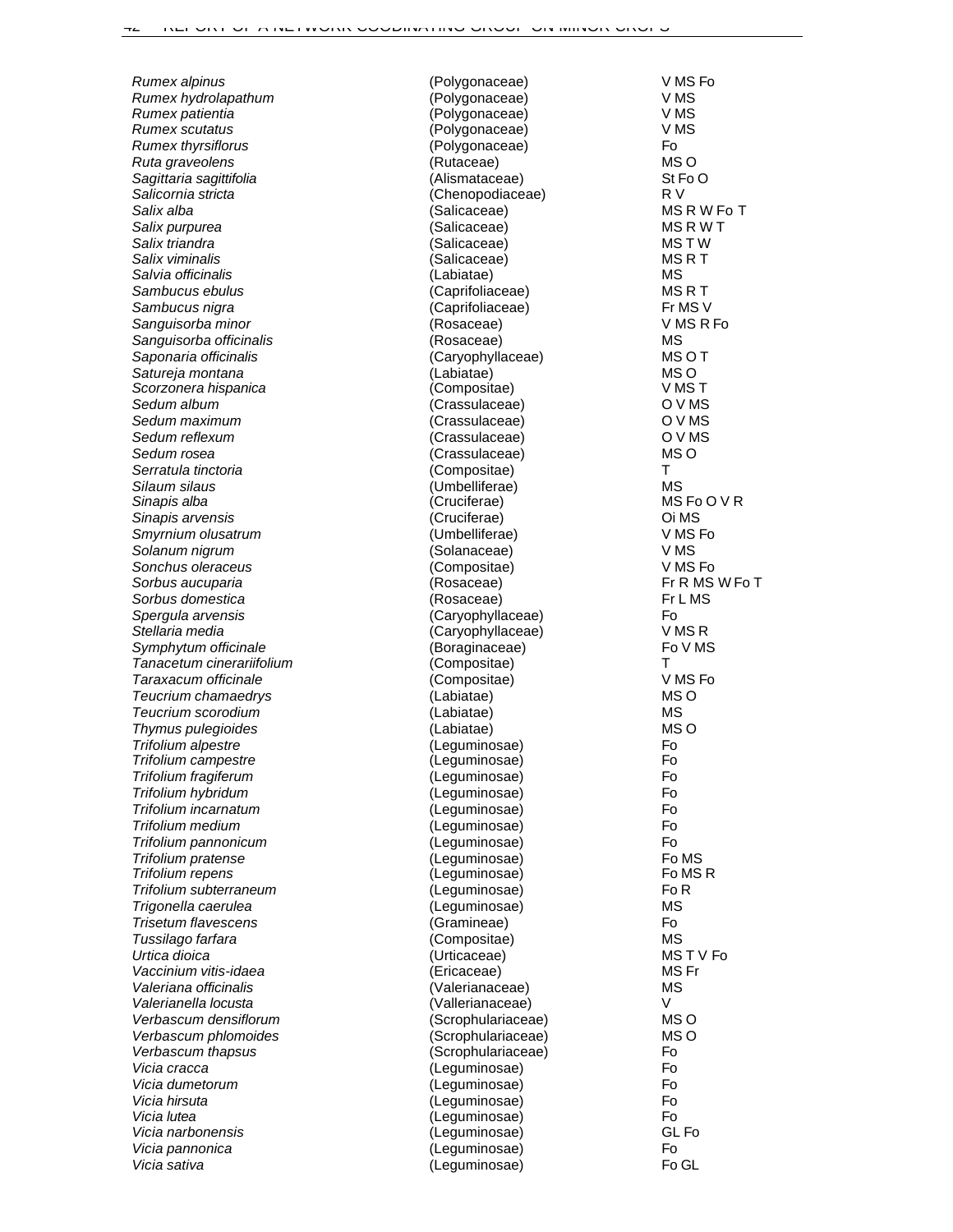| Vicia sepium      | (Leguminosae) | Fo        |
|-------------------|---------------|-----------|
| Vicia tenuifolia  | (Leguminosae) | Fo        |
| Vicia tetrasperma | (Leguminosae) | Fo        |
| Vicia villosa     | (Leguminosae) | Fo        |
| Vinca minor       | (Apocynaceae) | MS O      |
| Viola arvensis    | (Violaceae)   | <b>MS</b> |
| Vitis vinifera    | (Vitaceae)    | Fr W      |
| Xanthium albinum  | (Compositae)  | OТ        |

#### **Additional abbreviations**

**O** = Ornamental plants, ornamental and lawn grasses

**W** = Woody plants for wind breaks, soil erosion control or ornament

**F** = Forest trees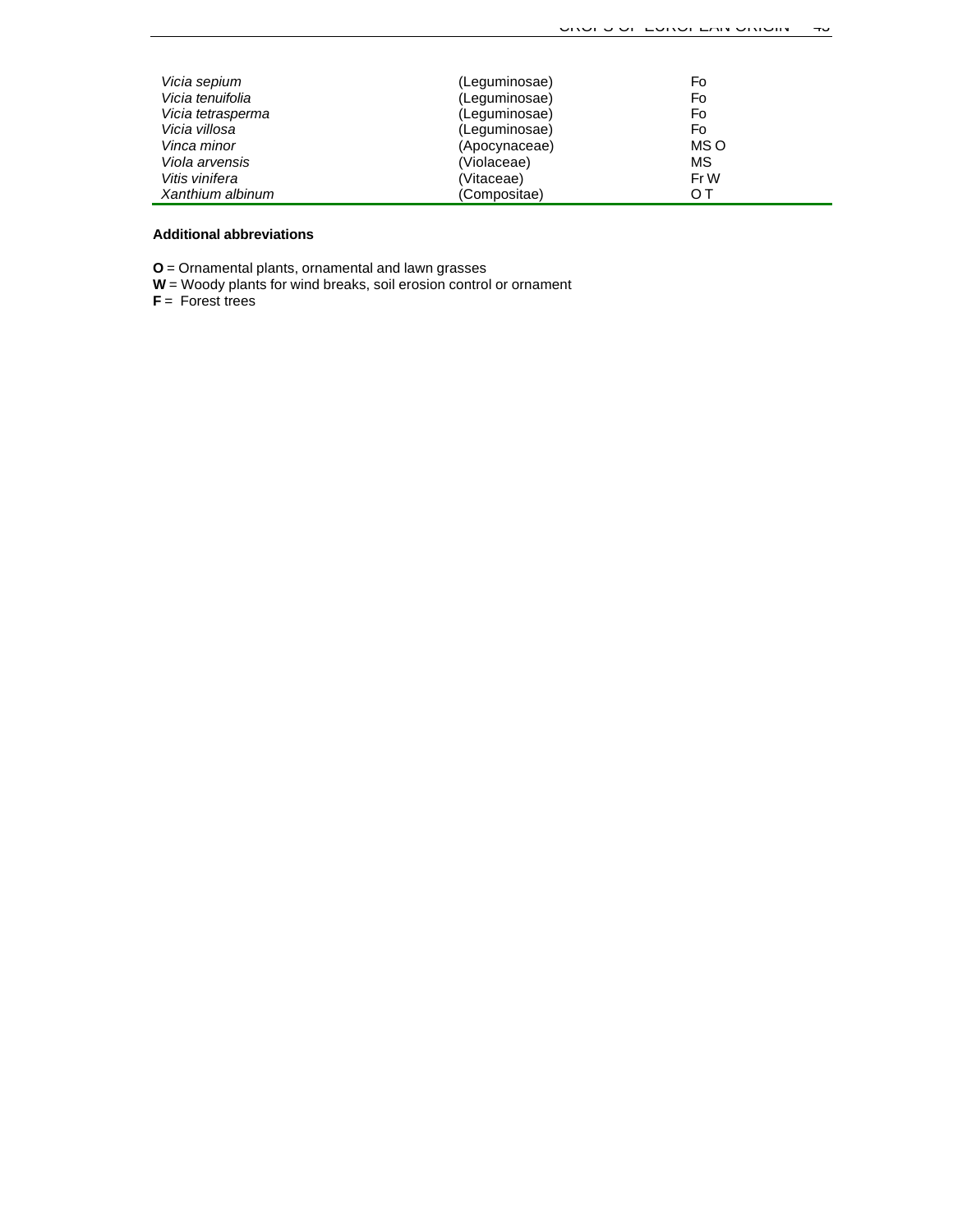# **Classification of economically important plants**

## *Morten Hulden*

*Nordic Gene Bank, PO Box 41, 230 53 Alnarp, Sweden*

## *Introduction*

In any project or activity dealing with plant genetic resources there is a need for subdivision of the material according to the scope of the activity. The world's crop plants, or rather, the economically important plants, can be grouped in several different ways according to usage, breeding system or other features expressed by the plant.

The concept of "crop plants" is itself already a subclass of the total plant kingdom. In ordinary language this term has been used to mean cultivated plants from which a harvest is taken. Taken literally, this rather narrow definition would exclude ornamental plants that are cultivated for aesthetic value only and are not harvested. Nevertheless, many ornamental plants are economically very important.

The word "crop" does not usually include wild plants that are not cultivated but from which a harvest is taken. The number of economically important wild plants can be very large, but many are only important regionally. In other words, what is considered an economically important plant in one part of the world may be economically unimportant plant in other parts.

When dealing with preservation of plant genetic resources, two groups of wild plants may need special attention: the regionally rare and endangered plants and the (often underutilized) wild relatives of established crops.

This presentation considers both wild and cultivated plants. The term "economically important" is used here instead of the more vague "crop plant". Classification examples are based on database structures used at the Nordic Gene Bank.

## *Taxonomic classification*

The taxonomic classification system is a hierarchical system. It is also an exclusive grouping system, i.e. a plant belonging to one taxonomic group cannot be part of another group on the same hierarchic level. Although taxonomy is essential as a scientific communications system, a community working with economically important plants cannot rely on it as the only means to classify them.

In fields such as plant breeding, agriculture or the food industry, taxonomic grouping often needs complementary classification methods. Groupings based on derived substances (oil plants, fibre plants) or types of usage (food, energy) are more descriptive in terms of the type of plant and its possible uses.

## *Classification according to regional economic value and trade*

Tables 1 and 2 show a simple example of a non-exclusive regional grouping system based on a plant's occurrence, threat and trade value. Each region is represented by at least one table showing the present status.

|        | . .    |            |        |       |             |          |
|--------|--------|------------|--------|-------|-------------|----------|
| Taxon  | origin | occurrence | threat | trade | cultivation | breeding |
| Taxon1 |        |            |        |       |             |          |
| ⊺axon2 |        |            |        |       |             |          |

**Table 1**. Regional data on taxa / scalar values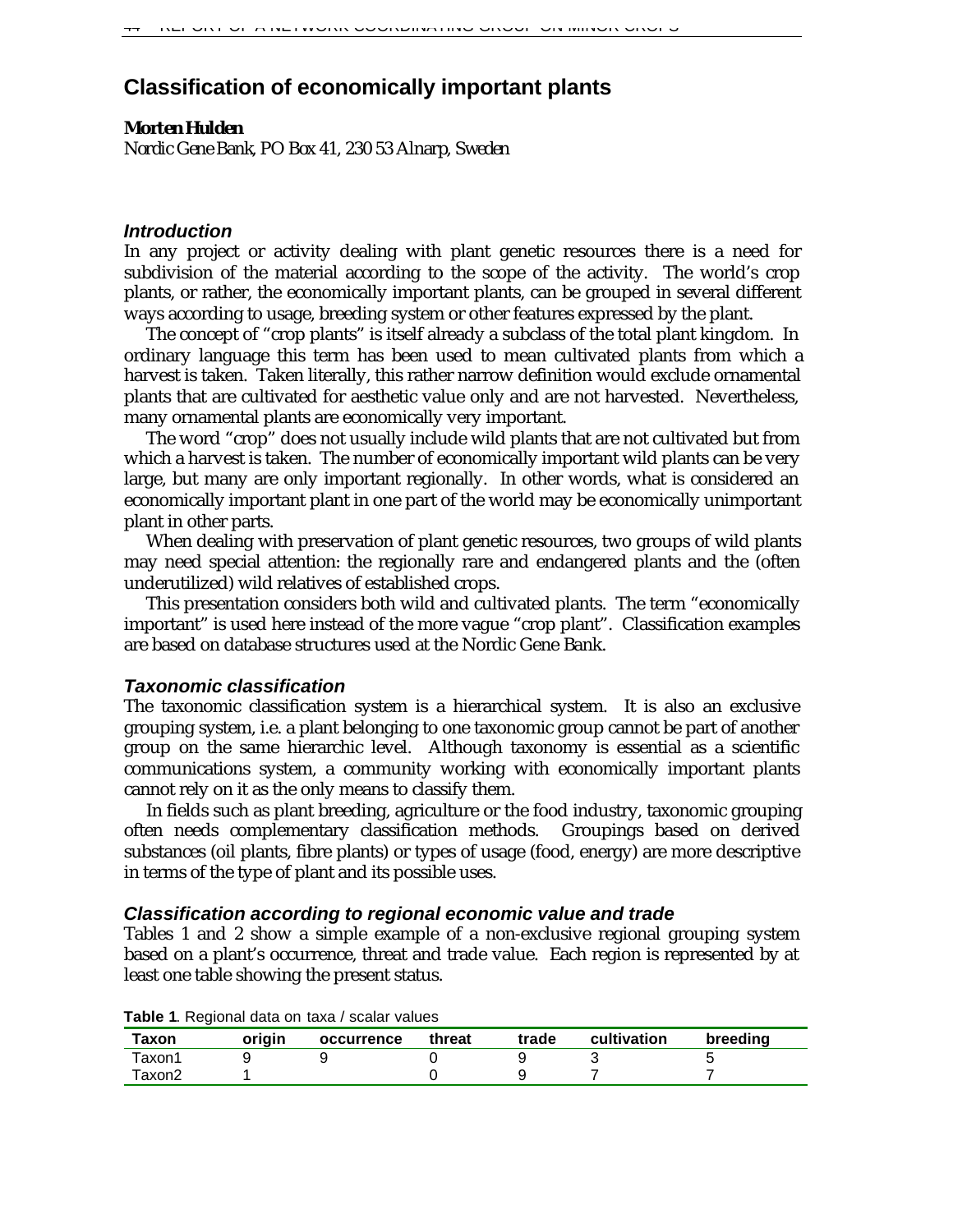| Table 2. Regional data on taxa / simplified to Boolean values |  |  |  |  |  |  |  |  |
|---------------------------------------------------------------|--|--|--|--|--|--|--|--|
|---------------------------------------------------------------|--|--|--|--|--|--|--|--|

| Taxon  | origin | occurrence | threat | trade | cultivation | breeding |
|--------|--------|------------|--------|-------|-------------|----------|
| Taxon1 |        |            |        |       |             |          |
| ⊺axon2 |        |            |        |       |             |          |

A region is a geographical area that has dimensions in space and time. Generally, regions may be included in other regions; they can be distinct or overlapping. A country, as a political entity is a special case of a region in that it is linked with a human administration responsible for the fate of the area. All countries on earth form a global map of (ideally undisputed) non-overlapping regions. A district or county is a region within a country. Communities and villages are still further steps inside a hierarchy of regions within countries. Geographical regions, like countries, are also non-overlapping. Distribution maps of plant taxa, on the other hand, are overlapping. The distribution maps of both wild and cultivated plants can be viewed as regions that change their size and shape over time.

For each region, the following set of descriptors can be used to classify each taxon and culton:

- **Origin** type of origin of the taxon in the region (natural or introduced). In some regions it may be possible to reconstruct the floristic history and classify plants into *native*, *archeophytes*, and *neophytes* (of recent introduction, aliens). In regions where the cultural landscape is older this reconstruction is more difficult to make.
- **Occurrence** a scalar value or range of classes that shows the abundance of the plant in natural environment.
- **Threat** a scalar value or class range which is currently used internationally to rate the level of threat against the taxon, such as: in need of monitoring; rare; vulnerable; endangered; and extinct. (Reference: World Conservation Monitoring Center: IUNC Red List Categories; http://www.wcmc.org.uk).
- **Trade** a scalar value or range of classes showing the amount of trade of products originating from the taxon. The trade value should also reflect the usage level in the region of the taxon, or products derived from it.
- **Cultivation** a scalar value or range of classes showing the level of cultivation of the taxon within the region.
- **Breeding** a scalar value or range of classes showing the level of breeding activity within the region.

Giving periodic values for each field can include the time element, i.e. providing three tables for each region, to show the past, present and future (estimated) values. The "future" table would reflect the expectations on the taxon in question. The "past" table should give a hint of the recent changes.

The smaller the regions, the more accurately value maps can be generated. It may be difficult to obtain information that is accurate enough to establish a range of values, so using tables with logical "present-absent" values instead may be a compromise that makes summaries for larger regions easier to compile when sub-regional data is incomplete.

## *Non-exclusive classification based on cultivation and usage characteristics*

#### **Classification according to type of cultivation/occurrence**

Plants can be grouped according to the type of cultivation. The cultivation type may be looked upon as a loosely grouped range of types from wild to *in vitro* cultivation.

• **Wild** - not cultivated (e.g. all wild native, archeophytes and established aliens). Examples with economic interest include: forest trees; fungi; wild fruits; nuts; and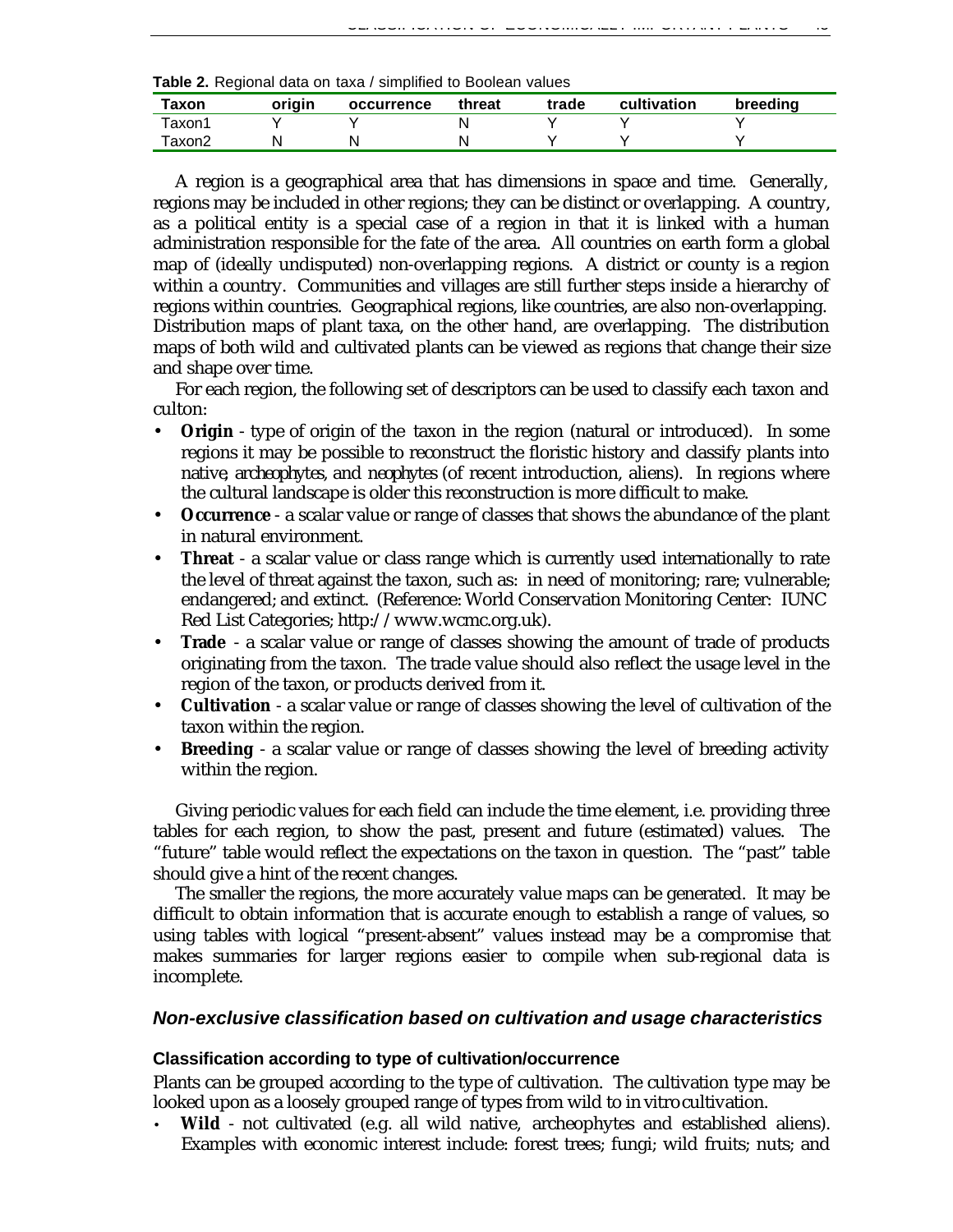berries. A "semi-wild" subgroup (not cultivated but introduced in the wild by man) may qualify as a separate group.

- **Reservate** not cultivated, but wild occurrence in a habitat or landscape that is not natural, or needs human input to prevent natural succession. More or less selfsufficient in a habitat that is not natural but needs maintenance (several subclasses). Examples include hazel in leaf meadows and many plants in rural landscapes.
- **Weedy** not cultivated but follows man on ruderal soil or as pioneers of secondary succession where extensive human activity has disturbed the habitat. *Spergula arvensis, Agrostemma githago, Bromus secalinus.*
- **Silviculture** perennial, cultivated and harvested plants, usually in monoculture with seedling, nursery, maintenance and harvest phases. *Pinus, Eucalyptys* and other forest trees.
- **Agriculture** traditional agricultural fields with annual or biannual crops.
- **Horticulture** gardens with annual or perennial plants usually in need of more care than in agricultural cultivation.
- **Orchard** monoculture cultivation of perennial plants. *Prunus, Malus, Citrus, Vitis, Quercus*.
- **Parkland** cultivated urban parks with extensive care.
- **Greenhouse** cultivated with artificial light and heat. Tropical subtropical plants outside their native regions.
- **Indoor** indoor plants, mostly with ornamental usage.
- **In vitro** utilization of plants cultivated in laboratory conditions (e.g. medicine production from Penicillus, Aspergillus, but also unrooted production cultures of higher plants).

## **Classification according to used plant parts**

Classification based on what parts (if any) of the plants are harvested. Generally follows plant morphology.

- **Roots and tubers** underground parts, either roots or underground stems rhizomes and tubers. *Solanum tuberosum* (stem tuber), *Beta vulgaris var. altissima* (root)
- **Stem** stems above ground. *Pinus, Linum*
- **Leaves** or part of leaves, bulbs. *Allium, Rheum, Brassica oleracea*
- **Shoots** stem & leaves. *Asparagus, Phleum*
- **Flower** or flower parts. *Rosa, Crocus sativus*
- **Pollen/spores***. Salix, Taraxacum, Lycopodium*
- **Fruits** botanical fruits & false fruits. *Malus, Ribes, Prunus, Fragaria*
- **Seeds** *Triticum, Hordeum, Avena, Secale, Zea, Linum*
- **Bark** *Quercus, Phellodendron*
- **Resins** secreted actively by the plant. *Abies*
- **Saps** intra-cellular. *Acer, Betula*

## **Classification according to derived substances**

Classification based on the substances (if any) that are derived from the plants. Generally division follows the main chemical groups, i.e. carbohydrates, lipids and proteins, and secondary metabolites.

- **Sugar** mono- and oligosaccharides. *Beta vulgaris* var. *altissima*, *Acer saccharinum*
- **Starch** and other polysaccharides. *Triticum, Oryza, Zea, Hordeum, Sorghum, Avena, Secale, Solanum tuberosum, Helianthus tuberosus*
- **Fat, oil and waxes** *Linum usitatissimum, Brassica rapa* ssp. *oleifera*
- **Proteins** *Glycine max, Pisum, Phasaeolus, Triticum aestivum*
- **Minerals** *Urtica dioica*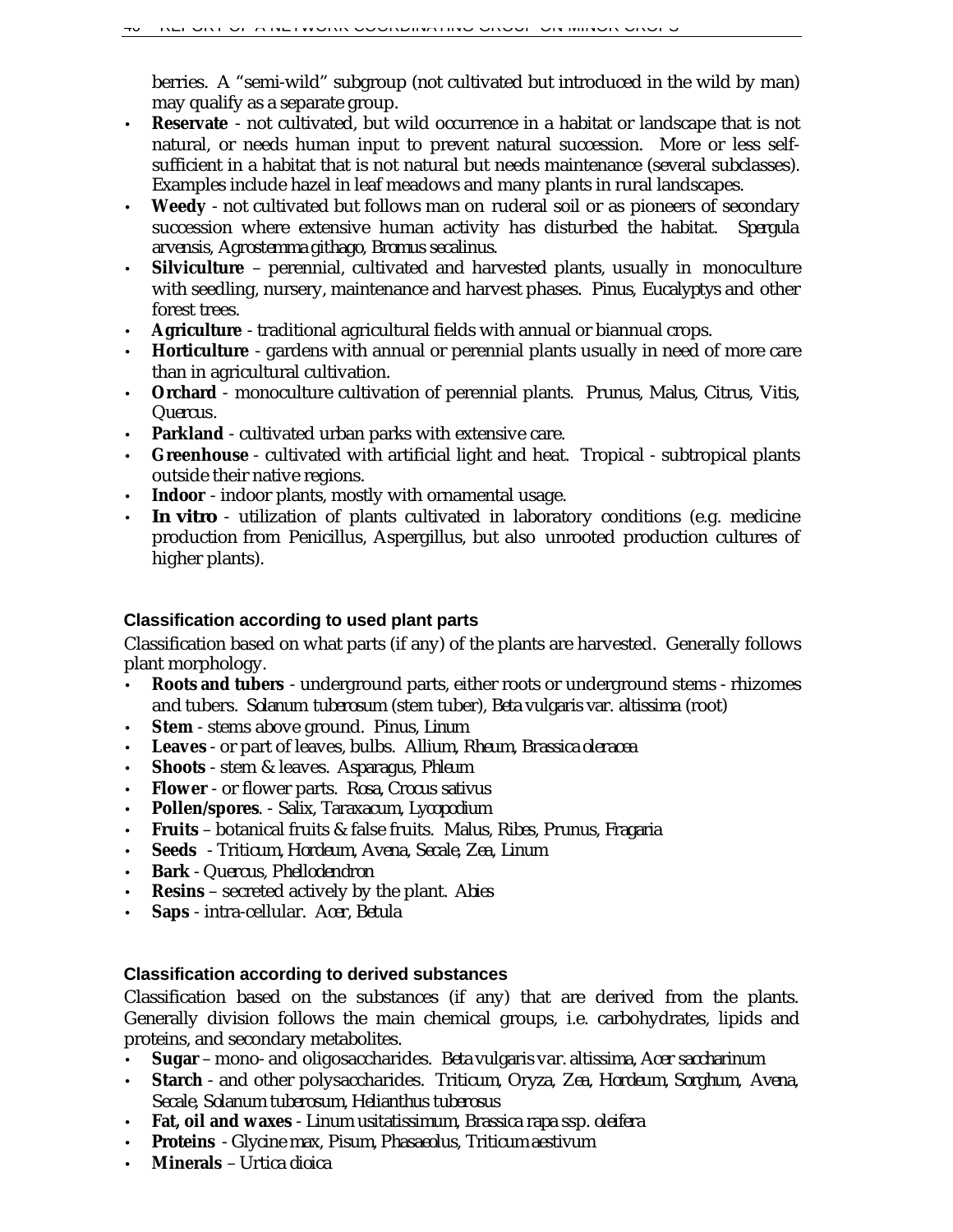- **Vitamins** or provitamins. *Citrus, Solanum, Daucus carota*
- **Wood** xylem. *Pinus, Picea, Abies, Betula*
- **Fibre** phloem. *Linum usitatissimum, Agave, Cannabis, Tilia, Gossypium*
- **Cork** *Quercus, Phellodendron*
- **Secondary metabolites** *Aconitum, Atropa, Hyosciamus, Erythroxylon, Digitalis, Nicotiana, Coffea*

#### **Classification according to type of usage**

- **Fresh food** fresh food for humans. *Lactuca, Brassica oleracea*
- **Prepared food** cooked food for humans. *Triticum, Phasaeolus*
- **Forage** fresh food for animals (including bees). *Phleum, Poa, Trifolium*
- **Fodder** prepared food for animals. *Hordeum, Avena, Pisum, Triticosecale*
- **Energy** *Pinus, Picea, Abies, Betula, Phalaris*
- **Hygienic** perfume, soap and other hygienic products. *Viola, Rosa, Lavandula*
- **Dyes** *Reseda, Isatis*
- **Spices** *Sinapis, Thymus, Humulus*
- **Medicinal** *Digitalis, Papaver, Claviceps, Strychnos, Ricinus*
- **Stimulant** *Nicotiana, Coffea, Camellia*
- **Poison** *Chrysanthemum, Colchicum, Conium, Strychnos, Ricinus*
- **Ornamental** too long a list to even think about giving examples
- **Industrial** *Beta, Solanum, Pinus, Abies, Linum, Brassica rapa* ssp*. oleifera, Hordeum, Secale, Vitis*
- **Environmental** used in environmental care, anti-erosion, water-cleansing, fertilising. *Carex, Elymus, Phalaris, Trifolium, Alnus, Hippophaë*
- **Building** plants used to produce building material, objects, fabric, tools. *Pinus, Picea, Abies, Salix, Linum, Gossypium*

## *Non-exclusive classification in relation to taxonomic and regional classification*

Not all culta of a given taxon exhibit the desirable features for a given usage. For example, certain barley types are not suitable for grain production, but are used solely as forage or fodder. The taxon *Hordeum vulgare* ssp. *vulgare* should be flagged as both a food plant and as a forage plant. On the cultonomic level, local types or commercial cultivars adapted to forage use should not be flagged as food plants, while grain production cultivars should. The same reasoning can be applied on an even lower level, for accessions. A collected local millet accession that reportedly was used solely for food should only be flagged for this use even if millet as a taxon has multiple uses.

On the taxon level then, information on the usage classes for a given taxon can be assembled in two ways:

- From a static database table into which the data was collected from literature sources or other references, or
- As a summary produced by adding the values from corresponding fields in tables from the lower (culton and accession) levels. (The method used is a "logical OR" operation, i.e. if one of the terms has a "true" value the result is "true", otherwise it is "false").

In the first case the information would show the overall potential of the taxon in question, while the second method would show the usage of the known cultivars and the conserved material. Different genebanks in the same region should arrive at the same result with the first method (and should in fact exchange and synchronise their static data tables) while the second method would show differences depending on the commercial cultivars and accessions actually stored.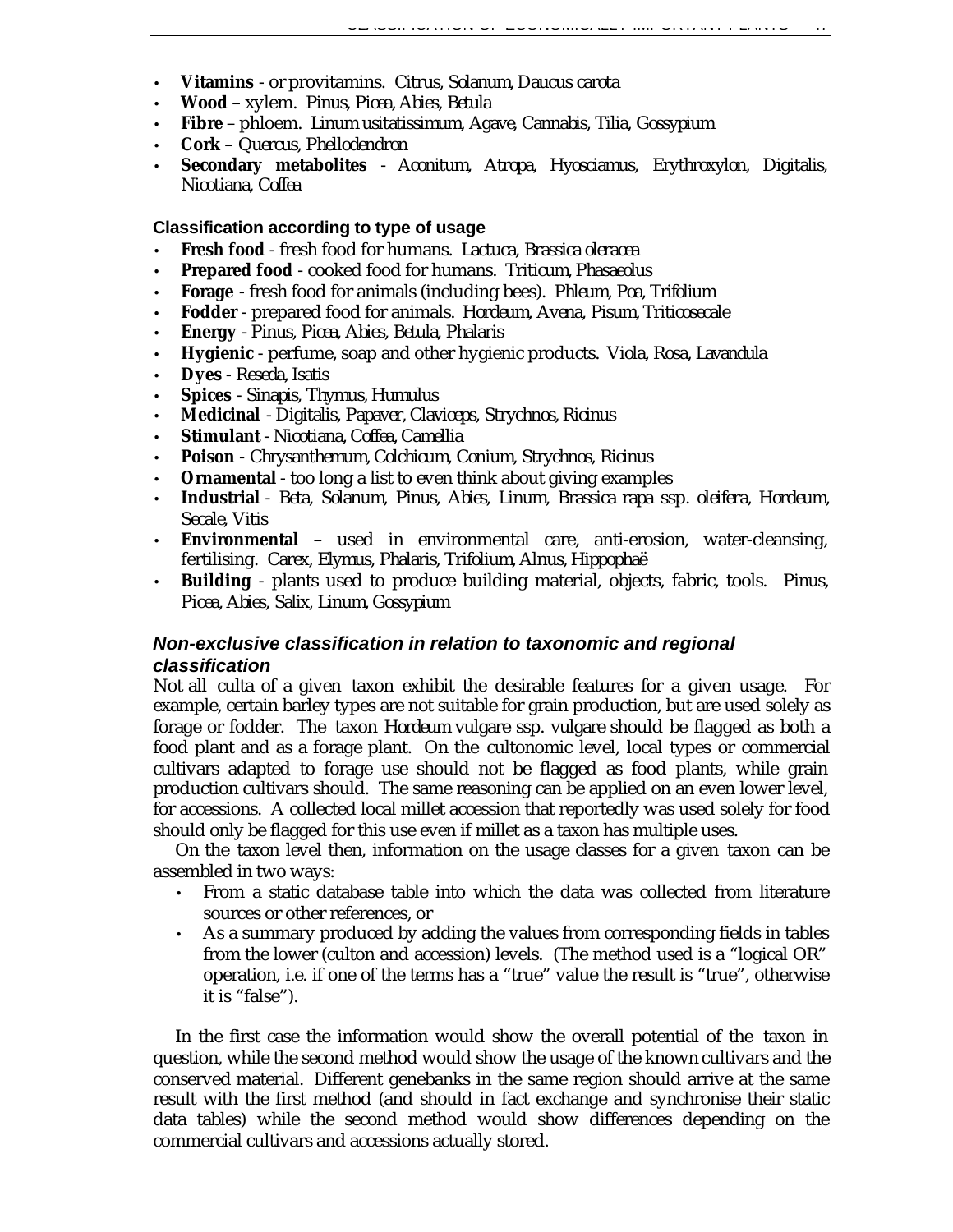## *Responsibility sharing between task forces*

Neither the hierarchical, nor non-exclusive classification methods can avoid the conflicts that result from attempts to share the workload between task forces. For example, an organization may chose to establish a "cereal" working group to carry the responsibility for activities on cereal plants (e.g. wheat, barley, rice, maize), and a "forage" working group to care for forage plants (e.g. timothy, clover). Some crops, like barley, are then in both groups, which may lead to conflicts, duplicated efforts or oversights in planning and carrying out the workplan.

|           |    | <b>Cultivation</b> |    |           | <b>Parts Used</b> |    |    | <b>Substances</b> |    |    | <b>Type of Usage</b> |    |
|-----------|----|--------------------|----|-----------|-------------------|----|----|-------------------|----|----|----------------------|----|
| Taxon     | Α1 | $\sim$             | An | <b>B1</b> |                   | Bn | C1 | $\sim$            | Сn | D1 | $\sim$               | Dn |
| Taxon1    |    |                    |    |           |                   |    |    |                   |    |    |                      |    |
| Taxon2    |    |                    |    |           |                   |    |    |                   |    |    |                      |    |
| . .       |    |                    |    |           |                   |    |    |                   |    |    |                      |    |
| Taxon_n-1 |    |                    |    |           |                   |    |    |                   |    |    |                      |    |
| Faxon n   |    |                    |    |           |                   |    |    |                   |    |    |                      |    |

**Table 3.** Example of non-exclusive thematic descriptors

The relationship between the classification methods can be illustrated with a matrix where the exclusive (taxonomic) groups form rows and the non-exclusive usage groups form columns (Table 3). No matter how task forces are formed, with non-exclusive usage preferences (groups of columns), or exclusive taxonomic preferences (groups of rows), the task forces must consider plants flagged in all fields on the perpendicular axis. In other words, a "forage" task force should have a mandate for *all* taxa used as forages, and a "legumes" task force should have a mandate for *all* legumes (families *Fabaceae*, *Mimosaceae*), regardless of usage type. This of course will lead to duplicated efforts for "forage legumes", which must be resolved by an agreement between the task forces. If, instead of the "legumes" task force, separate "grain legumes" and "forage legumes" task forces are formed, then legume plants with neither forage nor grain usage may fall outside the scope of both groups.

Mixed taxonomic and thematic task forces seem to be common among organizations dealing with plant genetic resources. They also seem to be hard to avoid, especially since many organizations may have special regional or otherwise thematic interests that make certain usage groups less interesting than others, or even completely irrelevant for the region in question.

Organizations dealing with total coverage of the potential and the actual use of plant genetic resources may decide to periodically review the mapping of its task forces over the plant kingdom in order to balance the human and economic resources so that no group of plants is neglected. The ECP/GR Minor Crops Network can be considered a tool to complement the achievements of the other ECP/GR Networks and Working Groups and ensure that no plant group is overlooked.

The list of taxa provided with this article is generated from the taxonomic data table at the Nordic Gene Bank using criteria from a thematic descriptor table as outlined above. Most search criteria were taken from the "usage type". The purpose is to find the minimum list of taxa that are not yet included in any other ECP/GR Network or Working Group, but still important enough to be included as mandate species within the Minor Crops Network.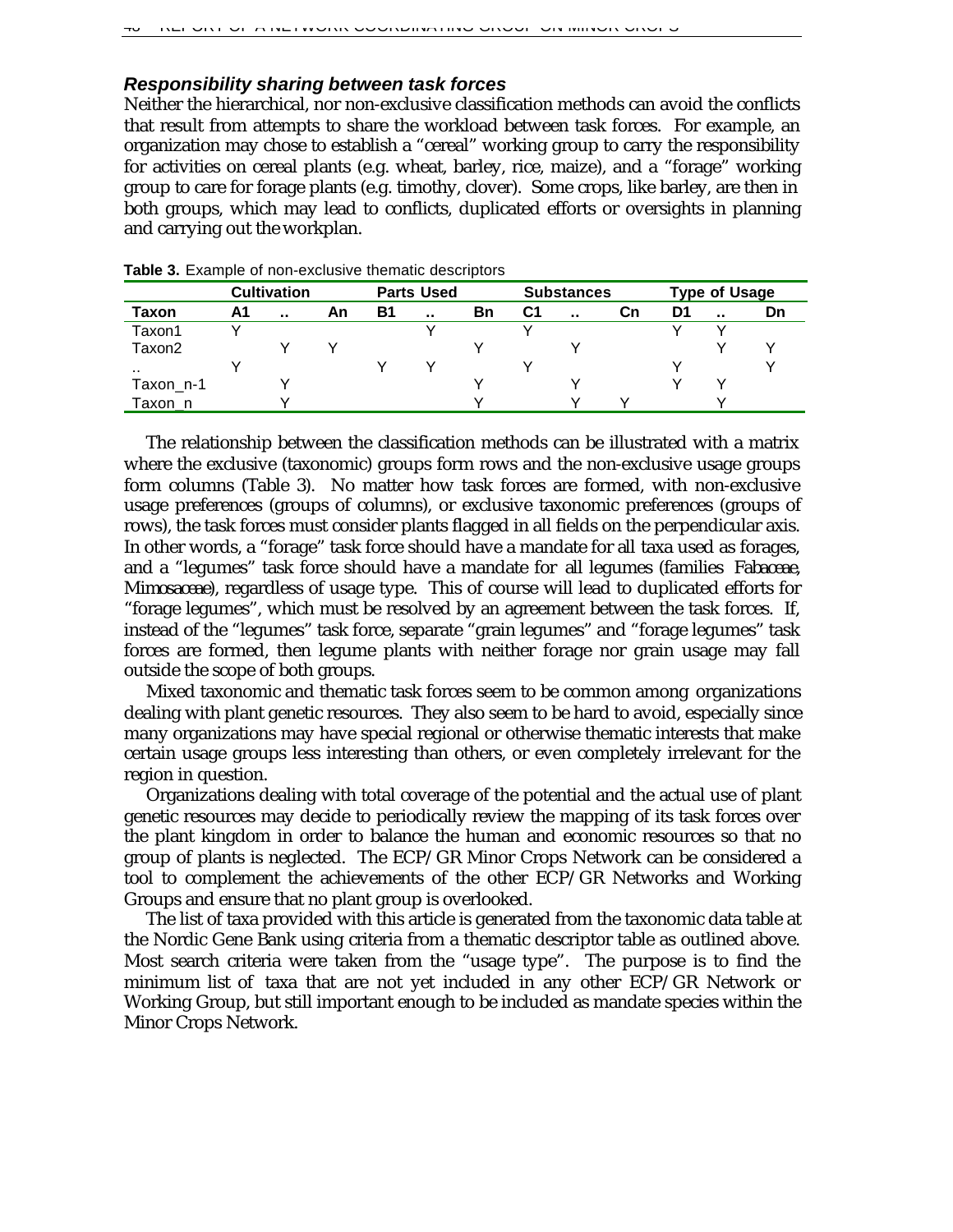|                     | List of taxa used in Lui Ope, extracted from the NOD taxonomic |                        | <b>FIB</b> | <b>SPI</b>     | <b>MED</b> |        | ORN ENV DYE COS IND |   | ualawas <del>c</del> |   |
|---------------------|----------------------------------------------------------------|------------------------|------------|----------------|------------|--------|---------------------|---|----------------------|---|
| Aristolochiaceae    | Aristolochia clematitis                                        | 65                     |            | $\overline{s}$ | M          |        |                     |   |                      |   |
|                     |                                                                | L.                     |            |                | M          | O      |                     |   |                      |   |
| Ranunculaceae       | Asarum europaeum<br>Aconitum napellus                          | L.                     |            |                | M          | O      |                     |   |                      |   |
|                     | Aconitum septentrionale                                        | Koelle                 |            |                | M          | O      |                     |   |                      |   |
|                     | Actaea erythrocarpa                                            | Fischer                |            |                | М          | O      |                     |   |                      |   |
|                     | Actaea spicata                                                 | L.                     |            |                | M          |        |                     |   |                      |   |
|                     | Adonis vernalis                                                | L.                     |            |                | M          | O      |                     |   |                      |   |
|                     | Aquilegia vulgaris                                             | L.                     |            |                | M          | O      |                     |   |                      |   |
|                     | Consolida regalis                                              | Gray                   |            |                | M          | O      |                     |   |                      |   |
|                     | Nigella sativa                                                 | L.                     |            | S              | M          |        |                     |   |                      |   |
|                     | Thalictrum flavum                                              | L.                     |            |                |            |        |                     | D |                      |   |
| Papaveraceae        | Chelidonium majus                                              | L.                     |            |                | M          |        |                     |   |                      |   |
|                     | Papaver bracteatum                                             | Lindl.                 |            |                |            | O      |                     |   |                      | I |
|                     | Papaver rhoeas                                                 | L.                     |            |                |            | O      |                     |   |                      |   |
|                     | Papaver somniferum                                             | L.                     |            |                | М          | O      |                     |   |                      | ı |
| Fumariaceae         | Fumaria officinalis                                            | L.                     |            |                | M          |        |                     | D |                      |   |
| Cannabaceae         | Cannabis sativa                                                | L.                     | F          |                | M          |        |                     |   |                      | I |
|                     | Humulus lupulus                                                | L.                     | F          | S              | M          | O      |                     |   |                      |   |
| Urticaceae          | Urtica dioica                                                  | L.                     | F          | $\mathsf S$    |            |        |                     | D |                      | I |
| <b>Betulaceae</b>   | Alnus glutinosa                                                | (L.) Gaertn.           |            |                |            | O      |                     | D |                      |   |
|                     | Betula nana                                                    | L.                     |            |                |            | O      |                     | D |                      |   |
|                     | Betula pendula                                                 | Roth                   |            |                |            | O      |                     | D |                      | I |
|                     | Betula pubescens                                               | Ehrh.                  |            |                |            |        |                     | D |                      |   |
|                     |                                                                | L.                     |            |                |            | O      |                     | D |                      |   |
|                     | Carpinus betulus<br>Corylus avellana                           | L.                     |            |                |            | O      |                     |   |                      |   |
|                     |                                                                | L.                     |            | S              | M          |        |                     | D |                      |   |
| Myricaceae          | Myrica gale                                                    |                        |            |                |            |        |                     |   |                      |   |
| Aizoaceae           | Tetragonia tetragonioides                                      | (Pallas) O. Kuntze     |            |                |            |        |                     |   |                      |   |
| Portulacaceae       | Portulaca oleracea ssp. sativa                                 | (Haw.) Celak           |            | S              | M          |        |                     |   |                      |   |
| Caryophyllaceae     | Agrostemma githago                                             | L.                     |            |                | M          | O<br>O |                     |   |                      | I |
|                     | Gypsophila paniculata                                          | L.                     |            |                |            |        |                     |   |                      |   |
|                     | Herniaria glabra                                               | L.                     |            |                | М          |        |                     |   |                      |   |
|                     | Saponaria officinalis                                          | L.                     |            |                | M          | O      |                     |   |                      |   |
|                     | Spergula arvensis ssp. maxima                                  | (Weihe) O.<br>Schwartz |            |                |            |        |                     |   |                      |   |
| Amaranthaceae       | Amaranthus caudatus                                            | L.                     |            |                |            | O      |                     |   |                      |   |
| Chenopodiaceae      | Atriplex hortensis                                             | L.                     |            |                |            |        |                     |   |                      |   |
|                     | Chenopodium ambrosioides                                       | L.                     |            |                | M          |        |                     |   |                      |   |
|                     | Chenopodium bonus-henricus                                     | L.                     |            |                | M          |        |                     |   |                      |   |
|                     | Spinacia oleracea                                              | L.                     |            |                |            |        |                     |   |                      |   |
| Polygonaceae        | Fagopyrum esculentum                                           | Moench                 |            |                |            |        |                     |   |                      |   |
|                     | Fagopyrum tataricum                                            | (L.) Gaertn.           |            |                |            |        |                     |   |                      |   |
|                     | Polygonum bistorta                                             | L.                     |            |                | M          | O      |                     |   |                      |   |
|                     | Polygonum hydropiper                                           | L.                     |            | S              | M          |        |                     | D |                      |   |
|                     | Rheum palmatum                                                 | L.                     |            |                | M          | O      |                     |   |                      |   |
|                     | Rheum x hybridum                                               | Murray                 |            |                |            |        |                     |   |                      |   |
| Paeoniaceae         | Paeonia officinalis                                            | L.                     |            |                | М          | O      |                     |   |                      |   |
| Clusiaceae          | Hypericum perforatum                                           | L.                     |            | S              | M          |        |                     | D |                      |   |
| Violaceae           | Viola odorata                                                  | L.                     |            |                | M          | O      |                     |   | H                    |   |
|                     | Viola tricolor                                                 | L.                     |            |                | M          | O      |                     |   |                      |   |
| Cucurbitaceae       | Bryonia alba                                                   | L.                     |            |                | M          | O      |                     |   |                      |   |
|                     | Cucumis melo                                                   | L.                     |            |                |            |        |                     |   |                      |   |
|                     | Cucumis sativus                                                | L.                     |            |                |            |        |                     |   |                      |   |
|                     | Cucurbita pepo                                                 | L.                     |            |                |            | O      |                     |   |                      |   |
| <b>Brassicaceae</b> | Alliaria petiolata                                             | (M. Bieb.) Cavara &    |            | S              |            |        |                     |   |                      |   |
|                     |                                                                | Grande                 |            |                |            |        |                     |   |                      |   |
|                     | Armoracia rusticana                                            | Gaertn. et al.         |            | S              | M          |        |                     |   |                      |   |
|                     | Camelina alyssum                                               | (Mill.) Thell.         |            |                |            |        |                     |   |                      |   |

# *List of taxa used in Europe, extracted from the NGB taxonomic database*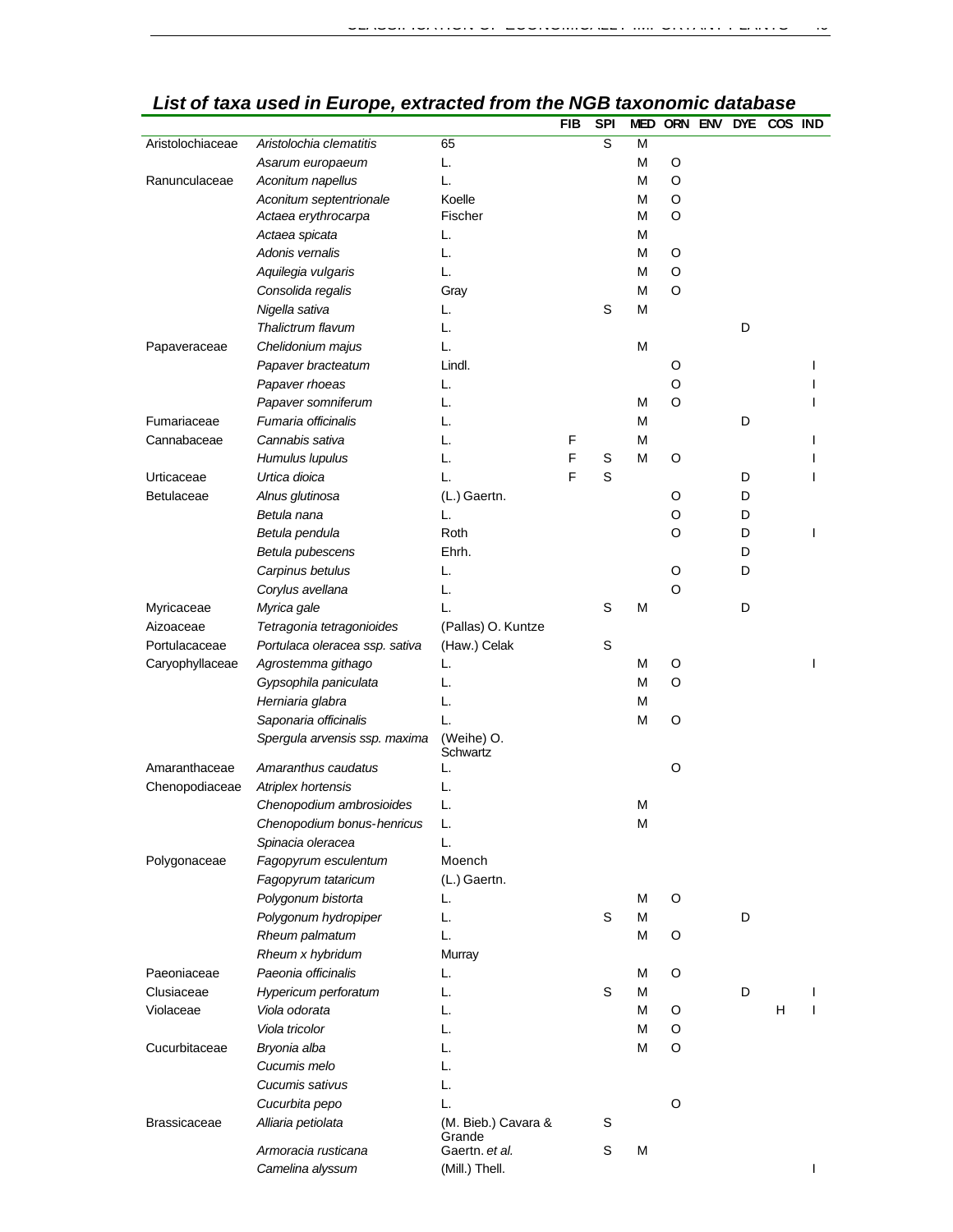|                 | Camelina sativa ssp. pilosa    | DC.                  |   |   |   |   |   |  |
|-----------------|--------------------------------|----------------------|---|---|---|---|---|--|
|                 | Camelina sativa ssp. sativa    | (DC.) Fritsch        |   |   |   |   |   |  |
|                 | Cochlearia officinalis         | L.                   |   | S | м |   |   |  |
|                 | Conringia orientalis           | (L.) Dumort.         |   |   | М |   |   |  |
|                 | Crambe abyssinica              | Hochst. ex R. E. Fr. |   |   |   |   |   |  |
|                 | Crambe maritima                | L.                   |   |   |   | O |   |  |
|                 | Eruca sativa                   | Mill.                |   | S |   |   |   |  |
|                 | Isatis tinctoria               | L.                   |   |   |   |   | D |  |
|                 | Lepidium sativum               | L.                   |   | S |   |   |   |  |
|                 | Nasturtium officinale          | R. Br.               |   | S | М |   |   |  |
|                 | Raphanus raphanistrum          | L.                   |   |   |   |   |   |  |
|                 | Raphanus sativus var.          |                      |   |   |   |   |   |  |
|                 | acanthiformis                  |                      |   |   |   |   |   |  |
|                 | Raphanus sativus var.          | L. H. Bailey         |   |   |   |   |   |  |
|                 | longipinnatus                  |                      |   |   |   |   |   |  |
|                 | Raphanus sativus var. niger    | J. Kern.             |   | S |   |   |   |  |
|                 | Raphanus sativus var. oleifera |                      |   |   |   |   |   |  |
|                 | Raphanus sativus var. sativus  |                      |   |   |   |   |   |  |
|                 | Sinapis alba                   | L.                   |   | S | м |   |   |  |
|                 | Sinapis arvensis               | L.                   |   |   |   |   |   |  |
|                 | Sisymbrium officinale          | $(L.)$ Scop.         |   |   | М |   |   |  |
| Resedaceae      | Reseda luteola                 | L.                   |   |   |   |   | D |  |
|                 | Reseda odorata                 | L.                   |   |   | м | O |   |  |
| Salicaceae      | Salix pentandra                | L.                   | F |   | м |   | D |  |
| Ericaceae       | Andromeda polifolia            | L.                   |   | S |   |   |   |  |
|                 | Arctostaphylos uva-ursi        | (L.) Spreng.         |   |   | м |   | D |  |
|                 | Calluna vulgaris               | (L.) Hull            |   | S |   | O | D |  |
|                 | Ledum palustre                 | L.                   |   | S | м | O |   |  |
|                 | Vaccinium myrtillus            | L.                   |   | S |   |   | D |  |
|                 | Vaccinium vitis-idaea          | L.                   |   |   |   |   |   |  |
| Primulaceae     | Lysimachia vulgaris            | L.                   |   |   |   | O | D |  |
|                 | Primula elatior                | $(L.)$ Hill          |   |   | м | O |   |  |
|                 | Primula veris                  | L.                   |   | S | м | O |   |  |
| Tiliaceae       | Tilia cordata                  | Mill.                | F | S | м | O |   |  |
| Malvaceae       | Abutilon theophrasti           | Medik.               | F |   |   |   |   |  |
|                 | Althaea officinalis            | L.                   |   |   | м | O |   |  |
|                 | Malva                          | L.                   | F |   |   |   |   |  |
|                 | Malva neglecta                 | Wallr.               |   |   | М |   |   |  |
|                 | Malva parviflora               | L.                   |   |   |   |   |   |  |
|                 | Malva sylvestris               | L.                   |   |   | М | O |   |  |
| Euphorbiaceae   | Euphorbia cyparissias          | L.                   |   |   | м | O |   |  |
|                 | Euphorbia lathyris             | L.                   |   |   | м |   |   |  |
|                 | Mercurialis perennis           | L.                   |   |   | м |   |   |  |
| Thymelaeaceae   | Daphne mezereum                | L.                   |   |   | М | O |   |  |
| Crassulaceae    | Sedum acre                     | L.                   |   | S | м |   |   |  |
|                 | Sedum rosea                    | $(L.)$ Scop.         |   |   | М |   |   |  |
|                 | Sedum telephium                | L.                   |   |   | м | O |   |  |
|                 | Sempervivum tectorum           | L.                   |   |   | м | O |   |  |
| Grossulariaceae | Ribes nigrum                   | L.                   |   |   | М |   |   |  |
|                 | Ribes rubrum                   | L.                   |   |   |   |   |   |  |
|                 | Ribes uva-crispa               | L.                   |   |   |   |   |   |  |
| Droseraceae     | Drosera rotundifolia           | L.                   |   |   | м |   |   |  |
| Rosaceae        | Agrimonia eupatoria            | L.                   |   |   | м |   |   |  |
|                 | Agrimonia procera              | Wallr.               |   |   | М |   |   |  |
|                 | Alchemilla                     | L.                   |   |   |   |   | D |  |
|                 | Crataegus                      | (Walter) Torr. & A.  |   | S |   |   |   |  |
|                 |                                | Gray                 |   |   |   |   |   |  |
|                 | Cydonia oblonga                | Mill.                |   |   | М | O |   |  |
|                 | Dryas octopetala               | L.                   |   |   | м | O |   |  |
|                 | Filipendula ulmaria            | (L.) Maxim.          |   | S | М |   |   |  |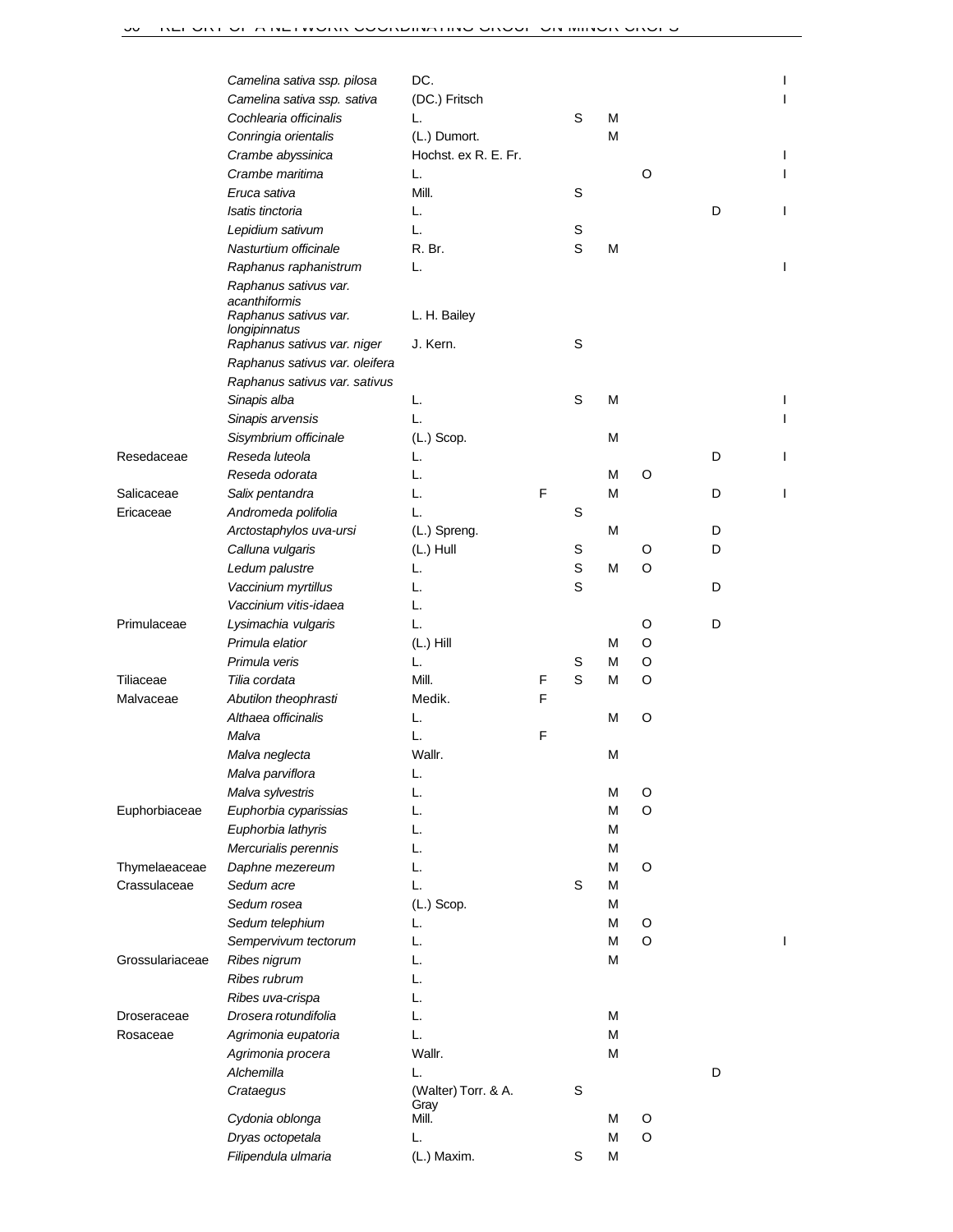|                 | Fragaria moschata                         | Duchesne       |   |   |   |   |   |  |
|-----------------|-------------------------------------------|----------------|---|---|---|---|---|--|
|                 | Fragaria vesca                            | L.             |   |   |   |   |   |  |
|                 | Fragaria viridis                          | Duchesne       |   |   |   |   |   |  |
|                 | Fragaria x ananassa                       | Duchesne       |   |   |   |   |   |  |
|                 | Geum urbanum                              | L.             |   | S | М |   |   |  |
|                 | Potentilla erecta                         | (L.) Raeusch.  |   | S | М |   |   |  |
|                 | Rosa canina                               | L.             |   |   | М | O |   |  |
|                 | Rosa rubiginosa s. lat.                   | L.             |   |   |   | O |   |  |
|                 | Rubus arcticus nothossp.<br>stellarcticus | G. Larsson     |   |   |   |   |   |  |
|                 | Rubus arcticus ssp. arcticus              | L.             |   |   |   |   |   |  |
|                 | Rubus caesius                             | L.             |   |   |   |   |   |  |
|                 | Rubus chamaemorus                         | L.             |   |   |   |   |   |  |
|                 | Rubus fruticosus                          | L., sensu typo |   |   | М |   |   |  |
|                 | Rubus idaeus                              | L.             |   | S | M |   |   |  |
|                 | Rubus laciniatus                          | Willd.         |   |   |   |   |   |  |
|                 | Rubus saxatilis                           | L.             |   |   |   |   |   |  |
|                 | Sanguisorba minor                         | Scop.          |   | S |   | O |   |  |
|                 | Sanguisorba officinalis                   | L.             |   | S | М | O |   |  |
|                 | Sorbus aucuparia                          | L.             |   | S |   | O |   |  |
|                 | Sorbus teodori                            | Liljefors      |   |   |   |   |   |  |
| Fabaceae        | Anthyllis vulneraria                      | L.             |   |   |   | O | D |  |
|                 | Cytisus scoparius                         | (L.) Link      | F |   |   | O |   |  |
|                 | Galega officinalis                        | L.             |   |   | М |   |   |  |
|                 | Genista tinctoria                         | L.             |   |   |   | O | D |  |
|                 | Glycine max                               | (L.) Merr.     |   |   |   |   |   |  |
|                 | Glycyrrhiza glabra                        | L.             |   |   | M | O |   |  |
|                 | Lens culinaris                            | Medik.         |   |   |   |   |   |  |
|                 | Lupinus angustifolius                     | L.             |   |   |   |   |   |  |
|                 | Lupinus luteus                            | L.             |   |   |   |   |   |  |
|                 | Lupinus nootkatensis                      | Donn ex Sims   |   |   |   | O |   |  |
|                 | Lupinus polyphyllus                       | Lindl.         |   |   |   | O |   |  |
|                 | Melilotus alba                            | Medicus        | F |   |   |   |   |  |
|                 | Melilotus officinalis                     | Lam.           |   |   | М |   |   |  |
|                 | Ononis arvensis                           | L.             |   |   | M | O |   |  |
|                 | Tetragonolobus maritimus                  | (L.) Roth      |   |   |   |   |   |  |
|                 | Tetragonolobus purpureus                  | Moench         |   |   |   |   |   |  |
|                 | Tetragonolobus siliquosus                 | Roth           |   |   |   |   |   |  |
|                 | Trigonella foenum-graecum                 | L.             |   | S | М |   |   |  |
| Caesalpiniaceae | Cassia fistula                            | L.             |   |   | М | O |   |  |
| Lythraceae      | Heimia salicifolia                        | (Kunth) Link   |   |   | М |   |   |  |
|                 | Lawsonia inermis                          | L.             |   |   | М | O |   |  |
|                 | Lythrum salicaria                         | L.             |   |   | М | O |   |  |
| Onagraceae      | Circaea alpina                            | L.             |   |   | М | O |   |  |
|                 | Circaea intermedia                        | Ehrh.          |   |   | М | O |   |  |
|                 | Circaea lutetiana                         | L.             |   |   | М | O |   |  |
|                 | Epilobium angustifolium                   | L.             | F | S | М |   |   |  |
|                 | Oenothera biennis                         | L.             |   |   | М |   |   |  |
| Rutaceae        | Dictamnus fraxinella                      |                |   |   | М | O |   |  |
|                 | Ruta graveolens                           | L.             |   | S |   | O |   |  |
| Linaceae        | Linum usitatissimum                       | L.             | F |   | М |   |   |  |
| Oxalidaceae     | Oxalis acetocella                         | L.             |   |   | М |   |   |  |
| Geraniaceae     | Geranium sylvaticum                       |                |   |   | М | O |   |  |
| Polygalaceae    | Polygala amarella                         |                |   |   | М |   |   |  |
| Apiaceae        | Aegopodium podagraria                     | L.             |   | S | М | O |   |  |
|                 | Anethum graveolens                        | L.             |   | S | M |   |   |  |
|                 | Angelica archangelica ssp.                | L.             |   | S | М |   |   |  |
|                 | archangelica                              |                |   |   |   |   |   |  |
|                 | Angelica sylvestris                       | L.             |   |   |   |   | D |  |
|                 | Anthriscus cerefolium                     | (L.) Hoffm.    |   | S |   |   |   |  |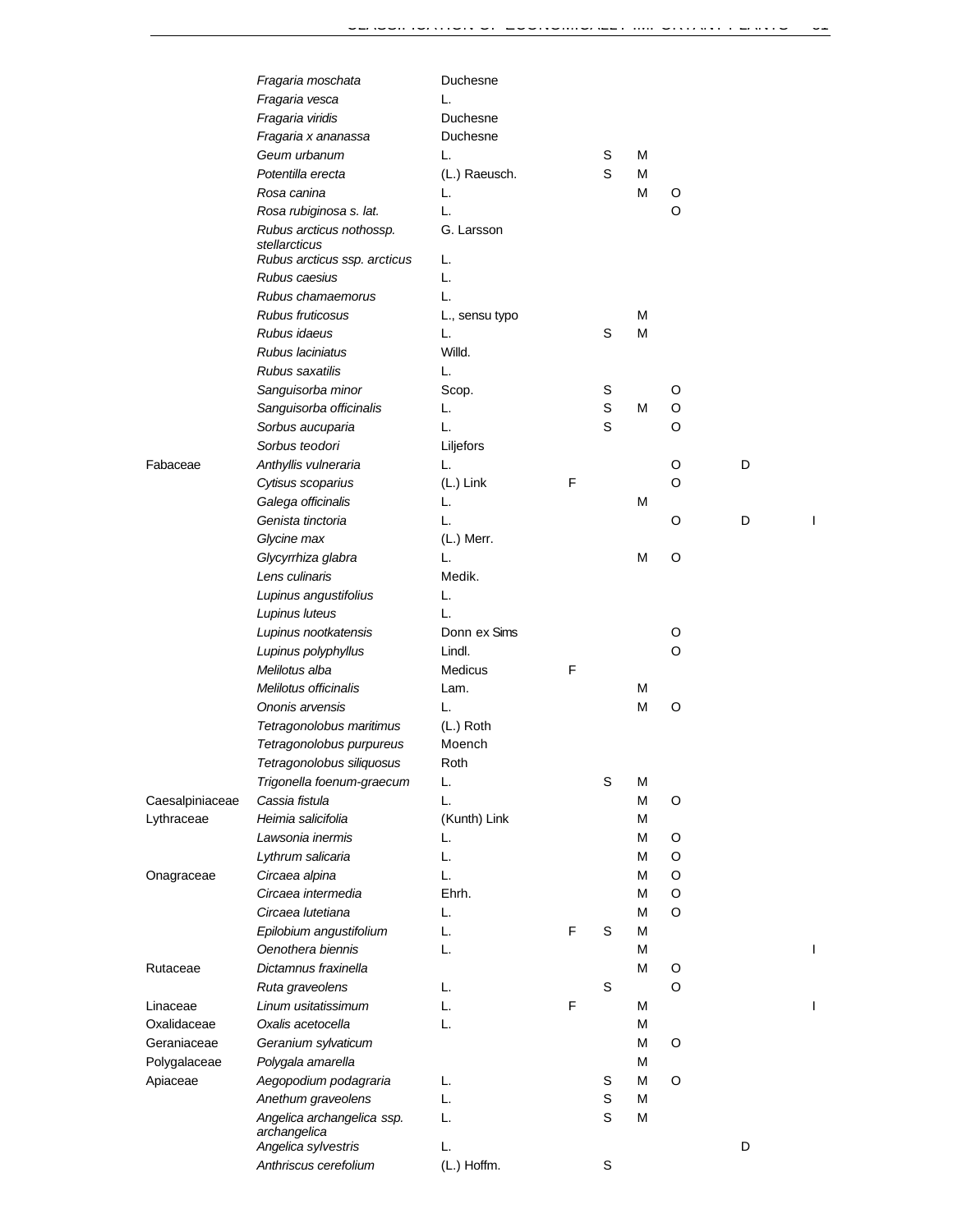|                | Anthriscus sylvestris        | (L.) Hoffm.                    |   |   |   |   | D |  |
|----------------|------------------------------|--------------------------------|---|---|---|---|---|--|
|                | Apium graveolens             | L.                             |   | S | M |   |   |  |
|                | Carum carvi                  | L.                             |   | S | M |   |   |  |
|                | Cicuta virosa                | L.                             |   |   | M |   |   |  |
|                | Conium maculatum             | L.                             |   |   | M |   |   |  |
|                | Coriandrum sativum           | L.                             |   | S |   |   |   |  |
|                | Cuminum cyminum              | L.                             |   | S |   |   |   |  |
|                | Daucus carota ssp. sativus   | (Hoffm.) Arcangeli.            |   |   |   |   |   |  |
|                | Eryngium campestre           | L.                             |   |   | M |   |   |  |
|                | Eryngium maritimum           | L.                             |   |   | M | O |   |  |
|                | Ferula foetida               | (Bunge) Regel                  |   |   | M |   |   |  |
|                | Foeniculum vulgare           | Mill.                          |   | S |   |   |   |  |
|                |                              |                                |   |   |   |   |   |  |
|                | Levisticum officinale        | W. D. J. Koch                  |   | S | M |   |   |  |
|                | Meum athamanticum            | Jacq.                          |   | S | M |   |   |  |
|                | Myrrhis odorata              | $(L.)$ Scop.                   |   | S |   |   |   |  |
|                | Pastinaca sativa             | L.                             |   | S |   |   |   |  |
|                | Petroselinum crispum         | (Mill.) Nyman ex A.<br>W. Hill |   | S | M |   |   |  |
|                | Peucedanum ostruthium        | (L.) W. D. J. Koch             |   | S | M |   |   |  |
|                | Pimpinella anisum            | L.                             |   | S |   |   |   |  |
|                | Pimpinella major             | (L.) Huds.                     |   |   | M |   |   |  |
|                | Pimpinella saxifraga         | L.                             |   |   | M |   |   |  |
|                | Sanicula europaea            | L.                             |   |   | M |   |   |  |
|                | Smyrnium olusatrum           | L.                             |   | S |   |   |   |  |
| Araliaceae     | Acanthopanax senticosus      | (Rupr. & Maxim.)<br>Harms      |   |   | M | O |   |  |
|                | Hedera helix                 | L.                             |   | S | M | O |   |  |
| Aquifoliaceae  | llex aquifolium              | L.                             |   | S |   | O |   |  |
| Rhamnaceae     | Rhamnus cathartica           | L.                             |   |   | М | O | D |  |
|                | Rhamnus frangula             | L.                             |   |   | М | O | D |  |
| Elaeagnaceae   | Hippophaë rhamnoides         | L.                             |   |   |   | O | D |  |
| Rubiaceae      | Galium boreale               | L.                             |   |   |   | O | D |  |
|                | Galium odoratum              | $(L.)$ Scop.                   |   | S | М |   |   |  |
|                | Galium tinctoria             |                                |   |   |   |   | D |  |
|                | Galium verum                 | L.                             |   | S |   | O |   |  |
| Apocynaceae    | Vinca minor                  | L.                             |   |   | М | O |   |  |
| Asclepiadaceae | Vincetoxicum hirundinaria    | Medik.                         | F |   | M |   |   |  |
| Gentianaceae   | Centaurium erythraea         | Rafn                           |   | S | M |   |   |  |
|                | Centaurium littorale         | (Turner) Gilmour               |   |   | M |   |   |  |
|                |                              |                                |   |   |   |   |   |  |
|                | Centaurium minus             | auct.                          |   |   | M |   |   |  |
|                | Gentiana lutea               | L.                             |   | S | M |   |   |  |
|                | Gentiana purpurea            | L.                             |   | S | M | O |   |  |
| Menyanthaceae  | Menyanthes trifoliata        | L.                             |   | S | M | O |   |  |
| Loranthaceae   | Viscum album                 | L.                             |   |   | M |   |   |  |
| Caprifoliaceae | Sambucus ebulus              | L.                             |   | S | M |   | D |  |
|                | Sambucus nigra               | L.                             |   | S | M | O | D |  |
| Valerianaceae  | Valeriana officinalis        | L.                             |   |   | M | O |   |  |
|                | Valerianella locusta         | (L.) Laterr.                   |   |   |   |   |   |  |
| Dipsacaceae    | Succisa pratensis            | Moench                         |   | S |   | O | D |  |
| Boraginaceae   | Anchusa officinalis          | L.                             |   |   | М |   |   |  |
|                | Borago officinalis           | L.                             |   | S | M |   |   |  |
|                | Cynoglossum officinale       | L.                             |   |   | M |   |   |  |
|                | Lithospermum officinale      | L.                             |   |   | M |   |   |  |
|                | Pulmonaria officinalis       | L.                             |   | S | M | O |   |  |
|                | Symphytum officinale         | L.                             |   |   | M |   |   |  |
| Lamiaceae      | Agastache foeniculum         | (Pursh) Kuntze                 |   | S |   | O |   |  |
|                | Agastache scrophulariaefolia |                                |   | S |   |   |   |  |
|                | Glechoma hederacea           | L.                             |   | S | M |   |   |  |
|                |                              |                                |   | S |   | O |   |  |
|                | Hyssopus officinalis         | L.                             |   |   | M |   |   |  |
|                | Lamium album                 | L.                             |   |   | M |   |   |  |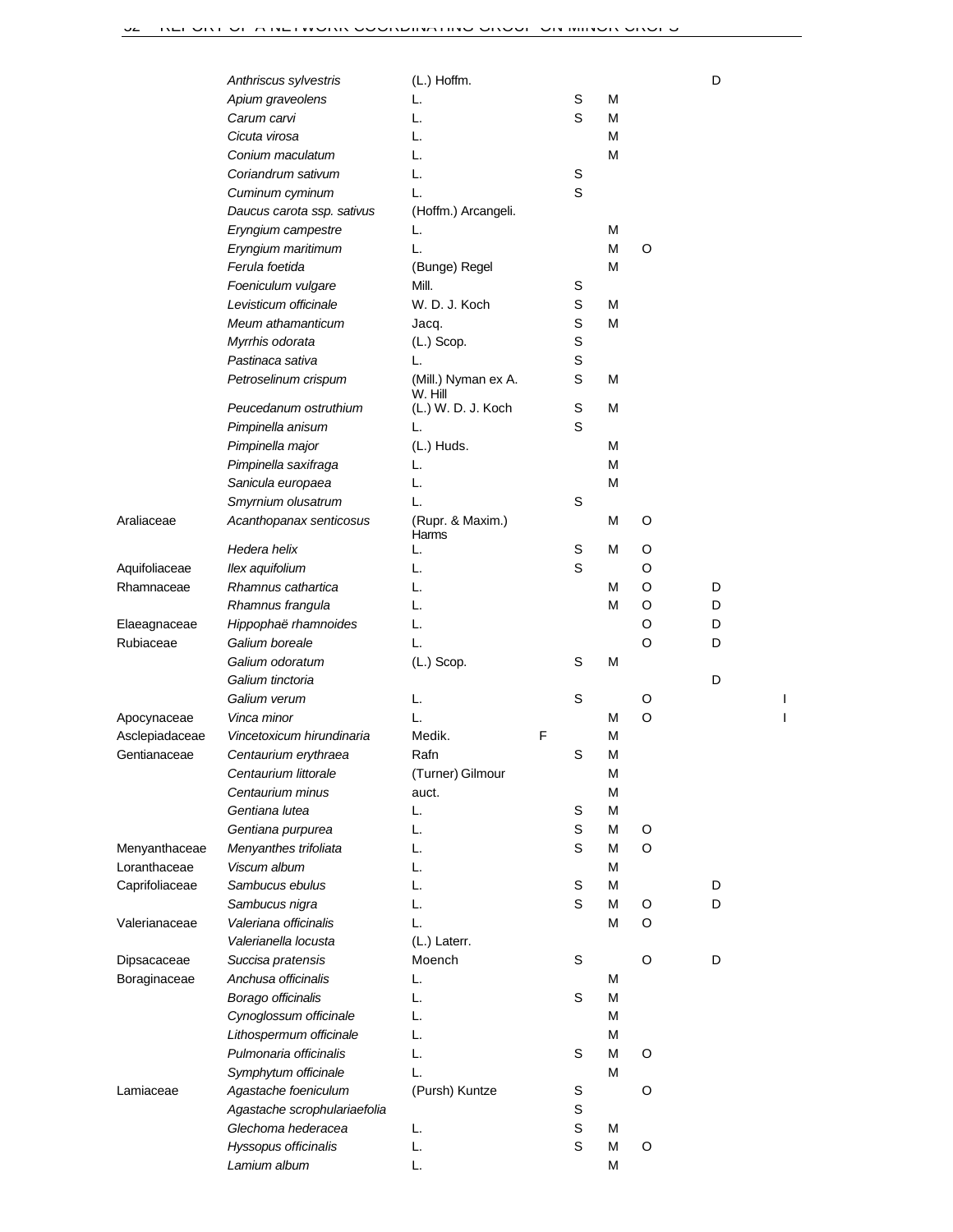|                                              | O |   |  |
|----------------------------------------------|---|---|--|
| Leonurus cardiaca<br>L.<br>M                 |   |   |  |
| L.<br>Lycopus europaeus                      |   | D |  |
| Marrubium vulgare<br>L.<br>M                 |   |   |  |
| Melissa officinalis<br>L.<br>S<br>M          |   |   |  |
| Mentha aquatica<br>L.<br>S<br>M              | O |   |  |
| Mentha arvensis<br>L.<br>S<br>M              | O |   |  |
| S<br>Mentha crispa<br>L.<br>М                |   |   |  |
| S<br>Mentha longifolia<br>(L.) Huds.<br>М    | O |   |  |
| S<br>Mentha pulegium<br>L.<br>М              |   |   |  |
| S<br>Mentha spicata<br>L.<br>М               | O |   |  |
| Mentha suaveolens<br>S<br>Ehrh.<br>М         |   |   |  |
| S<br>Mentha x gentilis<br>M<br>auct.         | O |   |  |
| S<br>Mentha x piperita<br>L.<br>M            |   |   |  |
| Monarda citriodora<br>S<br>Cerv. ex Lag.     |   |   |  |
| S<br>Monarda didyma<br>L.                    | O |   |  |
| Monarda fistulosa<br>S<br>L.                 |   |   |  |
| L.<br>M<br>Nepeta cataria                    |   |   |  |
| Ocimum basilicum<br>L.<br>S                  |   |   |  |
| S<br>Ocimum citriodora                       |   |   |  |
| S<br>Ocimum sanctum<br>L.                    |   |   |  |
| S<br>Origanum heracleoticum (vulga           |   |   |  |
| S<br>Origanum laevigatum                     |   |   |  |
| S<br>Origanum majorana<br>L.                 |   |   |  |
| L.<br>S<br>Origanum vulgare<br>M             | O | D |  |
| S<br>Perilla frutescens<br>(L.) Britton      | O |   |  |
| S<br>Schrad.                                 |   |   |  |
| Pycnanthemum tenuifolium                     |   |   |  |
| S<br>Rosmarinus officinalis<br>L.            |   |   |  |
| S<br>Salvia officinalis<br>L.<br>M           |   |   |  |
| S<br>Salvia pratensis<br>L.                  |   |   |  |
| Salvia sclarea<br>L.<br>M                    | O |   |  |
| Satureja acinos<br>(L.) Scheele<br>S         |   |   |  |
| Satureja calamintha<br>(L.) Scheele<br>S     |   |   |  |
| S<br>Satureja hortensis<br>L.                |   |   |  |
| S<br>Satureja montana<br>L.                  |   |   |  |
| (L.) Fritsch<br>S<br>Satureja vulgaris       |   |   |  |
| Stachys officinalis<br>(L.) Trevis.<br>M     | O |   |  |
| Stachys sylvatica<br>L.                      |   | D |  |
| Teucrium chamaedrys<br>M<br>L.               |   |   |  |
| Teucrium scordium<br>M<br>(Schreb.) Arcang.  | O |   |  |
| S<br>M<br>Thymus caespititius<br>Brot.       | O |   |  |
| Thymus citriodorus<br>S                      | O |   |  |
| S<br>Thymus pulegioides<br>L.<br>М           | O |   |  |
| S<br>Thymus serpyllum ssp.<br>L.<br>М        | O |   |  |
| serpyllum<br>S<br>L.                         |   |   |  |
| Thymus vulgaris<br>М<br>L.<br>M              |   |   |  |
| Verbena officinalis                          |   |   |  |
| L.<br>M<br>Atropa belladonna                 | O |   |  |
| L.<br>S<br>Capsicum annuum                   | O |   |  |
| S<br>L.<br>Capsicum frutescens               |   |   |  |
| L.<br>Datura stramonium<br>М                 | O |   |  |
| L.<br>M<br>Hyoscyamus niger                  |   |   |  |
| Lycopersicon esculentum<br>Mill., nom. cons. |   |   |  |
| M<br>Nicotiana tabacum<br>L.                 | O |   |  |
| S<br>L.<br>Physalis alkekengi                | O |   |  |
| Scopolia carniolica<br>M<br>Jacq.            |   |   |  |
| Solanum dulcamara<br>M<br>L.                 |   |   |  |
|                                              |   |   |  |
| M<br>Solanum nigrum<br>L.                    |   |   |  |

Verbenaceae *Verbena officinalis* L. M

Solanaceae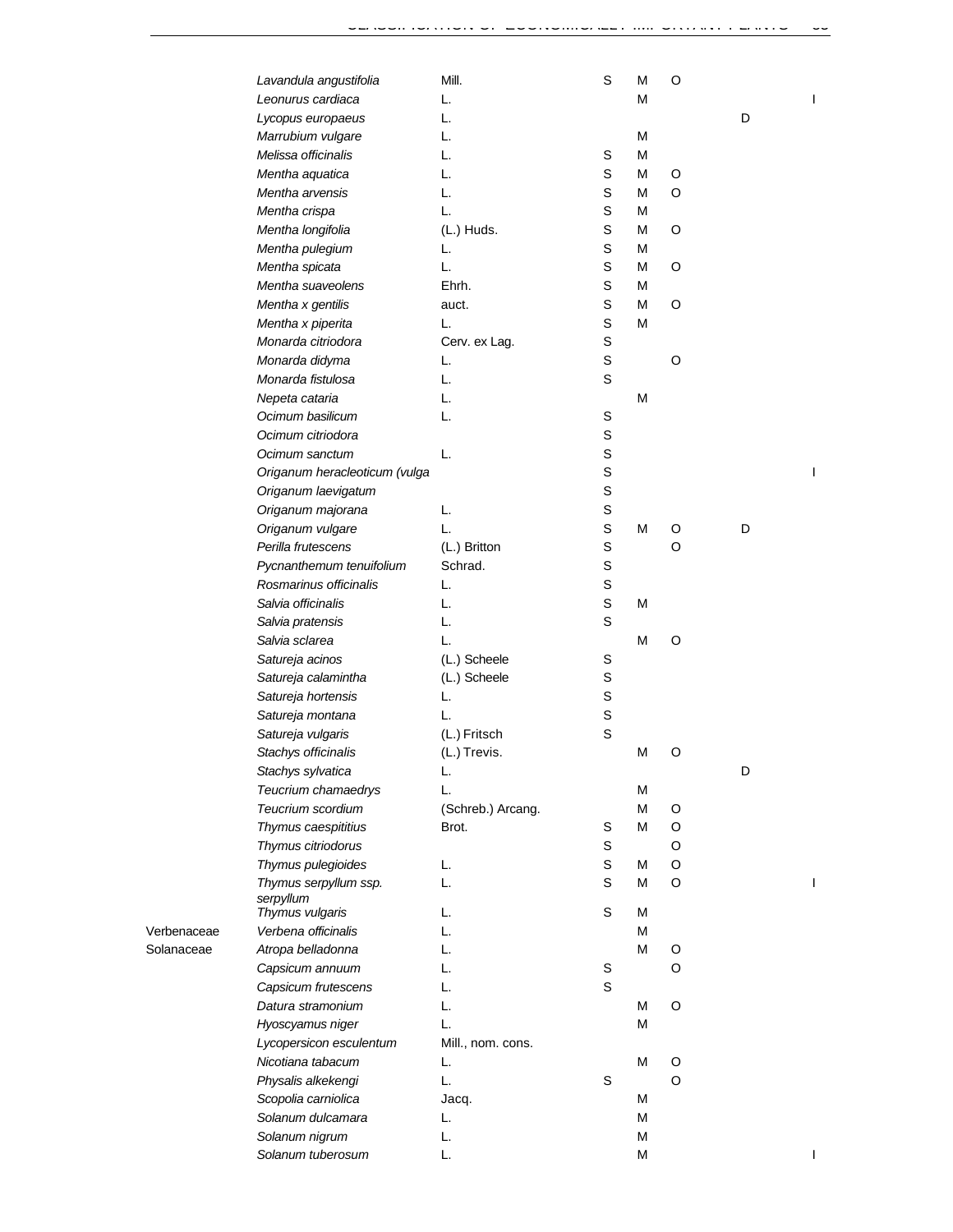| Scrophulariaceae | Cymbalaria muralis          | P. Gaertn. et al.      |             | M | O |   |  |
|------------------|-----------------------------|------------------------|-------------|---|---|---|--|
|                  | Digitalis purpurea          | L.                     |             | M | O |   |  |
|                  | Euphrasia rostkoviana       | Hayne                  |             | M |   |   |  |
|                  | Euphrasia rostkoviana ssp.  | Hayne                  |             | M |   |   |  |
|                  | rostkoviana                 |                        |             |   |   |   |  |
|                  | Gratiola officinalis        | L.                     |             | M |   |   |  |
|                  | Verbascum densiflorum       | Bertol.                |             | M | O |   |  |
|                  | Verbascum lychnitis         | L.                     |             | M |   |   |  |
|                  | Verbascum nigrum            | L.                     |             | M | O |   |  |
|                  | Verbascum phlomoides        | L.                     |             | M |   |   |  |
|                  | Verbascum thapsus           | L.                     |             | M |   |   |  |
|                  | Veronica anagallis-aquatica | L.                     |             |   |   |   |  |
|                  | Veronica officinalis        | L.                     |             | M |   |   |  |
| Plantaginaceae   | Plantago afra               | L.                     | S           |   |   |   |  |
|                  | Plantago lanceolata         | L.                     |             | M |   |   |  |
|                  | Plantago major              | L.                     |             | M |   |   |  |
| Asteraceae       | Achillea millefolium        | L.                     | $\mathbb S$ | M | O |   |  |
|                  | Anthemis cotula             | L.                     |             | M |   |   |  |
|                  | Anthemis tinctoria          | L.                     |             |   | O | D |  |
|                  | Arctium lappa               | L.                     |             | M | O |   |  |
|                  | Arctium minus               | (Hill) Bernh.          |             | M |   |   |  |
|                  | Arnica montana              | L.                     | S           | M | O |   |  |
|                  | Artemisia abrotanum         | L.                     | S           | M |   |   |  |
|                  | Artemisia absinthium        | L.                     | S           | M | O |   |  |
|                  | Artemisia annua             | L.                     | S           |   | O |   |  |
|                  | Artemisia cina              | O. Berg                |             | M |   |   |  |
|                  | Artemisia dracunculus       | L.                     | S           |   |   |   |  |
|                  | Artemisia maritima          | L.                     |             | M |   |   |  |
|                  | Artemisia vulgaris          | L.                     | $\mathbb S$ | M |   |   |  |
|                  | <b>Bellis perennis</b>      | L.                     |             | M | O |   |  |
|                  | <b>Bidens tripartita</b>    | L.                     |             |   |   | D |  |
|                  | Calendula officinalis       | L.                     | S           | M | O |   |  |
|                  | Carlina acaulis             |                        |             | M | O |   |  |
|                  | Centaurea cyanus            | L.                     |             | M | O |   |  |
|                  | Centaurea jacea             | L.                     |             | М | O | D |  |
|                  | Centaurea scabiosa          | L.                     |             | М | O |   |  |
|                  | Chamaemelum nobile          | (L.) All.              |             | M | O |   |  |
|                  | Chrysanthemum coronarium    | L.                     | S           |   | O |   |  |
|                  | Chrysanthemum parthenium    | (L.) Bernh.            |             | M | O |   |  |
|                  | Cirsium helenioides         | $(L.)$ Hill            |             | M |   | D |  |
|                  | Cnicus benedictus           | L.                     | S           | M |   |   |  |
|                  | Cynara scolymus             | L.                     |             |   |   |   |  |
|                  | Eupatorium cannabinum       | L.                     |             | M | O |   |  |
|                  | Helianthus annuus           | L.                     |             |   | O |   |  |
|                  | Helianthus tuberosus        | L.                     |             |   | O |   |  |
|                  | Helichrysum arenarium       | (L.) Moench            |             | м | O |   |  |
|                  | Inula helenium              | L.                     |             | M | O |   |  |
|                  | Matricaria recutita         | L.                     | S           | M |   |   |  |
|                  | Onopordum acanthium         | L.                     |             | M |   |   |  |
|                  | Petasites hybridus          | (L.) P. Gaertn. et al. |             | M |   |   |  |
|                  | Rudbeckia purpurea          | L.                     |             | M |   |   |  |
|                  | Santolina chamaecyparissus  | L.                     | $\mathbb S$ |   |   |   |  |
|                  | Santolina rosmarinifolia    | L.                     | $\mathbb S$ |   | O |   |  |
|                  | Serratula tinctoria         |                        |             |   |   | D |  |
|                  | Silybum marianum            | (L.) Gaertn.           |             | м | O |   |  |
|                  | Solidago virgaurea          | L.                     |             | M | O |   |  |
|                  | Tanacetum vulgare           | L.                     |             | M | O | D |  |
|                  | Tussilago farfara           | L.                     |             | M |   |   |  |
| Cichoriaceae     | Cicerbita alpina            | (L.) Wallr.            |             | M |   |   |  |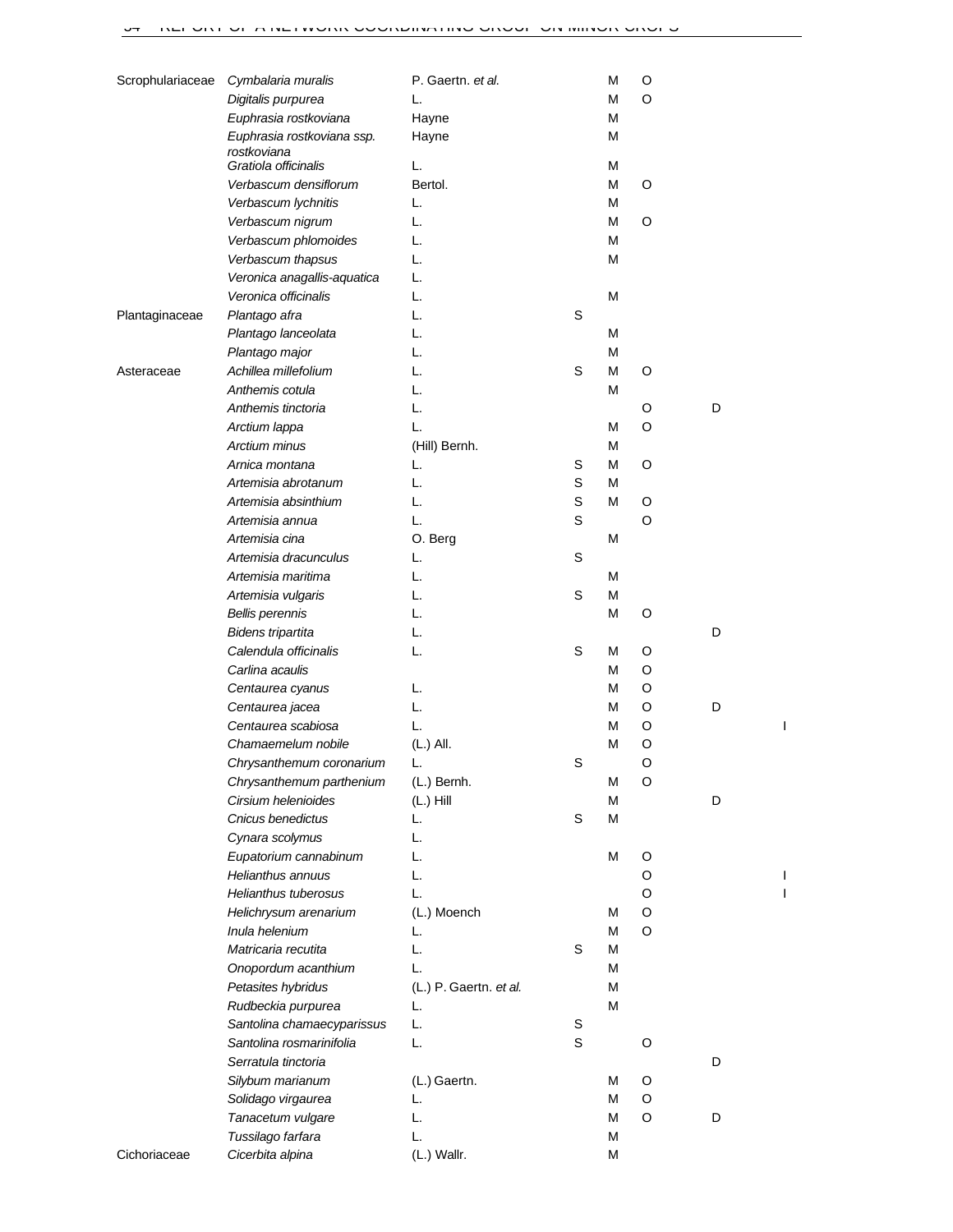| Cichorium endivia var. latifolium Lam.<br>M<br>Cichorium intybus<br>L.<br>Hieracium umbellatum<br>L.<br>O<br>D<br>L. H. Bailey<br>Lactuca sativa var. angustana<br>Lactuca sativa var. capitata<br>L.<br>L.<br>Lactuca sativa var. crispa<br>Lactuca sativa var. longifolia<br>Lam.<br>Scorzonera hispanica<br>L.<br>Scrophulariaceae<br>Scrophularia nodosa<br>L.<br>М<br>Cichoriaceae<br>(Ledeb.) DC.<br>М<br>Taraxacum<br>Convallariaceae<br>Polygonatum multiflorum<br>(L.) All.<br>М<br>O<br>Polygonatum odoratum<br>(Mill.) Druce<br>М<br>Asparagus officinalis<br>Asparagaceae<br>L.<br>Melanthiaceae<br>Veratrum album<br>М<br>L.<br>Liliaceae<br>Colchicum autumnale<br>М<br>O<br>L.<br>Convallaria majalis<br>М<br>O<br>L.<br>Lilium candidum<br>М<br>O<br>L.<br>S<br>М<br>O<br>Iridaceae<br>Iris germanica<br>М<br>O<br>Iris pseudacorus<br>L.<br>$(L.)$ Soó<br>Orchidaceae<br>Dactylorhiza maculata<br>М<br>Dactylorhiza majalis<br>(Reichenbach) P.F.<br>М<br>Hunt<br>M<br>Acorus calamus<br>S<br>Araceae<br>L.<br>S<br>Ambrosina mexicana<br>O<br>M<br>Arum maculatum<br>L.<br>Cyperaceae<br>Eriophorum angustifolium<br>F<br>O<br>F<br>Eriophorum vaginatum<br>O<br>L.<br>E<br>Poaceae<br>Ammophila arenaria<br>O<br>(L.) Link<br>S<br>Anthoxanthum odoratum<br>O<br>L.<br>(Weber ex F. H.<br>D<br>Calamagrostis canescens<br>Wigg.) Roth<br>Elymus alaskanus<br>(Scribn. & J. G. | н |
|--------------------------------------------------------------------------------------------------------------------------------------------------------------------------------------------------------------------------------------------------------------------------------------------------------------------------------------------------------------------------------------------------------------------------------------------------------------------------------------------------------------------------------------------------------------------------------------------------------------------------------------------------------------------------------------------------------------------------------------------------------------------------------------------------------------------------------------------------------------------------------------------------------------------------------------------------------------------------------------------------------------------------------------------------------------------------------------------------------------------------------------------------------------------------------------------------------------------------------------------------------------------------------------------------------------------------------------------------------------------------------------------------|---|
|                                                                                                                                                                                                                                                                                                                                                                                                                                                                                                                                                                                                                                                                                                                                                                                                                                                                                                                                                                                                                                                                                                                                                                                                                                                                                                                                                                                                  |   |
|                                                                                                                                                                                                                                                                                                                                                                                                                                                                                                                                                                                                                                                                                                                                                                                                                                                                                                                                                                                                                                                                                                                                                                                                                                                                                                                                                                                                  |   |
|                                                                                                                                                                                                                                                                                                                                                                                                                                                                                                                                                                                                                                                                                                                                                                                                                                                                                                                                                                                                                                                                                                                                                                                                                                                                                                                                                                                                  |   |
|                                                                                                                                                                                                                                                                                                                                                                                                                                                                                                                                                                                                                                                                                                                                                                                                                                                                                                                                                                                                                                                                                                                                                                                                                                                                                                                                                                                                  |   |
|                                                                                                                                                                                                                                                                                                                                                                                                                                                                                                                                                                                                                                                                                                                                                                                                                                                                                                                                                                                                                                                                                                                                                                                                                                                                                                                                                                                                  |   |
|                                                                                                                                                                                                                                                                                                                                                                                                                                                                                                                                                                                                                                                                                                                                                                                                                                                                                                                                                                                                                                                                                                                                                                                                                                                                                                                                                                                                  |   |
|                                                                                                                                                                                                                                                                                                                                                                                                                                                                                                                                                                                                                                                                                                                                                                                                                                                                                                                                                                                                                                                                                                                                                                                                                                                                                                                                                                                                  |   |
|                                                                                                                                                                                                                                                                                                                                                                                                                                                                                                                                                                                                                                                                                                                                                                                                                                                                                                                                                                                                                                                                                                                                                                                                                                                                                                                                                                                                  |   |
|                                                                                                                                                                                                                                                                                                                                                                                                                                                                                                                                                                                                                                                                                                                                                                                                                                                                                                                                                                                                                                                                                                                                                                                                                                                                                                                                                                                                  |   |
|                                                                                                                                                                                                                                                                                                                                                                                                                                                                                                                                                                                                                                                                                                                                                                                                                                                                                                                                                                                                                                                                                                                                                                                                                                                                                                                                                                                                  |   |
|                                                                                                                                                                                                                                                                                                                                                                                                                                                                                                                                                                                                                                                                                                                                                                                                                                                                                                                                                                                                                                                                                                                                                                                                                                                                                                                                                                                                  |   |
|                                                                                                                                                                                                                                                                                                                                                                                                                                                                                                                                                                                                                                                                                                                                                                                                                                                                                                                                                                                                                                                                                                                                                                                                                                                                                                                                                                                                  |   |
|                                                                                                                                                                                                                                                                                                                                                                                                                                                                                                                                                                                                                                                                                                                                                                                                                                                                                                                                                                                                                                                                                                                                                                                                                                                                                                                                                                                                  |   |
|                                                                                                                                                                                                                                                                                                                                                                                                                                                                                                                                                                                                                                                                                                                                                                                                                                                                                                                                                                                                                                                                                                                                                                                                                                                                                                                                                                                                  |   |
|                                                                                                                                                                                                                                                                                                                                                                                                                                                                                                                                                                                                                                                                                                                                                                                                                                                                                                                                                                                                                                                                                                                                                                                                                                                                                                                                                                                                  |   |
|                                                                                                                                                                                                                                                                                                                                                                                                                                                                                                                                                                                                                                                                                                                                                                                                                                                                                                                                                                                                                                                                                                                                                                                                                                                                                                                                                                                                  |   |
|                                                                                                                                                                                                                                                                                                                                                                                                                                                                                                                                                                                                                                                                                                                                                                                                                                                                                                                                                                                                                                                                                                                                                                                                                                                                                                                                                                                                  |   |
|                                                                                                                                                                                                                                                                                                                                                                                                                                                                                                                                                                                                                                                                                                                                                                                                                                                                                                                                                                                                                                                                                                                                                                                                                                                                                                                                                                                                  |   |
|                                                                                                                                                                                                                                                                                                                                                                                                                                                                                                                                                                                                                                                                                                                                                                                                                                                                                                                                                                                                                                                                                                                                                                                                                                                                                                                                                                                                  |   |
|                                                                                                                                                                                                                                                                                                                                                                                                                                                                                                                                                                                                                                                                                                                                                                                                                                                                                                                                                                                                                                                                                                                                                                                                                                                                                                                                                                                                  |   |
|                                                                                                                                                                                                                                                                                                                                                                                                                                                                                                                                                                                                                                                                                                                                                                                                                                                                                                                                                                                                                                                                                                                                                                                                                                                                                                                                                                                                  |   |
|                                                                                                                                                                                                                                                                                                                                                                                                                                                                                                                                                                                                                                                                                                                                                                                                                                                                                                                                                                                                                                                                                                                                                                                                                                                                                                                                                                                                  |   |
|                                                                                                                                                                                                                                                                                                                                                                                                                                                                                                                                                                                                                                                                                                                                                                                                                                                                                                                                                                                                                                                                                                                                                                                                                                                                                                                                                                                                  |   |
|                                                                                                                                                                                                                                                                                                                                                                                                                                                                                                                                                                                                                                                                                                                                                                                                                                                                                                                                                                                                                                                                                                                                                                                                                                                                                                                                                                                                  |   |
|                                                                                                                                                                                                                                                                                                                                                                                                                                                                                                                                                                                                                                                                                                                                                                                                                                                                                                                                                                                                                                                                                                                                                                                                                                                                                                                                                                                                  |   |
|                                                                                                                                                                                                                                                                                                                                                                                                                                                                                                                                                                                                                                                                                                                                                                                                                                                                                                                                                                                                                                                                                                                                                                                                                                                                                                                                                                                                  |   |
|                                                                                                                                                                                                                                                                                                                                                                                                                                                                                                                                                                                                                                                                                                                                                                                                                                                                                                                                                                                                                                                                                                                                                                                                                                                                                                                                                                                                  |   |
|                                                                                                                                                                                                                                                                                                                                                                                                                                                                                                                                                                                                                                                                                                                                                                                                                                                                                                                                                                                                                                                                                                                                                                                                                                                                                                                                                                                                  |   |
|                                                                                                                                                                                                                                                                                                                                                                                                                                                                                                                                                                                                                                                                                                                                                                                                                                                                                                                                                                                                                                                                                                                                                                                                                                                                                                                                                                                                  |   |
|                                                                                                                                                                                                                                                                                                                                                                                                                                                                                                                                                                                                                                                                                                                                                                                                                                                                                                                                                                                                                                                                                                                                                                                                                                                                                                                                                                                                  |   |
| Sm.) A. Love                                                                                                                                                                                                                                                                                                                                                                                                                                                                                                                                                                                                                                                                                                                                                                                                                                                                                                                                                                                                                                                                                                                                                                                                                                                                                                                                                                                     |   |
| Elymus caninus<br>(L.) L.<br>E                                                                                                                                                                                                                                                                                                                                                                                                                                                                                                                                                                                                                                                                                                                                                                                                                                                                                                                                                                                                                                                                                                                                                                                                                                                                                                                                                                   |   |
| Elymus farctus<br>(Viv.) Runemark ex<br>O<br>Melderis                                                                                                                                                                                                                                                                                                                                                                                                                                                                                                                                                                                                                                                                                                                                                                                                                                                                                                                                                                                                                                                                                                                                                                                                                                                                                                                                            |   |
| Elymus fibrosus<br>(Schrenk) Tzvelev                                                                                                                                                                                                                                                                                                                                                                                                                                                                                                                                                                                                                                                                                                                                                                                                                                                                                                                                                                                                                                                                                                                                                                                                                                                                                                                                                             |   |
| Elymus mutabilis<br>(Drobow) Tzvelev                                                                                                                                                                                                                                                                                                                                                                                                                                                                                                                                                                                                                                                                                                                                                                                                                                                                                                                                                                                                                                                                                                                                                                                                                                                                                                                                                             |   |
| (Pers.) Melderis<br>Elymus pungens                                                                                                                                                                                                                                                                                                                                                                                                                                                                                                                                                                                                                                                                                                                                                                                                                                                                                                                                                                                                                                                                                                                                                                                                                                                                                                                                                               |   |
| S<br>Elymus repens<br>(L.) Gould                                                                                                                                                                                                                                                                                                                                                                                                                                                                                                                                                                                                                                                                                                                                                                                                                                                                                                                                                                                                                                                                                                                                                                                                                                                                                                                                                                 |   |
| Elymus trachycaulus<br>(Link) Gould ex<br>Shinners                                                                                                                                                                                                                                                                                                                                                                                                                                                                                                                                                                                                                                                                                                                                                                                                                                                                                                                                                                                                                                                                                                                                                                                                                                                                                                                                               |   |
| Glyceria fluitans<br>(L.) R. Br.                                                                                                                                                                                                                                                                                                                                                                                                                                                                                                                                                                                                                                                                                                                                                                                                                                                                                                                                                                                                                                                                                                                                                                                                                                                                                                                                                                 |   |
| O<br>Glyceria maxima<br>(Hartm.) Holmb.                                                                                                                                                                                                                                                                                                                                                                                                                                                                                                                                                                                                                                                                                                                                                                                                                                                                                                                                                                                                                                                                                                                                                                                                                                                                                                                                                          |   |
| Hierochloë odorata<br>S<br>(L.) P. Beauv.                                                                                                                                                                                                                                                                                                                                                                                                                                                                                                                                                                                                                                                                                                                                                                                                                                                                                                                                                                                                                                                                                                                                                                                                                                                                                                                                                        |   |
| Hordelymus europaeus<br>(L.) Harz                                                                                                                                                                                                                                                                                                                                                                                                                                                                                                                                                                                                                                                                                                                                                                                                                                                                                                                                                                                                                                                                                                                                                                                                                                                                                                                                                                |   |
| Ε<br>Leymus arenarius<br>(L.) Hochst.<br>O                                                                                                                                                                                                                                                                                                                                                                                                                                                                                                                                                                                                                                                                                                                                                                                                                                                                                                                                                                                                                                                                                                                                                                                                                                                                                                                                                       |   |
| Phragmites australis<br>(Cav.) Trin. ex<br>D<br>Steud.                                                                                                                                                                                                                                                                                                                                                                                                                                                                                                                                                                                                                                                                                                                                                                                                                                                                                                                                                                                                                                                                                                                                                                                                                                                                                                                                           | L |
| Ε<br>x Ammocalamagrostis baltica<br>(Flugge ex Schrad.)<br>O<br>P. Fourn.                                                                                                                                                                                                                                                                                                                                                                                                                                                                                                                                                                                                                                                                                                                                                                                                                                                                                                                                                                                                                                                                                                                                                                                                                                                                                                                        |   |

## **Abbreviations**

- **FIB** = Fibre
- **SPI** = Spice
- **MED** = Medicinal
- **ORN =** Ornamental
- **ENV** = Environmental
- **DYE** = Dye
- **COS** = Cosmetic
- **IND** = Industrial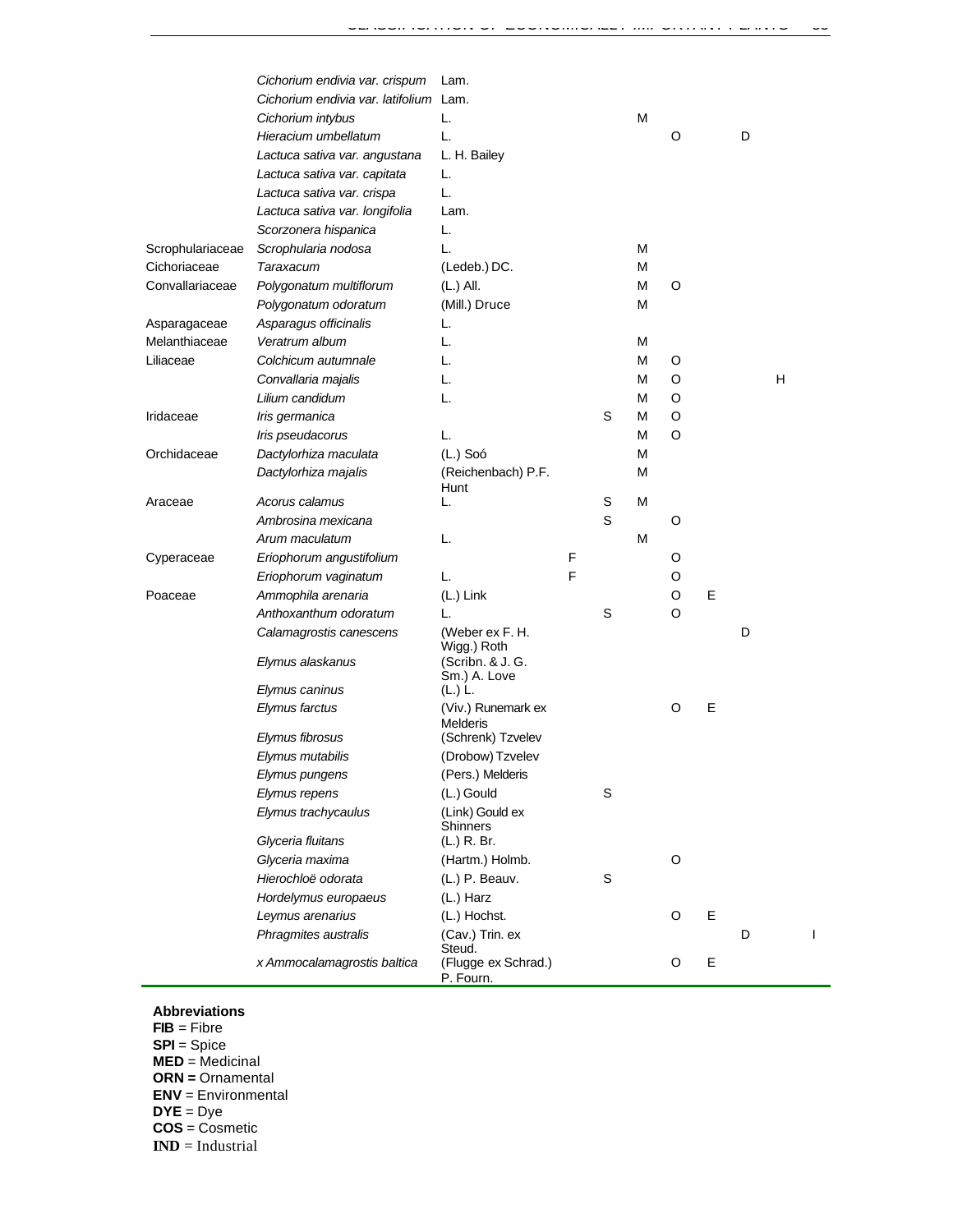# **Minor Cereals and Pseudocereals in Europe**

#### *Anna Michalová*

*Research Institute of Crop Production, Prague – Ruzyne, Czech Republic*

### *Introduction*

There are at least 12 500 species of vascular plants in Europe, of which 3 500 are endemic. The *Poaceae* family, which includes all cereals, is represented by 880 species (IPGRI, FAO, 1996). In Europe, the primary centre of crop diversity was the Mediterranean area, however, there are also secondary centres of diversity for cereal species brought here from their places of origin. These have been further diversified through the selection work of farmers. Crops such as rye and oats from the Near East and Mediterranean may have been introduced as weeds to northern Europe. They were domesticated in barley and wheat fields and developed during ancient times. Major cereals (wheat, barley, and rye) are the most important crops grown in Europe, but this region is also home to many minor cereals.

The development of agriculture from traditional farming systems to modern types of cultivation has been important for the progress of rural regions. This process has been the direct cause of the replacement of traditional varieties and landraces with improved high yielding ones. A few crops suitable for large scale crop production replaced many extensive minor crop species. These crops, which are currently underutilized, were very much used in the past, as evidenced by both historical records of cropping patterns and dietary habits. Small grain crops - hulled wheats, millets, buckwheat and sorghum - held an important position as a staple food for certain regions and their cultivation was very popular.

|          | Crops/species        | <b>Botanical name</b>                                           |
|----------|----------------------|-----------------------------------------------------------------|
| Cereals: |                      |                                                                 |
|          | Hulled wheats        |                                                                 |
| 1        | Einkorn              | Triticum monococcum L.                                          |
| 2        | Emmer                | Triticum dicoccon Schrank (Schuebl.)                            |
| 3        | Spelt wheat          | Triticum spelta L.                                              |
|          | Other wheats species |                                                                 |
| 4        | Polish wheat         | Triticum polonicum L.                                           |
| 5        | Club wheat           | Triticum compactum Host.                                        |
| 6        | Turgidum wheat       | Triticum turgidum L.                                            |
| 7        | Carthlicum wheat     | Triticum carthlicum Nevski                                      |
| 8        | Macha wheat          | Triticum macha Dekapr. et Menabde                               |
| Rye      |                      |                                                                 |
| 9        | Semiperenial rye     | Secale cereale L., var. multicaule Metzg.                       |
| Barley   |                      |                                                                 |
|          | 10 Naked barley      | Hordeum vulgare L., subsp. distichon (L.) Koern., var. nudum L. |
| Oat      |                      |                                                                 |
|          | 11 Naked oat         | Avena nuda L.                                                   |
|          | Sorghum and millets  |                                                                 |
|          | 12 Sorghum           | Sorghum bicolor (L.) Moench                                     |
|          | 13 Common millet     | Panicum miliaceum L.                                            |
|          | 14 Foxtail millet    | Setaria italica (L.) P. Beauv.                                  |
|          | 15 Barnyard millet   | Echinochloa frumentacea (Roxb.) Link.                           |
|          | 16 Foxglove          | Digitaria sanguinalis (L.) Scop.                                |
|          | Pseudocereals:       |                                                                 |
|          | <b>Buckwheat</b>     |                                                                 |
|          | 17 Common buckwheat  | Fagopyrum esculentum Moench                                     |
|          | 18 Tartary buckwheat | Fagopyrum tataricum (L.) Gaertn.                                |
|          |                      |                                                                 |

**Table 1.** Open list of minor cereals and pseudocereals in Europe suggested for the attention of the ECP/GR Minor Crops Network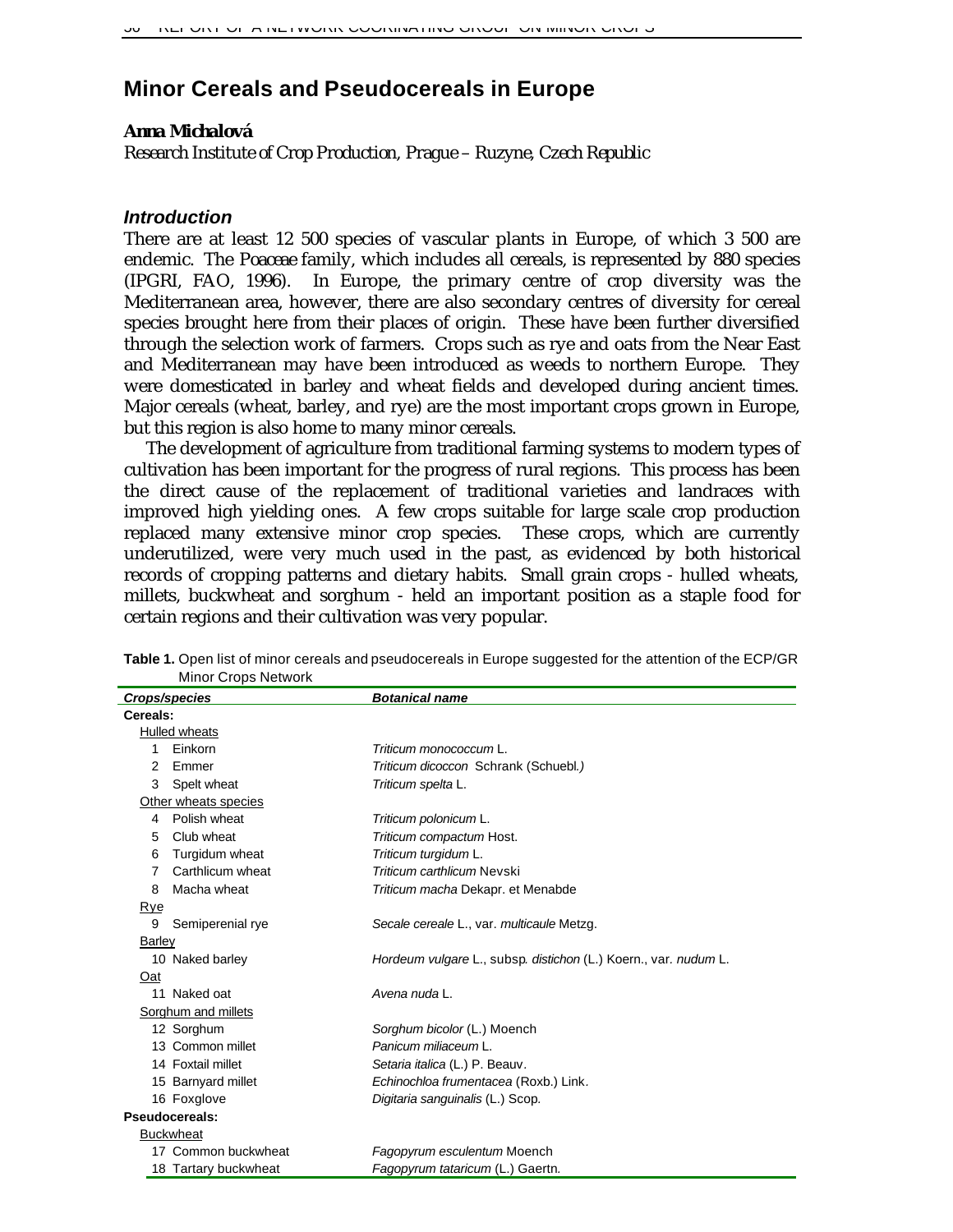The cereal species of high local importance in the history of Europe were selected as a group of minor or underutilized crops upon which the ECP/GR Minor Crops Network could focus its attention (Table 1). Many of them have a high nutritional value and excellent properties and could become a basic source for diversifying European agriculture and food. This non-exhaustive list could be modified and completed on the basis of other proposals.

## *Hulled wheats* **Einkorn (***Triticum monococcum***), emmer (***Triticum dicoccon***), spelt (***Triticum spelta***)**

## **Introduction**

Hulled wheat species (einkorn, emmer and spelt) are among the most ancient cereal crops of the Mediterranean region (Perrino *et al.* 1996). These cereals were popular within the region for hundreds of years and remained a staple food for a long time. At a certain point in time they fell into a state of abandonment. At present, hulled wheats are becoming popular again. In Italy, 'farro', which is a collective name for einkorn, emmer and spelt, is gaining farmers' interest due to its high commercial potential. The industrial sector is also looking to 'farro' for its potential in the production of pasta, biscuits and other products. In many areas of the southern Apennines, emmer and einkorn are still used to feed animals and are linked with the low-level agricultural systems still practiced there. The cultivation of native hulled wheats is restricted to marginal mountain areas with poor soil in eastern Europe, Albania, Austria, Greece, Italy and Spain. Emmer and einkorn are still being cultivated in Turkey and in 1993 the sown area of hulled wheat there was 12 900 ha.

## **Activities on genetic resources of hulled wheats**

To promote conservation of hulled wheats and to safeguard them from erosion, in 1993 IPGRI initiated a project on underutilized Mediterranean species (UMS) which included hulled wheats. In 1994 a working group and The Network on Obsolete Wheat Species were established (Padulosi *et al*. 1995). The members of the working group recommended the formulation of a Regional Project on 'Obsolete Wheat Species' with the following objectives:

- Promote the conservation and enhance the genetic diversity of landraces of these species;
- Promote research on and development of landraces of the selected species;
- Encourage farmers, NGOs, cooperatives, etc. to conserve and promote the utilization of landraces of these species;
- Develop new products and promote the use of health/special foods from these species.

These activities proved very fruitful. The UMS project has contributed to raising the interest of both growers and scientists on hulled wheats with a beneficial impact on their conservation (Padulosi *et al.* 1996). The UMS project is considered a model for the establishment of other new subregional cooperation projects for the conservation and sustainable use of underutilized species.

## *Ex-situ* **conservation**

A summary of hulled wheats germplasm holdings deposited in European genebanks is given in Table 2. Among the wheats, *Triticum dicoccon* is the most represented species and more than 50% are accessions of landraces or traditional cultivars.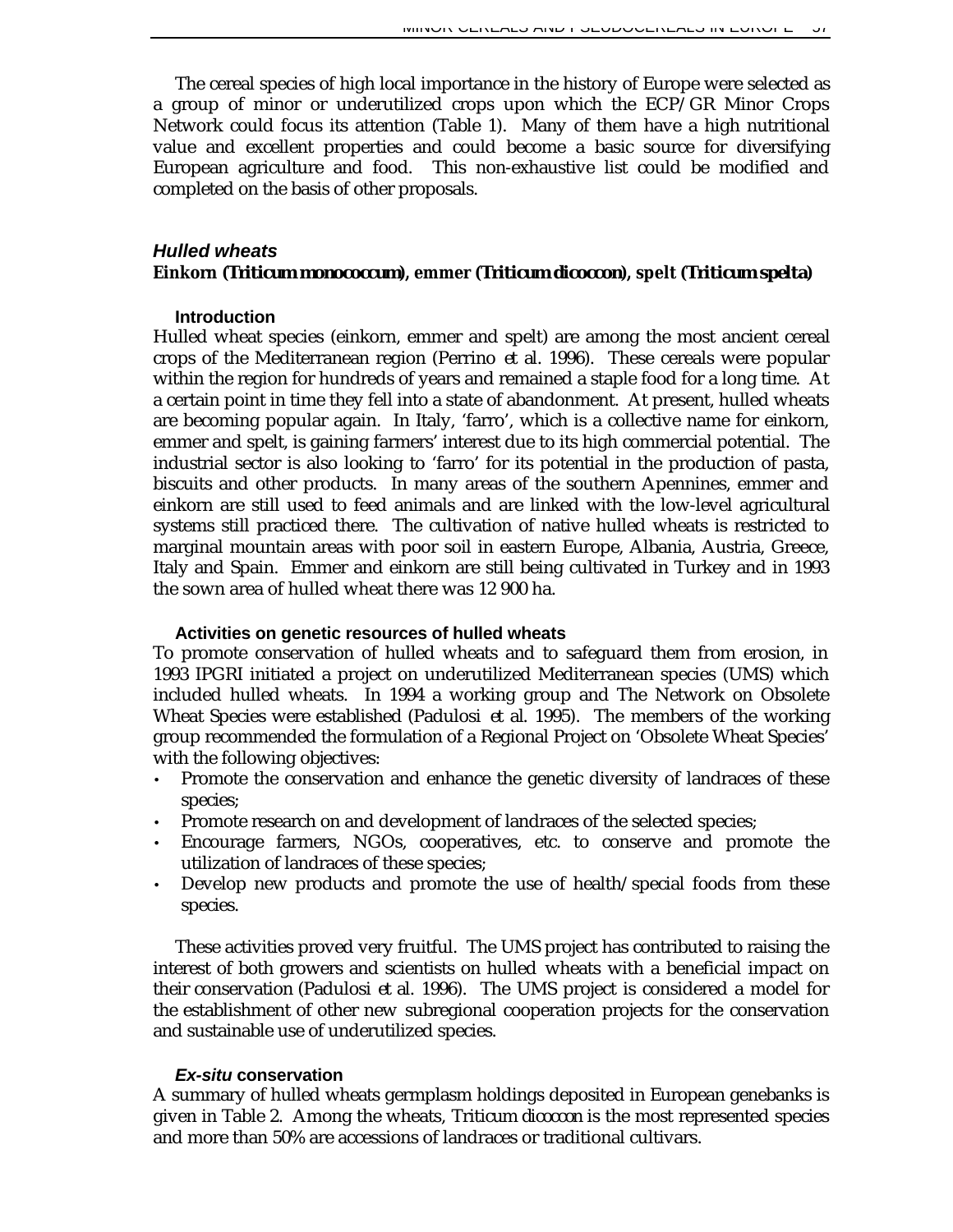| <b>Hulled wheat species</b> | <b>Records</b> | <b>Traditional</b><br>cultivar / landrace | Advanced<br>cultivars |
|-----------------------------|----------------|-------------------------------------------|-----------------------|
| Triticum monococcum         | 648            | 143                                       | 11                    |
| Triticum dicoccon           | 1042           | 615                                       | 33                    |
| Triticum spelta             | 579            | 267                                       | 55                    |
| Total                       | 2269           |                                           |                       |

**Table 2.** Summary of hulled wheats records included in the European Wheat Database

Successful collecting missions should be conducted in the countries of origin or in any other place where an ancient tradition of hulled wheats survives (Balkan countries, Italy and Turkey). According to Holubec (1999) einkorn and spelt wheats are probably no longer available but collecting cultivated emmer should still be a possibility. A relic cultivation was practiced in the White Carpathian Mountains on the border of the Czech Republic and Slovakia in the 1970s (Hanelt and Hammer 1975).

#### *In-situ* **conservation**

In Italy, on-farm conservation of hulled wheats is being successfully developed. The Tuscany region promoted its own programme for both *ex situ* and *in situ* germplasm conservation. Twenty-three emmer accessions from Garfagnana and four einkorn accessions from southern Tuscany are currently preserved at the Regional Germplasm Bank. Twenty-three farmers from Garfagnana provided characterized 'farro' samples and their *in situ* reproduction (Vazzana 1996).

Spain has promoted the conservation of einkorn cultivation in Andalucia since 1992, where it continues to be grown. No initiatives are available for conservation of emmer and spelt cultivation in the Asturias region (Peña-Chocarro 1996).

A German farmers' cooperative in the northern part of Bavaria preserves einkorn on several hectares and handles the marketing (Müller 1999).

The Swiss Non Government Organization "Pro Specie Rara" preserves more than 400 varieties of more than 70 species including hulled wheats.

In Georgia, the biological farming association "Elkana" aims to promote biofarming and self-help development in Georgia. Einkorn was widely used there in the past. Bread baked with 'Zanduri' flour (*Triticum monococcum*), called Kings' bread was used for festive and ritual purposes because of its high quality (Nemsadze 1999).

In the Czech Republic, on-farm conservation of emmer is in the preliminary stages and will probably start in 2000.

#### *Other minor wheat species*

At present, mainly organic farmers grow other species of wheat, which can be used for special food production. The following wheat species were recommended for the attention of the Network:

#### **Polish wheat (***Triticum polonicum***)**

Tetraploid wheat was grown in southern Europe (Mediterranean region) as it requires a warm climate. Many forms having large grains and a high protein content (27%), were used for bread making (Dorofeev 1987).

#### **Turgidum wheat (***Triticum turgidum***)**

In Europe, turgidum wheat grew mainly in the Mediterranean region (Balkan countries, Italy, south of France, Spain), England, Germany and Switzerland. In central Europe, a well known variety of *Triticum turgidum* 'Riwett's wheat' was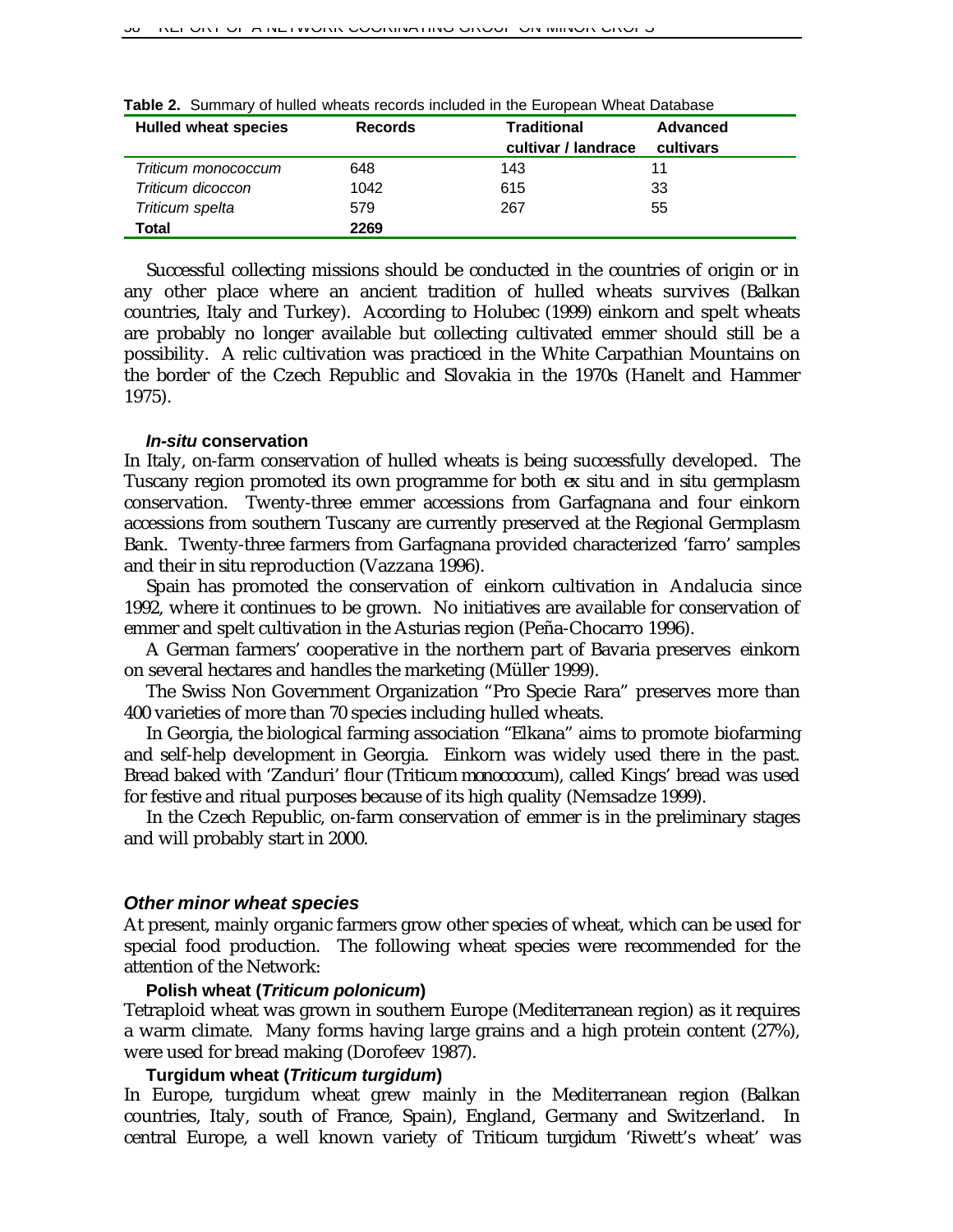grown. It was the most productive variety of all wheats grown there but not suitable for use in baking.

## **Club wheat (** *Triticum compactum***)**

Hexaploid free-threshing wheat of European primeval ages, grown in Alpine countries, Austria, Switzerland and southern Europe had a high protein content (22%) and was excellent for baking (Dorofeev 1987). It was used for bread making.

## **Macha wheat (***Triticum macha***)**

This hulled hexaploid wheat is endemic to the Caucasus area where it was discovered in 1929. In Georgia, a popular local variety 'Makha' that had stable yields in different climatic conditions and a high resistance to various diseases, was grown until the 1930s. However, during the collection process it was replaced by the high yielding variety *Triticum aestivum*.

Another wheat grown in Georgia was **carthlicum wheat (***Triticum carthlicum***).**

## *Ex situ* **and** *in situ* **conservation**

The European Wheat Database presents the following numbers of holdings in European genebanks (Table 3). *In situ* conservation is probably not currently practiced in Europe.

| Selected minor wheat<br>species | Total<br><b>Records</b> | <b>Traditional</b><br>cultivar/landrace | <b>Advanced</b><br>cultivars |
|---------------------------------|-------------------------|-----------------------------------------|------------------------------|
|                                 |                         |                                         |                              |
| Triticum polonicum              | 174                     | 82                                      | 9                            |
| Triticum turgidum               | 830                     | 483                                     | 91                           |
| Triticum compactum              | 817                     | 348                                     | 100                          |
| Triticum macha                  | 91                      | 42                                      | 0                            |
| Triticum carthlicum             | 197                     | 124                                     | 5                            |

#### **Table 3.** *Ex-situ* conservation in Europe (EWDB)

## *Rye*

## **Semi-perennial rye (***Secale cereale***, var.** *multicaule***)**

Semi-perennial rye was grown in central European countries (Austria, Czech Republic, Germany, Poland and Slovakia). In former Czechoslovakia it was called *"kribica"* (Marian/St.John's rye, Forest/Czech Mountain rye, Valaske rye, Russian/North-German rye). Farmers on the Czech-Slovak border sowed it in June or July in forest clearings. In the first year, many sterile shoots were formed and used as fodder for domestic animals or for feeding of wild game. In the second year farmers harvested the grains, produced flour and used it for baking bread which was very popular because it was resistant to mould and it remained soft for over a week. This type of rye is used by hunting associations for fodder for wild animals. Organic farmers are interested in its cultivation for food purposes.

## *Naked barley Hordeum vulgare,* **ssp.** *distichon,* **var.** *nudum Hordeum vulgare,* **ssp.** *vulgare***, var.** *coeleste*

Naked barley was known throughout Europe but the largest cultivated area was in the Alpine region, Belgium and Norway. It was very popular in the Oriental and Himalayan regions. Worldwide, hulled barley is a major crop, but naked barley is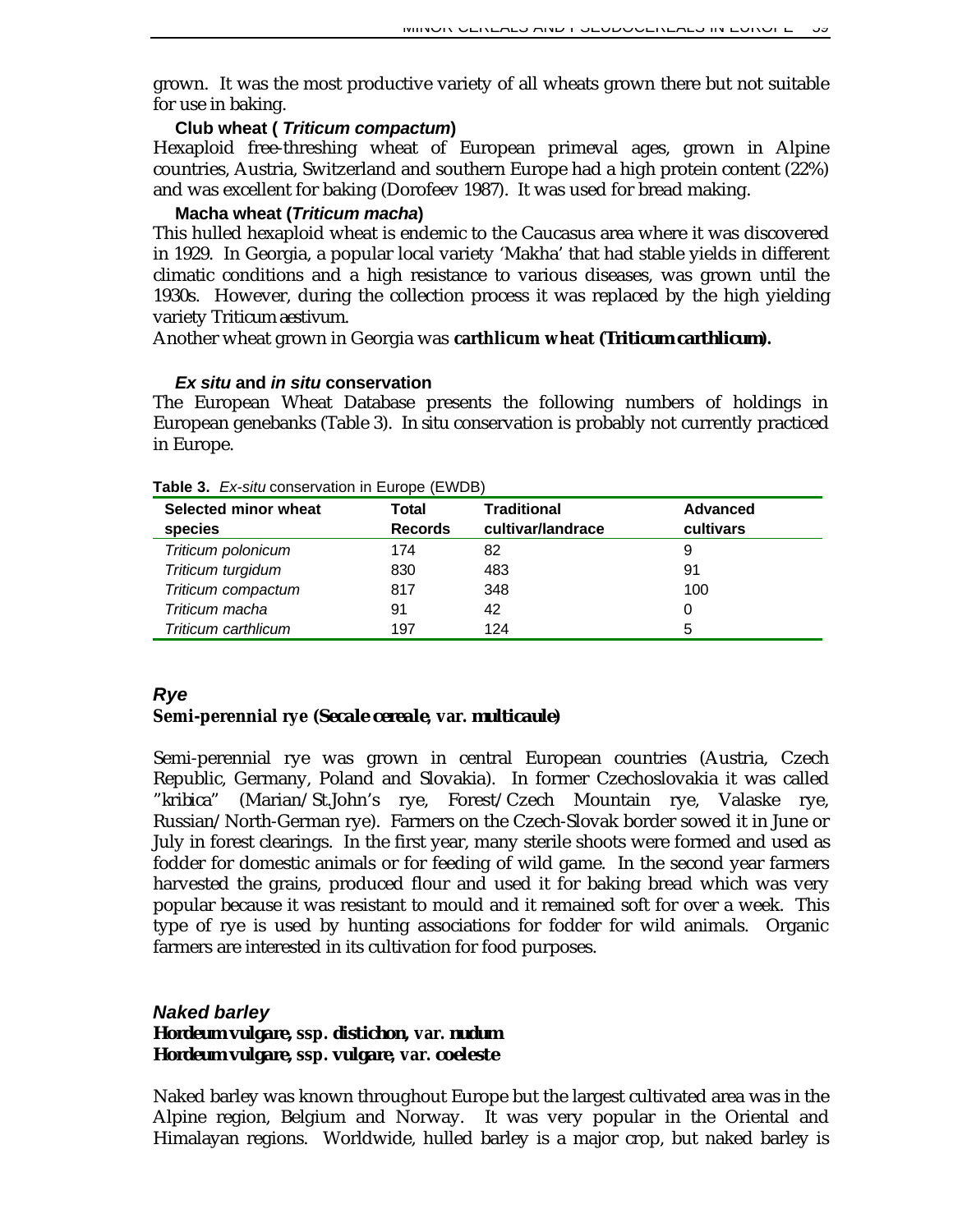underutilized. Its wider use is in regions of traditional barley consumption (Ethiopia, Japan and Nepal).

Today, there is a demand for naked barley in America, Australia, Canada and in some European countries (Czech Republic, Germany). Naked barley does not need special growing conditions; some landraces and obsolete cultivars could be successfully grown in low-input systems. Endemic Georgian naked barley was found during the expedition in Tusheti and was subsequently reproduced by an organic farmer (Nemsadze 1999). It has a high yield and it is easy to process. Barley porridge is very tasty, nutritious and easy to cook, so it could be included in children's diets.

#### *Ex situ* **and** *in situ* **conservation**

The Czech barley collection holds only six accessions of naked barley (total holding: 3974 barley accessions). In the Czech Republic, no cultivar of naked barley has been registered yet but many promising breeding lines with a different nutritional value have been developed.

## *Naked oat Avena nuda* **L. (***Avena sativa***, var.** *nuda***)**

Within Europe, naked oat was mainly grown in Austria, Belgium, Denmark, Germany, England and former Czechoslovakia. It is suitable for dry conditions and poor and heavier soils. Naked seeds are easy to thresh. The whole grains can be cooked. Naked oat can substitute rice and is very tasty. It can also be ground into flour and used as a cereal in all the ways that oats can be used (porridge, biscuits, bread, etc.). The seeds can also be sprouted and eaten raw or cooked in salads, stews etc. The roasted seeds could be used as a coffee substitute. The straw has a wide range of uses such as for biomass, fibre and paper production.

#### *Ex situ* **and** *in situ* **conservation**

Very little information is available on the germplasm of naked oat. About 20 accessions are maintained in European genebanks. The Czech oat collection includes eight accessions of *Avena nuda*. Some of them were used in breeding. Two registered domestic varieties of naked oats 'Abel' (1994) and 'Izak' (1998) are cultivated in conventional and organic agricultural systems. No information about *in situ* conservation in Europe is currently available.

#### *Sorghum and millets*

## **Sorghum (***Sorghum bicolor***), Common millet (***Panicum miliaceum***), Foxtail millet (***Setaria italica***)**

#### **Introduction**

Sorghum and millets are still the most important staple foods in the semi-arid tropics of Asia and Africa. They are grown in harsh environments where other crops grow or yield poorly. They often grow with limited water resources and usually without any fertilizers or other input. They are often referred to as "coarse grain" and "poor peoples' crops".

#### **Distribution and production**

Only 1% of the total world production of sorghum is grown in Europe. Sorghum cultivation is limited to a few areas in France, Italy, Spain and southeastern countries.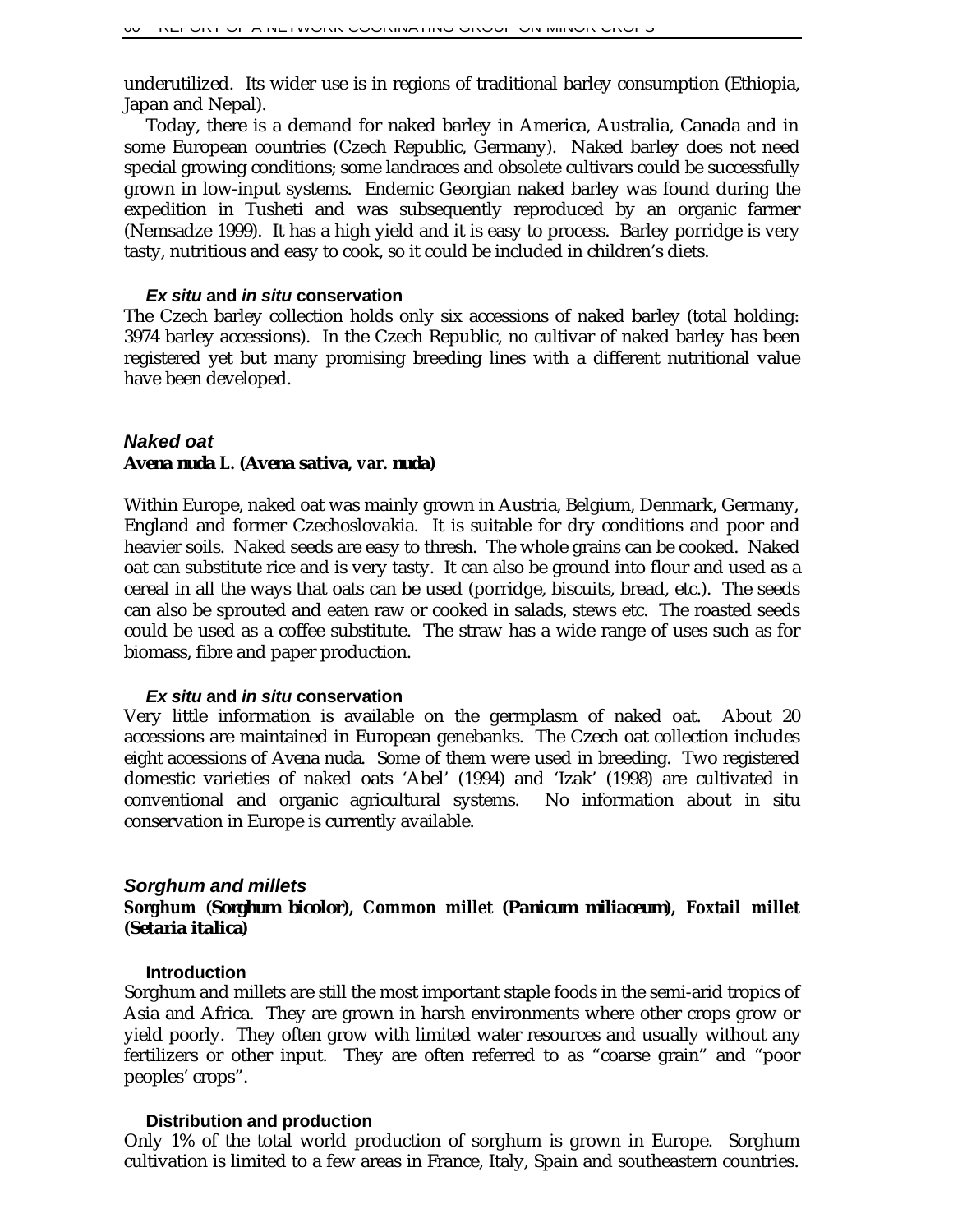Table 4 provides data on the area, yield and production of sorghum in various regions of Europe. Sorghum is extensively cultivated in Russia (0.6 t/ha) and the Ukraine (0.7 t/ha). France, Italy and Spain produce the highest quantity of sorghum (91% of total European production) because of both growing area and higher yield per unit area. Sorghum is used for two distinct purposes: human consumption and animal fodder. Nutritionally it is comparable with other grains.

|                           | <b>Sorghum</b> |        |                   | <b>Millet</b>  |        |                   |
|---------------------------|----------------|--------|-------------------|----------------|--------|-------------------|
| Country                   | <b>Harvest</b> | Yield  | <b>Production</b> | <b>Harvest</b> | Yield  | <b>Production</b> |
|                           | area (ha)      | (t/ha) | (t)               | area (ha)      | (t/ha) | (t)               |
| Albania                   | 15000          | 0.933  | 14000             |                |        |                   |
| Czech Republic            |                |        |                   | 2000           | 2.500  | 5000              |
| Croatia                   | 1000           | 4.180  | 1000              |                |        |                   |
| France                    | 65000          | 6.108  | 397000            |                |        |                   |
| Greece                    | 1000           | 2.000  | 2000              |                |        |                   |
| Hungary                   | 5000           | 2.141  | 11000             | 8000           | 1.432  | 12000             |
| Italy                     | 30000          | 5.558  | 168000            |                |        |                   |
| Moldova Rep.              |                |        |                   |                |        |                   |
| Romania                   | 7000           | 1.664  | 11000             |                |        |                   |
| <b>Russian Federation</b> | 20000          | 0.600  | 12000             | 960000         | 0.469  | 450000            |
| Slovakia                  |                |        |                   | 1000           | 1.500  | 1000              |
| Spain                     | 11000          | 4.828  | 53000             |                | 3.500  | 1000              |
| Ukraine                   | 7000           | 0.714  | 5000              | 214000         | 1.160  | 249000            |
| Yugoslavia F.R.           | 2000           | 3.219  | 5000              |                |        |                   |
| Europe                    | 163000         | 4.162  | 679000            | 1186000        | 0.606  | 718000            |

**Table 4.** Sorghum and millets production in Europe – 1998 (FAO, 1999)

'Proso' was an ancient Slavic name for common millet used in Russia, former Czechoslovakia, Slovenia and Poland. It has also been called hog millet, broomcorn millet, Russian millet and brown millet. This millet is of ancient cultivation. It is believed to have been domesticated in central and eastern Asia and because of its ability to mature quickly, nomads often grew it. It was cultivated by the early Lake Dwellers in Europe. Its remains from here and other European archeological sites indicate that the crop was cultivated in Europe during the third millennium BC. It was also grown in parts of the Mediterranean region, the Balkans, Caucasus and Turkey. Common millet has one of the lowest water requirements of any cereal and can be grown on the poorest of soils.

Foxtail millet is also known as Italian, German, Hungarian or Siberian millet. It is believed to have been one of the five sacred plants of ancient China. Foxtail millets recovered in southern European sites were dated back to the third millennium BC. *S. italica* is not known in the wild state except as a weed which escaped from cultivation. Germplasm exchange between Europe and Asia could have been taking place for at least two millennia and this has somewhat masked the evolutionary history of the crop in its European and Asiatic centres of variability.

In central Europe, common and foxtail millets were a staple food of the ancient Slavs. They cooked the dehulled millet groats as porridge. Foxtail millet groats were ground in flour and used for bread making. Up to the last century, millet growing was very popular in central Europe, then the areas of cultivation diminished as other crops replaced millet. Throughout Europe and elsewhere there was an extreme decrease in production following World War II. Nemsadze (1999) states that '*Gomis Gomi*' (porridge), one of the main foods of the West Georgians, was also forgotten because the Italian millet with a high nutritive quality was lost. It was replaced by maize.

Minor millets account for less than 1% of the food grains produced in the world today (FAO 1995). Thus they are not important in terms of world food production,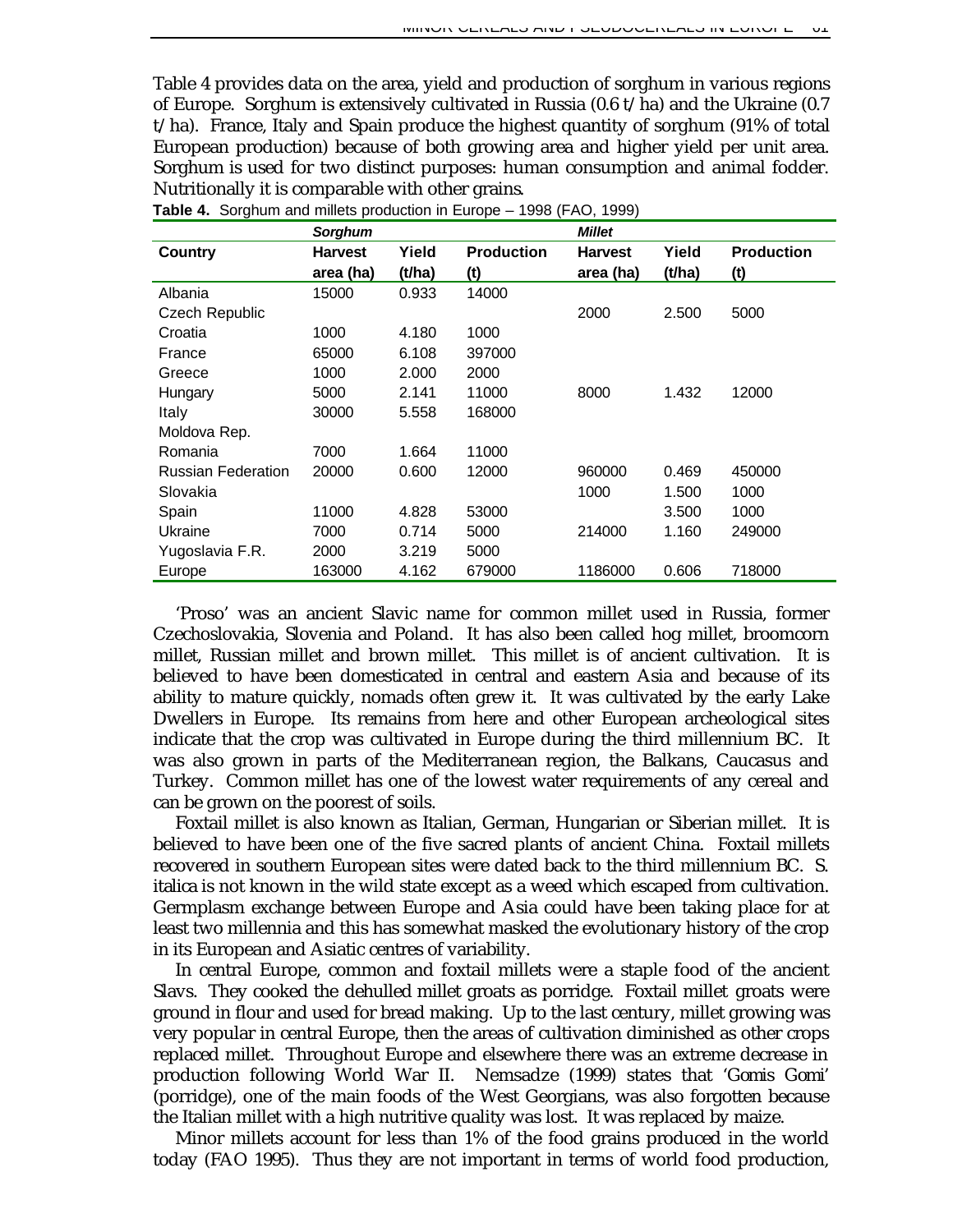but they are essential as food crops in their respective agro-ecosystems. They are mostly grown in marginal areas or under agricultural conditions where major cereals fail to give sustainable yields.

The Russian Federation and Ukraine produce over 97% of the total European production of millets (Table 4).

#### *Ex situ* **conservation**

The largest collections of sorghum and millets are mainly held in the countries of traditional consumption and breeding activities (Table 5). The highest number of accessions of sorghum is concentrated in Russia and France. The largest collections of millets are in Russia, Ukraine and France.

|                 |                                        |                |         |                | <b>Number of accessions</b> |                |  |  |
|-----------------|----------------------------------------|----------------|---------|----------------|-----------------------------|----------------|--|--|
| Country         | <b>Institute</b>                       | <b>Sorghum</b> | Sorghum | <b>Panicum</b> | <b>Panicum</b>              | <b>Setaria</b> |  |  |
|                 |                                        | bicolor        | spp.    | miliaceum      | spp.                        | spp.           |  |  |
| Albania         | Forage Res. Instit. Fushë-Krujë        |                | 44      |                |                             |                |  |  |
|                 | Agric. Univ. of Tirana                 | 8              |         |                |                             |                |  |  |
| Austria         | National Ist. for PB & ST, Rinn        | 10             |         |                |                             |                |  |  |
| <b>Bulgaria</b> | IPIGR, Sadovo                          | 589            |         |                |                             |                |  |  |
| Czech Republic  | RICP, Prague - Ruzyne                  | $\mathbf{1}$   | 2       | 160            | 9                           | 23             |  |  |
| France          | INRA, Lusignan                         | 500            |         |                |                             |                |  |  |
|                 | CIRAD-CA, Montpellier                  |                | 1746    |                |                             |                |  |  |
|                 | ORSTOM, Montpellier                    | 3859           |         | 533            |                             | 3500           |  |  |
|                 | INRA, Pointe - A - Pitre               | 143            |         |                |                             |                |  |  |
|                 | <b>UEM, Surgeres</b>                   | 512            | 112     |                |                             |                |  |  |
| Germany         | ICS, FRCA, Braunschweig                | 65             | 13      |                |                             |                |  |  |
|                 | IPG, Gatersleben                       | 71             | 35      | 94             | $\overline{7}$              | 122            |  |  |
|                 | University of Kassel, Witzenhausen     | $\mathbf{1}$   |         |                |                             |                |  |  |
| Greece          | Gene bank, Thermi-Thessaloniky         | $\overline{2}$ |         |                |                             |                |  |  |
| Hungary         | IA, Tapioszele                         |                | 985     | 250            |                             |                |  |  |
|                 | RIVC, Ujmajori Budapest                | 20             | 73      | 50             |                             |                |  |  |
|                 | Univ.of Agric.Scienes, Kompolt         |                |         |                | 1                           |                |  |  |
| Israel          | Israel Gene bank, Bet Dagan            | 90             | 150     | 26             |                             |                |  |  |
| Italy           | Germplasm Inst. CNR, Bari              | 50             |         |                |                             |                |  |  |
| Poland          | PBAI, Radzikow                         |                |         |                | 256                         | 88             |  |  |
|                 | BGPBAI, Bydgoszcz                      |                |         | 342            | 3                           | 84             |  |  |
| Portugal        | BPGV, Braga                            |                |         | 10             |                             | 9              |  |  |
| Romania         | RICIC, Fundulea                        |                | 72      | 274            |                             |                |  |  |
|                 | Gene bank of Sucaeva                   | 11             | 9       |                |                             |                |  |  |
| Russia          | RIPI, St.Petersburg                    | 9892           |         | 8847           | 25                          | 4749           |  |  |
| Slovakia        | SAU, Nitra                             |                | 10      |                | 3                           | $\overline{4}$ |  |  |
|                 | RICP, Piestany                         | 2              | 2       | 8              |                             |                |  |  |
| Spain           | INITAA, Alcala de he Nares             | 42             |         | 3              |                             | 4              |  |  |
| Turkey          | AARI, Izmir                            | 87             |         | 8              |                             |                |  |  |
| Ukraine         | YIPB, Kharkov                          |                |         | 850            |                             |                |  |  |
|                 | UES, Ustimovka                         |                |         | 3567           |                             |                |  |  |
|                 | Yugoslavia, F.R. MRI, Belgrade -2E Mun | 30             |         | 15             |                             |                |  |  |
|                 | IFVC, Facul. of Agric., Novi Sad       |                | 656     |                |                             |                |  |  |
| United Kingdom  | IGER, Aberystwyth                      |                | 1       | 4              | 15                          | 11             |  |  |
|                 | RBG, Haywards Heath                    | 1              | 8       |                | 9                           |                |  |  |

**Table 5.** List of European Institutions holding sorghum and millets

# *Buckwheat* **Common buckwheat** *(Fagopyrum esculentum* **Moench.) Tartary buckwheat (***Fagopyrum tataricum* **Gilib.)**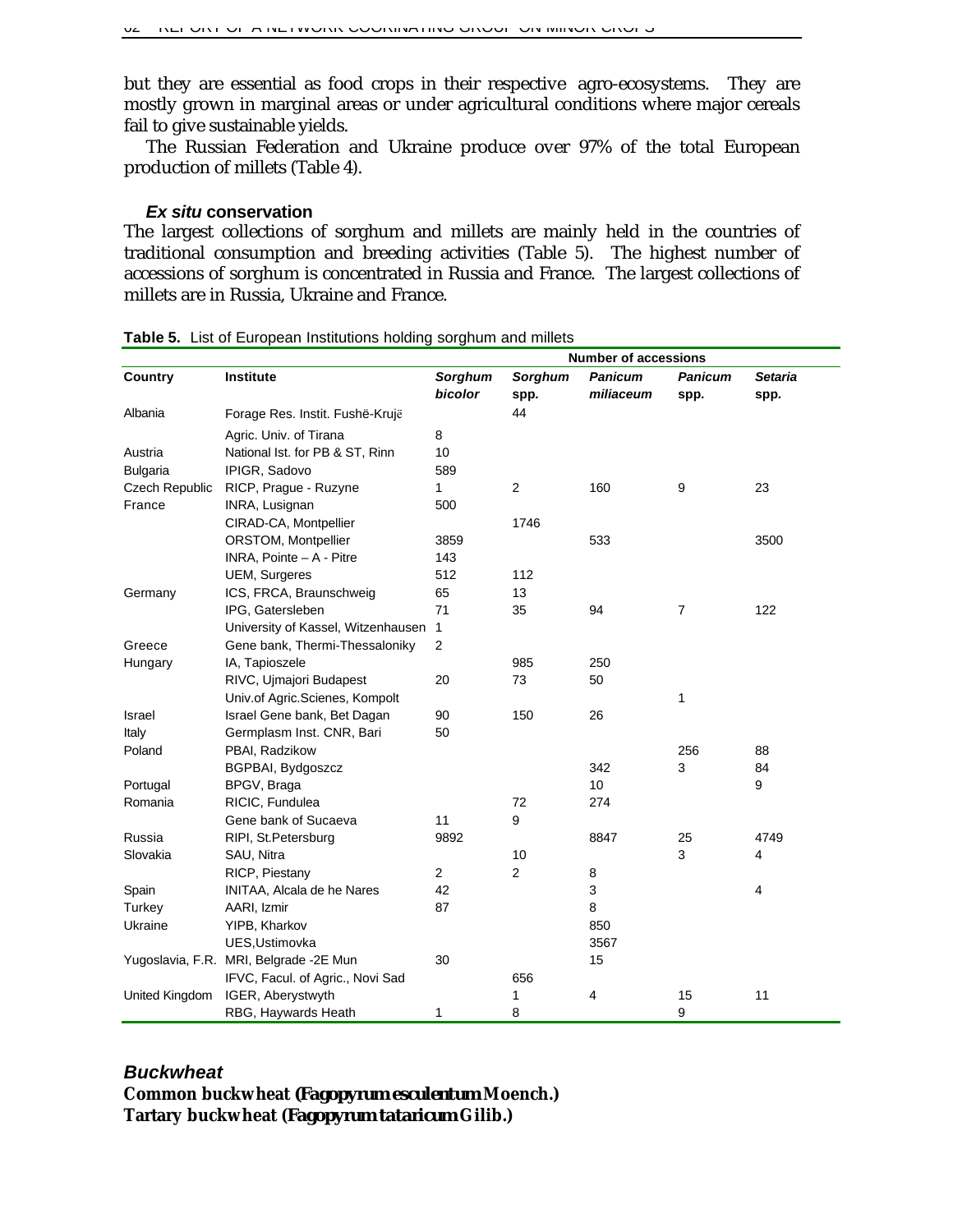#### **Introduction**

These crops are not cereals, but the seeds are usually classified among the cereal grains because of their similar usage. The grains are generally used as human food and as animal and poultry feed. The dehulled groats are cooked as porridge and the flour used in the preparation of pancakes, biscuits and noodles. In Europe, buckwheat noodles are known in Slovenia, in northern Italy and in southeastern France. French salted buckwheat pancakes '*galettes*' are served with butter, eggs, ham or other fillings. Buckwheat bread made from roughly 30% buckwheat flour and 70% wheat flour is popular in Slovenia. Buckwheat groats (dehusked buckwheat grains) also known as '*kasha'* (Kreft 1997) are very popular in some countries of Central and Eastern Europe (former Czechoslovakia, Poland, Russia, the Ukraine, etc.). Buckwheat beer is made in Belgium.

#### **Buckwheat distribution and seed production in Europe**

It is possible that buckwheat was introduced to Europe from southwest China via northern China and Siberia, and from there probably over Russia and the Ukraine to central Europe where it appeared around the year 1400. From Central Europe buckwheat spread further to western Europe.

In Europe, buckwheat is grown mainly in Austria, Belarus, northern Croatia, Denmark, northwestern France, Poland, Russia, Slovenia and the Ukraine (Table 6). In the first half of this century, buckwheat spread mainly to the Czech Republic, Germany and Slovakia and, to a lesser extent, to Bosnia-Herzegovina, Bulgaria, Finland, Great Britain, Portugal, Spain and Switzerland, but was later replaced by other crops. To a lesser extent it is grown in Hungary and it is being grown once again in the Czech Republic, Luxembourg, northern Italy and Slovakia. Buckwheat production also commenced in Norway as a raw material for dietetic foods (Figure 1).



**Figure 1.** Buckwheat cultivation Regions in Europe (from Kreft, 1999)

**X** Regions of cultivation and research centres on buckwheat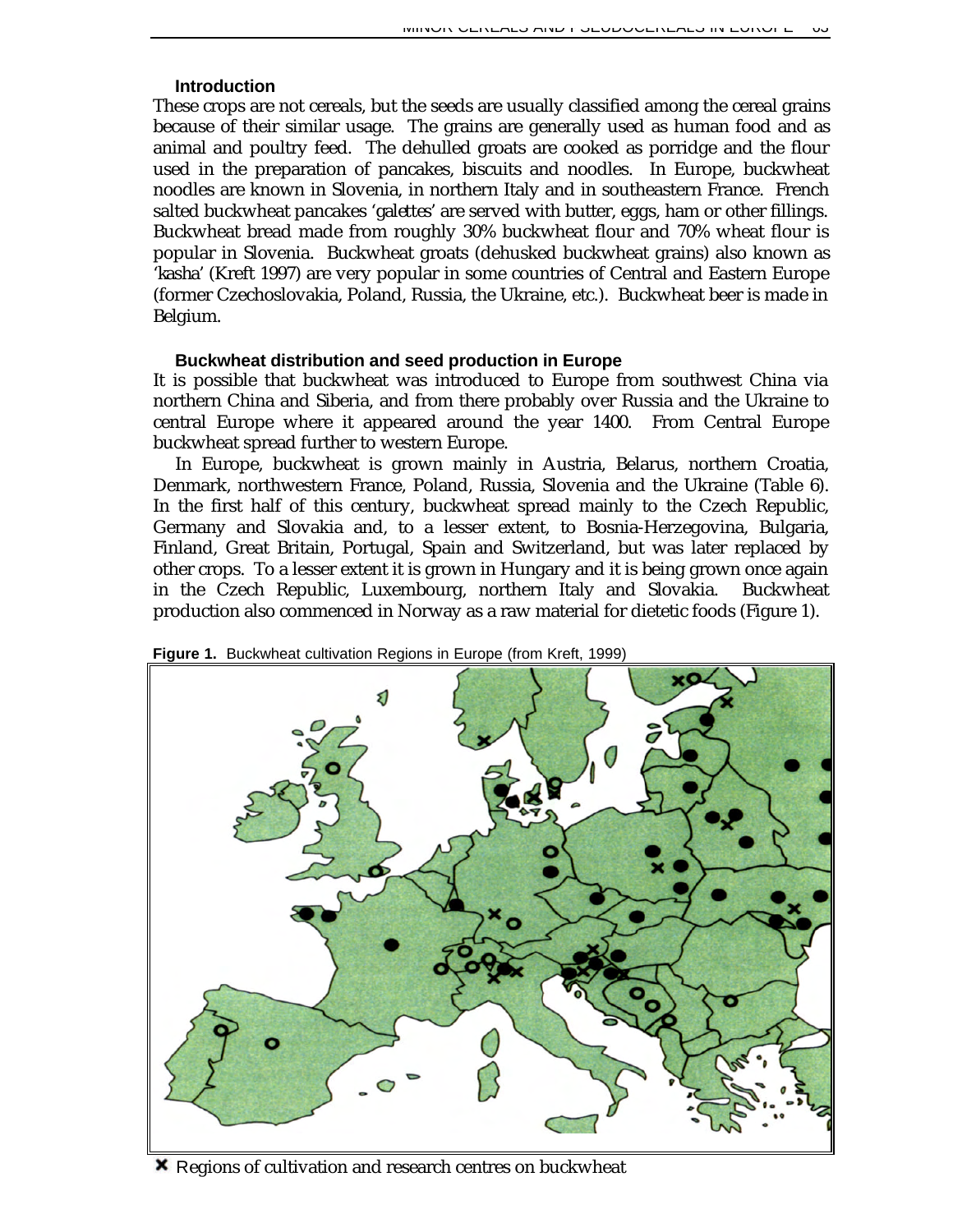Regions of contemporary buckwheat cultivation

**O** Regions where buckwheat was cultivated in the past but no further information is available

At present, the demand for buckwheat is due to its excellent properties and nutritional value based on the favorable composition of protein complex with a high content of lysine, fibrous material, mineral compounds, vitamins and bioflavonoid rutin (Keli 1992; Michalová *et al.* 1998). From a health point of view buckwheat is also an important gluten-free crop.

Buckwheat is a low input plant (Kreft & Luthar 1990), making it very suitable for organic farming. In 1994 the production of organic buckwheat in the Czech Republic was 108 t. By 1997 it had increased by more than 200 % (Hutar 1997). In 1999 production was 520 t of organic and about 1500 t of conventional buckwheat (Table 5). There are over 30 different buckwheat products available on the Czech market.

| Country                   | <b>Production (t)</b> | Cultivated area (ha) | % total cropped area |
|---------------------------|-----------------------|----------------------|----------------------|
| <b>Russian Federation</b> | 875007                | 1764770              | 3.06                 |
| Ukraine                   | 424356                | 473333               | 3.78                 |
| Poland                    | 47425                 | 46249                | 0.55                 |
| France                    | 21659                 | 8501                 | 0.09                 |
| <b>Belarus</b>            | 10000                 | 26333                | 1.02                 |
| Czech Republic            | 2020                  | 1800                 | 0.07                 |
| - organic                 | 520                   | 500                  | 0.02                 |
| - conventional            | 1500                  | 1100                 | 0.04                 |
| Slovenia                  | 567                   | 553                  | 0.47                 |
| Lithuania                 | 200                   | 600                  | 0.05                 |
| Estonia                   | 167                   | 100                  | 0.03                 |
| Yugoslavia, F.R.          | 152                   | 112                  |                      |
| Croatia                   | 30                    | 50                   | 0.01                 |

**Table 6.** Buckwheat production and cultivated area in Europe

#### *Ex situ* **conservation**

The buckwheat collections in European genebanks are shown in Table 7. The N.I. Vavilov Research Institute of Plant Industry collection is the only large collection that has attempted to obtain representation from many parts of the world. The Ukraine is a very important growing and research buckwheat centre. The total number of accessions given by the Ukraine probably includes many developed mutant forms of buckwheat.

|                   | <b>Institute</b>                                                                   | <b>Number of accessions</b>       |                        |                         |  |
|-------------------|------------------------------------------------------------------------------------|-----------------------------------|------------------------|-------------------------|--|
| <b>Country</b>    |                                                                                    | Fagopyrum<br>esculentum           | Fagopyrum<br>tataricum | Fagopyrum<br>spp.       |  |
| Austria           | Federal Office of Agrobiology, Linz                                                | 9 L                               |                        |                         |  |
| Czech<br>Republic | RICP, Prague                                                                       | 120                               | 16                     |                         |  |
| France            | INRA, Le Rheu                                                                      | 10 <sub>L</sub><br>20 AC<br>90 GS | 80 GS                  |                         |  |
| Germany           | FRCA, Braunschweig                                                                 | 73 L<br>24 AC                     | 4 L<br>4 AC            | 12 <sub>L</sub><br>1 AC |  |
|                   | IPK, Gatersleben<br>Botanic. Garden, Postdam<br>University of Kassel, Witzenhausen | 84<br>1                           | 13                     | 6<br>1                  |  |
| Hungary           | Institute for Agrobotany, Tapioszele                                               |                                   |                        | 92                      |  |

**Table 7.** List of European Institutions holding buckwheat GR – open information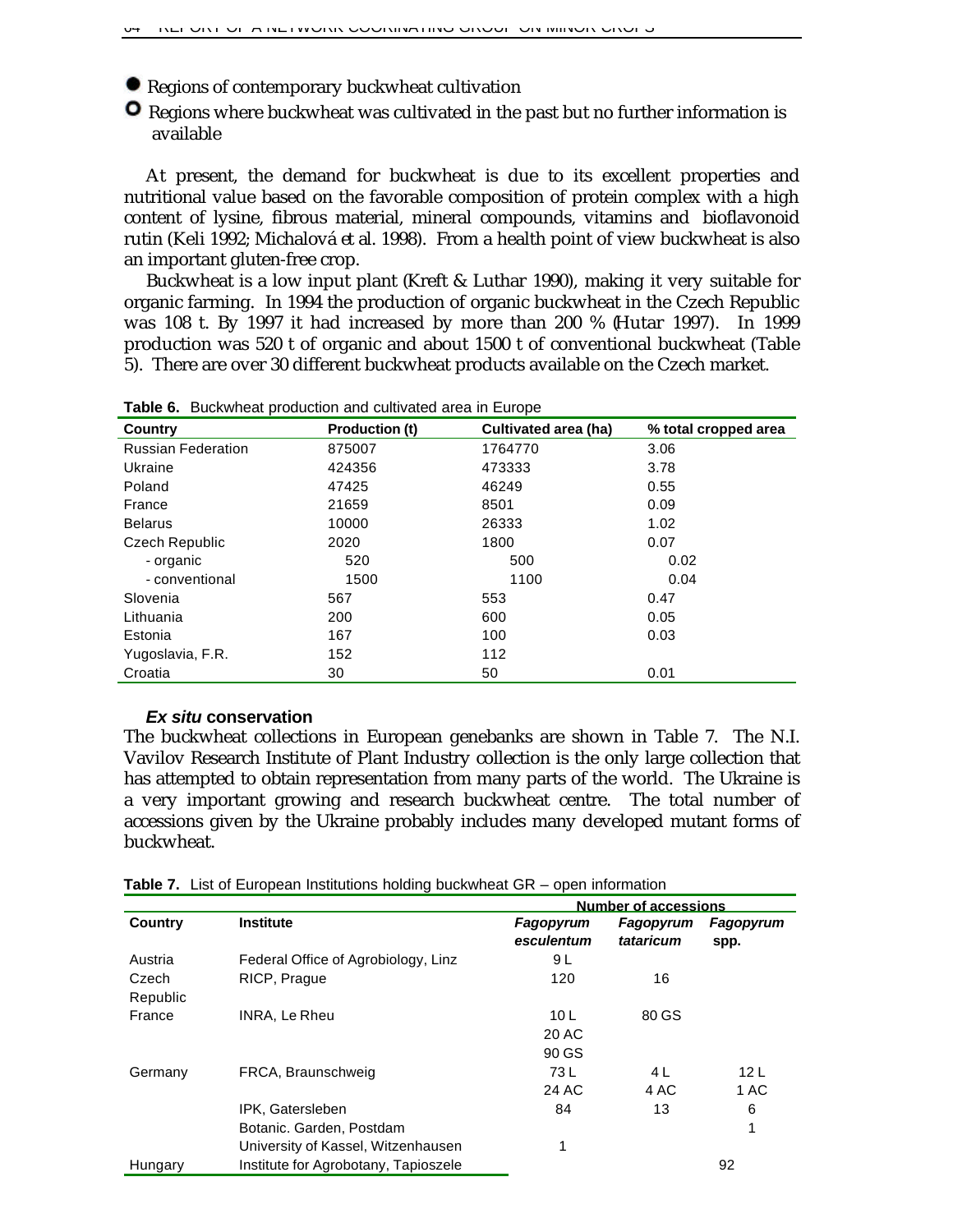| Latvia      | State Agricultural Research Inst., Skriveri | 70            |      |   |
|-------------|---------------------------------------------|---------------|------|---|
| Poland      | Institute of Medicinal Plants, Poznan       | 1             |      |   |
|             | PBAI, Radzikow                              | 15            |      |   |
|             |                                             | 41 AC         |      |   |
|             |                                             | <b>18 BIL</b> |      |   |
| Romania     | Genebank of Sucaeva                         | 2 L           |      |   |
|             |                                             | 1 AC          |      |   |
| Russia      | N.I. Vavilov RIPI, St. Petersburg           | 2157          | 100  | 2 |
| Slovakia    | RICP, Piestany                              |               | 8    |   |
| Slovenia    | Agronomy Dept. Univ. of Ljubljana           | 361           | 17   |   |
| Spain       | <b>INIT. Madrid</b>                         | 2L            |      |   |
| Switzerland | PRO SPECIE RARA, St. Gallen                 | 2             |      |   |
| Sweden      | NGB, Alnarp                                 | 4 L           |      |   |
| Ukraine     | UES, Ustimovka                              |               | 1405 |   |

**L =** landraces, **AC** = advanced cultivars, **GS** = genetic stock, **BIL** = breeding or inbred lines, **U =** unknown

There is insufficient information about the rest of Europe. Buckwheat germplasm collecting has so far been inadequate. A large area of southern Europe has few, if any, collections presently in storage. Accessions originated in Italy are present in the Slovenian collection, while no buckwheat collection exists in Italy.

A similar situation existed in the Czech Republic. At the Research Institute of Crop Production in Prague Ruzyne, there was no buckwheat collection until 1993. At present, common and tartary buckwheat collections involve 136 accessions, most of which were obtained from foreign genebanks. Some of them have been selected for more detailed studies. Domestic material presents a small part of the collection. Now we are searching all available world buckwheat collections for the presence of former Czechoslovakian material. We found that four Czechoslovakian buckwheat accessions which were presumed lost, are maintained in National Seed Storage Laboratory (NSSL) at Fort Collins, Colorado, USA. As for other European buckwheat genotypes, the GRIN-WWW Service (Database Management Unit of the National Germplasm Resources Laboratory, Plant Sciences Institute at Beltsville, Maryland, USA) includes two accessions from Italy, one from Denmark and two from Sweden although the Nordic Gene Bank database maintains only Finnish materials.

Another problem is the lack of basic passport data for many accessions of buckwheat in Europe.

### *In situ* **conservation**

In Europe, buckwheat is also grown in organic farming systems. Information about *in situ* conservation has not yet been completed. Only Georgia presents three buckwheat genotypes conserved *in situ* (Nemsadze 1999). On-farm conservation of selected domestic genotypes is planned to commence in 2001 in the Czech Republic.

#### **Tartary buckwheat**

Attention should be given to tartary buckwheat whose seeds have a significantly higher rutin content than common buckwheat. Green matter content is comparable. Bitter buckwheat or tartary buckwheat (*Fagopyrum tataricum*) is sometimes called 'green buckwheat' because of its yellow green flowers, brown-green grains and bitter greenish flour. It is mainly grown in some areas of China, Bhutan and Nepal and some parts of Europe. In the last few years, there has been a demand for bitter buckwheat, mainly as a medicinal plant, because of its high content of rutin and other polyphenols.

Bitter buckwheat is much more resistant than common buckwheat to frost and other unfavourable climatic and weather conditions, and to poor soil conditions. Bitter buckwheat is also better resistant to grazing by wild or domestic animals. Seeds of bitter buckwheat are shed more than seeds of common buckwheat. Sometimes it is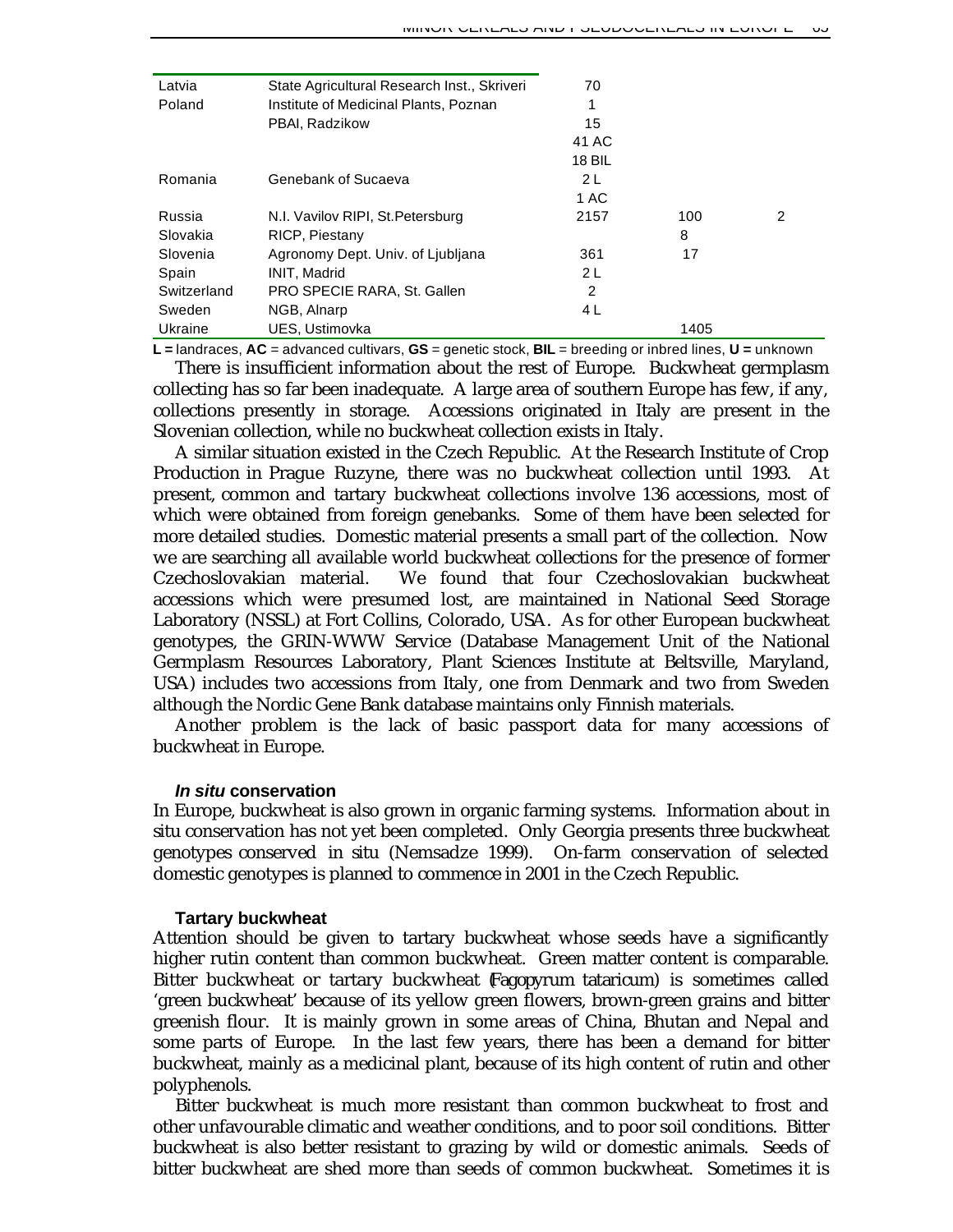difficult to collect all seeds at harvest time. Bitter buckwheat seeds resist better in the soil than seeds of common buckwheat. There is still a chance for collecting. A sample of tartary buckwheat, which was found in 1996 in Moravia, was included in the Czech buckwheat collection.

Some bitter buckwheat products of are available in Germany.

### *Conclusion*

The European region is home to a great variety of underutilized cereals, which should be used for diversifying European agriculture and food. Economically more important crops replaced many traditional varieties and landraces of minor crops. Many of these are preserved in genebanks but many were also lost.

Another problem is a lack of basic passport data for many of the accessions maintained. Duplication of accessions needs to be identified and information about minor cereals needs to be presented in a database format.

Most collections of small cereals are old and need to be collected again.

It is important to promote regional activities, on-farm conservation and utilization of genetic diversity of minor cereals and collaboration with the private sector.

#### **References**

- Dorofeev, V.F., R.A. Udachin, L.V. Semenova, M.V. Novikova, O.D. Grazhdaninova, I.P. Shitova, A.F. Merezhko and A.A. Filatenko.1987. World wheat. Agropromizdat. p.560.
- FAO. 1999. FAO yearbook, Production. Vol. 52, 1998, FAO Stat. series No. 148, FAOUN, Rome, Italy.
- Hanelt, P. and K. Hammer. 1975. Bericht über eine reise nach Ostmährenund der Slowakei 1974 zur Sammlung autochtoner Sippen von Kultupflanzen. Kulturpflanze, 23:207-215.
- IPGRI/FAO, 1996. Preparatory process for the International Technical Conference on Plant Genetic Resources in Europe. Regional Synthesis on the Status of Plant Genetic Resources in Europe; Report of the Preparatory Meeting for Europe, 24-27 September 1995, Nitra, Slovakia; Recommendation of the European Forest Genetic Resources Workshop, 21 November 1995, Sopron, Hungary. IPGRI/FAO, Rome, Italy.
- Keli, Y. 1991. Genetic Resources of Buckwheat (*Fagopyrum*) in China. Pp. 18-20 *in* Buckwheat Genetic Resources in East Asia. Papers of an IBPGR Workshop, Ibaraki, Japan, 18-20 December 1991, IBPGR, 1992.
- Kreft, I. 1999 Buchwaizenanbaugebiete in Europa. *In* Das Buchwaizen Buch, mit Rezepten aus aller Welt. 1999 Islek ohne Grenzen AWIV, Arzfeld. p.178.
- Kreft, I. and Z. Luthar. Z. 1990. Buckwheat a low input plant. Pp. 497-499 *in* Genetic aspects of plant mineral nutrition, (N. El Bassam *et. al.).* Kluwer Academic Publishers.
- Michalová, A., L. Dotlacil and I. Cejka. 1998. Evaluation of common buckwheat cultivars. Rostlinna vyroba. 44 (8):361-368.
- Müller, K.J. 1998. On-farm improvement and "Original seeds" in Germany. Pp.84-86 *in* Implemetation of the Global Plan of Action in Europe - Conservation and Sustainable Utilization of PGRFA (T. Gass, L. Frese, F. Begemann and E. Lipman, compilers). Proceedings of the European Symposium, 30 June-3 July 1998, Braunschweig, Germany. IPGRI, Rome, Italy.
- Nemsadze, N. 1999. The role of the networks and associations in the production/diffusion of planting materials of old cultivars and landraces in Europe. Pp. 66-69 *in* Implemetation of the Global Plan of Action in Europe - Conservation and Sustainable Utilization of PGRFA. Proceedings of the European Symposium, 30 June-3 July 1998, Braunschweig, Germany (T. Gass,L. Frese,F. Begemann and E. Lipman, compilers). 1999. IPGRI, Rome, Italy.
- Padulosi, S., H. Ager and E. Frison (compilers). 1995. Report of the IPGRI workshop on conservation and use of underutilzed Mediterranean species, 28-30 March 1994, Bari, Italy. IPGRI, Rome, Italy.
- Padulosi, S., K. Hammer and J. Heller (eds.). 1996. Hulled wheats. Promoting the conservation and use of valuable underutilized and neglected crops. 4. Proceedings of the First International Workshop on Hulled Wheats, 21-221 July 1995, Castelvecchio Pascoli, Tuscany, Italy. IPGRI, Rome, Italy.
- Penña-Chocarro, L. *In situ* conservation of hulled wheat species: the case of Spain. Pp. 129-146 *in* Hulled wheats. Promoting the conservation and use of valuable underutilized and neglected crops. 4. Proceedings of the First International Workshop on Hulled Wheats, 21-22 July 1995,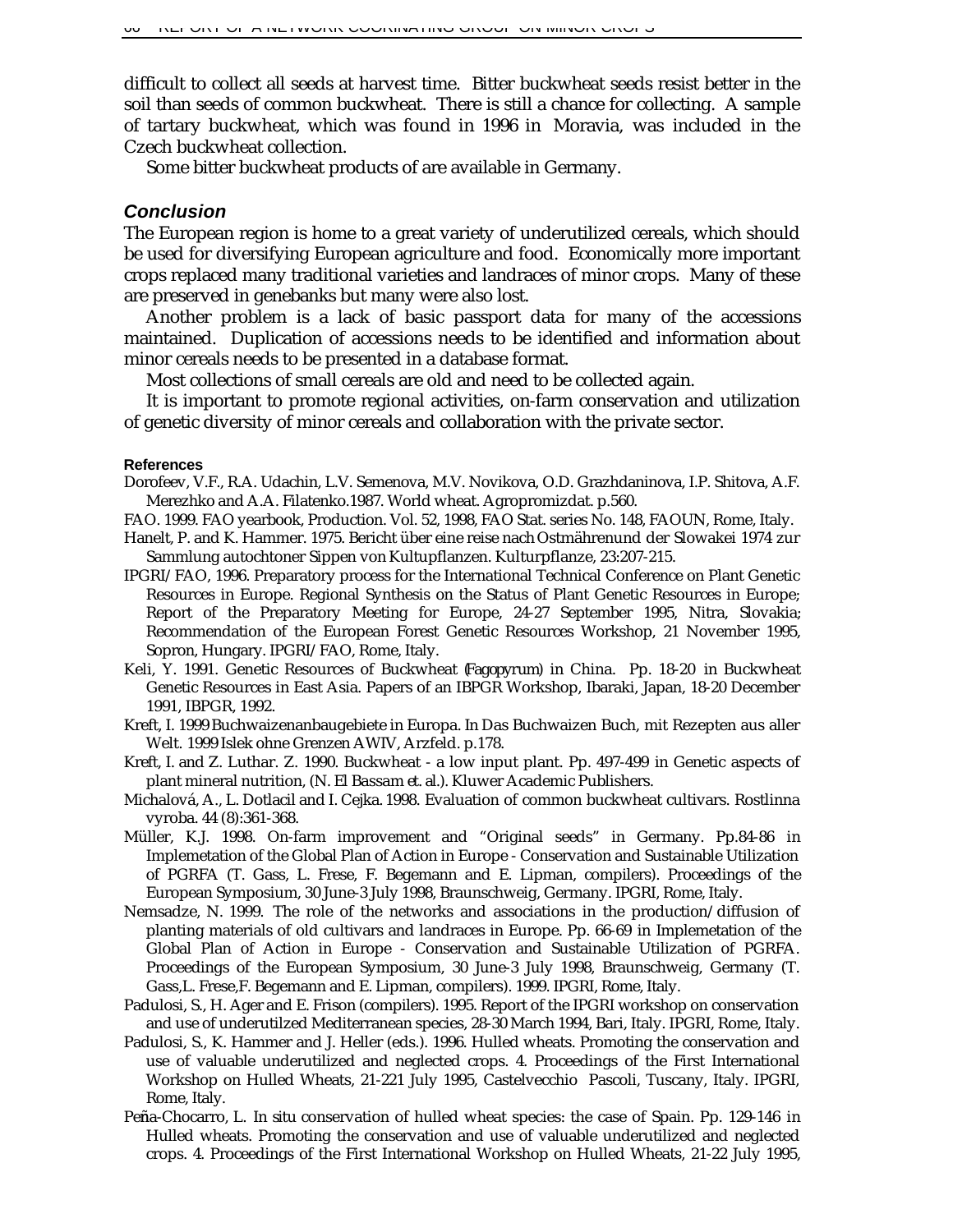Castelvecchio Pascoli, Tuscany, Italy (S. Padulosi, K. Hammer and J. Heller, eds.). 1996. IPGRI, Rome, Italy.

- Perrino, P., G. Laghetti, L.F. D'Antuono, M. Al Ajlouni, M. Kanbertay, A.T. Szabó and K. Hammer. Ecogeographical distribution of hulled wheat species. Pp. 101-119 *in* Hulled wheats. Promoting the conservation and use of valuable underutilized and neglected crops. 4. Proceedings of the First International Workshop on Hulled Wheats, 21-22 July 1995, Castelvecchio Pascoli, Tuscany, Italy (S. Padulosi, K. Hammer and J. Heller, eds.). 1996. IPGRI, Rome, Italy.
- Vazzana, C. The role of farmers' associations in safeguarding endangered populations of farro in Italy. Pp.147-152 *in* Hulled wheats. Promoting the conservation and use of valuable underutilized and neglected crops. 4. Proceedings of the First International Workshop on Hulled Wheats, 21-221 July 1995, Castelvecchio Pascoli, Tuscany, Italy (S. Padulosi, K. Hammer and J. Heller, eds.). 1996. IPGRI, Rome, Italy.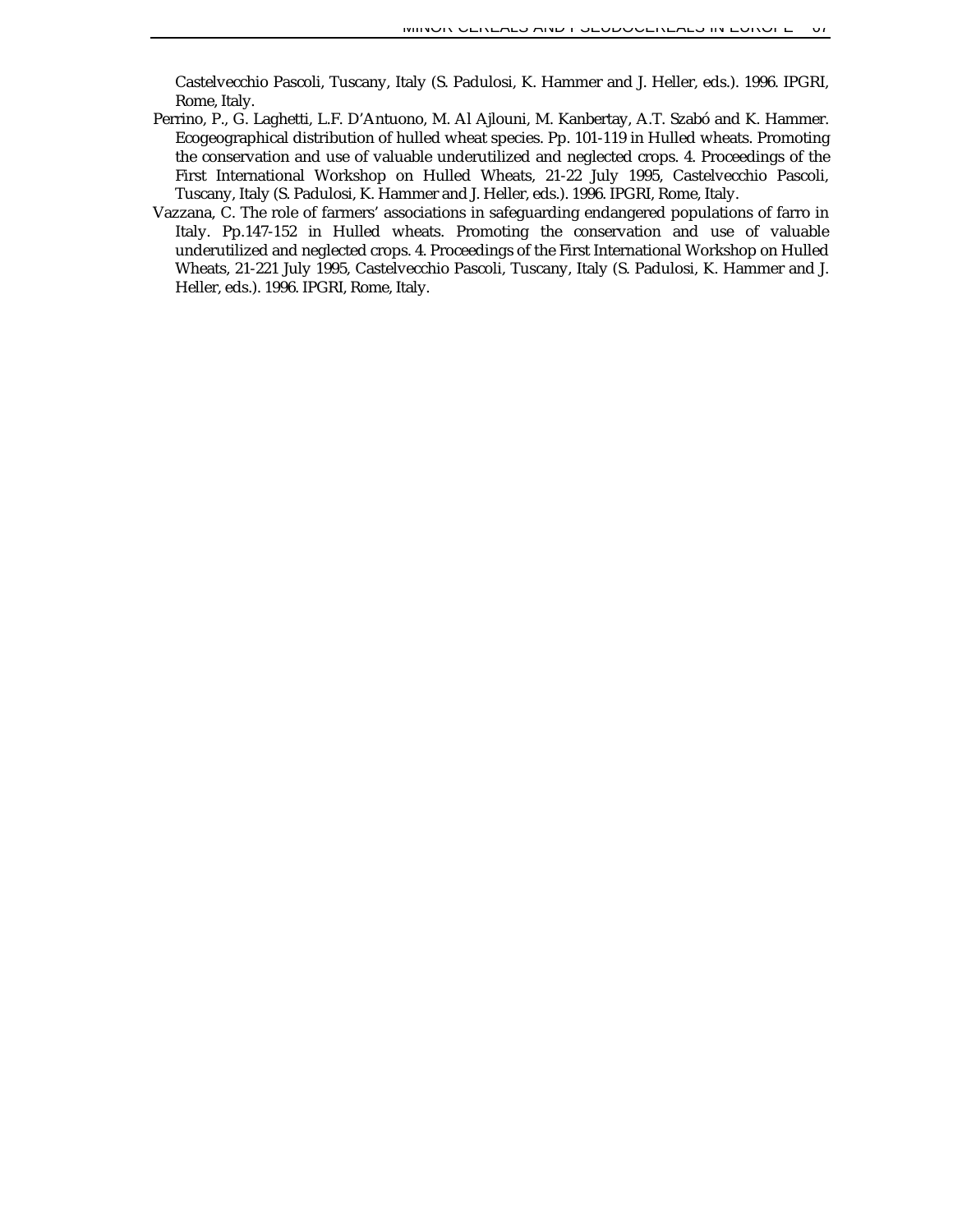# **Appendix I. Concluding remarks of a Meeting of the ECP/GR Minor Crops Network Coordinating Group**

Hotel Marina Palace, Turku, Finland, 16 June 1999

# *Prepared by Lorenzo Maggioni, ECP/GR Coordinator*

# *Participants*

A. Alanko D. Baričevič I. Batlle A. Della F. Grassi K. Hammer L. Hömmö M. Hulden L. Maggioni A. Michalová M. Mitteau S. Padulosi

# *Scope of the Network*

Discussion on the scope of the Minor Crops Network focused on the definition of "Minor Crops " and the criteria that should be used to identify priorities for action.

M. Hulden explained the Nordic Gene Bank example, where candidate species to be considered Minor crops belong to the following categories:

- ß Underutilized traditional crops;
- **Spices and medicinal plants;**
- Plants for environmental remediation and for biofuel production;
- Potential new crops;
- Ornamental plants.

F. Grassi and M. Mitteau presented a different level of definition of minor crops, based on commercial value, rather than on typology of use:

- ß ?Minor crops have a limited production and consumption.?
- Minor crops are often limited to specific areas where both ecological and market niches exist, including the industrial process.
- Minor crops have a strong local identity linked to social and cultural values. They are closely linked to traditional knowledge and to specific know-how.
- ß ?Minor crops may be value added by direct and local commercial distribution, since they meet the requirements for being granted the "quality product label".
- Cenetic resources of minor crops are often connected with different stakeholders including NGOs and local conservatories.
- Cenetic resources of minor crops are more fragile, subject to genetic erosion and are often rather difficult to localize.

The Group agreed that the Minor Crops Network would extend its scope to include the genetic resources of crops identified by both sets of the above mentioned definitions. It would also include the category "Neglected and underutilized species", as defined in FAO 1996 and in the Global Plan of Action as "indigenous species with potential to contribute to agriculture and diet diversification". However, a discussion followed on the opportunity to include ornamental plants within the scope of the Minor Crops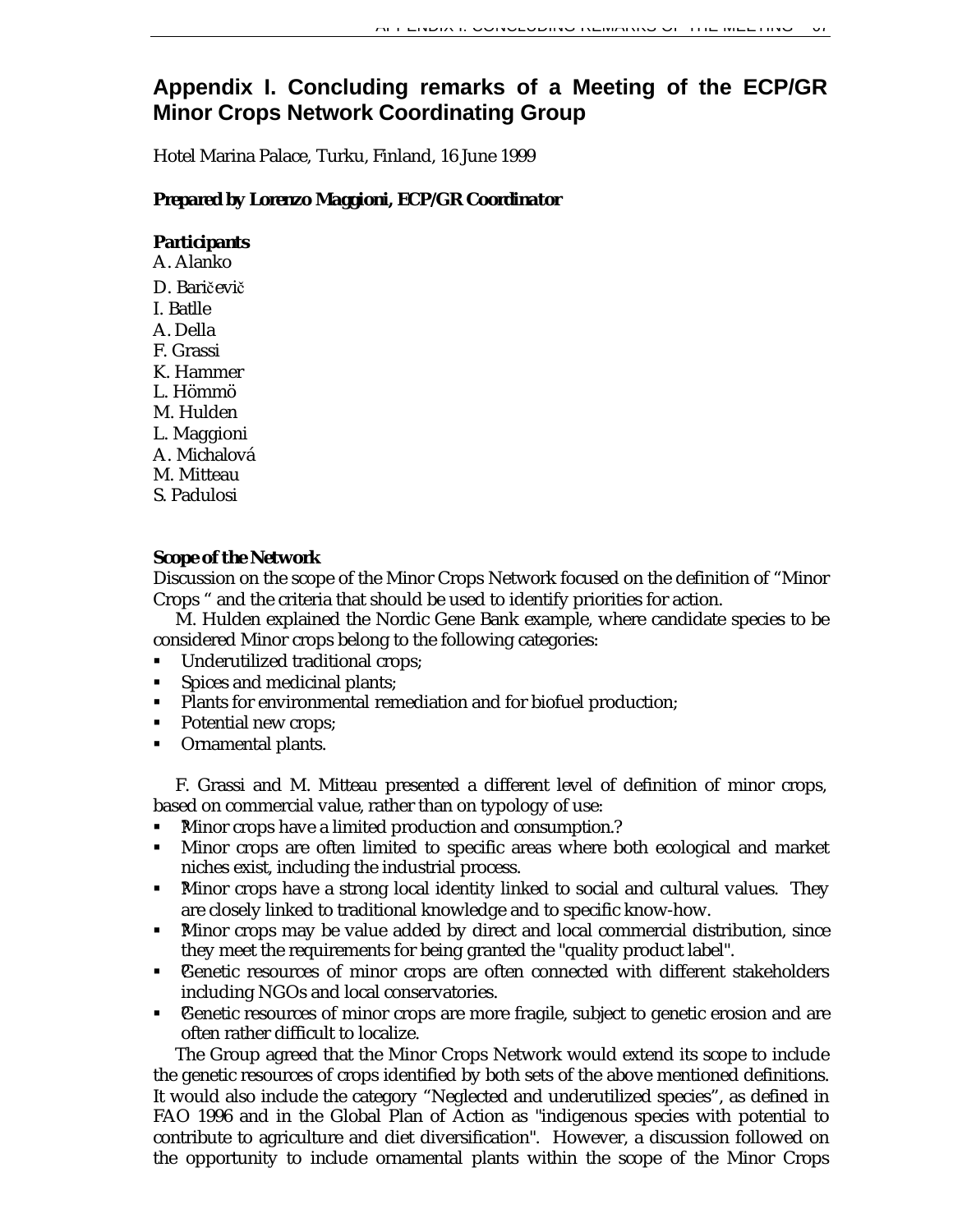Network. A. Della reminded the Group that there is a tendency to use ornamentals from the wild flora for landscape purposes and that some ornamental species play a role in ecosystem conservation. Overall the Group thought that in the initial stage of development of the Minor Crops Network, it would be preferable to exclude this typology and concentrate primarily on food and agriculture crops. However, the possibility of including ornamentals within the scope of the Network could be reconsidered at a later stage.

To select priority species for action, the Group would refer to the following agreed criteria:

- 1. Risk of genetic erosion.
- 2. Economic importance.
- 3. Regional or sub-regional distribution.
- 4. Traditional knowledge in Europe.
- 5. Indigenous origin.
- 6. The use of the crop.
- 7. The present use of the genetic resources (plant breeding or other research).
- 8. The level of available genetic diversity.

The Group agreed on a proposal from Fabrizio Grassi and Martine Mitteau that the Minor Crops Network could be presented as a horizontal structure within the overall operational structure of ECP/GR. This would enable the clear connection between this Network and all the other Crop Networks. Linkages between the Minor Crops and each of the other Crop Networks would become the responsibility of a focal person representing different typologies of minor crops.

#### *Workplan*

The Group identified, from within its members, two focal points for "minor fruits" and "minor cereals" (see Table 1). For the remaining typologies, focal persons are yet to be identified. The Coordinating Group, as well as the National Coordinators, are welcome to send suggestions to the ECP/GR Coordinator.

| Minor crop typology | Focal person                    |
|---------------------|---------------------------------|
| Cereals             | Anna Michalová (Czech Republic) |
| Fruits              | Ignacio Batlle (Spain)          |
| Industrial crops    | To be identified                |
| Legumes             | To be identified                |
| Vegetables          | To be identified                |

**Table 1.** Focal points for "Minor Fruits" and "Minor Cereals"

The Group agreed to assign the focal persons the coordination of the following two actions:

**Action 1:** The focal points, in coordination with the respective "major crops" NCGs, will identify a list of crops/species which should become the focus of the Minor Crops Network activity. One or two crops/species from this list would be chosen for priority action. Selected crops should belong to different geographical areas, resulting in well balanced representation of different regional interests. (Action to be completed by December 1999).

**Action 2**: Once the priority crops/species are selected, focal points will start collating existing information related to genetic resources conservation and use. In this process the focal point is expected to work in collaboration with experts from different parts of Europe and to complement ongoing work carried out in other related Networks. The objective of this action is to compile information about:

ß *Ex situ* and *in situ* conservation status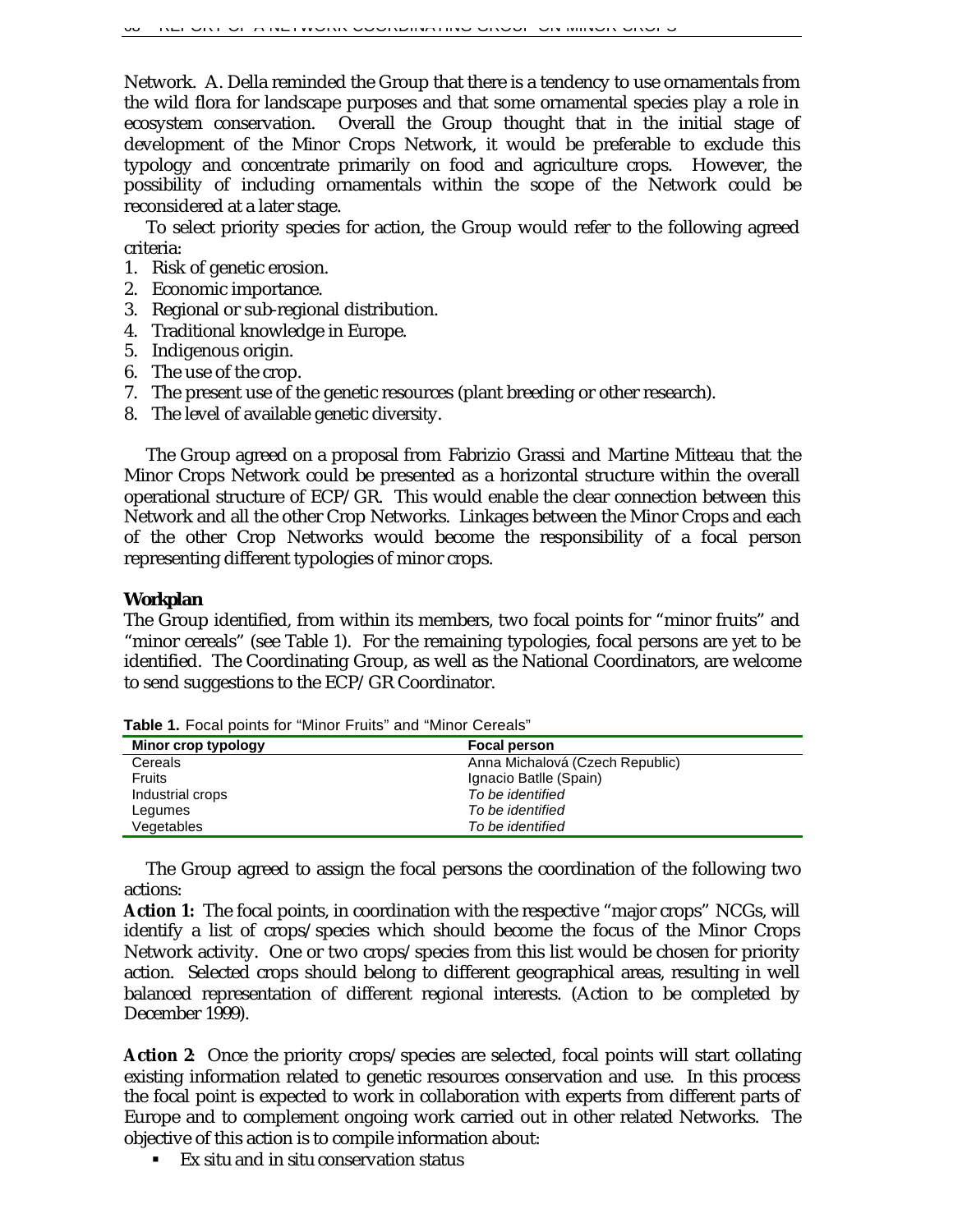- **•** Distribution and level of utilization
- **EXECUTE:** List of experts/institutions
- **List of ongoing activities**
- **Elaboration of a conservation strategy to be proposed for further action**

(Action to be completed by December 2001)

It is expected that the result of the above analysis will be presented at the next Minor Crops Network meeting and the proceedings will be published by IPGRI.

### *Medicinal and Aromatic Plants*

Dea Baričevič's presentation emphasized the ongoing work at her institute for medicinal and aromatic plant genetic resources. She highlighted that the most urgent needs for safeguarding European Medicinal and Aromatic Plants (MAP) genetic resources are the establishment of a regional inventory of existing resources and their conservation status. Agreed descriptors for characterization, based on the use of the plants, are generally missing. Strategies for *ex situ* and *in situ* conservation need to be defined. Utilization through introduction into cultivation is often considered an effective conservation strategy. The Group agreed on the growing importance of MAP for sustainable agriculture in Europe, and that the fair and equitable utilization of these European genetic resources depends on the collaborative work of inventorying and evaluation. The Group was aware that the issue of involving ECP/GR with MAP had been taken into consideration by the ECP/GR Technical Consultative Committee (First meeting, Nyon, Switzerland, 1983). At that time, lack of proof of genetic erosion was considered a decisive element in deciding that the establishment of a Working Group was not a priority. The danger of genetic erosion may have changed in the last 16 years. Moreover, the Group believed that the usefulness of a Working Group on MAP would have a broader role than the simple defense of endangered genetic material, and that it could contribute to a more effective and sustainable use of these species. Attention to MAP within ECP/GR was thought to be a relevant step contributing to the implementation of the Global Plan of Action (Leipzig, 1997) and the Convention of Biodiversity (Rio, 1992).

The Group agreed that the establishment of a Working Group on Medicinal and Aromatic plants (Officinal plants) should be proposed for the attention of the Steering Committee at the Phase VI Mid-term meeting. Dea Baričevič, in collaboration with Karl Hammer, would be responsible for developing a proposal for collaborative action, to be implemented in the context of a new Working Group. She was also invited to contact colleagues working in the field of MAP genetic resources in Europe who would be available to participate in collaborative work. ECP/GR country coordinators were invited to suggest national MAP reference persons whom they considered appropriate to the ECP/GR Coordinator. The proposal of D. Baričevič and K. Hammer will be circulated to the Network Coordinating Group and the ECP/GR Coordinator by the end of March 2000, with the aim of finalising it and presenting it to the Steering Committee by the end of June 2000. It was later suggested that close consultation be maintained with Uwe Schippman of the IUCN medicinal plants specialist group (and with Wendy Strahm, Plants Officer, IUCN).

#### *Search catalogue*

The Group welcomed the Nordic Gene Bank offer to compile a list of species held in European genebanks, including the respective number of accessions conserved. Information ought to be collected at the species (not genus) level and include material conserved in field collections as well as *in situ* (whenever a specific conservation management plan exists). The Group agreed that a simple questionnaire ought to be sent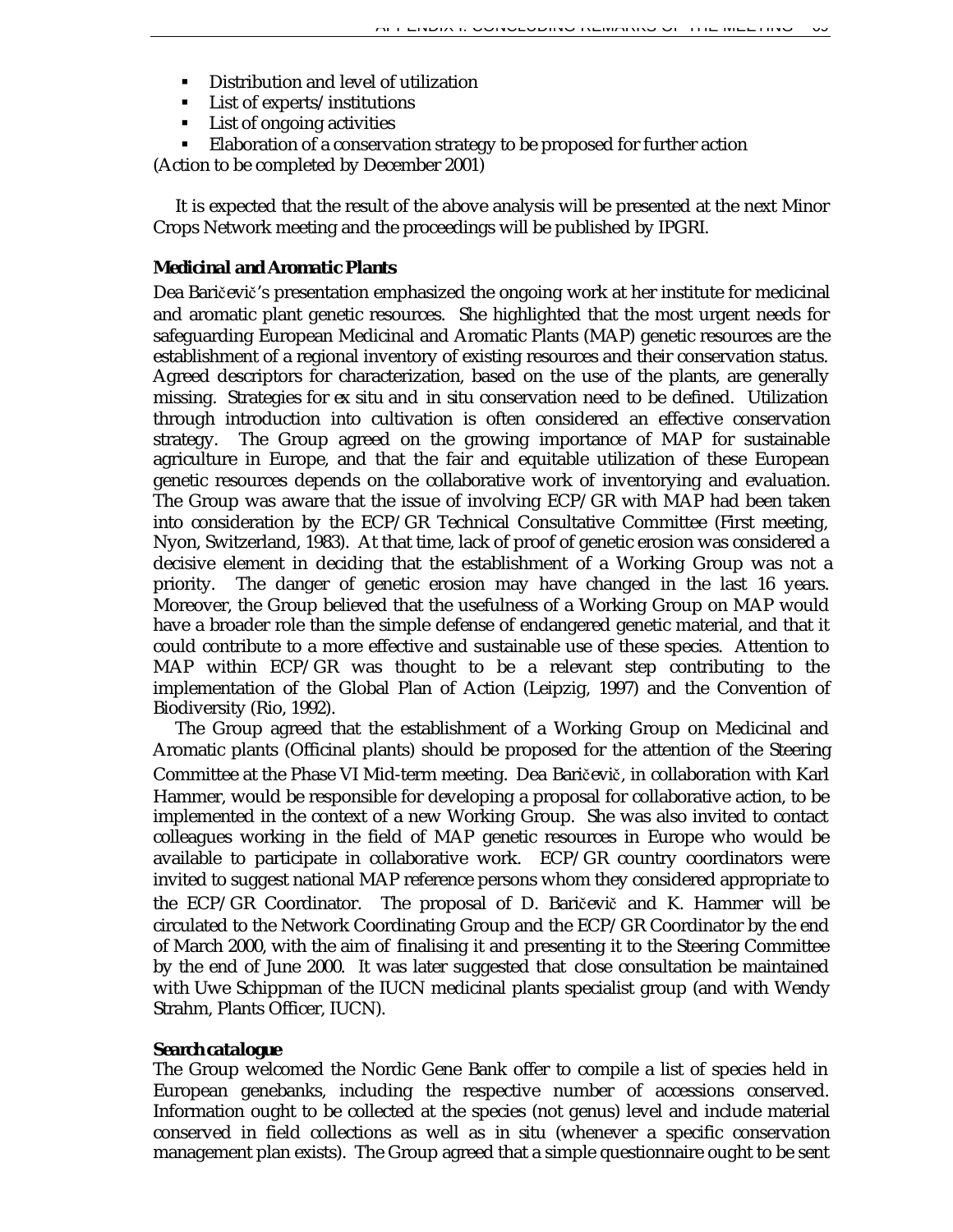by the NGB to the National Coordinators, who would be asked to gather this information within their countries and forward it to the NGB. This exercise has the main objective of establishing an initial knowledge base on the conservation status of minor crops in Europe. However, it is considered easier to request information on all crops, rather than assigning database managers the laborious task of extracting specific minor crops' data from the whole body of available data.

# *Red list of European cultivated plants*

K. Hammer mentioned his ongoing work for the development of a list of European cultivated plants, which already includes about 350 minor crop species from middle Europe. He stressed that most of them are not well represented in genebanks and that it would be useful to improve the knowledge on the existence of minor cultivated plants in Europe. While reasonable knowledge exists for southern Italy, thanks to the work of Pietro Perrino, little knowledge is still available for other European regions, such as the East and the Mediterranean area. K. Hammer specified that his work is not focussing on wild plants, but on plants that went through some selection process and are maintained under cultivation, although often in small niches and for local use. He said that the remaining landraces should be collected as far as possible and preserved in the genebanks, since it is not always feasible to ensure their conservation *in situ*. K. Hammer mentioned his intention to contribute to the compilation of a Red Data Book for European crop plants.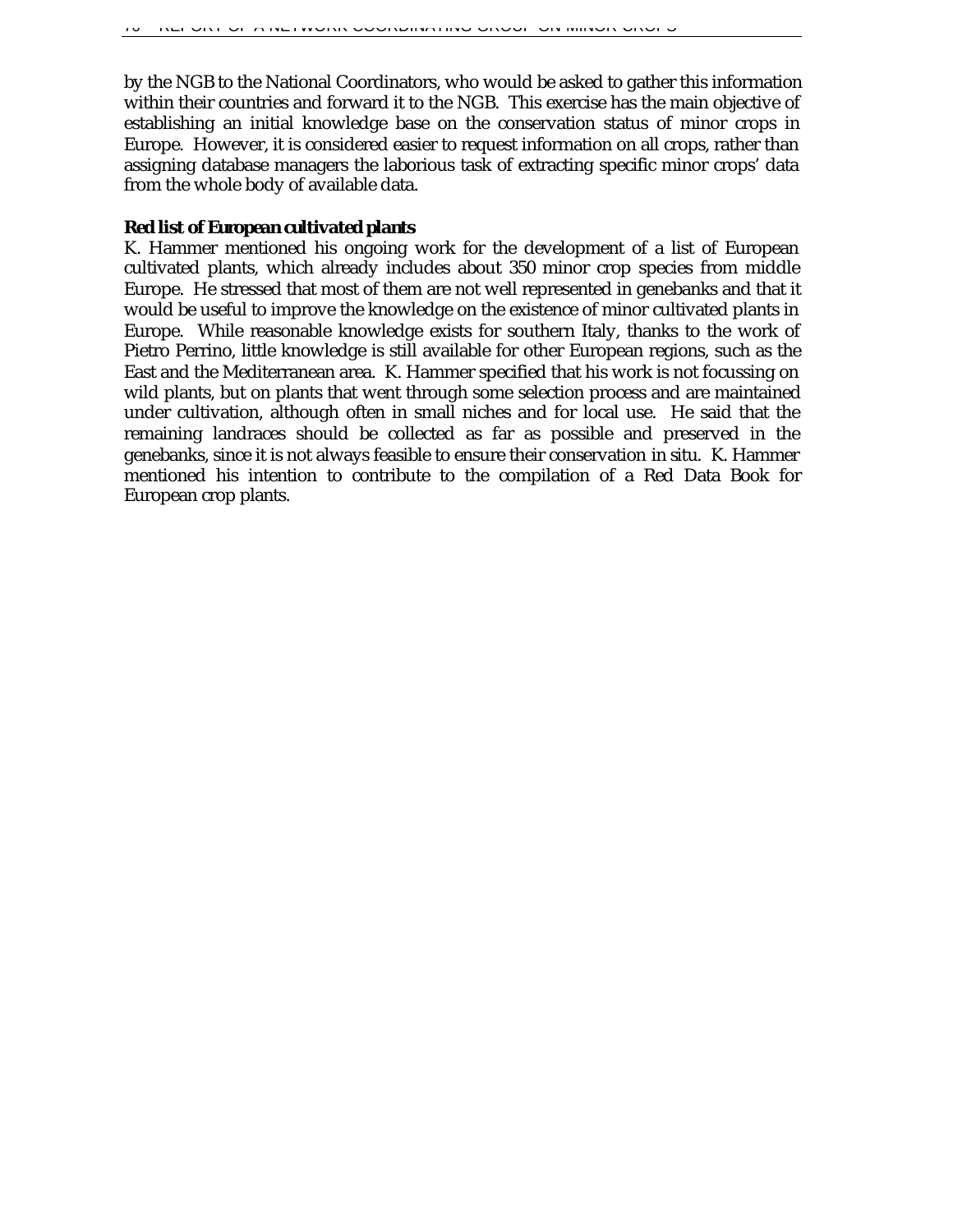# **Appendix II. List of Participants**

## **NCG Members**

Anja Alanko Pinlajatie 12-14 00270 Helsinki Finland Email: maatiain@saunalahti.fi

Dea Baričevič Agronomy Dept. - Biotechnical Fac. University of Ljubljana Jamnikarjeva 101 610 00 Ljubljana Slovenia Tel: (386-61) 1231161 Email: dea.baricevic@bf.uni-lj.si

Ignacio Batlle Dept. Arboricultura Mediterrania IRTA Mas Bové Apartat 415 43280 Reus Spain Tel: (34-977) 343252 Fax: (34-977) 344055 Email: Ignasi.Batlle@irta.es

Athena Della CYPARI Genebank Agricultural Research Institute Min. Agric. Nat. Resources & Envt. PO Box 2016 1516 Nicosia Cyprus Tel: (357-2) 305101 Fax: (357-2) 316770 Email: della@arinet.ari.gov.cy

Karl Hammer Fachbereich 11, Fachgebiet Agrarbiodiversität Universität Gesamthochschule Kassel Steinstrasse 11 37213 Witzenhausen Germany Tel: (49-5542)980 Fax: (49-5542)981309 Email: khammer@wiz.uni-kassel.de

Fabrizio Grassi Istituto Sperimentale per la Frutticoltura Via Fioranello 52 00040 Ciampino Aeroporto, Roma Italy Tel: (39-06) 79348175 Fax: (39-06) 79340158 Email: f.grassi@mclink.it

Morten Hulden Nordic Gene Bank PO Box 41 230 53 Alnarp Sweden Tel: (46-40) 461790 Fax: (46-40) 462188 Email: morten@ngb.se

Anna Michalová Research Institute of Crop Production 161 06 Praha 6 - Ruzyne 507 Czech Republic Tel: (420) 33022406 Fax: (420) 3302286 Email: michalova@genbank.vurv.cz

Martine Mitteau Bureau des Ressources Génétiques (BRG) 16 rue Claude Bernard 75231 Paris cedex 05 France Tel: (33-1)44087261 Fax: (33-1) 44087263 Email: martine.mitteau@inapg.inra.fr

#### **Observers**

Stefano Amaducci Dipartimento di Agronomia Universitá degli Studi di Bologna Via Filippo Re 6 40126 Bologna Italy Tel: (39-051) 2091534 Fax: (39-051) 2091545 Email: Stefanoa@pop.agrsci.unibo.it